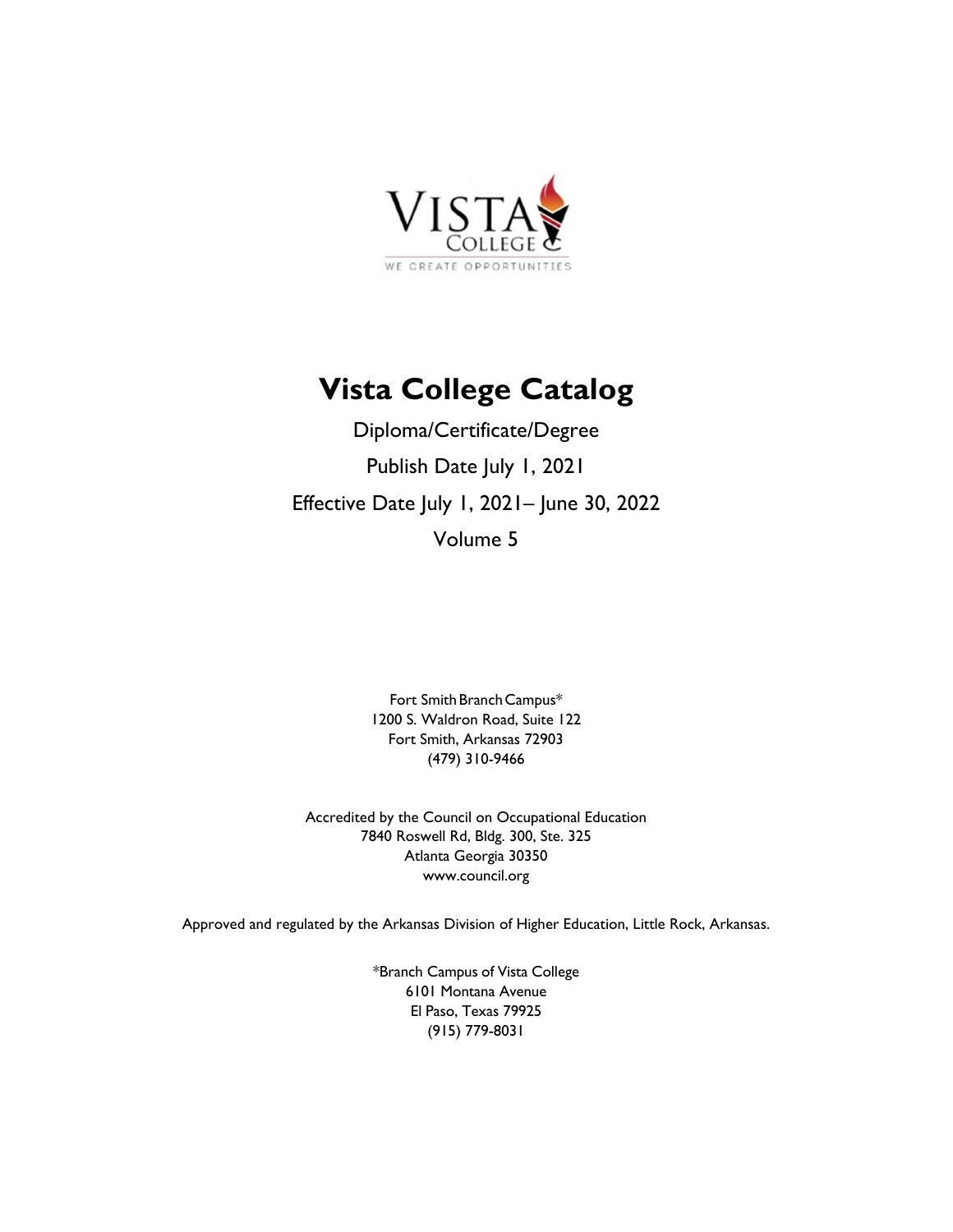#### **Welcome from the Chief Executive Officer**

*Vista College has just completed its fifteenth year of operation, and it gives me a chance to reflect on our success. Success doesn't just*  happen. Success is the result of a plan that is made and followed. Unfortunately, too many students have been led to believe that all *they need for a successful and happy future is a diploma. This belief has resulted in disappointment for hundreds of capable graduates. Today it is important that every person be self-reliant. Our personal and national economies demand it. How then should people plan to assure themselves the greatest possibilities for happy and successful futures? There are three simple but vitally related factors that are essential but too frequently ignored: interest, demand and potential growth.* 

*The most important item to remember in planning your future is that you must start with your interests. If you are interested in something, you will enjoy learning about it today and doing it tomorrow. Once you've spent your time and money on education, it is important there be a demand for the services in which you were trained. Finally, explore the growth potential in the field you select and be sure the field will meet your expectations. Ambitious men and women properly trained do not want to stagnate; they want to progress and grow.* 

*The entire structure of our busy world depends largely upon properly trained medical, trades and office personnel for successful operation. By recognizing the need to continue your education, you have taken the first step in becoming a marketable individual. You have recognized the need to possess certain necessary skills if you are to compete in the rapidly changing job market. Business and industry thrives because of motivated people like you who want to contribute to the growth of our nation.* 

*Vista College provides students with the opportunity to learn traditional concepts in the areas of medicine, trades, and business. I personally challenge you to be the best that you can be. Not only while attending Vista College, but also when you enter the job market as a graduate.* 

*At Vista College, students are in a unique community. Our philosophy is that each student is an integral part in the success of our school. Every student has individual needs and wants. We will treat you with the respect and dignity you deserve. Our goal is to make every student be proud to be a part of Vista College. Our rewards will come from your accomplishments and success obtained from your education. We want to be your educational family. Remember, you are the school!* 

*If you consider yourself a motivated individual who sees the world as exciting and challenging, I invite you to explore this catalog and consider Vista College as your means to become an integral part of our ever-changing and competitive world.* 

ALL INFORMATION CONTAINED IN THIS STUDENT CATALOG IS TRUE AND CORRECT TO THE BEST OF MY KNOWLEDGE.

Jun Tollet

Jim Tolbert Chief Executive Officer

This catalog is effective as of the date of publication. Vista College ("Vista") reserves the right to make changes in course schedules, curriculum, policies, procedures, and organizational structure as circumstances dictate, or as required by regulatory changes. This catalog with all addenda comprise the complete College Catalog. It is each student's responsibility to know the content, including addenda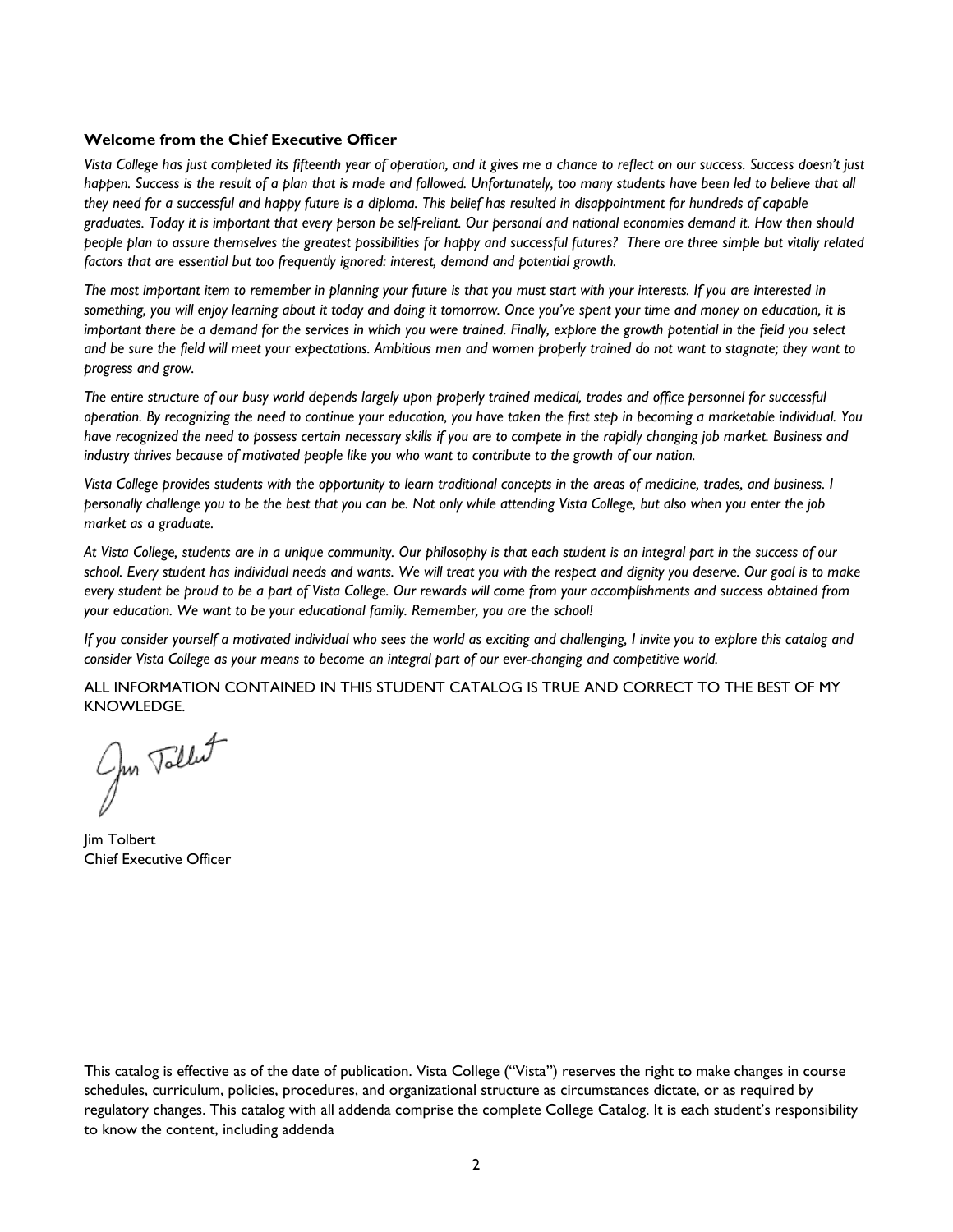# **Table of Contents**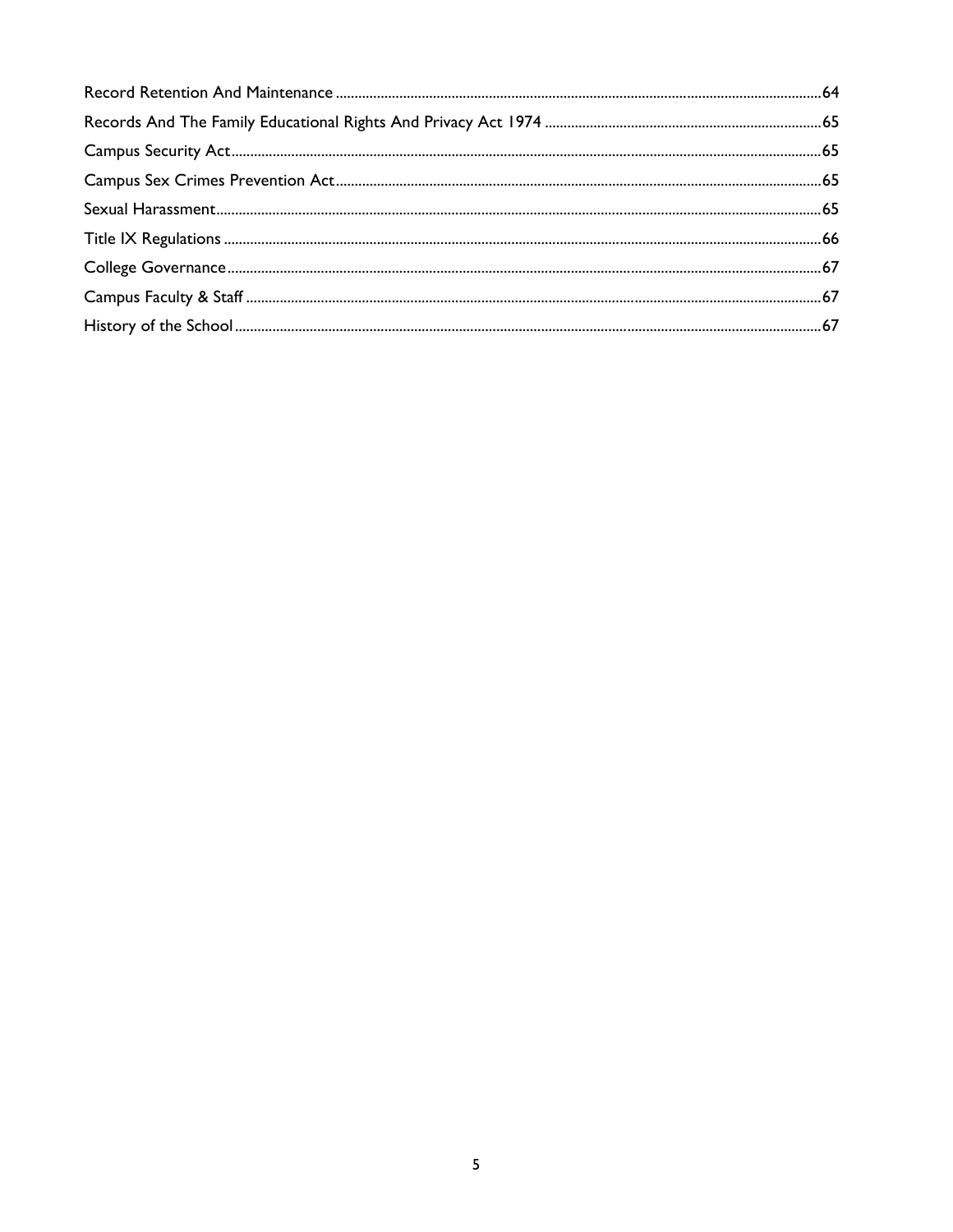## **MISSION AND OBJECTIVES**

The mission of Vista College is to provide high quality, specialized career preparation or enhancement. Vista College recognizes this is an era of accelerated changes and accepts the responsibility to aid its students in preparation for these changes by providing quality education and career guidance relative to the demands of an evolving work place. Consistent with its mission, Vista College has established the following objectives:

- To enroll students who demonstrate the aptitude and attitude to successfully pursue offered programs.
- To provide programs designed to help students to meet the needs of allied health, business and trades vocations.
- To acquire and maintain data from graduates, employers, publications, and professional conferences that is organized and shared with faculty, staff and advisory board members to ensure that courses and program content are relevant and timely.
- To collaborate with community employers to develop and revise curricula that include competency-based vocational skills training and traditional occupational classroom experiences for students.
- To assist displaced workers with training of new and marketable skills.
- To assist graduates with securing training-related careers.
- To be an active and contributing member of the community.
- To maintain an environment of professional, positive integrity that serves as a role model for enrolled students.

## **ACCREDITATION, LICENSES, AND AFFILIATIONS**

Vista is eligible for participation in Title IV programs and financial aid is available for those who qualify. Vista provides training services for vocational rehabilitation programs as applicable by program and by campus. Vista is approved for the training of veterans and eligible persons under the provisions of Title 38, United States Code Veterans' Benefits. The College is accredited by the Commission of the Council on Occupational Education 7840 Roswell Ridge, Bldg. 300, Suite 325, Atlanta, Georgia 30350, www.council.org.

## **AFFILIATIONS**

CompTIA Authorized Academy Partner Esco Testing Center (EPA 608 Certification) National Healthcare Association (NHA) Testing Center North American Technical Excellence (NATE) PearsonVue Testing Center

## **APPROVING BODIES**

Arkansas Department of Higher Education (ADHE)

## **PROGRAMMATIC ACCREDITING BODIES**

National Center for Construction, Education & Research (NCCER)

#### **SCHOOL MEMBERSHIPS**

Chamber of Commerce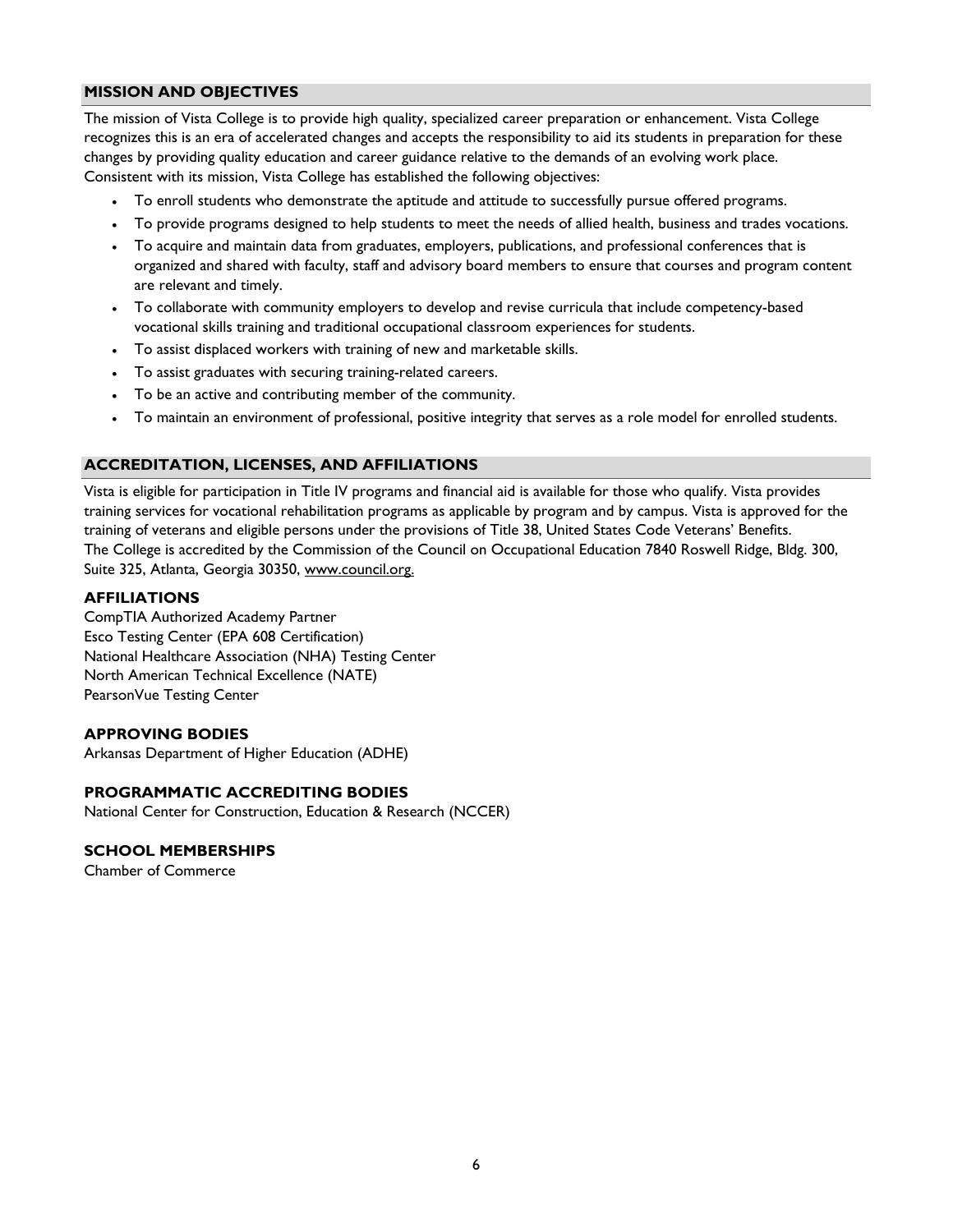# **PROGRAM TUITION / TEXTBOOKS / FEES**

| <b>Programs</b>                    | Credential /<br><b>Weeks</b> | Credit<br><b>Hours</b> | <b>Tuition</b> | <b>Textbook</b> | <b>Toolkit</b> | <b>Registration</b><br>Fee | Total<br><b>Tuition</b> |
|------------------------------------|------------------------------|------------------------|----------------|-----------------|----------------|----------------------------|-------------------------|
| <b>Business Administration</b>     |                              |                        |                |                 |                |                            |                         |
| (Traditional)                      | Associate / 70               | 121.0                  | \$39,242       | \$350           | N/A            | \$100                      | \$39,692                |
| (Teachout effective 07/02/2019)    |                              |                        |                |                 |                |                            |                         |
| <b>Business Administration</b>     | Associate / 75               | 105.0                  | \$39,242       | \$350           | N/A            | \$100                      | \$39,692                |
| (Distance Education)               |                              |                        |                |                 |                |                            |                         |
| <b>Business Administration</b>     | Associate / 75               | 105.0                  |                |                 | N/A            |                            |                         |
| (Traditional)                      |                              |                        | \$39,242       | \$350           |                | \$100                      | \$39,692                |
| Dental Assistant (Traditional)     | Diploma / 45                 | 57.0                   | \$22,500       | \$200           | N/A            | \$100                      | \$22,800                |
| Heating, Ventilation, & Air        |                              |                        |                |                 |                |                            |                         |
| Conditioning (HVAC)                | Diploma / 50                 | 65.0                   | \$23,000       | \$250           | \$750          | \$100                      | \$24,100                |
| (Traditional)                      |                              |                        |                |                 |                |                            |                         |
| <b>Industrial Maintenance</b>      | Diploma / 50                 | 65.0                   | \$17,500       | \$250           | \$750          | \$100                      | \$18,600                |
| Technician (Traditional)           |                              |                        |                |                 |                |                            |                         |
| Information Technology (IT)        | Diploma / 40                 | 52.0                   | \$20,500       | \$175           | \$500          | \$100                      | \$21,275                |
| (Distance Education)               |                              |                        |                |                 |                |                            |                         |
| Information Technology (IT)        | Diploma / 40                 | 52.0                   | \$20,500       | \$175           | \$500          | \$100                      | \$21,275                |
| (Traditional)                      |                              |                        |                |                 |                |                            |                         |
| <b>Medical Assisting (Distance</b> | Diploma / 45                 | 58.0                   | \$25,200       | \$200           | N/A            | \$100                      | \$25,500                |
| Education)                         |                              |                        |                |                 |                |                            |                         |
| Medical Assisting (Traditional)    | Diploma / 45                 | 58.0                   | \$25,200       | \$200           | N/A            | \$100                      | \$25,500                |

| <b>Non-Title IV Programs</b>                              | Credential /<br><b>Weeks</b> | Credit<br><b>Hours</b> | <b>Tuition</b> | <b>Textbook</b> | <b>Toolkit</b> | <b>Registration</b><br>Fee | Total<br><b>Tuition</b> |
|-----------------------------------------------------------|------------------------------|------------------------|----------------|-----------------|----------------|----------------------------|-------------------------|
| Phlebotomy for Healthcare<br><b>Professionals Seminar</b> | Certificate / 2.5            |                        | \$500          | N/A             | N/A            | N/A                        | \$500                   |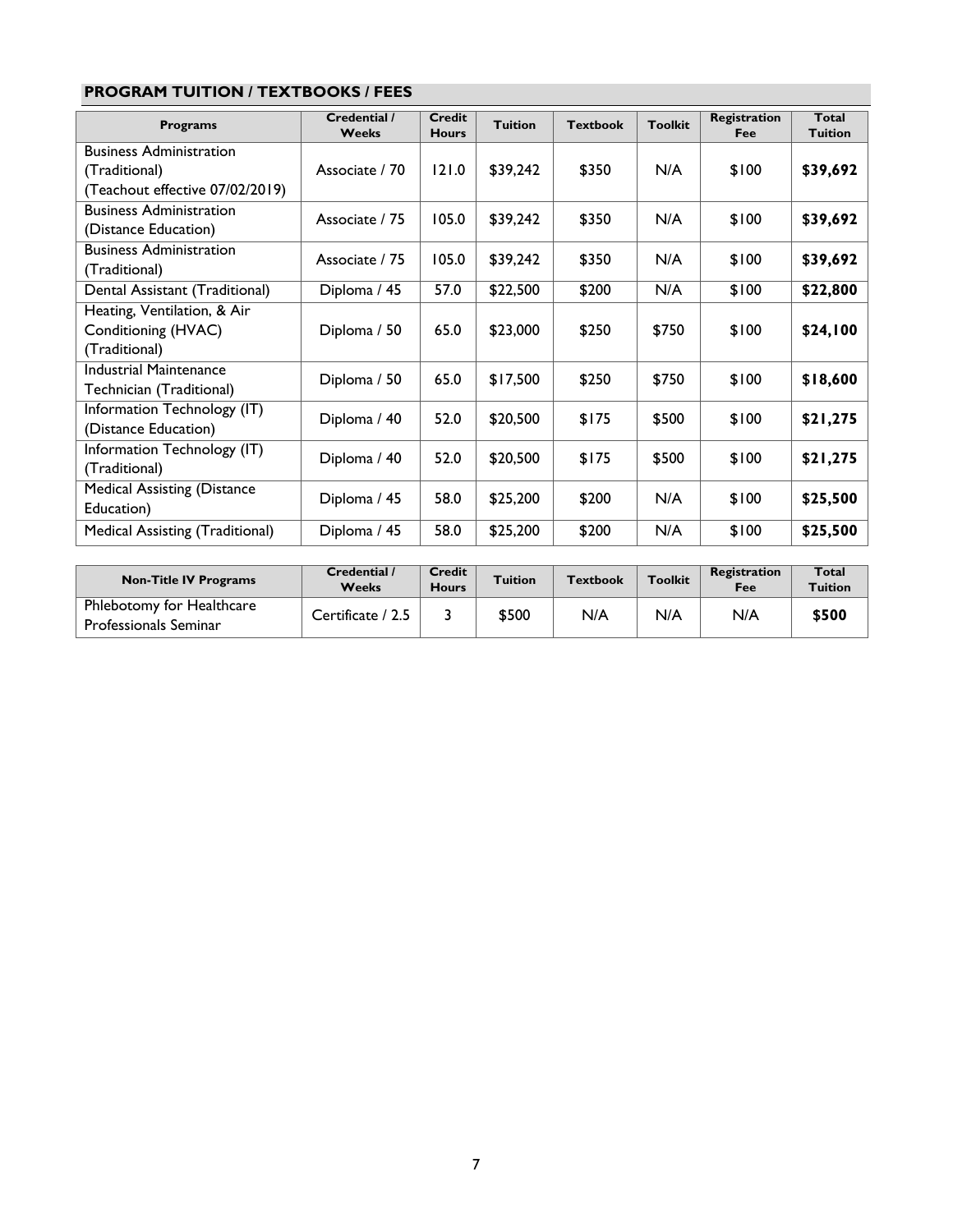## **COVID-19 STATEMENT**

At Vista College, our top priority is maintaining the health and safety of our students, faculty, and staff while continuing to deliver on our mission. The onset of the coronavirus public health crisis in March 2020 required Vista College to swiftly adapt to the challenges associated with changing regulations, while continuing to provide a quality education to our students. We have monitored the shifting COVID-19 health crisis, and made numerous policy and operational decisions that will continue to evolve.

Since March 2020, we have been steered by the CDC guidelines, and our revised protocols effective June 28, 2021 reflect that guidance:

- 1. Masks are not required for fully vaccinated individuals
- 2. Mask are required for unvaccinated individuals
- 3. Vaccinations are not required, nor will they be tracked
- 4. COVID reporting will continue
- 5. Entry temperature checks will continue, and students and staff will self-monitor for symptoms/illness (and stay home)
- 6. Social distancing is no longer mandated
- 7. Enhanced cleaning and personal hygiene protocols will continue.

In the event of a confirmed COVID exposure in a class, department, or group of individuals:

- 1. Individuals who can prove vaccination will not have to quarantine; and
- 2. Individuals who cannot provide proof of vaccination likely will have to quarantine for 14 days.

#### **Our Campuses Maintain Health and Cleanliness Protocols**

Basic infection control procedures include good personal hygiene practices and keeping our school clean. Students are responsible for complying with all required cleanliness and COVID-related protocols to reduce the risk of spreading the COVID-19 virus at Vista College, protecting the health of our community of learners.

Students are expected to self-monitor for potential COVID illness by considering the following:

1. Before coming to the campus, check for the following symptoms in the prior 24 hours:

| Cough       | Shortness of breath or difficulty breathing | Fever (100.4 degrees or higher) |
|-------------|---------------------------------------------|---------------------------------|
| Muscle pain | Chills or shaking due to chills             | Headache                        |
| Diarrhea    | Loss of sense of taste or smell             | Sore throat                     |

2. Monitor exposure to a COVID-positive individual in the prior 14 days.

#### **Students who are sick, or who are experiencing any of the above-mentioned symptoms, are expected to stay home and notify their instructor.**

Entry protocols include a temperature check, and students may be required to wear masks. Students are prohibited from entering the campus while on medical quarantine after testing positive for COVID. Violating these prohibitions are violations of the Student Code of Conduct. There may be additional protocols in place at externship or clinical sites, and the Cosmetology Salon may have separate protocols.

We will continue to monitor the pandemic through the emergence of variants and as we move through the seasons. We will adjust protocols as required by changes in the COVID environment.

## **ADMISSION**

The admissions process depends on a truthful exchange of information between the applicant and the school. Any applicant not accepted for admission will be notified and no charges will apply.

Potential students must meet the following requirements to be considered for acceptance – they must:

- Be at least 17 years of age or older, and students under 18 must have a parent/legal guardian signature on the enrollment agreement;
- Visit the school and tour the campus;
- Complete an interview with the Admissions Department;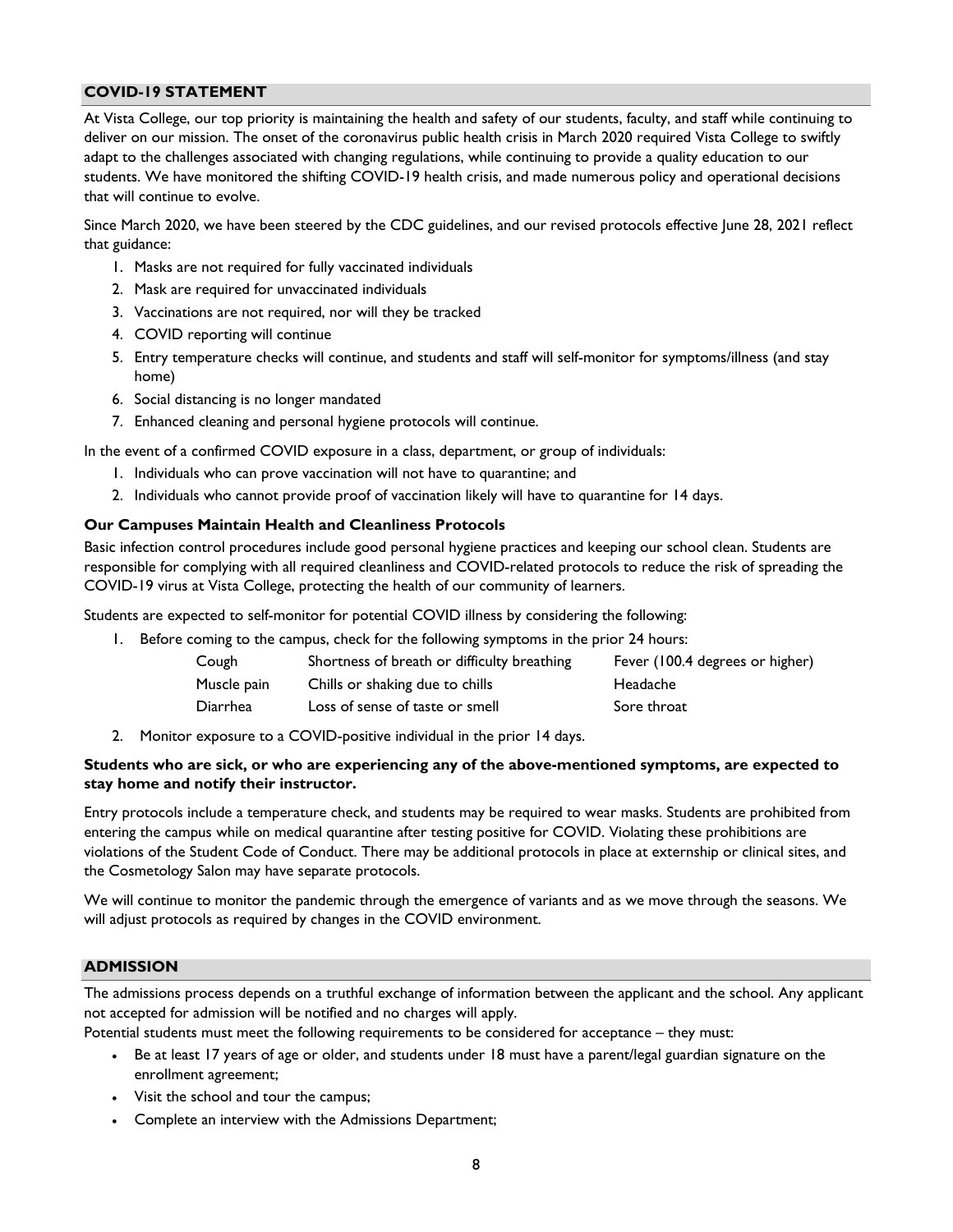- Sign the enrollment agreement and all enrollment documents (disclosures, consent forms, and releases, as applicable);
- Provide Vista with official documentation of completion of secondary education. Acceptable documentation includes official high school transcripts, original diploma, a verifiable General Educational Development (GED) certificate or a verifiable original diploma document or official transcript indicating completion of an associate degree at an accredited post-secondary institution. Homeschool documentation may also be accepted.
	- o Veteran and military students who are unable to acquire any of the above-listed proof of graduation may submit a DD214 (military transcript).
- Must take and pass the Wonderlic Scholastic Level Exam (SLE) entrance assessment with a minimum score of 11.
	- $\circ$  Prospective students are allowed three attempts to achieve a passing score two during the first visit to the campus, and a third no earlier than the following day after the second attempt. Failure to achieve the required score by the third attempt will result in waiting six (6) months after the date of the third attempt.
	- o Vista graduates enrolling into a new program are not required to complete the Wonderlic entrance assessment unless the score standard is higher.

All campuses are authorized to enroll non-immigrant students participating in the Student and Exchange Visitor Program (SEVP).

## **VETERANS AND SERVICE MEMBERS**

In accordance with Title 38 US Code 3679(e), this educational institution adopts the following additional provisions for any students using U.S. Department of Veterans Affairs (VA) Post-9/11 G.I. Bill® (Ch. 33) or Vocational Rehabilitation & Employment (Ch. 31) benefits, while payment to the institution is pending from VA. This educational institution will not:

- Prevent the student's enrollment;
- Assess a late penalty fee to the student;
- Require the student to secure alternative or additional funding;
- Deny the student access to any resources (access to classes, libraries, or other institutional facilities) available to other students who have satisfied their tuition and fee bills to the institution.

However, after 90 days, and to qualify for this provision, such students shall:

- Produce the VA Certificate of Eligibility (COE) by the first day of class;
- Provide additional information needed to properly certify the enrollment as described in other institutional policies

Students using military and VA education benefits are required to submit all post-secondary institution transcripts, a military transcript or a Joint Service Transcript, and a DD214 (when applicable) by the end of the student's second term. Diploma seeking students must provide transcripts within two (2) terms (20 weeks). If not provided, then training will not continue to be certified. This does not apply to degree-seeking VA students.

The submitted documents will be used to conduct a mandatory evaluation of all potential transfer credits into any program for which the veteran or service member wishes to utilize his/her benefits.

#### *Vista College is allowed to enroll students from the following states ONLY:*

 Arizona, Arkansas, Colorado, Florida, Hawaii, Idaho, Illinois, Kansas, Kentucky, Louisiana, Maine, Massachusetts, Nebraska, Nevada, New Mexico, North Carolina, Ohio, Oklahoma, South Carolina, South Dakota, Tennessee, Texas, Vermont, Virginia, Washington, West Virginia.

*Any student who moves to a state where Vista College is not authorized to operate is subject to the regulations of that state and may not be allowed to continue their program, or re-enter after a withdrawal.* 

#### **PROGRAMMATIC ENTRANCE REQUIREMENTS**

## **HEATING, VENTILATION, & AIR CONDITIONING (HVAC)**

Applicants must fulfill the following acceptance requirements: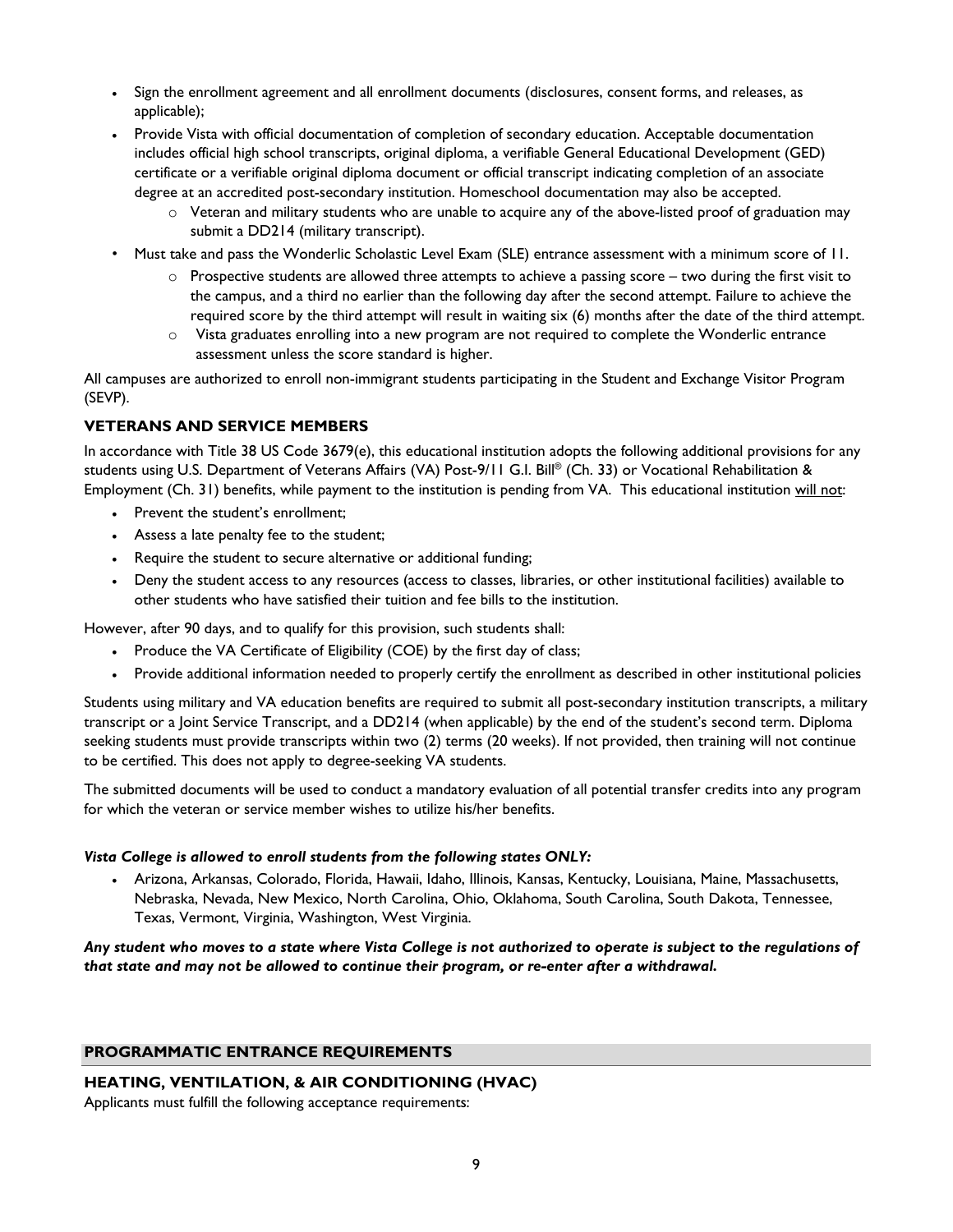- Must complete a background check, with passing results received by the campus by Friday at midnight (local time) of week two (2) of the term.
- Must provide documentation of a valid, state-issued driver's license by Friday at midnight (local time) of week two (2) of the term. The student must maintain the valid, state-issued driver's license in good standing throughout the duration of the program.

## **RE-ENTRY FROM PRIOR DROP**

Students who previously attended but withdrew prior to graduating, and who wish to return to the same program of study, may re-enter upon review and approval. Such review will include prior academic history, conduct history, and outstanding financial obligations. Vista reserves the right to refuse re-entry to any student based upon the attendance, academic, financial, or conduct history of the student.

Re-entry students are subject to all admissions requirements and procedures as new applicants in effect at the time of reentry with the exception of the registration fee. If the program requires a background check for admission, a re-entry must fulfill this requirement for each enrollment. The Wonderlic exam is required only if the score standard is higher than for the prior enrollment.

A student who was academically dismissed may re-enter into the next grading period. A student who was dismissed for violating the attendance policy may apply for re-entry after sitting out of school a minimum of five weeks, but at least one full grading period.

Students re-entering within 180 days of the prior last date of attendance will be charged the tuition amount charged during the prior enrollment. Students re-entering outside of 180 days will be charged the tuition amount currently in effect. Tuition will be charged for remaining courses only; there will be no charge for credits already earned.

#### **VISTA-TO-VISTA CAMPUS TRANSFER**

Students who previously attended a Vista campus, and who wish to change to a different Vista campus, are subject to all admissions requirements and procedures as new applicants, If the student earned grades in any courses that associate to the program at the new campus, all earned grades will transfer (A, B, C, F, and W).

Vista reserves the right to refuse re-enrollment to any student based upon the attendance, academic, financial, or conduct history of the student.

#### **TRANSFER OF CREDIT**

Students may transfer course credit for up to 75% of a program from other post-secondary institutions accredited by an agency recognized by the US Department of Education. Transfer of credit will be awarded based on an evaluation of the official academic transcript(s). Students may be required to provide the previous institution's course syllabus or school catalog containing course descriptions.

Courses will be eligible for transfer consideration if:

- The final grade is the equivalent of "C" or better;
- Credits were completed within the past seven (7) years (excluding General Education courses);
- The transfer course content matches the Vista course objectives, and is comparable in nature;
- The course applies to the graduation requirements of the program; and

Transfer credits will be awarded only if the course has not yet been taken at Vista. Transfer credit evaluation determinations are final.

#### **TRANSFER OF CREDIT TO OTHER INSTITUTIONS**

Students who may wish to transfer after attending Vista College are encouraged to contact the school they wish to attend to determine if their credits, certificate, diploma, or degree will transfer.

#### **PROFICIENCY CREDIT**

A student may request course credit based on prior work or educational experience. Proficiency credit is not available for all courses, and the courses must be required for the program (see chart below for eligible courses). The student will submit a written request for proficiency credit to the Director of Education no later than three weeks prior to the course start date, and the determination process must be completed before the course begins. The student must pass a proficiency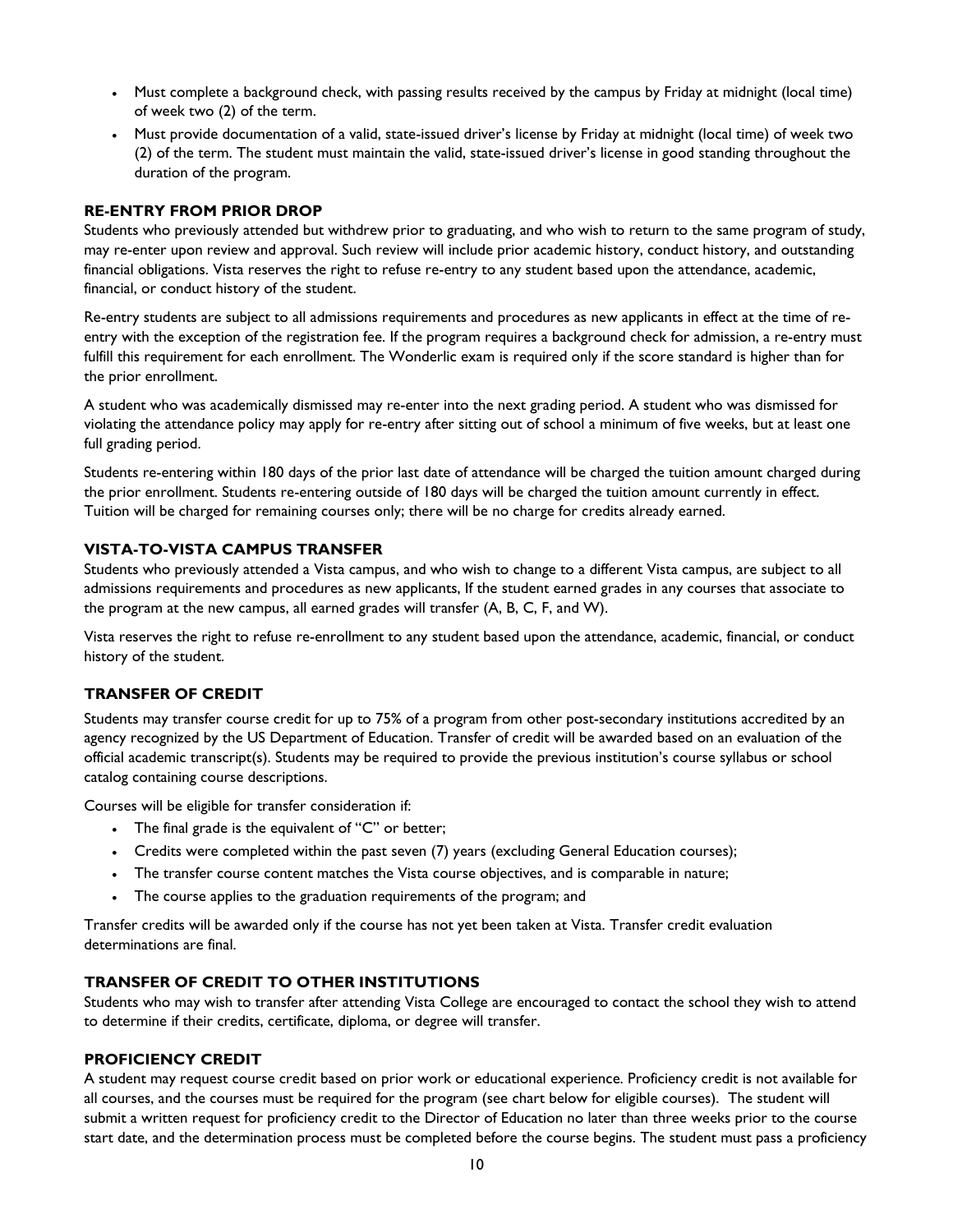exam (which may include skills assessment) that must be passed with a grade of 70 or higher in order to receive academic credit for the course.

Proficiency credit may be accepted for some CLEP tests as well. A student cannot receive proficiency credit if he or she has received a prior failing grade in the course equivalent. If the student demonstrates proficiency, a letter grade of "PE" will appear on the student's transcript. Proficiency credit will not be calculated in the cumulative grade point average (CGPA), but will be used to determine rate of progress (ROP) for satisfactory academic progress (SAP). All tests and supporting documentation for proficiency credit will be retained in the student's academic file. A fee of \$100 per proficiency credit exam attempt will be charged. Fee payment must be made by cash, cashier's check, or money order. A student may not apply Federal Title IV funding to proficiency credit exam fees. Active military or military veterans are exempt from the proficiency credit fee. All other criteria must be met.

| Course<br><b>Number</b> | <b>Course Name/Title</b>       | Course<br><b>Number</b> | <b>Course Name/Title</b>            |
|-------------------------|--------------------------------|-------------------------|-------------------------------------|
| AHP100                  | Medical Terminology            | BUS209DE                | Human Resources                     |
|                         | AHP100DE Medical Terminology   | CFT100                  | <b>Basic Craft Skills</b>           |
| <b>AHPI01</b>           | <b>Anatomy and Physiology</b>  | GE201                   | Introduction to College Mathematics |
| <b>AHPIOIDE</b>         | Anatomy and Physiology         | GE201DE                 | Introduction to College Mathematics |
| BUS100                  | <b>Business Fundamentals</b>   | GE202                   | Introduction to Computer Science    |
| <b>BUS100DE</b>         | Business Fundamentals          | <b>GE202DE</b>          | Introduction to Computer Science    |
| <b>BUSIOI</b>           | <b>Computer Applications</b>   | GE203                   | Introduction to Psychology          |
| <b>BUSIOIDE</b>         | Computer Applications          | <b>GE203DE</b>          | Introduction to Psychology          |
| <b>BUS102</b>           | <b>Business Communications</b> | GE206                   | <b>English Composition I</b>        |
| BUS102DE                | <b>Business Communications</b> | <b>GE206DE</b>          | <b>English Composition I</b>        |
| BUS103                  | <b>Customer Service</b>        | GE207                   | <b>English Composition II</b>       |
| <b>BUS103DE</b>         | Customer Service               | <b>GE207DE</b>          | <b>English Composition II</b>       |
| BUS104                  | Management                     | GE232                   | Survey of the Sciences              |
| <b>BUSI04DE</b>         | Management                     | INT100                  | Computer Hardware Essentials        |
| <b>BUS106</b>           | <b>Business Law</b>            | INT100DE                | <b>Computer Hardware Essentials</b> |
| <b>BUS106DE</b>         | Business Law                   | INTI01                  | <b>Computer Software Essentials</b> |
| <b>BUS107</b>           | Accounting                     | <b>INTIOIDE</b>         | <b>Computer Software Essentials</b> |
| <b>BUS107DE</b>         | Accounting                     | INT102                  | Windows Fundamentals                |
| <b>BUS209</b>           | Human Resources                | INT102DE                | <b>Windows Fundamentals</b>         |

## **COURSES ELIGIBLE FOR PROFICIENCY CREDIT**

## **COURSES ELIGIBLE FOR CLEP CREDIT**

| Course<br><b>Number</b> | <b>Course Name</b>                  | <b>CLEP Subject Examination</b>                      | <b>Required</b><br><b>Score</b> |
|-------------------------|-------------------------------------|------------------------------------------------------|---------------------------------|
| <b>BUS106</b>           | <b>Business Law</b>                 | Introductory Business Law                            | 50                              |
| BUS106DE                | <b>Business Law</b>                 | Introductory Business Law                            | 50                              |
| GE201                   | Introduction to College Mathematics | College Algebra OR College Mathematics               | 50                              |
| <b>GE201DE</b>          | Introduction to College Mathematics | College Algebra OR College Mathematics               | 50                              |
| GE202                   | Introduction to Computer Science    | <b>Information Systems and Computer Applications</b> | 50                              |
| <b>GE202DE</b>          | Introduction to Computer Science    | Information Systems and Computer Applications        | 50                              |
| GE203                   | Introduction to Psychology          | Psychology, Introduction                             | 50                              |
| <b>GE203DE</b>          | Introduction to Psychology          | Psychology, Introduction                             | 50                              |
| GE206                   | <b>English Composition I</b>        | <b>College Composition</b>                           | 50                              |
| <b>GE206DE</b>          | <b>English Composition I</b>        | <b>College Composition</b>                           | 50                              |
| GE207                   | <b>English Composition II</b>       | College Composition OR College Composition Modular   | 50                              |
| <b>GE207DE</b>          | <b>English Composition II</b>       | College Composition OR College Composition Modular   | 50                              |

#### **FINANCIAL AID**

Vista College's academic quarter (and academic term) for certificate, associate, and diploma programs is 10 weeks.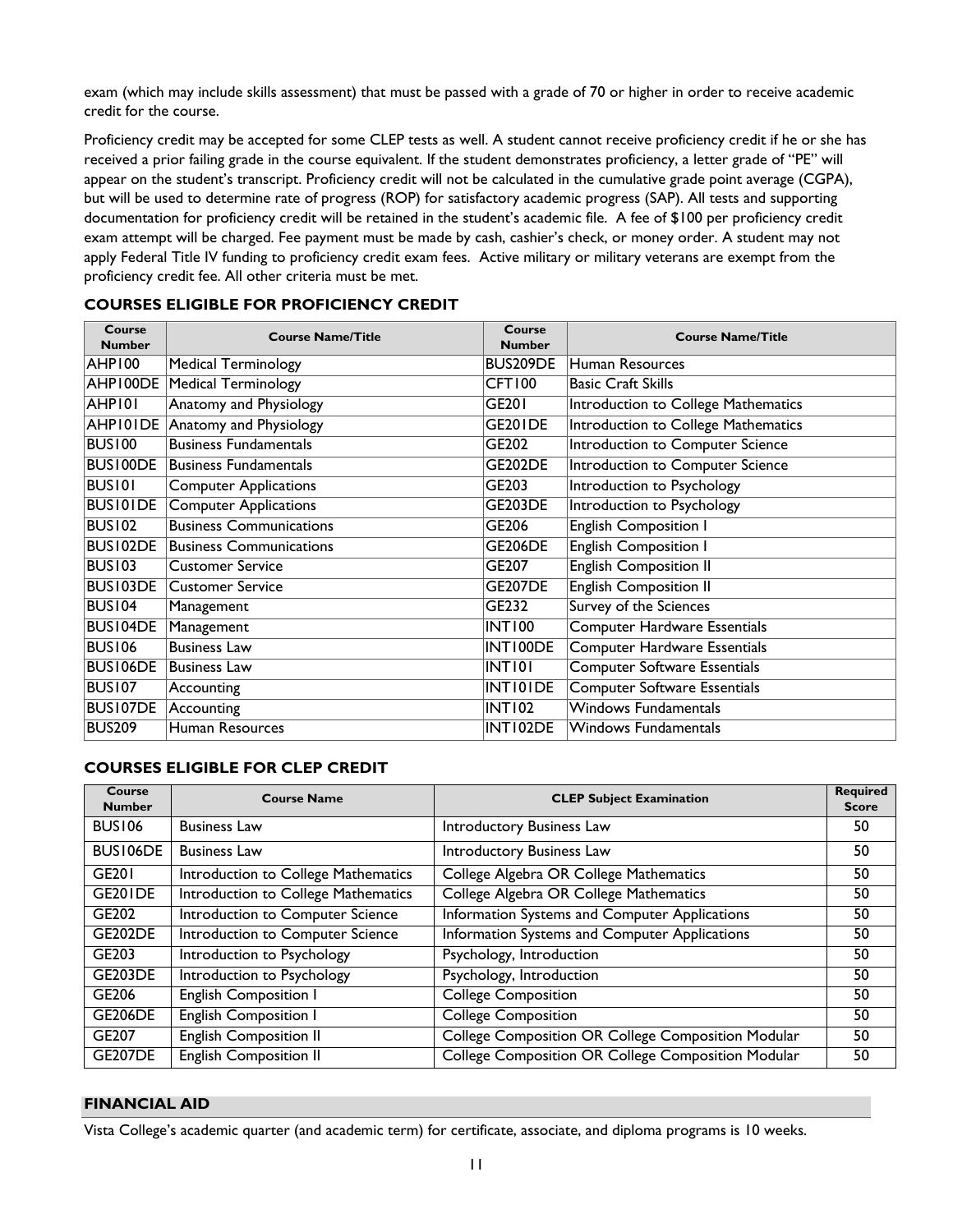Students enrolled in the associate degree programs must enroll for a minimum of 12 quarter-credits per academic term to be considered full-time students.

Vista College's academic year is defined as 30 weeks of instructional time in which a full-time student is expected to complete 36 quarter-credit hours.

The college participates in the following Federal Student Aid programs:

- Federal Pell Grant
- Iraq and Afghanistan Service Grants
- Federal Supplemental Educational Opportunity Grant (FSEOG)
- William D. Ford Direct Loan Program

Grant aid is available to students who qualify, and it does not have to be paid back.

The Federal Direct Loan Program (FDLP) is available to assist students who qualify in meeting the cost of attaining an education at Vista College.

FDLP loans are borrowed by the student, and must be repaid with interest. Additional information regarding federal student programs is available on the www.studentaid.gov website.

## **ADMINISTRATIVE FEES**

- The registration fee is assessed upon initial attendance.
- Students in good financial standing are provided one official transcript at no charge.
	- $\circ$  Additional official transcripts are \$5 each. Payment must be made in certified funds.
- Students in good financial standing are provided one certificate of completion or diploma at no charge.
	- $\circ$  Additional diplomas are \$10. Payment must be made in certified funds.

## **LOAN DEFAULT PREVENTION**

Making regular payments on student loans builds a strong credit record and helps avoid collection activities. Being in default has many negative consequences including denial of new loans, bad credit reports, possible wage garnishment, seizure of tax returns, and refusal by the school to release transcripts.

During entrance counseling, financial aid staff explain how both federal student loans and the master promissory note works, emphasizes the importance of repaying all loans, describes the consequences of default, and shows borrowers sample monthly repayment amounts based on their program of study. Financial literacy is also discussed to help students better understand how to manage debt.

Exit counseling is the opportunity to clear up any misconceptions students may have about their loan obligations. During the exit counseling process, completers are educated on how to understand and repay loans, avoid default, and make finances a priority. Thorough exit counseling is a cornerstone of the institution's default prevention plan and is mandatory.

#### **REFUND POLICIES**

The Institutional and Council on Occupational Education refund policy are calculated for students enrolled in the Arkansas campus. The determination of refunds will be calculated based on the most advantageous refund to the student.

CANCELLATION POLICY: A full refund will be made to any student who cancels the enrollment contract within 72 hours (until midnight (local time) of the third day excluding Saturdays, Sundays, and legal holidays) after the enrollment contract is signed. A full refund will also be made to any student who cancels enrollment within the student's first three scheduled class days, except that the school may retain not more than \$100 in any administrative fees charged, as well as items of extra expense that are necessary for the portion of the program attended and stated separately on the enrollment agreement (does not apply to Seminars). To cancel the Enrollment Agreement after it has been signed, the student must provide the Admissions Office of the College with a Notice of Cancellation which can be provided by mail or delivered in person. If the notice is deposited in the mail, it is deemed effective as of the date of the postmark, if it is properly addressed with proper postage. If it is delivered in person, it is deemed effective as of the date it is delivered in person.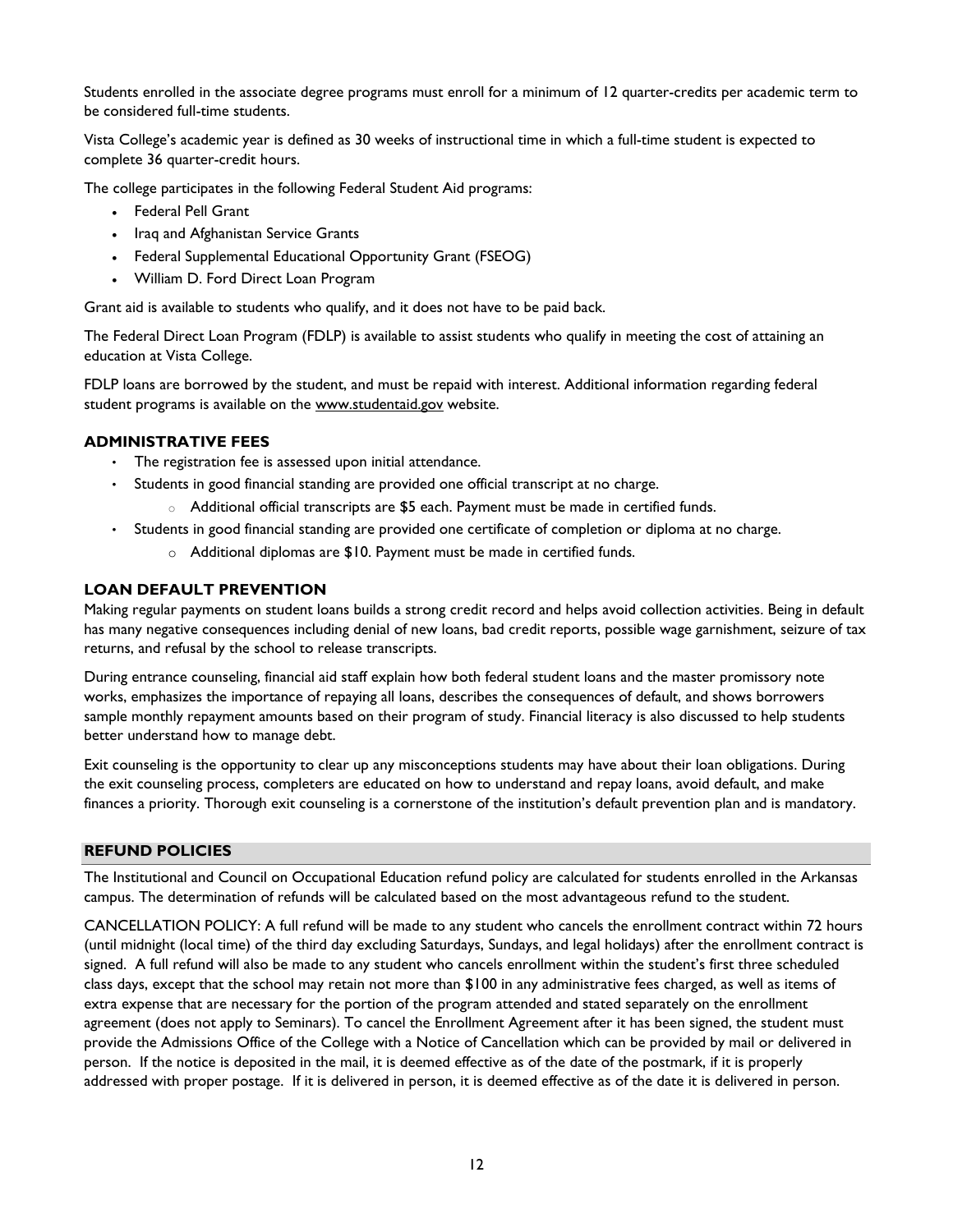### **REFUND OF FEDERAL TITLE IV AID POLICY**

The College participates in federal financial aid. For students who have received Title IV financial assistance, the Federal Return of Title IV Funds calculation (R2T4) will be completed first and applicable funds returned. Returned funds will be reduced from the payments received on behalf of the student before applying the institutional refund policy to determine whether the student is owed a refund or if a balance is owed to the College. If a balance is owed to the College, you will have to make arrangements to pay it.

In compliance with Federal regulations, the College will determine how much Federal student financial assistance that the student has earned or not earned when a student who is a Title IV recipient withdraws from the College. The Federal Return of Title IV Funds formula dictates the amount of federal Title IV aid that must be returned to the federal government or the lending institution by the College and/or student. The federal formula is applicable to an eligible student receiving federal aid when that student withdraws on or before the 60% point in time in the payment period. The Return of Title IV Funds calculation may result in the student owing a balance to the Federal Government and, in some cases, to the College. If the amount received from federal funds is more than the amount earned, then a return will be made within forty-five (45) days of the date of determination, which is the date the College has determined that the student has officially or unofficially withdrawn.

For the purpose of determining the amount to be returned, if any, you shall be deemed to have withdrawn from the program when any of the following occurs: (a) You notify College of your withdrawal or the actual date of withdrawal; (b) the College terminates your enrollment; (c) You fail to attend classes for a 14-day period; (d) You fail to return from a leave of absence. In this case, the date of withdrawal shall be deemed to be the last date of recorded attendance. Provisions (a) and (b) are considered official withdrawals, provisions (c) and (d) are considered unofficial withdrawals.

Withdrawal Before 60%: The College must perform a R2T4 calculation to determine the amount of earned aid up through the 60% point in each payment period and use the Department of Education's prorated schedule to determine the amount of R2T4 funds the student has earned at the time of termination or withdrawal. After the 60% point in the payment period of enrollment, a student has earned 100% of the Title IV funds he or she was scheduled to receive during the period.

Withdrawal After 60%: For a student who is terminated or withdraws after the 60% point-in-time, there are no unearned funds. However, the College will still calculate the Institutional Refund and RT24 for financial aid recipients.

To calculate the amount earned for credit-hour programs, the College will determine the percentage by dividing the number of calendar days the student completed in the payment period as of the last day of attendance by the total number of calendar days in the payment period. Any scheduled break of 5 days or more is not counted in the total calendar days of the payment period. To calculate the amount earned for clock hour programs, the College will determine the percentage by dividing the number of clock hours the student attended in the payment period as of the last day of attendance by the total number of clock hours the student was scheduled to have attended in the payment period. If a return results from the calculation, federal policy requires that these unearned funds be returned to the applicable Title IV financial aid fund source. Funds are returned to the Title IV Programs in the following federally mandated order: (1) Unsubsidized Federal Direct Loan; (2) Subsidized Federal Direct Loan; (3) Federal Direct PLUS loan; (4) Federal Pell Grants; (5) Federal Supplemental Education Opportunity Grant (SEOG); (6) other grant or loan assistance authorized by Title IV of the HEA, as amended.

If more Federal Title IV student financial assistance has been earned than has been received, the student may be eligible for a post-withdrawal disbursement. The College will notify the student within 30 days of the date of determination of any post-withdrawal disbursement loan funds for which the student may be eligible and what steps need to be taken for the Federal Title IV financial assistance funds to be received. The student or parent, in the case of Federal Direct PLUS Loans, needs to provide permission before any loan funds may be disbursed on the student's account or disbursed to the student or parent. However, the College may automatically use all or a portion of the post-withdrawal disbursement of grant funds for tuition and fees, and with the student's authorization, the College may automatically use the grant funds for other educationally related charges. Any balance of grant funds that may be available will be offered to the student. The College will make a post-withdrawal disbursement of any loan funds the student accepts within 180 days from the date the College determined the student withdrew.

If the Federal Title IV student financial assistance funds need to be returned, the institution must return a portion or all of the unearned funds equal to the lesser of: the institutional charges multiplied by the percentage of unearned Federal Title IV student financial assistance funds; or the entire amount of unearned funds. If there are remaining unearned Federal Title IV financial aid funds to be returned, the student must return any loan funds that remain to be returned in accordance with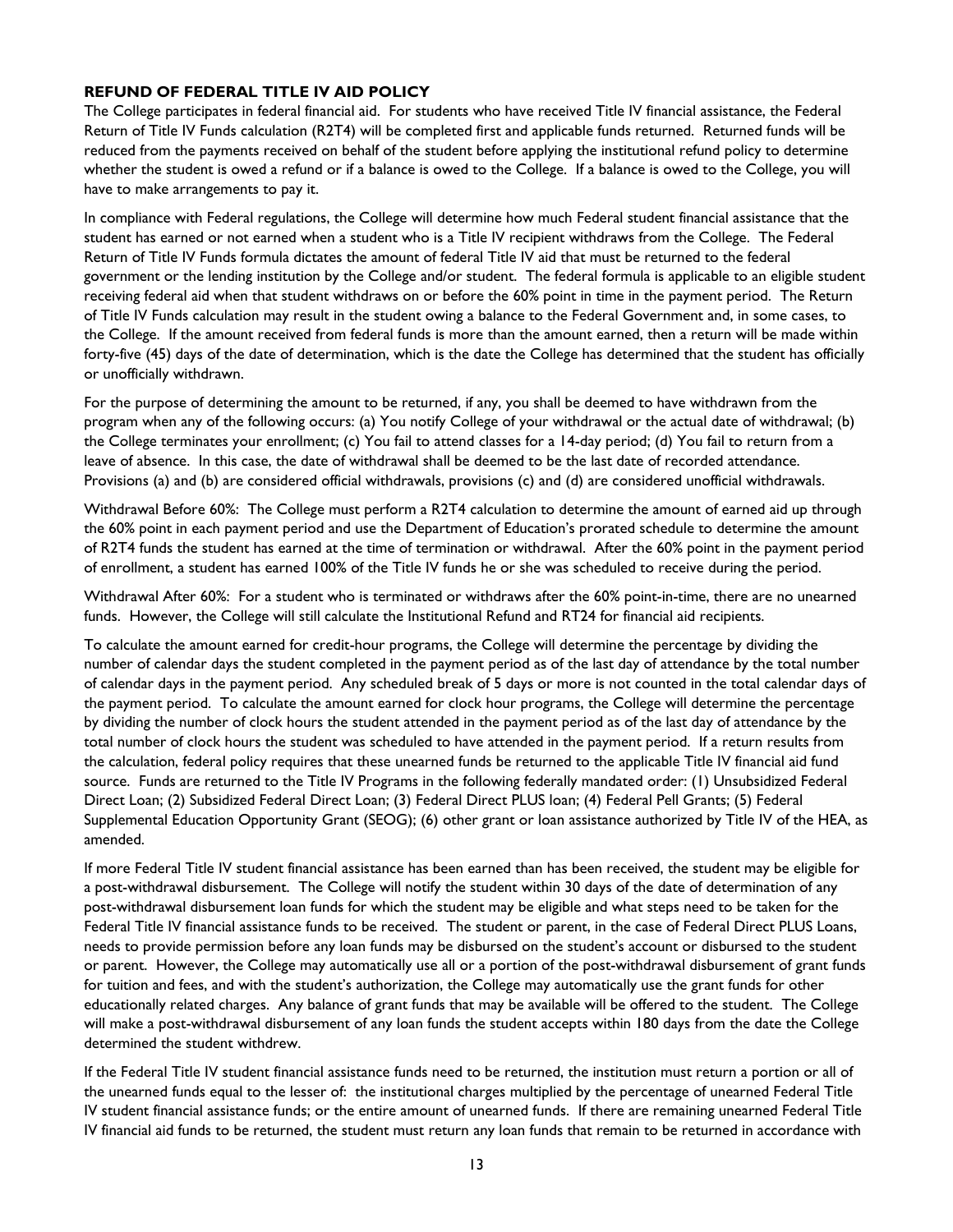the terms and conditions of the promissory note. If the remaining amount of funds to be returned includes grant funds, the student must return any amount of the overpayment that is more than half of the grant funds received. The College will notify the student as to the amount owed and how and where it should be returned.

## **INSTITUTIONAL REFUND POLICY**

- 1. Refund computations will be based on scheduled course time of class attendance through the last date of attendance. Leaves of absence, suspensions, and College holidays will not be counted as part of the scheduled class attendance.
- 2. The effective date of termination for refund purposes will be the earliest of the following:
	- a. The last day of attendance, if the student is terminated by the College;
	- b. The date of the receipt of written notice from the student; or
	- c. Fourteen (14) consecutive calendar days following the last date of attendance excluding scheduled breaks and holidays.
- 3. If tuition and fees are collected in advance of entrance, and if after expiration of the 72-hour cancellation privilege the student does not enter College, not more than \$100 in nonrefundable administrative fees shall be retained by the College for the entire residence program or synchronous distance education course.
- 4. If a student enters a residence or synchronous distance education program and withdraws or is otherwise terminated, the College may retain not more than \$100 in nonrefundable administrative fees for the entire program. The minimum refund of the remaining tuition and fees will be the pro rata portion of tuition, fees, and other charges that the number of hours remaining in the portion of the course or program for which the student has been charged after the effective date of termination bears to the total number of hours in the portion of the course or program for which the student has been charged, except that a student may not collect a refund if the student has completed 75 percent or more of the total number of hours in the portion of the program for which the student has been charged on the effective date of termination.
- 5. Refunds for items of extra expense to the student, such as books, tools, or other supplies should be handled separately from refund of tuition and other academic fees. The student will not be required to purchase instructional supplies, books and tools until such time as these materials are required. Once these materials are purchased, no refund will be made. For full refunds, the school can withhold costs for these types of items from the refund as long as they were necessary for the portion of the program attended and separately stated in the enrollment agreement. Any such items not required for the portion of the program attended must be included in the refund.
- 6. A student who withdraws for a reason unrelated to the student's academic status after the 75 percent completion mark and requests a grade at the time of withdrawal shall be given a grade of "incomplete" and permitted to reenroll in the course or program during the 12-month period following the date the student withdrew without payment of additional tuition for that portion of the course or program.
- 7. A full refund of all tuition and fees is due and refundable in each of the following cases:
	- a. An enrollee is not accepted by the College;
	- b. If the course of instruction is discontinued by the College and this prevents the student from completing the course; or
	- c. If the student's enrollment was procured as a result of any misrepresentation in advertising, promotional materials of the College, or representations by the owner or representatives of the College.

A full or partial refund may also be due in other circumstances of program deficiencies or violations of requirements for career schools and colleges.

8. Refund policy for students called to active military service

A student of the College who withdraws from the College as a result of the student being called to active duty in a military service of the United States or the National Guard may elect one of the following options for each program in which the student is enrolled:

a. If tuition and fees are collected in advance of the withdrawal, a pro rata refund of any tuition, fees, or other charges paid by the student for the program and cancellation of any unpaid tuition, fees, or other charges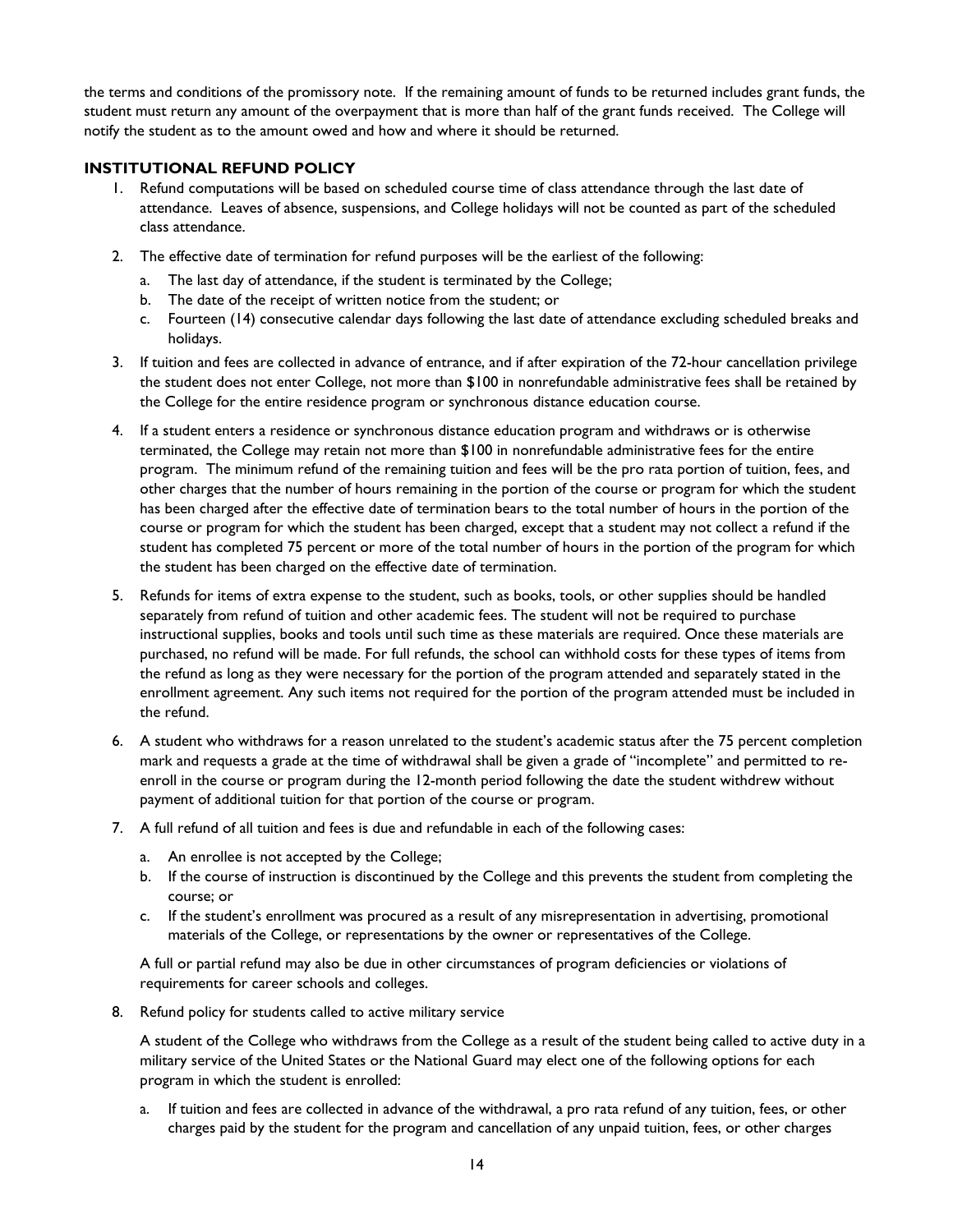owed by the student for the portion of the program the student does not complete following withdrawal;

- b. A grade of incomplete with the designation "withdrawn-military" for the courses in the program, other than courses for which the student has previously received a grade on the student's transcript, and the right to reenroll in the program, or a substantially equivalent program if that program is no longer available, not later than the first anniversary of the date the student is discharged from active military duty without payment of additional tuition, fees, or other charges for the program other than any previously unpaid balance of the original tuition, fees, and charges for books for the program; or other charges for the program other than any previously unpaid balance of the original tuition, fees, and charges for books for the programs; or
- c. The assignment of an appropriate final grade or credit for the courses in the program, but only if the instructor or instructors of the program determine that the student has:
	- 1. Satisfactorily completed at least 90 percent of the required coursework for the program; and
	- 2. Demonstrated sufficient mastery of the program material to receive credit for completing the program.
- 9. The payment of refunds will be totally completed such that the refund instrument has been negotiated or credited into the proper account(s), within 60 days after the effective date of termination.

## **COUNCIL ON OCCUPATIONAL EDUCATION REFUND POLICY**

The Council on Occupational Education (COE) refund policy for students attending non-public institutions who incur a financial obligation for a period of 12 months of less shall be as follows:

- (i) During the first 10% of the period of financial obligation, the institution shall refund at least 90% of the tuition
- (ii) After the first 10% of the period of financial obligation and until the end of the first 25% of the period of obligation, the institution shall refund at least 50% of the tuition
- (iii) After the first 25% of the period of financial obligation and until the end of the first 50% of the period of obligation, the institution shall refund at least 25% of the tuition
- (iv) After the first 50% of the period of financial obligation, the institution may retain all of the tuition.

Students will be held responsible for any monies still owing to Vista College and will be billed accordingly. The effective date of termination is stated above.

If tuition is collected in advance of entrance and if after expiration of the 72-hours cancellation privilege the student does not begin class, not more than \$100 shall be retained by the College.

The student will be issued instructional supplies, books or materials at the time these materials are required by the program. However, if a student does not qualify for any tuition assistance, enrolls in individual courses and/or withdraws from the institution before payment has been made, books will be billed accordingly to the student. Once these materials have been issued "used", no refund will be granted.

A refund of tuition and fees is due and refundable in each of the following cases:

- An applicant is not accepted for enrollment.
- If the student's enrollment was procured as a result of any misrepresentation in advertising, promotional materials of the College, or misrepresentations by the owner or representative of the College.
- The program of study is discontinued by the College and this prevents the student from completing the program.

Refunds will be totally consummated within 45 days after the effective date of termination for students who withdraw or who are terminated by the College. Upon request by a student or any state or federal department the institution shall provide an accounting for such amounts retained within five workdays. Refunds for graduates and completed students will be consummated within 60 days.

#### **INSTITUTIONAL SCHOLARSHIPS**

The Vista institutional scholarships are intended to assist eligible student with obtaining an affordable college education that can lead to gainful employment, while minimizing student loan debt.

#### **MILITARY SCHOLARSHIP**

The student is eligible to participate if using benefits at Vista College for one of the following programs:

I. MGIB Montgomery GI Bill®I, 9/11 GI Bill®I, Forever GI Bill®I, Yellow Ribbon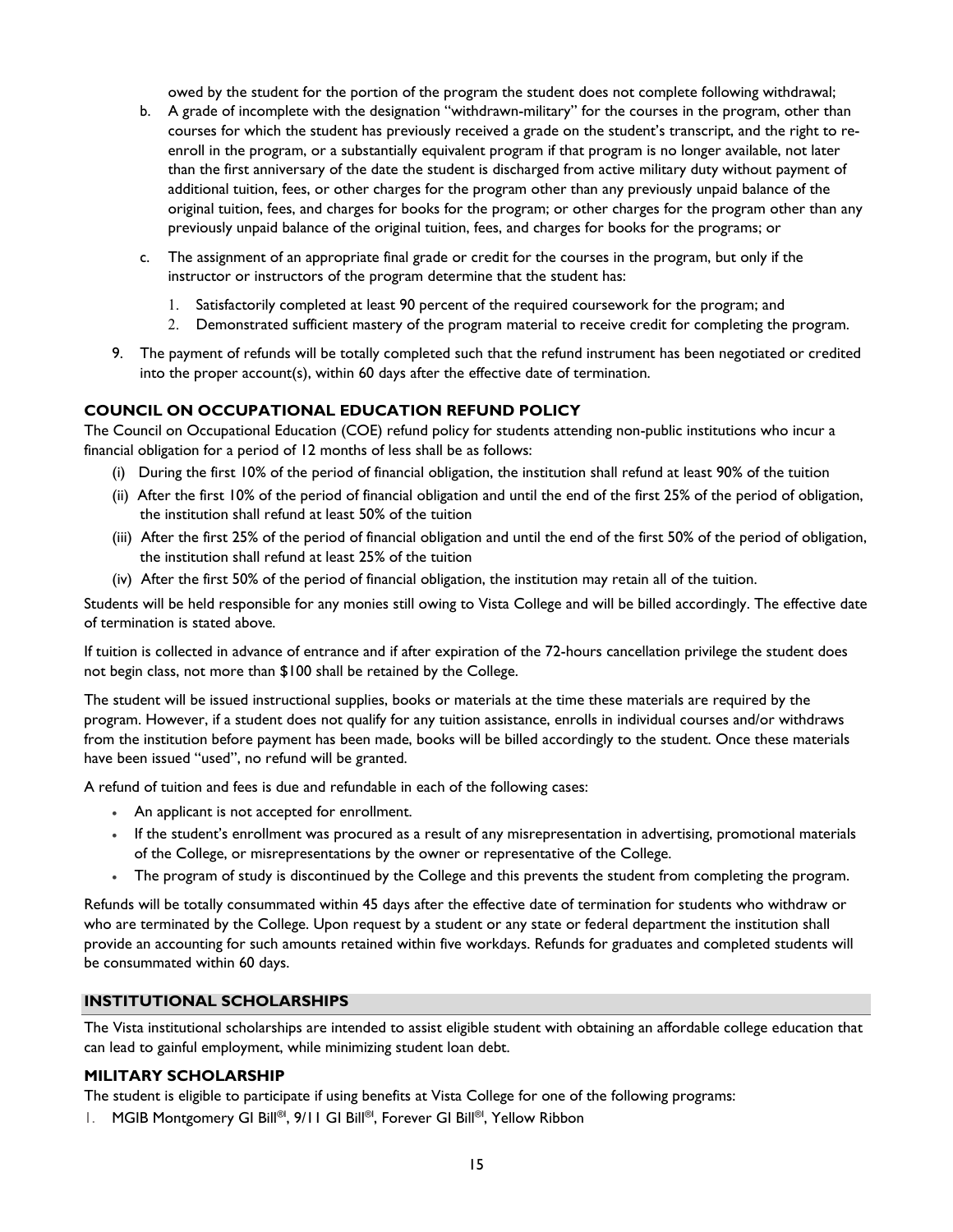- 2. The Marine Gunnery Sergeant John David Fry Scholarship (Fry Scholarship)
- 3. Vocational Rehabilitation & Employment Service Program
- 4. Tuition Assistance for Active Duty
- 5. My Career Advancement Account (MyCAA)
- 6. Survivors & Dependents Educational Assistance (DEA)
	- A Certificate of Eligibility (COE), 22-1905, or Financial Assistance document and transcripts must be provided
	- If the total amount of aid (minus Pell Grant) received exceeds the cost of tuition and fees, the scholarship amount will be reduced by the excess amount
	- Be actively attending at time of scholarship disbursement. Withdrawn students lose eligibility for future scholarship disbursements in the withdrawn enrollment. Additionally, a paid scholarship disbursement will be proportionally adjusted for current term in which a student withdraws.

I GI Bill® is a registered trademark of the U.S. Department of Veterans Affairs ("VA"). More information about education benefits offered by the VA is available on the U.S. Government GI Bill® website (https://www.benefits.va.gov/gibill).

## **MATCHING SCHOLARSHIP**

Matching funds are available to full-time students who receive scholarships from any non-profit agency, service club, or similar private organization. Vista will match the amount up to a maximum of \$1000 per student. Vista reserves the right to reduce the match if a credit balance is created. Students are required to provide proof of the outside scholarship award to the campus Office of Financial Aid. The scholarship and match if applicable, will be noted on the Estimated Educational Cost document (EEC). All such scholarship checks should be made payable to Vista College.

- If the total amount of aid (minus Pell Grant) received exceeds the cost of tuition and fees, the scholarship amount will be reduced by the excess amount.
- Students will be actively attending at time of scholarship disbursement. Withdrawn students will potentially lose eligibility for future scholarship disbursements. Additionally, a paid scholarship disbursement will be proportionally adjusted for current term when a student withdraws.

## **MATCHING AGENCY SCHOLARSHIP**

Agency Scholarships are awarded to eligible students as follows:

- Students with an executed ITA or Purchase Order will be packaged to match the amount of tuition approved on the domicile state's ETP website for WIOA and TAA or the domicile state's approved amount for vocational rehabilitation services.
- Students will be entitled to maximize their Pell eligibility and may receive funds not required to cover published tuition in the form of stipend.
- If the total amount of aid (minus Pell Grant) received exceeds the cost of tuition and fees, the scholarship amount will be reduced by the excess amount.
- Be actively attending at time of scholarship disbursement. Withdrawn students lose eligibility for future scholarship disbursements. Additionally, a paid scholarship disbursement will be proportionally adjusted for current term when a student withdraws.

#### **VISTA HIGH SCHOOL SCHOLARSHIP**

This scholarship for eligible recent High School graduates applies to all certificate, diploma, and degree programs of study. Detailed information is available at https://www.vistacollege.edu/high-school-scholarship-award-vista/ on the Vista College website.

To qualify, the student must:

- Achieve a cumulative 2.5 GPA or 80% grade average for the senior high school year (verified with the official high school transcript verifying graduation);
- Have a high school graduation date no more than 12 months prior to the program start date; and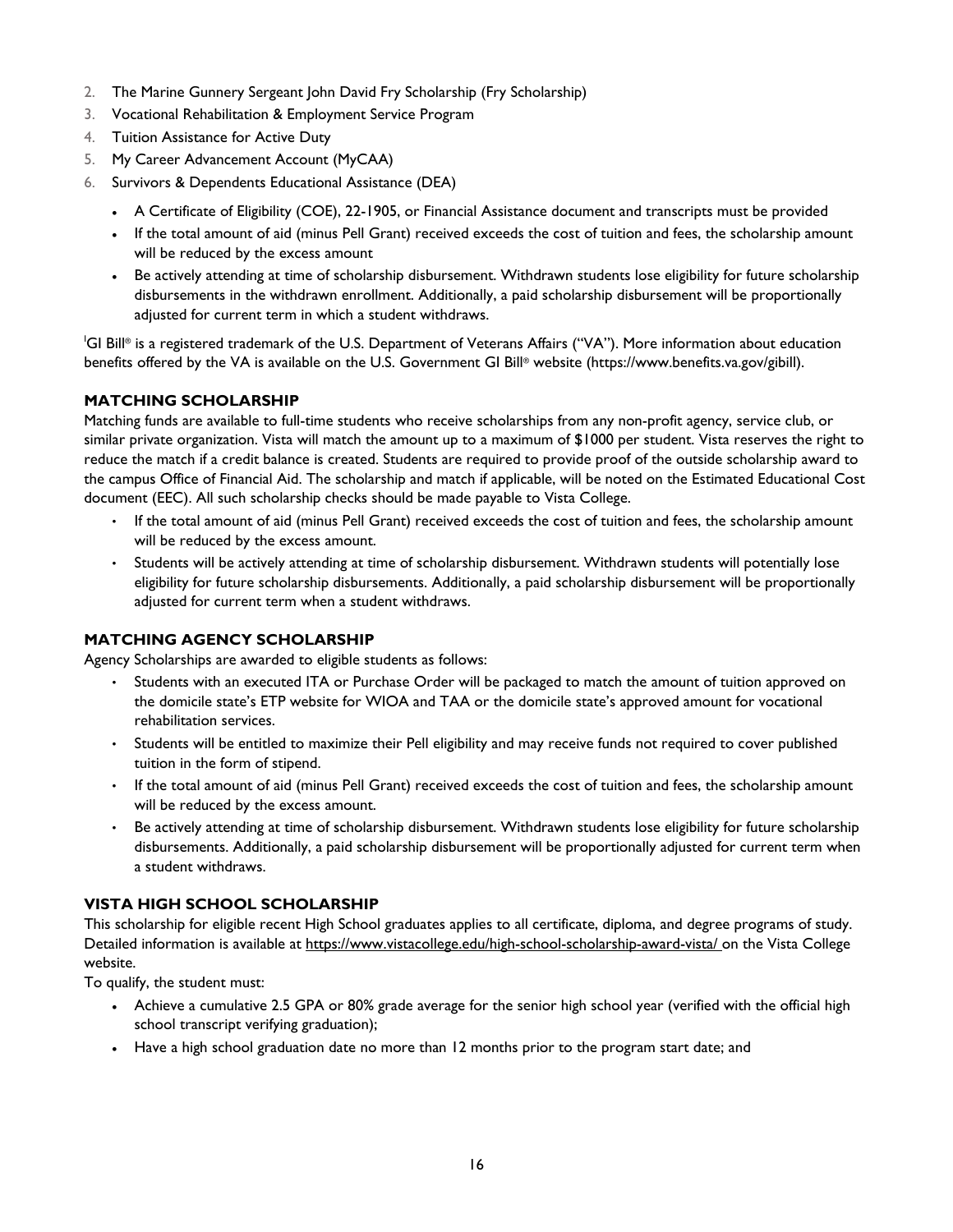Start a Vista College program and pass the first five-week course of the program.

This scholarship award does not meet the criteria of the Matching Scholarship Program. The award amount will be reduced if it creates a credit balance for the student.

## **VISTA REACHING YOUR GOAL SCHOLARSHIP**

The *Reaching Your Goal Scholarship* is offered to assist full-time students who have previously attended Vista College but who were unable to complete their programs of study. The *Reaching Your Goal Scholarship* provides debt forgiveness against any previous enrollment balance up to \$3,000 upon graduation from the currently-enrolled program.

To be eligible for the scholarship, the student must return to Vista College, enroll and start classes, and must successfully complete and graduate from a program during this enrollment.

## **HOPE SCHOLARSHIP**

Vista College offers the Hope Scholarship to provide additional financial support to students who are receiving tribal funding to assist with educational costs that are not already covered by other sources of funding. Applicants must provide documentation of tribal funding award.

This scholarship will be awarded in a dollar for dollar match, not to exceed the total cost of the program If the total amount of aid received exceeds the cost of tuition and fees, the scholarship amount will be reduced by the excess amount. Scholarships may not be combined with other institutional scholarships.

## **OTHER FUNDING SOURCES**

## **VOCATIONAL REHABILITATION**

Vocational Rehabilitation (VocRehab) has several programs to assist individuals pursuing new career paths. The purpose of VocRehab is to equalize employment opportunities for those persons who because of accident, disease, or congenital deformity, have an impairment that constitutes a barrier to employment or preparation for it. For detailed information concerning these programs contact the local vocational office, which can be found via https://webp.twc.state.tx.us/services/VRLookup/.

#### **NATIVE AMERICAN STUDENTS**

Members of an American Indian (Native American) tribe may be eligible for financial assistance through the Bureau of Indian Affairs or tribal council. Verification of Indian ancestry and tribal membership are generally required to be eligible for assistance; for more information, contact the local Bureau of Indian Affairs, which can be found via https://www.bia.gov/regional-offices.

## **WORKFORCE INNOVATION AND OPPORTUNITY ACT**

Participants must be deemed eligible for Workforce Innovation and Opportunity (WIOA) services prior to enrollment at Vista College. The objective of WIOA is to provide training for individuals who lack the occupational and job-seeking skills needed to obtain employment. WIOA also aims to increase participant occupational skill levels to be adequately prepared for obtaining employment. For detailed information concerning these programs, contact the nearest local workforce center, which can be found via https://www.twc.texas.gov/directory-workforce-solutions-offices-services.

#### **VETERANS AFFAIRS**

As part of the application process, the new student must visit the office of Financial Aid to complete application instructions and to receive important information. It is the student's responsibility to notify the office of Financial Aid of any changes in course load. Students receiving VA benefits and requesting Military Leaves of Absence will experience an interruption of benefits and will be reported to the VA office. The VA office will be notified when the student returns from the Military Leave of Absence as scheduled.

#### **ACADEMICS**

#### **GRADES**

|       |                    | <b>Satisfactory Academic Progress Calculations</b> | Grade                                   |                            |               |
|-------|--------------------|----------------------------------------------------|-----------------------------------------|----------------------------|---------------|
| Grade | <b>Description</b> | Included in<br><b>Credits Earned</b>               | Included in<br><b>Credits Attempted</b> | Included in<br><b>CGPA</b> | <b>Points</b> |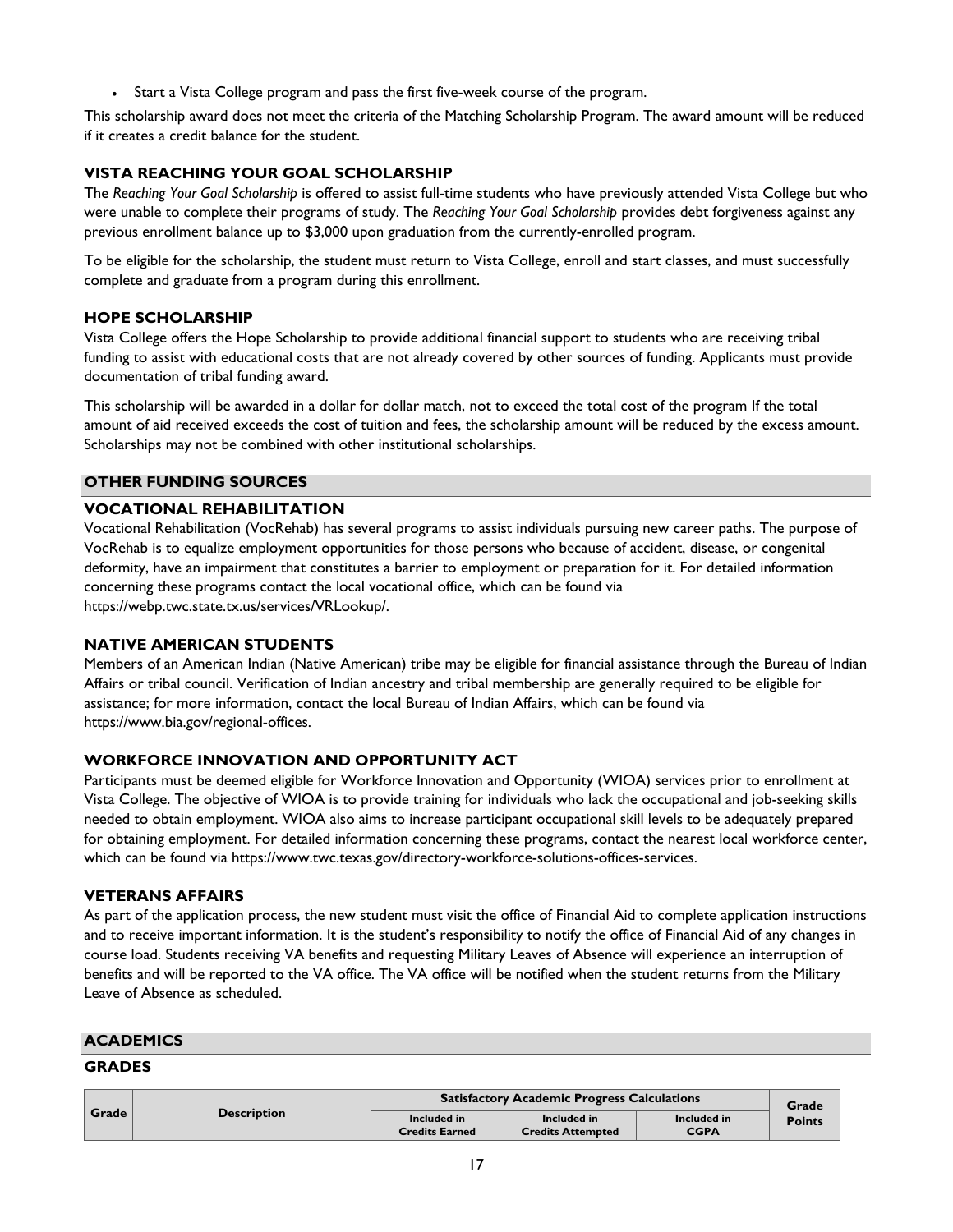|           | <b>Excellent (90-100)</b>                                                                                                                                                         | Yes                                                                                          | Yes       | Yes       | 4              |  |  |  |  |  |  |
|-----------|-----------------------------------------------------------------------------------------------------------------------------------------------------------------------------------|----------------------------------------------------------------------------------------------|-----------|-----------|----------------|--|--|--|--|--|--|
| A         | The student has satisfactorily met course requirements and has earned credit for the course.                                                                                      |                                                                                              |           |           |                |  |  |  |  |  |  |
| в         | Above Average (80-89.99)                                                                                                                                                          | Yes                                                                                          | Yes       | Yes       | 3              |  |  |  |  |  |  |
|           | The student has satisfactorily met course requirements and has earned credit for the course.                                                                                      |                                                                                              |           |           |                |  |  |  |  |  |  |
| C         | Average (70-79.99)                                                                                                                                                                | Yes                                                                                          | Yes       | Yes       | $\overline{2}$ |  |  |  |  |  |  |
|           |                                                                                                                                                                                   | The student has satisfactorily met course requirements and has earned credit for the course. |           |           |                |  |  |  |  |  |  |
|           | <b>Failing (Below 70)</b>                                                                                                                                                         | <b>No</b>                                                                                    | Yes       | Yes       | 0              |  |  |  |  |  |  |
| F         | The student has not satisfactorily met course requirements and must repeat the course for credit (no repeat required for<br>Cosmetology students).                                |                                                                                              |           |           |                |  |  |  |  |  |  |
| EP        | <b>Externship - Pass</b>                                                                                                                                                          | Yes                                                                                          | Yes       | No        | N/A            |  |  |  |  |  |  |
|           | The student has satisfactorily met course requirements and has earned credit for the course.                                                                                      |                                                                                              |           |           |                |  |  |  |  |  |  |
| EF        | <b>Externship - Fail</b>                                                                                                                                                          | <b>No</b>                                                                                    | Yes       | <b>No</b> | N/A            |  |  |  |  |  |  |
|           | The student has not satisfactorily met course requirements and has not earned credit for the course.                                                                              |                                                                                              |           |           |                |  |  |  |  |  |  |
| п         | Incomplete                                                                                                                                                                        | No                                                                                           | Yes       | No        | N/A            |  |  |  |  |  |  |
|           | Special circumstances only - see below*                                                                                                                                           |                                                                                              |           |           |                |  |  |  |  |  |  |
| W         | Withdrawal                                                                                                                                                                        | <b>No</b>                                                                                    | Yes       | No        | N/A            |  |  |  |  |  |  |
|           | The student withdraws on or before the last day of a grading period.                                                                                                              |                                                                                              |           |           |                |  |  |  |  |  |  |
| <b>WX</b> | Withdrawn during the<br><b>Add/Drop Period</b>                                                                                                                                    | No                                                                                           | <b>No</b> | <b>No</b> | N/A            |  |  |  |  |  |  |
|           | New students who withdraw during the first 14 calendar days of their first term.<br>May also be used in special circumstances outside of the add/drop period (requires approval). |                                                                                              |           |           |                |  |  |  |  |  |  |
|           | <b>Withdrawal Military</b>                                                                                                                                                        | <b>No</b>                                                                                    | <b>No</b> | No        | N/A            |  |  |  |  |  |  |
| <b>WM</b> | Only for active students who are called into military action and who choose to withdraw from school.                                                                              |                                                                                              |           |           |                |  |  |  |  |  |  |
|           | <b>Military Academic Leave</b>                                                                                                                                                    | No                                                                                           | <b>No</b> | No        | N/A            |  |  |  |  |  |  |
| <b>ML</b> | Military students who are called to active duty who do not withdraw, who do take an academic leave, and choose to not<br>complete the coursework for a grade.                     |                                                                                              |           |           |                |  |  |  |  |  |  |
| т         | <b>Transfer Credit</b>                                                                                                                                                            | Yes                                                                                          | Yes       | <b>No</b> | N/A            |  |  |  |  |  |  |
|           | The student passed a similar course at another institution and earned the equivalent of a grade of 'C' or higher.                                                                 |                                                                                              |           |           |                |  |  |  |  |  |  |
| <b>PE</b> | <b>Proficiency Exam</b>                                                                                                                                                           | Yes                                                                                          | Yes       | No        | N/A            |  |  |  |  |  |  |
|           | The student passed a proficiency test to earn credit for the class.                                                                                                               |                                                                                              |           |           |                |  |  |  |  |  |  |
| <b>NC</b> | <b>No Credit</b>                                                                                                                                                                  | <b>No</b>                                                                                    | <b>No</b> | <b>No</b> | N/A            |  |  |  |  |  |  |
|           | The student had a course break.                                                                                                                                                   |                                                                                              |           |           |                |  |  |  |  |  |  |
| AU        | <b>Audit</b>                                                                                                                                                                      | <b>No</b>                                                                                    | No        | No        | N/A            |  |  |  |  |  |  |
|           | Indicates the student attended class but was not required to complete all the activities**                                                                                        |                                                                                              |           |           |                |  |  |  |  |  |  |
| L         | <b>Leave of Absence</b>                                                                                                                                                           | <b>No</b>                                                                                    | No        | No        | N/A            |  |  |  |  |  |  |
|           | DURING COVID PANDEMIC ONLY - students took an academic leave.                                                                                                                     |                                                                                              |           |           |                |  |  |  |  |  |  |

*Effective January 7, 2019, the grade of "D" will no longer be awarded for any course in any Vista College program. All grades of "D" earned prior to January 7, 2019 will remain on students' academic histories and transcripts, and will be included in the students' SAP calculations.* 

*Students whose enrollments are cancelled prior to posting attendance do not receive a grade.* 

## **CLASS SCHEDULES**

Students in good financial standing receive their class schedules prior to the first day of class. There are no breaks scheduled for meal times, although there will be no less than one ten-minute break each scheduled hour of class. A clock hour is defined as 50 minutes in a 60-minute period. The actual number of class hours required for completion of a specific certificate, diploma, or degree program varies.

The following schedules are approximate:

#### **Traditional Programs**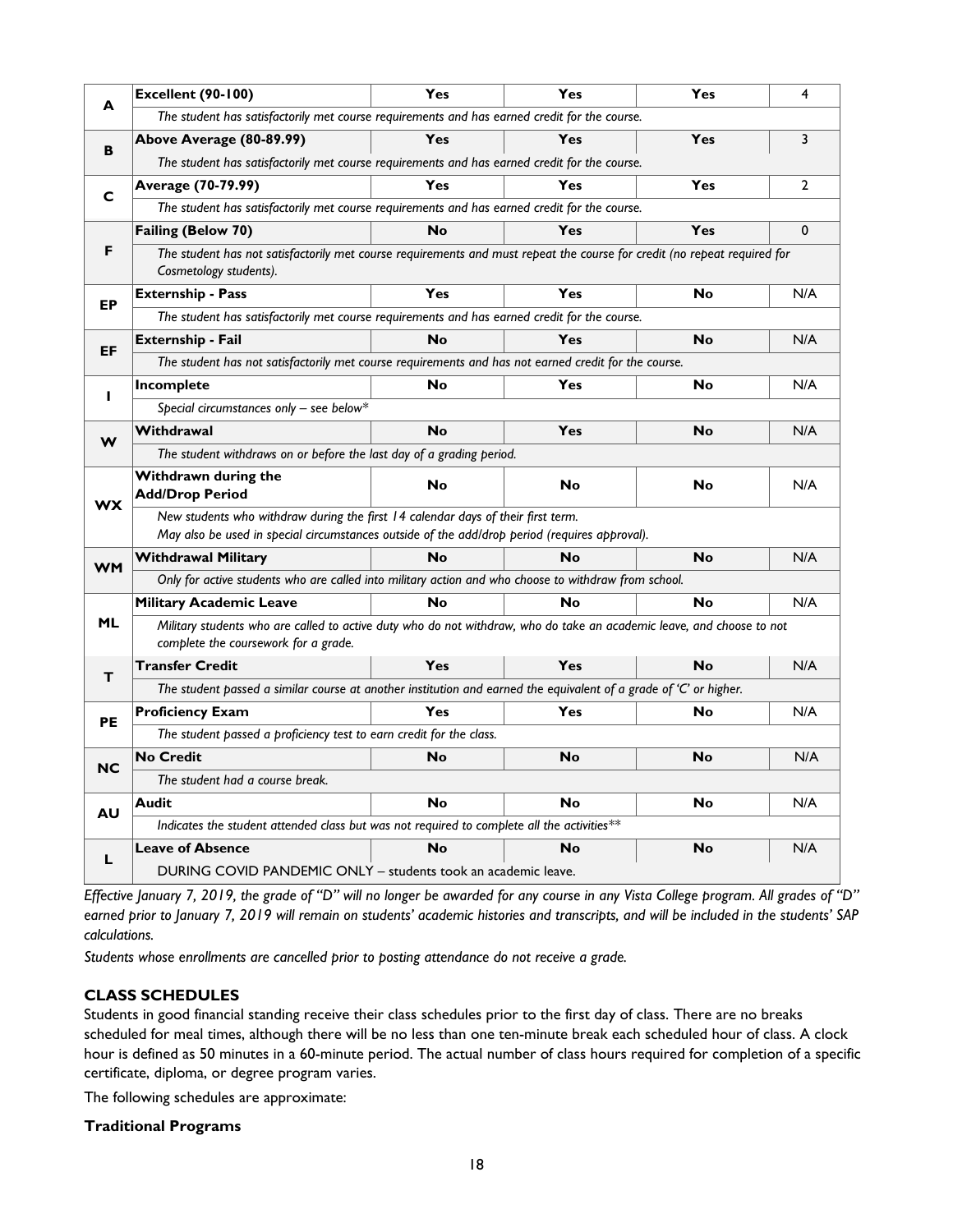The following schedules are approximate and may vary campus to campus:

| Morning Schedule - Monday-Friday<br>8:30 AM to 1:00 PM (4.5 hours) |            |              | Afternoon Schedule - Monday-Friday<br>1:00 PM to 5:30 PM (4.5 hours) | <b>Evening Class - Monday-Friday</b><br>5:30 PM to 10:00 PM (4.5 hours) |            |  |
|--------------------------------------------------------------------|------------|--------------|----------------------------------------------------------------------|-------------------------------------------------------------------------|------------|--|
| <b>START</b>                                                       | <b>END</b> | <b>START</b> | <b>END</b>                                                           | <b>START</b>                                                            | <b>END</b> |  |
| 8:30 AM                                                            | $9:20$ AM  | $1:00$ PM    | 1:50 PM                                                              | 5:30 PM                                                                 | 6:20 PM    |  |
| $9:30$ AM                                                          | $10:20$ AM | $2:00$ PM    | 2:50 PM                                                              | 6:30 PM                                                                 | $7:20$ PM  |  |
| $10:30$ AM                                                         | $1:20$ AM  | 3:00 PM      | 3:50 PM                                                              | 7:30 PM                                                                 | $8:20$ PM  |  |
| $11:30$ AM                                                         | 12:20 PM   | 4:00 PM      | 4:50 PM                                                              | 8:30 PM                                                                 | $9:20$ PM  |  |
| 12:30 PM                                                           | $1:00$ PM  | 5:00 PM      | 5:30 PM                                                              | $9:30$ PM                                                               | 10:00 PM   |  |

The days and hours may vary in externships.

#### **Distance Education Programs**

Distance Education programs utilize a blended learning model with classes integrating online teaching and traditional campus-based labs. The online theory portion includes scheduled faculty-led theory instruction along with student selfdirected work completed outside of scheduled class time. Students are required to attend all scheduled online hours and all scheduled lab hours. The days and hours may vary in externships.

Classes are scheduled Monday through Thursday with the unscheduled asynchronous work due by Friday at 4:00 p.m., Central Time. In addition, some programs have asynchronous work due on Thursday by 4:00 p.m., Central Time. The online learning management system (Canvas) and all other course software is available to students 24 hours a day, seven days a week.

Vista College ensures response time to students' requests of no more than 24 hours within the published operational schedule of the program/course (Monday 8:30 AM through Friday 4:30 PM CT).

| <b>MORNING CLASS SCHEDULE</b> |                             |            |                         |  |                    |                             |            |                         |
|-------------------------------|-----------------------------|------------|-------------------------|--|--------------------|-----------------------------|------------|-------------------------|
| Day of the<br>Week            | <b>Scheduled Class Time</b> |            | <b>Type of Activity</b> |  | Day of the<br>Week | <b>Scheduled Class Time</b> |            | <b>Type of Activity</b> |
|                               | <b>START</b>                | <b>END</b> |                         |  |                    | <b>START</b>                | <b>END</b> |                         |
| Monday                        | 8:30 AM                     | 9:20 AM    | Online Theory           |  | Wednesday          | 8:30 AM                     | 9:20 AM    | Online Theory           |
| Monday                        | 9:30 AM                     | 10:20 AM   | Online Theory           |  | Wednesday          | 9:30 AM                     | 10:20 AM   | Online Theory           |
| Tuesday                       | 8:30 AM                     | 9:20 AM    | Campus Lab              |  | Thursday           | 8:30 AM                     | 9:20 AM    | Campus Lab              |
| Tuesday                       | 9:30 AM                     | 10:20 AM   | Campus Lab              |  | Thursday           | 9:30 AM                     | 10:20 AM   | Campus Lab              |
| Tuesday                       | 10:30 AM                    | $11:20$ AM | Campus Lab              |  | Thursday           | 10:30 AM                    | 11:20 AM   | Campus Lab              |
| Tuesday                       | $1:30$ AM                   | 12:20 PM   | Campus Lab              |  | Thursday           | 11:30 AM                    | 12:20 PM   | Campus Lab              |
| Tuesday                       | 12:30 PM                    | $1:00$ PM  | Campus Lab              |  | Thursday           | 12:30 PM                    | 1:00 PM    | Campus Lab              |

The following are examples of schedules for the scheduled activities, and may vary by program:

| <b>EVENING CLASS SCHEDULE</b> |              |                             |                         |  |                    |              |                             |                         |
|-------------------------------|--------------|-----------------------------|-------------------------|--|--------------------|--------------|-----------------------------|-------------------------|
| Day of the<br>Week            |              | <b>Scheduled Class Time</b> | <b>Type of Activity</b> |  | Day of the<br>Week |              | <b>Scheduled Class Time</b> | <b>Type of Activity</b> |
|                               | <b>START</b> | <b>END</b>                  |                         |  |                    | <b>START</b> | <b>END</b>                  |                         |
| Monday                        | 5:30 PM      | $6:20$ PM                   | Online Theory           |  | Wednesday          | 5:30 PM      | $6:20$ PM                   | <b>Online Theory</b>    |
| Monday                        | 6:30 PM      | 7:20 PM                     | Online Theory           |  | Wednesday          | 6:30 PM      | 7:20 PM                     | Online Theory           |
| Tuesday                       | 5:30 PM      | 6:20 PM                     | Campus Lab              |  | Thursday           | 5:30 PM      | 6:20 PM                     | Campus Lab              |
| Tuesday                       | 6:30 PM      | 7:20 PM                     | Campus Lab              |  | Thursday           | 6:30 PM      | 7:20 PM                     | Campus Lab              |
| Tuesday                       | 7:30 PM      | 8:20 PM                     | Campus Lab              |  | Thursday           | 7:30 PM      | 8:20 PM                     | Campus Lab              |
| Tuesday                       | 8:30 PM      | 9:20 PM                     | Campus Lab              |  | Thursday           | 8:30 PM      | 9:20 PM                     | Campus Lab              |
| Tuesday                       | 9:30 PM      | 10:00 PM                    | Campus Lab              |  | Thursday           | 9:30 PM      | 10:00 PM                    | Campus Lab              |

## **STUDENT/TEACHER RATIOS**

The maximum student/teacher class ratios are:

Theory 30 to 1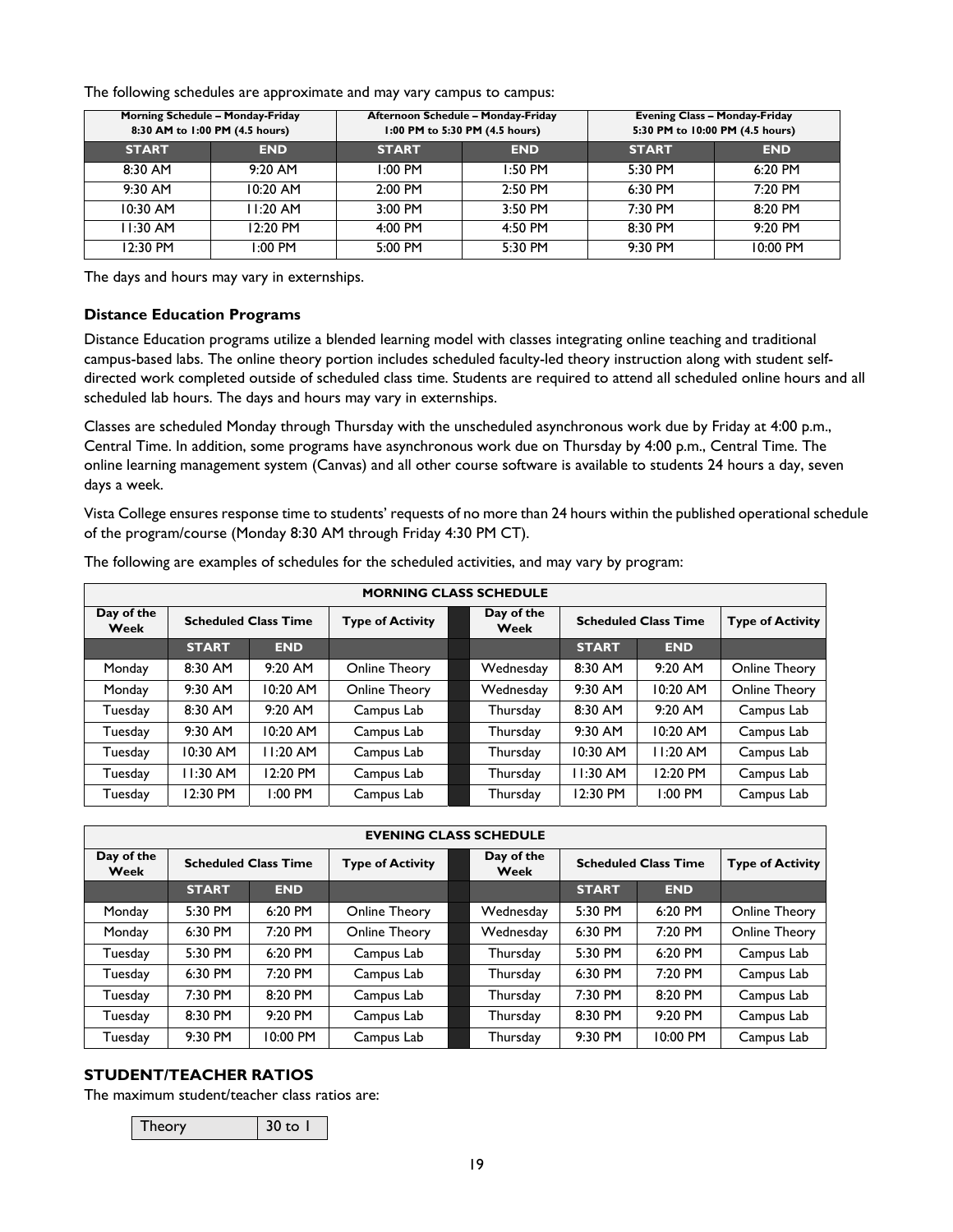## **2021-2022 ACADEMIC CALENDAR**

|              | $201C + 10g$ and $20u$ can $u = 100$ Dates |
|--------------|--------------------------------------------|
| <b>Start</b> | End                                        |
| 06/28/2021   | 07/30/2021                                 |
| 08/02/2021   | 09/03/2021                                 |
| 09/06/2021   | 10/08/2021                                 |
| 10/11/2021   | 11/12/2021                                 |
| 11/15/2021   | 12/17/2021                                 |
| 01/03/2022   | 02/04/2022                                 |
| 02/07/2022   | 03/11/2022                                 |
| 03/14/2022   | 04/15/2022                                 |
| 04/18/2022   | 05/20/2022                                 |
| 05/23/2022   | 06/24/2022                                 |
| 06/27/2022   | 07/29/2022                                 |
| 08/01/2022   | 09/02/2022                                 |
| 09/05/2022   | 10/07/2022                                 |
| 10/10/2022   | 11/11/2022                                 |
|              |                                            |

## **Diploma/Associate of Applied Science Programs Core Programs - Start/End Dates**

| <b>Holiday Calendar 2021</b> |                                |  |
|------------------------------|--------------------------------|--|
| Independence Day             | Monday, July 5, 2021           |  |
| Labor Day                    | Monday, September 6, 2021      |  |
| Thanksgiving                 | Thursday, November 25-26, 2021 |  |
| Christmas                    | December 23-24, 2021           |  |
| New Year's 2022              | December 31, 2021              |  |
|                              | <b>Holiday Calendar 2022</b>   |  |
| <b>Classes Resume</b>        | Monday, January 3, 2022        |  |
| Martin Luther King Day       | Monday, January 17, 2022       |  |
| Memorial Day                 | Monday, May 30, 2022           |  |
| Independence Day             | Monday, July 4, 2022           |  |
| Labor Day                    | Monday, September 5, 2022      |  |
| Thanksgiving                 | November 24-25, 2022           |  |
| Christmas                    | December 23-26, 2022           |  |

## **UPDATE OF NAME AND CONTACT INFORMATION**

At the time of application for admission, individuals must provide their legal name as it appears on their official state government-issued identification. After submission of the application for admission, any name changes must be reported in writing to the Registrar. In the case of a legal name change, a copy of the court order for the change must be provided to the Registrar. It is the student's responsibility to inform the college of any change in address or contact information, , or to update address or contact information on the student portal.

## **VOLUNTARY WITHDRAWAL FROM SCHOOL**

Enrolled students wishing to withdraw from school will notify the Director of Education, Program Director, Student Services Coordinator, or Registrar, either verbally or in writing. The withdrawal will be effective as of the date of the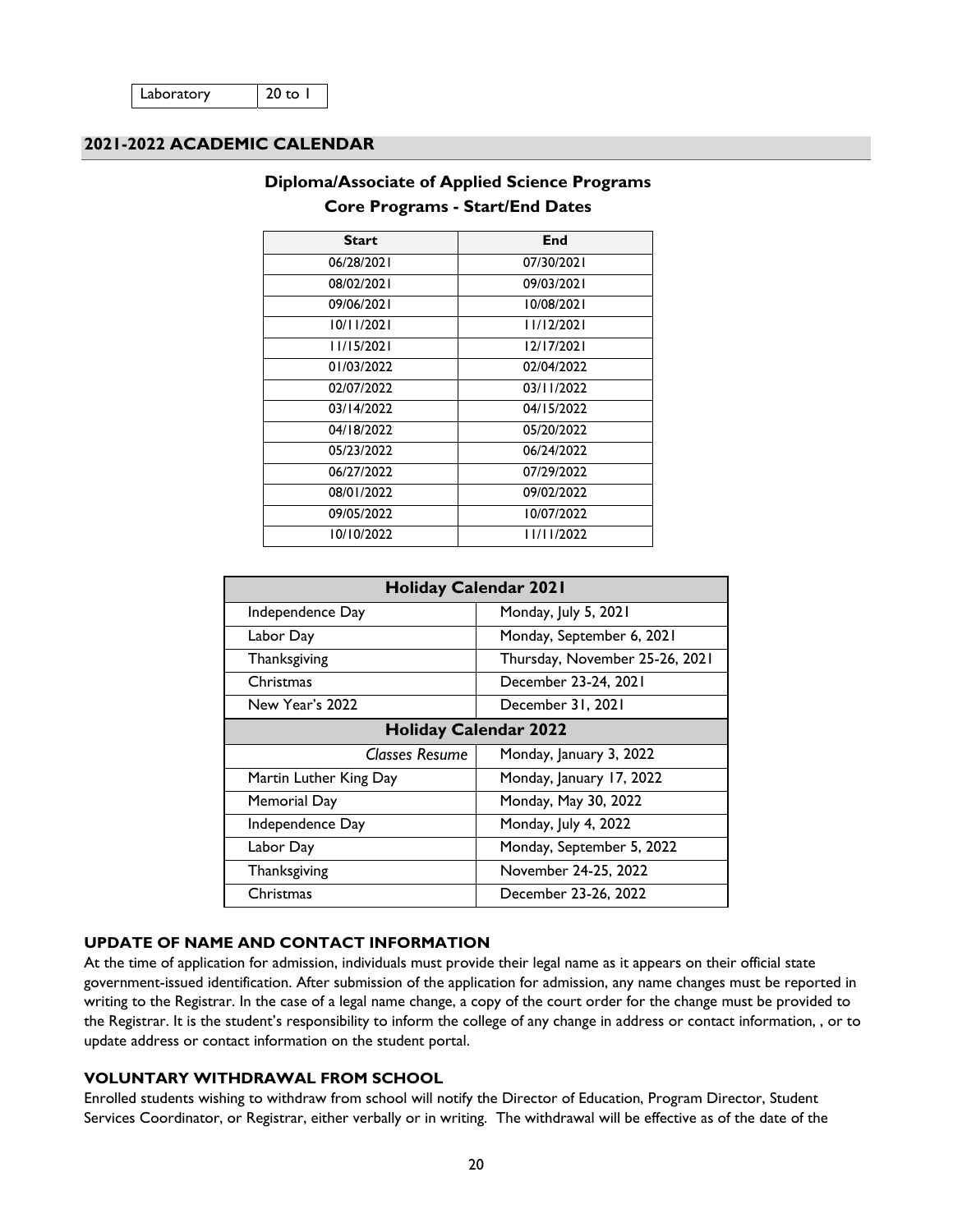verbal request, the postmark date on a mailed request, or the send date of an electronic notification. Only the student may request to be withdrawn unless express written authorization is provided to a third party representative.

## **PROGRAM CHANGES WITHIN THE INSTITUTION**

Students who wish to change programs must submit a *Program Change Request* form. Program changes cannot occur during a course. Previously-attempted Vista courses that apply to the new program will be applied to the student's new academic record, including all academic grades earned (A, B, C, F, and W).

If a student has previously withdrawn from Vista and wishes to return to school in a different program, the Program Change process will be followed, and the student will be a new enrollment.

#### **COURSE BREAK**

When a continuously-enrolled student encounters a grading period during which the student does not require any of the courses being offered, it may be possible for the student to have a Course Break. A Course Break is a period of 2.5 or five (5) consecutive weeks during which the student remains in "active" status, but is not scheduled for or attending a course. A student may have no more than two breaks of any length (2.5 or 5 weeks) per program (inclusive of multiple enrollments). A student in a negative SAP status, or with poor attendance, may not be eligible for a Course Break. A Course Break may not be used for a student who wants to take time off, or who does not want to take the next scheduled course. Students on a Course Break who do not return on the first scheduled class day of the next term (immediately following a Course Break) will be dropped the morning of the following day.

Education benefits are not payable for a Course Break for students using military and VA education benefits.

#### **EXTERNSHIP**

Externship is the final academic course in many programs, and all externship hours must be completed within the designated number of weeks in order to pass the course and complete the program. The Externship course is a pass/fail course with grading based upon weekly, mid-course, and final assessment. All program (classroom) courses must be completed prior to starting externship in the following programs:

| <b>PROGRAM</b>                                 | <b>HOURS*</b>                 | <b>WEEKS</b> |
|------------------------------------------------|-------------------------------|--------------|
| Diploma Medical Assisting (Distance Education) | 10 (classroom) / 170 (site)   | 5 weeks      |
| Diploma Medical Assisting (Traditional)        | $10$ (classroom) / 170 (site) | 5 weeks      |
| Diploma Dental Assistant                       | 180                           | 5 weeks      |

*\*Students are required to complete all site hours* 

*\*\*Externships are unpaid and may not exceed 40 hours per week* 

At least two weeks prior to starting externship, students are required to complete the Externship Clearance Checklist, interview, be accepted by, and agree to a schedule with, the externship location. If not completed two weeks prior to the externship start date, the student's externship course may be delayed.

For Allied Health programs that require either or both, CPR certification and immunizations must be complete prior to interviewing for externship. Some sites require a drug screening. Students have the right to decline a site that requires a drug screening, although declining a site may delay program completion. A student who has a positive drug screen will be dismissed from the program and required to sit out one ten-week term. The student may appeal to return, but must have a negative drug screen.

Vista College does not guarantee evening shifts for externship. Whether or not students attended class during the day or in the evening, the majority of externship site experiences will be during the day. Students should plan ahead for any potential schedule conflict.

## **REPEATING A COURSE**

When a student takes the same course more than once, all grades assigned remain on the student's transcript, but only the latest grade earned is included in the cumulative grade point average calculation. However, all courses count as credits attempted toward Maximum Time Frame (MTF). Students will be charged for repeat courses.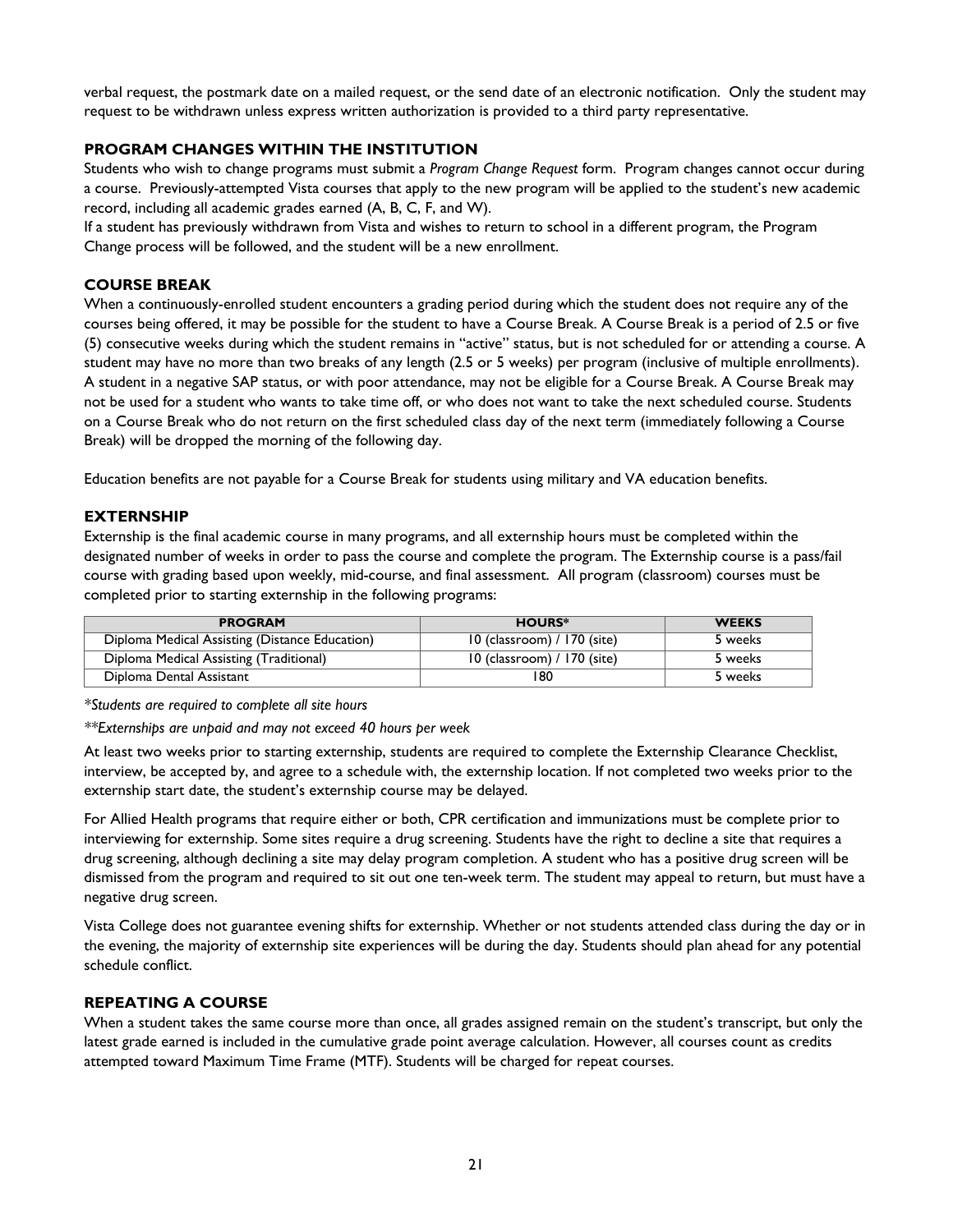#### **PROGRESSIVE EVALUATIONS**

Grades will be distributed to students at the end of each grading period. Student progress evaluations and academic advising is provided at the end of an academic term, 10-week terms for all programs except Vocational Nurse and Cosmetology. Vocational Nurse has 15-week terms. Cosmetology progress evaluations are distributed at the end of each progress evaluation point (refer to the Satisfactory Academic Progress (SAP) section below for details).

It is the student's responsibility to review his/her grades for accuracy at the end of each grading period and at the end of each term.

## **ACADEMIC LEAVE - MILITARY**

Military students who are called to active duty may request, using the *Academic Leave – Military Request Form* with documented orders, an academic leave of no more than 16 consecutive calendar days. The request must be submitted at least five (5) calendar days in advance of the leave start date (unless the orders are dated less than five days prior to the start date of the leave). If the academic leave is granted, the student will not be withdrawn from school, and will have the opportunity to make up work to earn a grade.

If the student returns on the scheduled date, there will be no negative impact to the student's Satisfactory Academic progress. Education benefits are not payable for an Academic Leave - Military taken by students using military and VA education benefits. If the military student does not return from leave prior to the scheduled date, the student will have to follow the re-entry from drop process in order to return to the same program of study.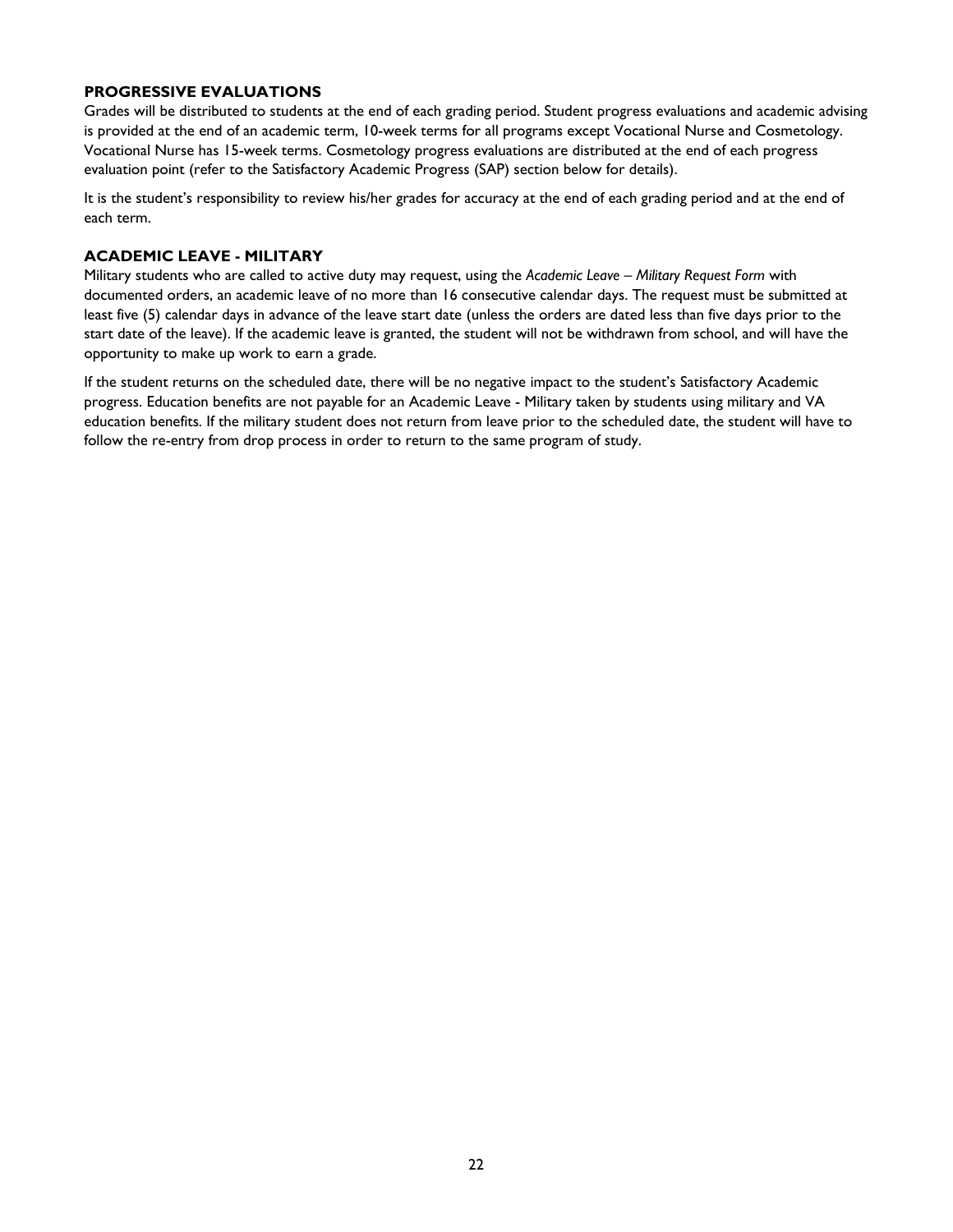## **ENGLISH AS A SECOND LANGUAGE**

Vista does not provide English as a second language instruction. All instructional materials and supplies are in English.

#### **SATISFACTORY ACADEMIC PROGRESS (SAP)**

Federal regulations require student aid (Title IV) recipients to maintain satisfactory academic progress (SAP) toward achievement of their certificate, diploma, or degree. Every student, whether or not a Title IV recipient, is evaluated at the end of each term or payment period to assess academic standing and continued financial aid eligibility.

Students must meet both qualitative (cumulative grade point average) and quantitative (rate of progress) measurements to remain in good standing. Additionally, students must be able to complete their program of study within maximum time frame, which is defined as 1.5 times the published length of the program as measured in credit hours.

At the end of each quarter or payment period, the school will assess SAP, and students must demonstrate progress in the program at each of the evaluation points. The cumulative grade point average (CGPA) will be calculated at the end of each grading period for each program. The calculation will include all quarter credit hour courses completed during the program of study. In all calculations, a grade of "W" (Withdrawal) or "I" (Incomplete) will be treated as zero (0) credits earned.

| <b>Qualitative Component Benchmark</b> | <b>Quantitative Component Benchmark</b>           |  |
|----------------------------------------|---------------------------------------------------|--|
| 2.00 Cumulative Grade Point Average    | 66.67% Successful Completion of Attempted Credits |  |

#### **At each SAP evaluation point, students will be placed in one of the following four statuses:**

#### **Good Standing**

Students who achieve both SAP benchmarks are considered to be in good academic standing.

#### **Financial Aid/Academic Warning (FA Warning)**

The first time a student fails to meet one or both SAP benchmarks will be notified and placed on FA Warning status for one academic term, during which the student will retain federal financial aid eligibility. Students who are placed on FA Warning will be reinstated to Good Standing at the end of the academic term upon achieving both SAP benchmarks. All students on FA Warning will complete and commit to an academic improvement plan.

#### **Financial Aid/Academic Probation (FA probation)**

A student who does not meet one or both of the SAP measurements for a second consecutive academic term will be notified and placed on FA Probation, and may retain federal financial aid eligibility if the student is able to successfully appeal the SAP decision. The student must agree to follow an academic plan that supports the student's ability to achieve satisfactory academic benchmarks by the end of the next term. A student will be reinstated to Good Standing at the end of the evaluation period upon meeting both SAP benchmarks.

#### **Financial Aid/Academic Suspension (FA Suspension)**

A student who does not meet one or both of the SAP measurements for a third consecutive academic term will be notified and placed on FA Suspension. The student will lose federal financial aid eligibility, but may be able to continue school with alternative funding arrangements if the student is able to successfully appeal the SAP decision. The student must agree to follow an academic plan that supports the student's ability to achieve satisfactory academic benchmarks upon graduation from the program and within the maximum time frame.

#### **SAP APPEALS**

Students placed on FA Probation or FA Suspension are required to appeal in writing to remain eligible to continue their programs of study. After being placed in a negative SAP status, appeals must be submitted in writing to the Director of Education by no later than noon on the Friday of the first week of the subsequent term.

A submitted SAP Appeal Application must include:

- A description of the extenuating or mitigating circumstances that negatively affected the student's ability to meet satisfactory academic progress requirements. The circumstances must be temporary in nature and directly linked to performance for that term.
- An explanation of how circumstances have changed that will allow the student to meet SAP in future terms.
- What the student will do differently to overcome obstacles that would cause them to be placed on a SAP status in the future.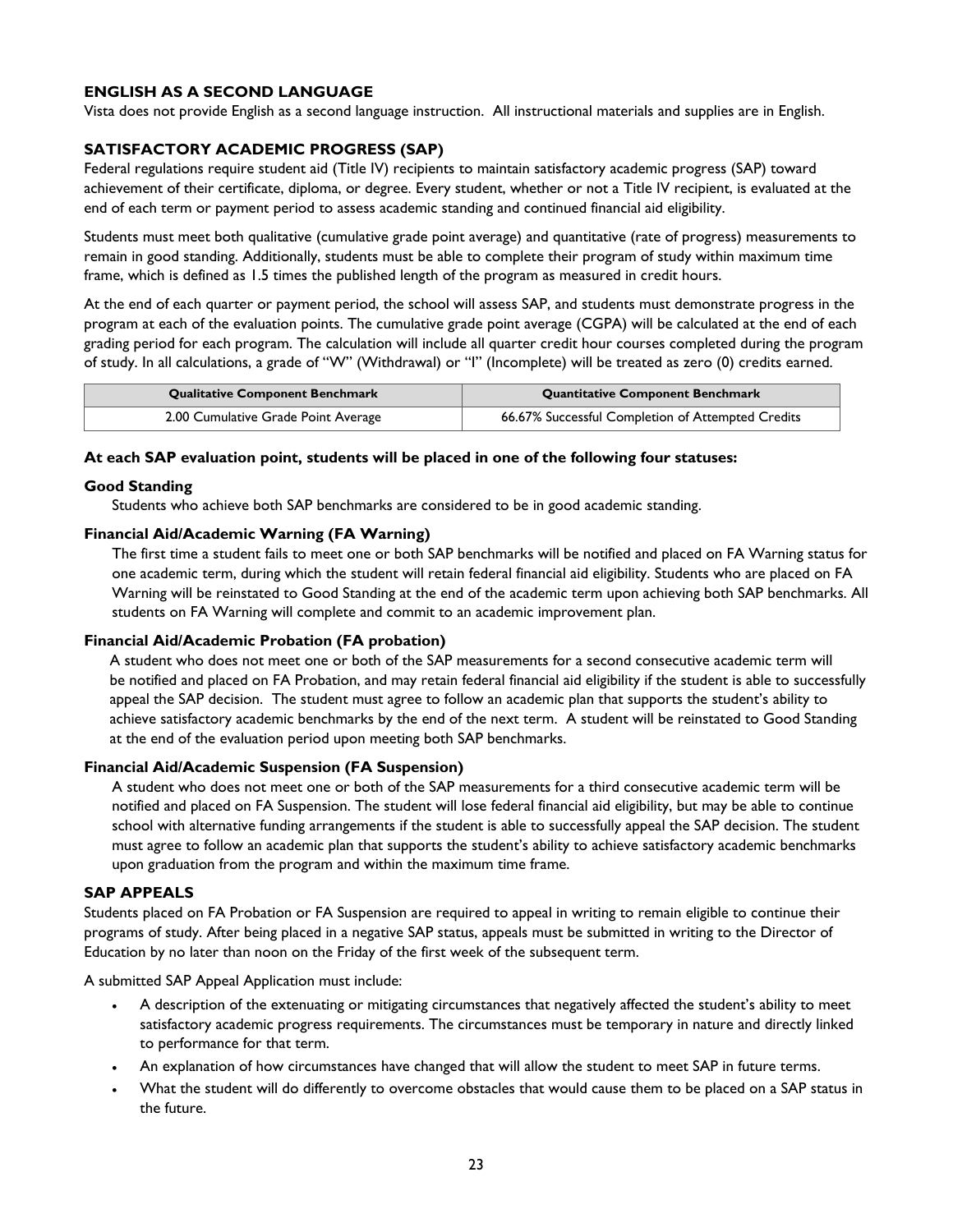Any supporting documentation that evidences the circumstances described in the appeal application. Supporting documentation could include; car repair bills, letter from the court, a doctor's note, attestations from non-related people who are aware of the situation, etc.

Extenuating circumstances include, but are not limited to, the following:

- Death of an immediate family member
- Student illness requiring hospitalization
- $-$  Illness of a family member where the student is a primary caretaker
- Abusive relationship
- Divorce proceedings
- Previously undocumented disability
- Natural Disaster
- Family emergency
- $-$  Financial hardship such as foreclosure or eviction
- Loss of transportation where there was no alternative method of transportation
	- Temporary incarceration

If approved, the student will be notified and placed on an academic plan.

If the appeal is denied, all charges accrued for the grading period will be removed. The student will then be dismissed from school, and assigned a grade of WX for the current course if there is positive attendance. The student may appeal only once per grading period.

Students wishing to re-enter from a prior withdrawal or dismissal, with a most recent SAP status of FA Probation, must successfully appeal to re-enter. Students will be on FA probation upon re-entry, and must fulfill all the requirements of the appeal.

## **GRADUATION REQUIREMENTS**

Students must meet the following diploma/degree requirements as of the time of application for graduation:

- Students must successfully complete all courses in the program of study.
- Transfer of credit from another institution or proficiency credit may be used to qualify as successful completion of a course. A minimum of twenty-five percent (25%) of credit hours must be completed at Vista.
- A student must earn a cumulative grade point average of 2.0 for all course work completed at Vista.

Students must be in good financial standing prior to receiving their diploma/degree.

Graduation ceremonies are held twice per year. In order to take part, students must complete an application to graduate and be approved for participation in a ceremony by the Campus Director.

## **ATTENDANCE**

Students are expected to attend each class meeting for every class in which they are officially enrolled. The following attendance requirements apply to all diploma and degree programs:

- Attendance records reflecting absences are kept by the school. Any agency that provides educational financial assistance to a student will receive accurate and complete information concerning the student attendance and progress.
- Students are expected to return on time from scheduled class breaks and to remain in class until dismissed by the instructor.
- Completing make-up work does not eliminate a previous absence. If allowed it may be evaluated for credit. It is the student's responsibility to contact instructors for assignments during the absence, and to be current with schoolwork at all times. Absence from school does not excuse program obligations required for satisfactory academic progress.

The following attendance requirements apply distance education and hybrid programs:

| <b>SCHEDULE</b><br><b>COMPONENTS</b> | <b>DISTANCE EDUCATION/HYBRID PROGRAMS - Medical Assisting diploma</b>              |
|--------------------------------------|------------------------------------------------------------------------------------|
| <b>Theory</b>                        | 4 hours per week<br>2 hours twice weekly<br>Synchronous/scheduled in Zoom (online) |
| Lab                                  | 9 hours per week<br>4.5 hours twice weekly                                         |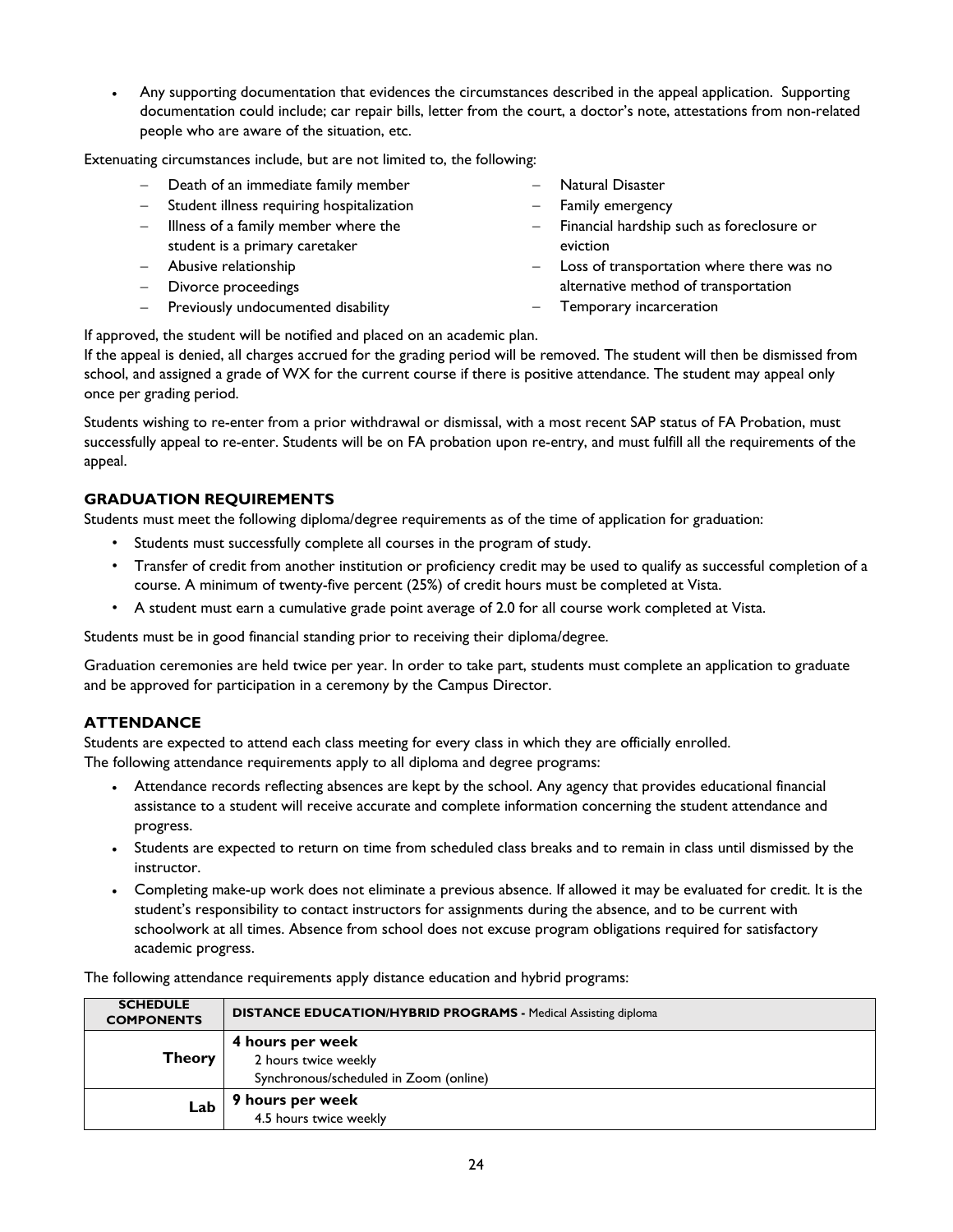|                                         | Synchronous/scheduled on campus or Zoom (online)                                                                                |
|-----------------------------------------|---------------------------------------------------------------------------------------------------------------------------------|
|                                         | *Medical Assisting for Spanish Speakers English labs are scheduled for an additional 6 hours per week, synchronous/on<br>cambus |
| Independent<br>student learning         | 5 hours per week                                                                                                                |
| activities                              | Work time determined by the student outside of class time, completed each Friday by 4:00 p.m. (CT)<br>Asynchronous/unscheduled  |
| <b>Total weekly</b><br>attendance hours | 18 hours                                                                                                                        |

| <b>SCHEDULE</b><br><b>COMPONENTS</b>                                              | <b>DISTANCE EDUCATION/HYBRID PROGRAMS - Associate in Applied Science in Business Administration and</b><br>Information Technology (IT) diploma                                                                                          |
|-----------------------------------------------------------------------------------|-----------------------------------------------------------------------------------------------------------------------------------------------------------------------------------------------------------------------------------------|
| <b>Theory</b>                                                                     | 4 hours per week<br>2 hours twice weekly<br>Synchronous/scheduled in Zoom (online)                                                                                                                                                      |
| Lab                                                                               | 4 hours per week<br>4 hours once weekly<br>Synchronous/scheduled in Zoom (online)<br>5 hours per week<br>Work time determined by the student outside of class time, completed each Friday by 4:00 p.m. (CT)<br>Asynchronous/unscheduled |
| Independent<br>student learning<br>activities<br>Total weekly<br>attendance hours | 5 hours per week<br>Work time determined by the student outside of class time, completed each Thursday by 4:00 p.m. (CT)<br>Asynchronous/unscheduled<br>18 hours                                                                        |

*\*The new program version above may vary from campus to campus, or due to holidays and other closures.* 

*\*\*INT100 lab is 9 hours weekly at the campus instead of in Zoom or asynchronous.*

#### **Asynchronous Attendance Requirements:**

- The student must have attended at least one (1) hour weekly (Monday Thursday) scheduled class time to be eligible for the asynchronous attendance;
- Asynchronous work must be completed outside of scheduled class time in order to count toward attendance.
- There is no partial attendance for this course component. If the student does not fulfill the asynchronous attendance requirements, zero minutes will be posted for the weekly asynchronous attendance. Even if the student does not earn attendance for the asynchronous learning activities, the student may earn a grade for the assignments.

Students in a seminar course whose absences exceed 15% of total program hours or five (5) consecutive days from school will be placed on probation and warned in writing to improve their attendance rate.

#### **ATTENDANCE VIOLATIONS**

The following violations apply to all diploma and degree programs.

#### **Percent Absent**

Student attendance is monitored daily. At any point during a ten-week term, if a student is absent more than 20% of the scheduled hours in the term, the campus will notify the student of attendance probation status for the subsequent term, and will continue to monitor the student throughout the remainder of the current term.

When the current term is complete, and the next term begins, the student will be placed on attendance probation for one term. If the student exceeds 20% absence during the attendance probation term, the student will be immediately dismissed from school.

Students who exceed 20% absence for the scheduled hours in the program will be dismissed immediately from school and may not be considered for re-entry for a minimum of five (5) weeks.

#### **Consecutive Days Absent**

A student will be dismissed from school if absent for 14 consecutive calendar days within a single term (excluding scheduled breaks and holidays).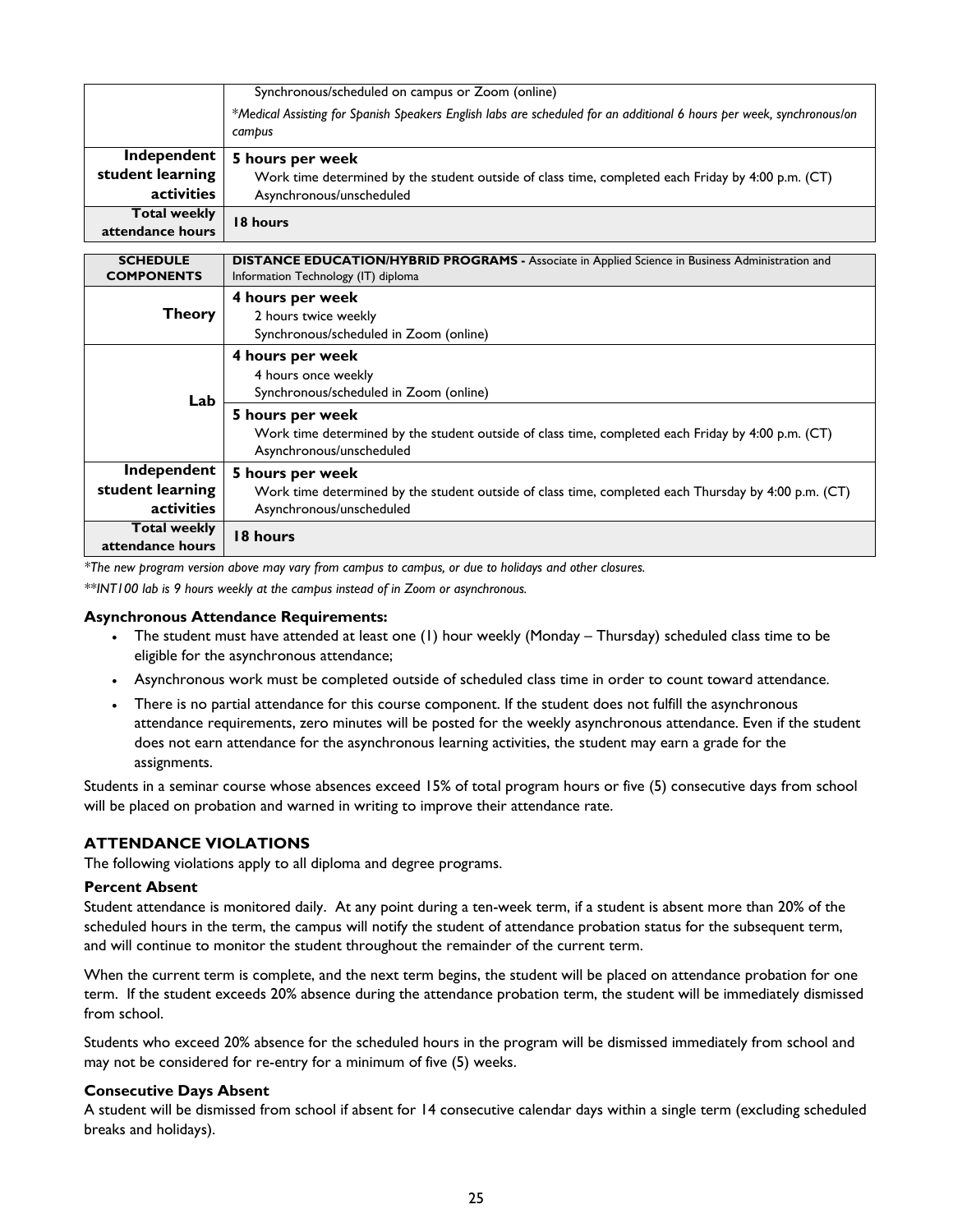### **DATE OF DETERMINATION**

The date of determination (DOD) will be the date the school determined the student would not return to school, and will be used to determine the timeliness of the refund. The DOD is the earliest of the following three (3) dates:

- The date the student notifies the school (verbally or in writing) that s/he is not returning (request to withdraw);
- The date the student violates the published attendance policy; or
- No later than the 14th calendar day after the LDA; published scheduled breaks are excluded when calculating the DOD.

The student must be withdrawn from school by the morning following the DOD.

#### **GENERAL INFORMATION**

#### **ADMINISTRATIVE HOURS OF OPERATION**

Administrative offices are open Monday through Friday, between 8am to 5pm (local time). The Admissions office is open Monday through Friday at 8 a.m. until 7 p.m. (local time) and on Saturdays 9 a.m. - 1 p.m. (local time).

#### **PARKING**

There are reserved visitor parking places to be used only by visitors to the school.

- Students must obey all parking ordinances. Vista College is not responsible for any damage to any vehicle on the premises or nearby. Vista College is also not responsible for any theft from vehicles and strongly recommends that no valuables be left visible in any automobiles parked on the premises or nearby.
- Individuals who park their vehicles in spaces designed for use by handicapped must display an official handicapped parking permit obtained from the city. Vehicles parked in handicapped parking, which do not bear an appropriate permit, will be ticketed by the city police and subject to being towed at the owner's expense.

#### **TELEPHONE**

All cell phones must be set to vibrate/silent mode while in classrooms and labs. Cell phone activity (i.e. texting, social media, browsing, etc.) must take place in the student break room or outside of the building and away from the entrance.

Vista College accepts no responsibility for relaying phone messages to students. However, the school will make every reasonable effort to contact students in case of an emergency using the Vista Alert System.

#### **GUESTS**

Guests must register at the receptionist desk, and may be required to wear a "Guest" nametag.

#### **CHILDREN ON CAMPUS**

Any child under the age of 17 on the campus must be supervised by an adult. Children under the age of 17 are not permitted in the labs or classrooms.

## **FOOD AND BEVERAGE**

Food is not allowed in the classrooms or labs. Beverages with secure tops are allowed in the classrooms, but never in the labs.

#### **SCHOOL CLOSINGS**

When the school is unexpectedly closed due to weather, utilities issues, emergency situations, etc., the Campus Director will communicate the decision to close school via one or multiple of the following forms of communication: the Vista Alert system (email, text, and/or voicemail notifications to students, faculty, and staff), TV, radio, updates to the website, voice mail, etc. The decision to resume operations will be communicated using the same means.

Depending on the timing of the closure, there may be make-up classes offered. The school will use the same method of communication to inform students.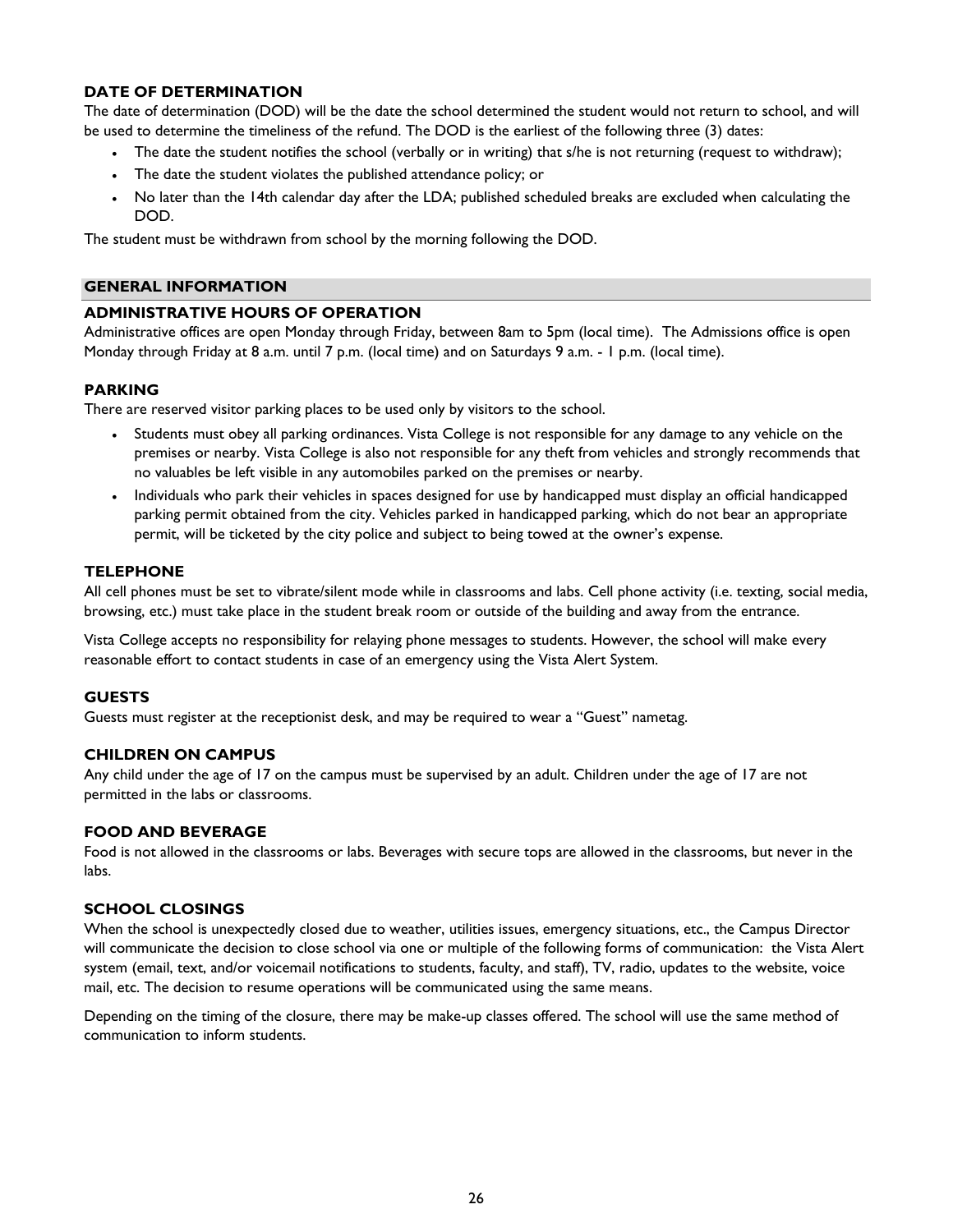In the event of any weather condition that could cause hazardous or risky travel conditions, students should use good judgment concerning whether or not to attend class.

## **EMERGENCY EVACUATION**

Each room in the school has a fire evacuation route map posted for easy view by staff and students with the address of the building posted on the map. Twice a year, fire and emergency evacuation drills are conducted at each campus and documentation of the drills are retained in the Campus Director's office. The drills describe the time, date and whether the test was announced or unannounced. All staff are made aware of emergency procedures during onboarding and/or in staff meetings to ensure all safety precautions have been met. Additionally, Vista College provides ongoing staff training on emergency procedures and evacuation, workplace safety, and fire prevention. If appropriate, emergency communications will be made through the Vista Alert system (email, text, and/or voicemail notifications to students, faculty, and staff),

In the event of a fire or other emergency, all students and staff must evacuate immediately by means of the nearest available exit and gather at a designated meeting point outside the facility. Staff must report to the Campus Director for headcount and students will be accounted for by their instructor and/or program director. No one will be allowed to return to the campus facility until directed to do so by the Campus Director or designee.

No staff are assigned to perform medical or rescue duties during emergency evacuation situations.

## **LOST AND FOUND**

Vista College is not responsible for personal belongings that are lost, damaged, or stolen in the building or parking lot. Students are responsible for having their belongings in their possession at all times. Labeling possessions with name and phone number is highly recommended. The lost and found is located at the Front Desk. Students are responsible for reporting lost items immediately, and for checking to see if lost items have been recovered.

## **FUNDRAISING AND SOLICITING**

Fundraising and soliciting on the grounds of Vista College is prohibited. Individuals who are fundraising or soliciting should be reported to the Campus Director. In order for a Vista College recognized student organization to raise funds as part of a service project, approval must be obtained from the Campus Director in advance of the event.

## **STUDENT HEALTH - ERGONOMICS**

#### **Keyboarding Tips**

- Use a light touch when typing
- Keep wrists in a neutral (straight) position
- Make sure elbows are at a slightly open angle 90 degrees or greater
- Keep shoulders relaxed and elbows at your side
- Use wrist rests or armrests while resting, but not while typing
- Stay centered on the lettered part of the keyboard
- Consider using keyboard shortcuts or macros to repeat common tasks

#### **Computer Monitor**

- Keep the monitor one arm's length away from your eyes
- Adjust monitor height so that your head is in a comfortable, relaxed position while working
- Follow the 20/20/20 Rule (20 second break every 20 minutes, look at least 20 feet away)
- Keep a clean screen

#### **Computer Mouse**

- Move the mouse with the elbow, not the wrist
- Limit tracking/scrolling device use
- Use keyboard shortcuts
- If surfing the web or editing a long document, consider a mouse with a scroll wheel
- Don't click too hard
- Hold the mouse correctly
- Don't let fingers "hover" above the mouse or trackball
- Use a light grip
- Don't hold the mouse when not in use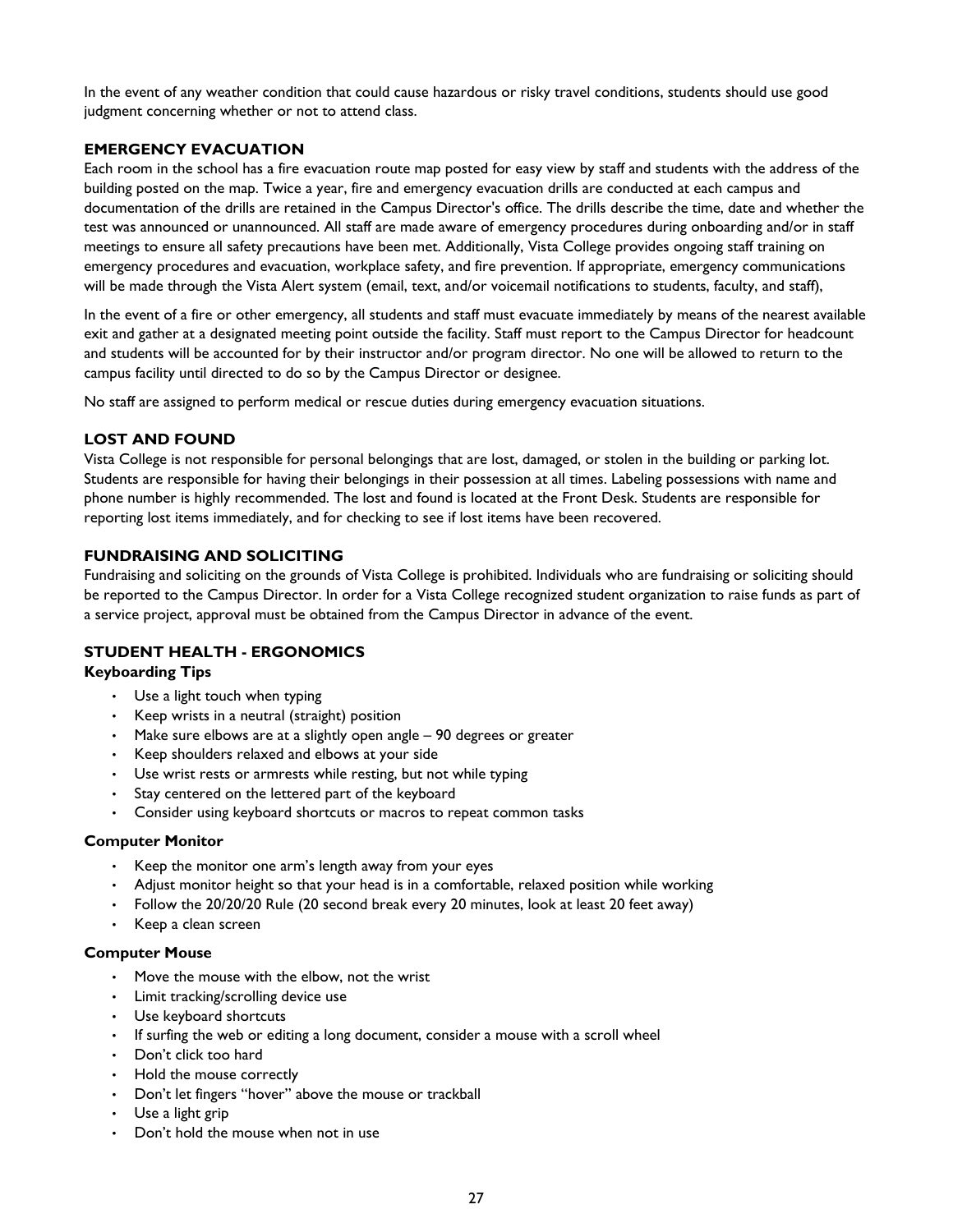- Keep wrists in a straight or "neutral" position
- Try switching hands occasionally

### **Posture**

- Keep open angles (knees at 90-degree angle)
- Keep thighs parallel with the floor
- Don't slouch
- Recline slightly
- Avoid pressure points
- Rest feet flat on the floor
- Periodically get up and move around

## **STUDENT SERVICES**

## **STUDENT RESOURCES**

The student services department is dedicated to assisting students in meeting their educational goals. The following list is some of the student services that are available:

- Tutoring Assistance
- Attendance Advising
- Academic Advising

Vista College also provides students with referrals and contact information to multiple resources in the community for assistance with needs such as the following.

- Housing
- **Childcare**
- Employment
- Transportation
- Mental health
- Alcohol and drug counseling

## **STUDENT ACTIVITIES**

Vista College promotes student organizations and community services projects. The administration encourages participation and provides support and guidance in student activities. Activities include participation on campus during events, community service projects and student organizations. Activities also include off-campus community service projects. Community service opportunities are available to increase awareness of the community and develop both leadership and stewardship skills among students.

## **CAREER SERVICES**

Career Services are available for both graduates and currently enrolled students. Particular attention is given to matching graduates with prospective employers and positions that are compatible with their entry level career goals, qualifications and experience. Information concerning employment assistance may be obtained by contacting the Career Services Department. Vista College does not guarantee employment or a starting salary upon graduation, completion or withdrawal from Vista College. Career Services staff:

- Strive to meet with every student prior to graduation for an exit interview that includes the creation of a customized job search profile, creation of a marketable entry level resume, and a mock interview assessment
- Provide resume writing assistance, interview preparation tools, and career preparation tutorials
- Provide group and one on one advising regarding entry level salary expectations and negotiation techniques including offer letters, preparation for standard performance reviews, and applications for internal promotions
- Host events such as: job fairs, online application workshops, dress for success, elevator speech, and networking workshops
- Share best practices for establishing a professional identity in social media which includes professional networking sites, job boards, and affinity groups with an emphasis on quality content and ethical conduct.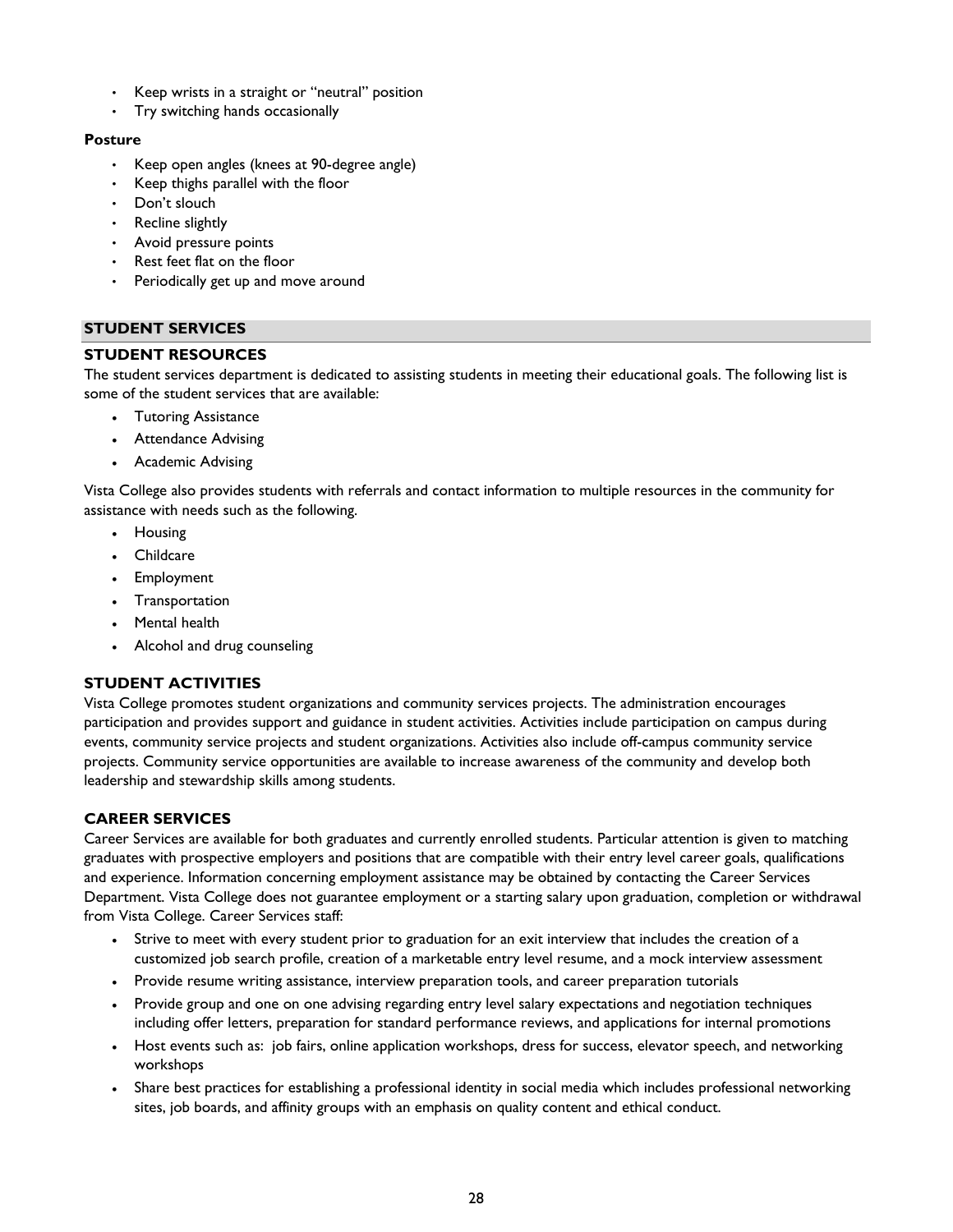Maintain an engaged presence in the local community for the purpose of promoting student externship experiences and graduate employment

## **NATIONAL TECHNICAL HONOR SOCIETY**

The Vista College National Technical Honor Society is composed of students with at least a 3.75 G.P.A., at least a 90% attendance rate and a recommendation from the Program Director/Director of Education. All students who meet and maintain eligibility requirements in academics and attendance and have completed at least 16 credit hours will be admitted to candidacy for election to membership. Continued eligibility shall be reviewed on a regular basis, and will take into consideration academic performance, program completion, community service, leadership, and character.

## **STUDENT CODE OF CONDUCT**

The Vista College Student Code of Conduct (Code) standards promote individual and social responsibility, and sets forth the authority of the school to fairly and thoughtfully enforce responsive disciplinary actions. The goal of the Code is to maintain the highest standards of a safe campus environment and promote a positive, professional learning experience for all students, faculty, and staff.

Students are expected to behave professionally, courteously, and in a manner consistent with the Code at all times. Students committing misconduct, or inappropriate behaviors, will be subject to disciplinary action that may lead to suspension or dismissal. Suspension is for a relatively short, defined timeframe during which absences from class will be tracked and included in the calculation of percentage absence. A student who is dismissed is withdrawn from school, and will have to appeal to be considered for re-entry to school.

All Code of Conduct requirements apply to all Vista College students, whether attending on-campus or online classes. Additionally, every student is subject to federal and state laws, as well as county and city ordinances.

## **An offense related to a person is committed when a student:**

- Acts in a manner to interfere with another student's right to gain an education;
- Fails to respect the privacy of other members of the class and other students;
- Fails to respect the diversity of opinions among the instructor and members of the class and respond to them in a courteous manner;
- Intentionally or knowingly, and without authority or consent, limits and/or restricts the freedom of a person to move about in a lawful manner;
- Threatens by any means, intimidates or uses physical or sexual force in a manner than endangers the health or safety of another person, or which reasonably causes another person to be fearful of physical or emotional harm;
- Intentionally harasses another person; or
- Engages in any activity related to other persons that are prohibited by law or court order;
- Engages in illegal, obscene or indecent conduct in the Vista learning environment or while engaging in Vista learning experiences; or
- Engages in vulgarity, foul language, and/or lack of respect for peers, instructors, and/or Vista staff members.

## **An offense related to the operation of Vista is committed when a student:**

- Engages in illegal, obscene or indecent conduct on Vista property, in a Vista virtual classroom, or at a Vista sponsored event;
- Forges, alters, possesses, duplicates or uses documents, records, keys or identification without consent or the authorization of appropriate Vista officials;
- Knowingly and without consent or authorization possesses, removes, uses, misappropriates or sells the property or services of another person or Vista;
- Intentionally or negligently damages or destroys property owned by, or in the possession of, another person or Vista;
- Engages in solicitation in or on Vista property, or involving the use of Vista property, unless such solicitation is approved by appropriate Vista officials;
- Intentional acts to impair, interfere with or obstruct the orderly conduct processes and functions of Vista;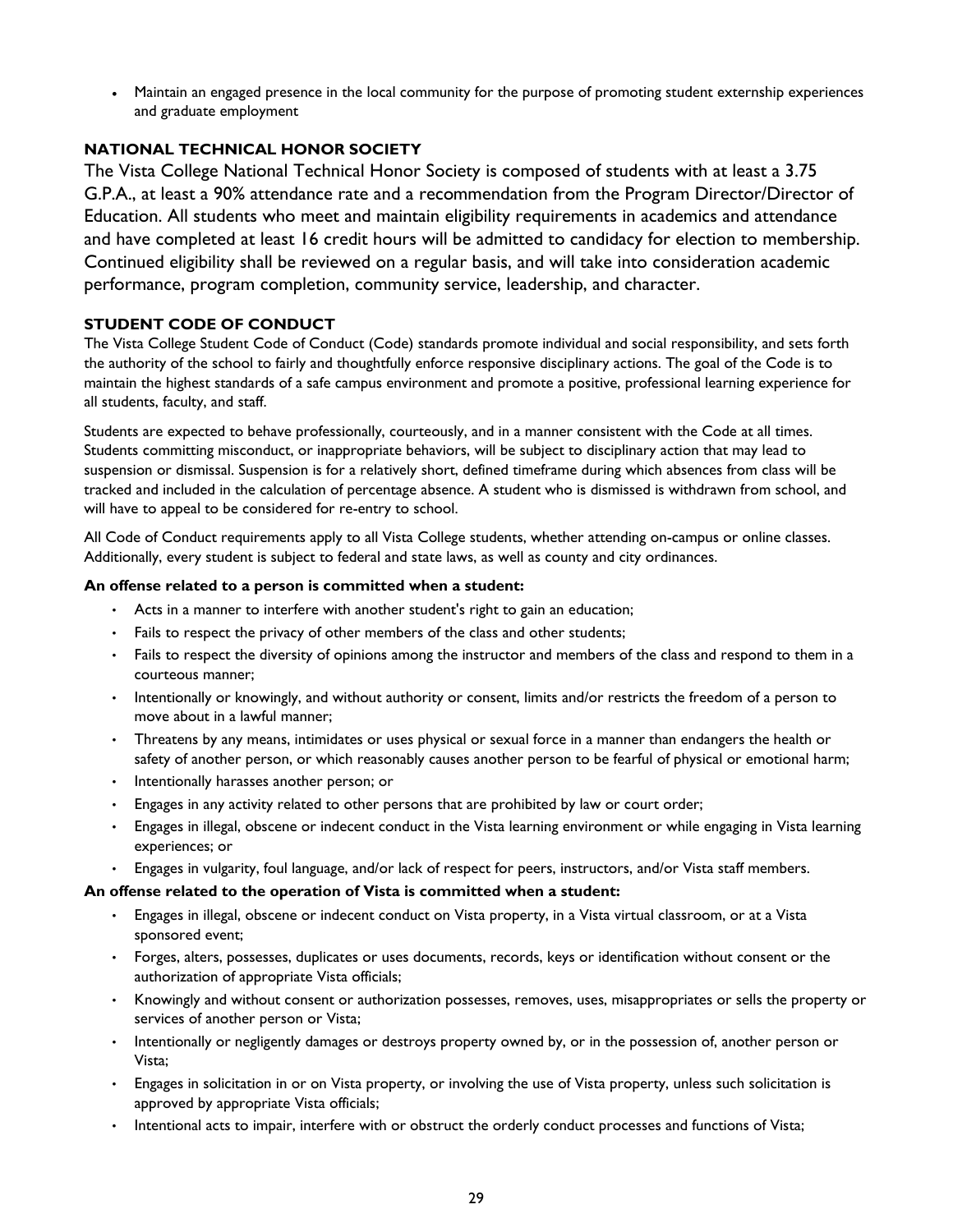- Violations of the Copyright Policy;
- Violations of the Internet Access and Usage policy;
- Enters or uses Vista facilities or property without consent or authorization;
- Commits a computer-related offense;
- Actions that bring the name or reputation of Vista into disrepute; or
- Smokes/use of e-cigarettes in the building or within 25 feet of any entrance.

#### **An offense related to welfare, health or safety is committed when a student:**

- Uses, possesses, or manufactures firearms, explosives, weapons, unregistered fireworks, illegal chemical or biological agents or other dangerous articles or substances injurious to persons or property;
- Falsely reports a fire, activates emergency warning equipment or communicates false information regarding the existence of explosives or hazardous materials on Vista property;
- Abuses, removes, or damages fire and safety equipment or fails to vacate a building or facility when a fire alarm is activated;
- Fails to leave a building, streets, walks, driveways or other facilities of Vista when directed to do so by a Vista official having just cause to do so;
- Uses, possesses, distributes, sells, or is under the influence of alcohol, narcotics, hallucinogens, dangerous drugs, or controlled substances, except as permitted by law; or
- Charges of, or conviction of, a serious crime such that the College administration determines that the continued presence of the student would constitute a threat or danger to the students, faculty, or staff of Vista;
- Is charged with, or convicted of, a violation of the Vista Drug and Alcohol policy.

## **PLAGIARISM POLICY**

Plagiarism is defined as the act of using words and/or ideas from another person or source without giving proper acknowledgement to that person or source.

A student plagiarizes by:

- Submitting someone else's work as their own;
- Copying words or ideas from someone else without giving credit by using proper in-text citations and a works cited page;
- Failing to put a quote in quotation marks, change words, but copy the sentence structure of a source without giving credit by using proper in-text citations and a work cited page; or
- Submitting work in which the student's ideas and content contribution constitute less than 40% of the work, even when including proper in-text citations.

Plagiarism is against the law and will result in a failing grade for the assignment and may result in dismissal from school.

## **DRESS CODE**

#### **On-Campus Classes**

Students must practice good personal hygiene habits and maintain a clean, neat, and professional appearance at all times. For programs that provide scrubs/uniforms, smocks or shirts, when attending classes at the campus, students must wear their unaltered, appropriately-sized school-issued uniforms. Personal protective equipment (PPE) must be worn in the labs as required.

Students in programs with no uniform requirements must adhere to the requirements in the chart below. All students must also wear their ID badges while on campus.

Students found in violation of the dress code, whether on campus or online, will be subject to disciplinary action.

| <b>ALLOWED</b> (program-specific)              | <b>NOT ALLOWED</b>                                         |
|------------------------------------------------|------------------------------------------------------------|
| Uniforms issued by the College                 | Non-Vista scrubs                                           |
| Neat, clean and free of wrinkles               | Wrinkled, dirty, stained, torn                             |
| Lab jacket or smock issued by the College      | Hoodies, sweaters, sweatshirts, other jackets              |
| T-shirts: solid color, short- or long-sleeve   | T-shirts: embellished, no text (words) or images, tank top |
| Shirts/Blouses/Skirts/Dresses: business attire | Unprofessional attire                                      |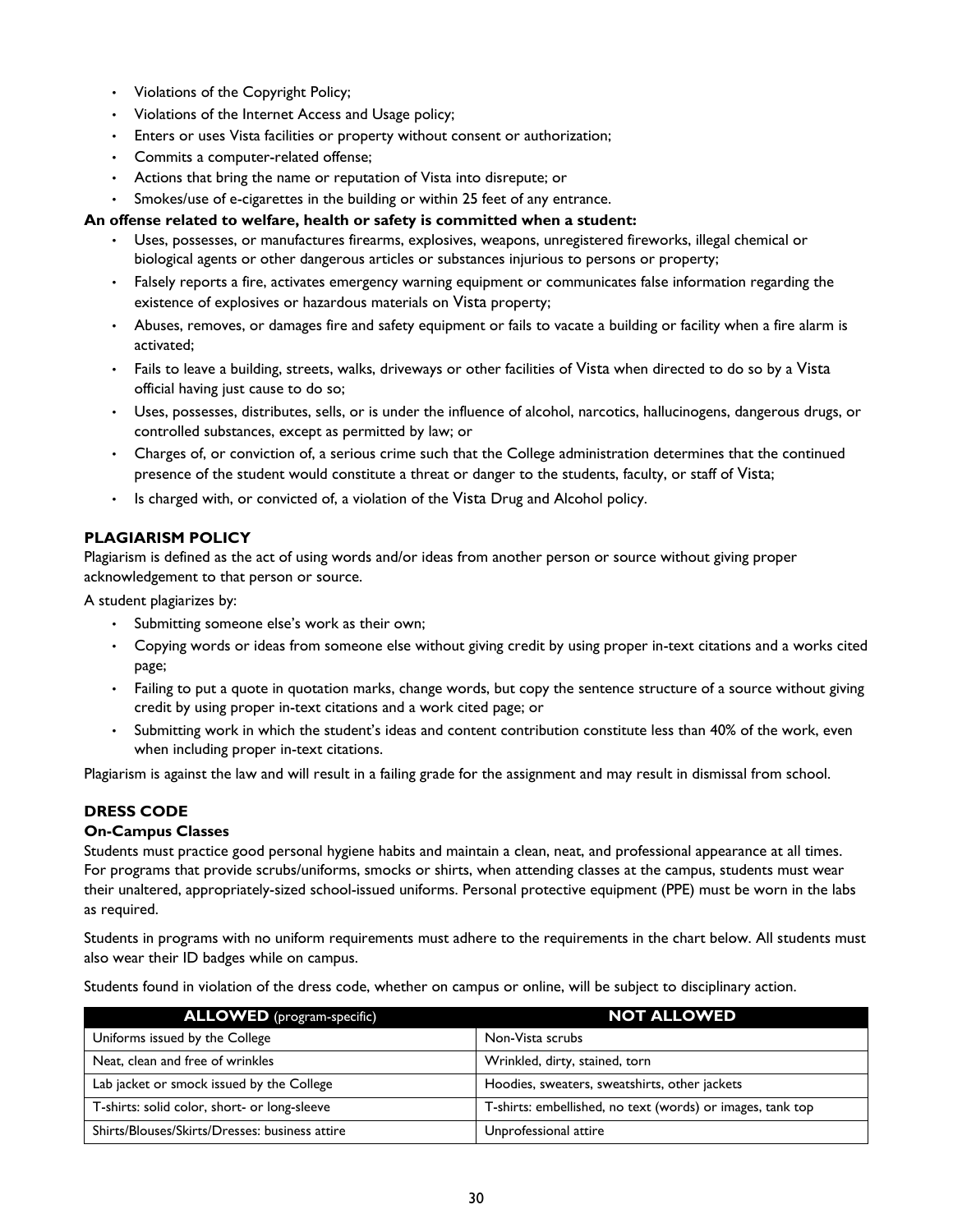| Pants must be clean, fit properly and appropriate length, and be in<br>good condition.                                                                                                                         | Extra-long or sagging pants, shorts                                                                                                                      |
|----------------------------------------------------------------------------------------------------------------------------------------------------------------------------------------------------------------|----------------------------------------------------------------------------------------------------------------------------------------------------------|
| Closed-toe shoes or tennis shoes (preferably non-cloth in lab)                                                                                                                                                 | Sandals or flip-flops                                                                                                                                    |
| <b>Personal Adornments</b>                                                                                                                                                                                     |                                                                                                                                                          |
| Jewelry – minimal, no dangling earrings, no rings during labs.<br>Earlobe gauges must be in a neutral color.                                                                                                   | Large hoop or dangling earrings, spike, bar or extreme pierced<br>cartilage jewelry, necklaces, bracelets.                                               |
| Jewelry in piercings sufficiently small and unobtrusive so as to not<br>interference with the student's ability to function or academically<br>perform.                                                        | Jewelry in piercings (oral and dermal) that may impede classroom<br>or lab safety, or the student's ability to academically perform,<br>must be removed. |
| Tattoos in the classroom setting. *<br>*Students will be required to follow the externship/clinical site<br>dress code regarding tattoos (this may include having to<br>completely cover all visible tattoos.) | Tattoos that include images or words that may be offensive or<br>vulgar to others (at the discretion of the Campus Director).                            |
| <b>Personal Hygiene</b>                                                                                                                                                                                        |                                                                                                                                                          |
| Fingernails - clean, short, smooth, unchipped polish                                                                                                                                                           | False/enhanced (length) nails                                                                                                                            |
| Hair - natural tones, clean, neatly styled, off the collar and all<br>pulled back from the face. Long hair secured in the back.                                                                                | Unnatural hair colors, unsecured hair<br>Head coverings such as hats, caps, or bandanas                                                                  |
| Beards/mustaches neat and closely trimmed                                                                                                                                                                      | Other facial hair such as long sideburns                                                                                                                 |
| Makeup - minimal, natural-looking                                                                                                                                                                              | Extreme or dark colors, heavy make-up                                                                                                                    |
| Clean, fresh-scented                                                                                                                                                                                           | Offensive body odor, cigarette smells, heavy cologne or after-<br>shave                                                                                  |

Additional programmatic dress code requirements may apply. Nursing and Cosmetology students should refer to their program-specific handbooks for dress code requirements.

All Cosmetology students may wear accessories and closed toe shoes in the color of their choice. All student attire must be tasteful in appearance and conducive to the educational and public-facing environment. Students on externship must comply with the dress code requirements at the site.

#### **Online Synchronous Classes**

Students must practice good personal hygiene habits and maintain a clean, neat, and professional appearance at all times on camera.

| <b>ALLOWED</b>                                       | NOT ALLOWED                                                |
|------------------------------------------------------|------------------------------------------------------------|
| Neat and clean appearance and grooming               | Unkempt hair, wrinkled/torn clothing                       |
| T-shirts: solid color, short- or long-sleeve         | T-shirts: embellished, no text (words) or images, tank top |
| Shirts/Blouses/Skirts/Dresses/Pants: business attire | Unprofessional attire, no loungewear or pajamas            |

## **INTERNET ACCESS AND USAGE POLICY**

The use of Vista College Internet access equipment is intended for Vista College-related business only. Internet communications, transactions, and discussions may be viewed by authorized personnel as determined by Vista College. Distribution of confidential information about staff members, customers, and Vista College is strictly prohibited.

Vista College reserves the right to audit information that is accessed through the Internet to ensure that non-business related use of Vista College equipment does not impact business needs. Personal use of the Internet is limited and supervised.

Vista College does not allow chain letters, personal or group communications about causes or opinions, personal mass mailings, or the accessing of material deemed inappropriate or prohibited by local, state, or Federal law. Vista College prohibits the access or dissemination of sexually explicit graphics or otherwise offensive or discriminatory material via the Internet.

#### **Notice of Vista College Policies to Comply with the Higher Education Opportunity Act of 2008**

The unauthorized distribution of copyrighted material, including unauthorized peer-to-peer file sharing and photocopying, may subject students and individuals to civil and criminal liabilities. Almost all of the music, movies, television shows, software, games and images found on the Internet are protected by federal copyright law. The owner of the copyright in these works has the right to control their distribution, modification, reproduction, public display and public performance. It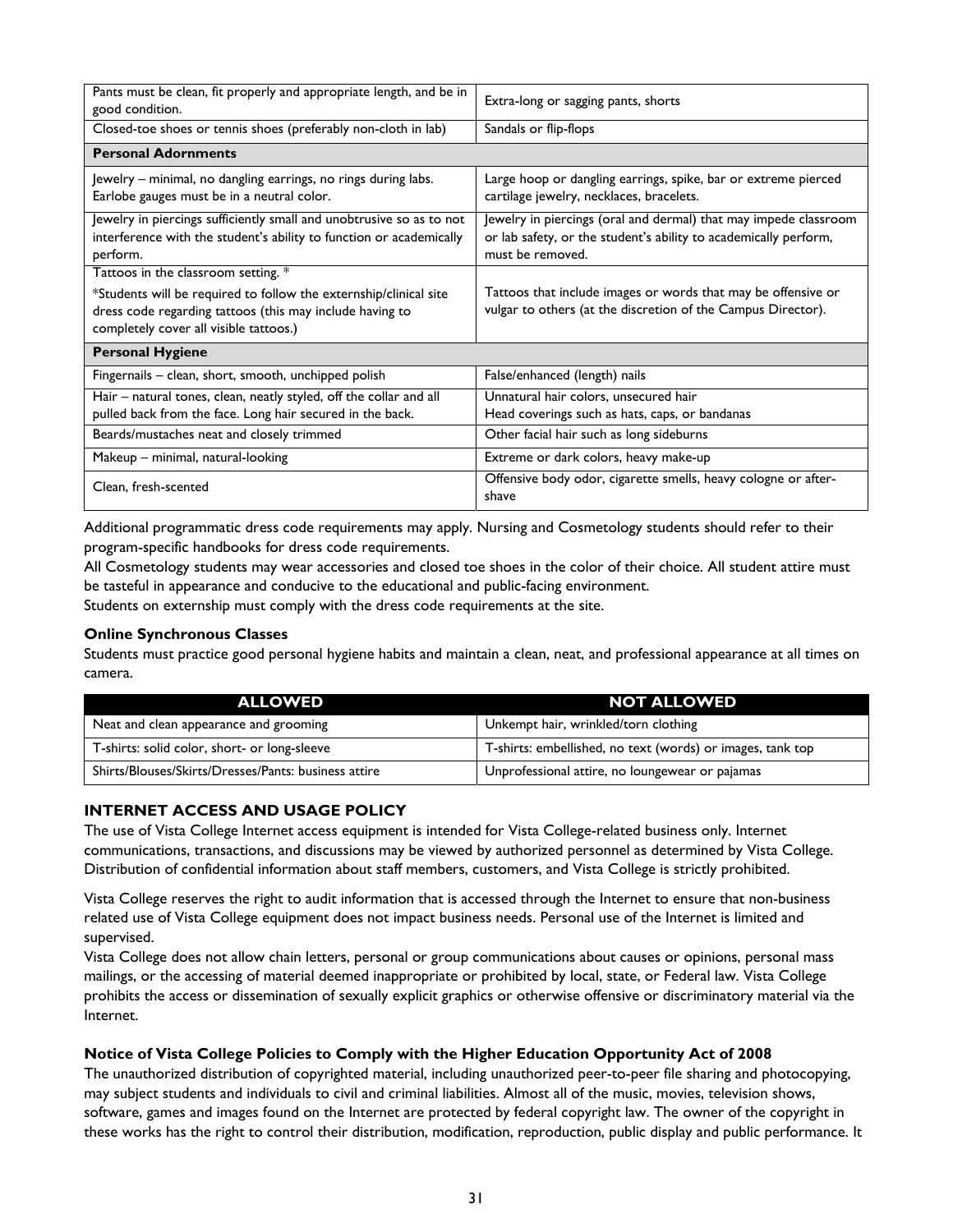is generally illegal therefore to use file sharing networks to download and share copyrighted works without the copyright owner's permission unless "fair use" or another exemption under copyright law applies.

Fair use under the federal Copyright Act allows the use without permission of copyrighted material for the purpose of criticism, comment, and news reporting or teaching under certain limited circumstances. There is no blanket exception from liability for students or employees of educational institutions, however, and whether the use of copyrighted material without permission falls within "fair use" or one of the other exceptions in the Act depends on a very detailed, case-by-case analysis of various factors. Students should be aware that sharing music, videos, software and other copyrighted materials is very likely not to be considered a 'fair use" and therefore may be a violation of the law.

A violation of the institution's policy for use of its information technology system can result in termination of network access for the student and/or other disciplinary action including removal of the student from the institution. Moreover, there are severe civil and criminal penalties for copyright infringement under federal law. A copyright owner is entitled to recover actual damages and profits resulting from an infringement, but also may recover statutory damages ranging from \$750 to \$30,000 per work for a non-willful infringement and up to \$150,000 for a willful infringement, even if there is no proof of actual damages, in addition to court costs and reasonable attorneys' fees. The government also can file criminal charges that can result in fines and imprisonment.

Vista's policies in regard to copyright infringement via the Internet prohibit the illegal downloading or unauthorized distribution of copyrighted materials using the institution's information technology system. Vista's policies prohibit use of the Vista computer network and instructional equipment to engage in illegal copying or distribution of copyrighted works such as by unauthorized peer-to-peer file sharing (i.e., the sharing of copyrighted works, typically in digital or electronic files, without permission).

#### **STUDENT GRIEVANCE PROCEDURE**

The Vista College grievance procedure provides a prompt, equitable, and impartial process for resolving student grievances. It is available to any student who believes that a school decision or action, or the action of another student or third party, has adversely affected his or her status, rights, or privileges at Vista College.

Student grievances will be addressed confidentially, unless maintaining confidentiality would impede the ability to investigate the attempt to address the student's concerns. Information will be shared only with those necessary in an attempt to resolve the concerns. No reprisals of any kind will be taken by any party or by any member of the Vista College administration against any party involved.

If, following the resolution of this grievance procedure, it is determined that discrimination, harassment, or retaliation has occurred, appropriate corrective and remedial actions will be taken including up to termination of employment for a Vista faculty or staff member, dismissal of a student, or termination of the relationship with a third party. Additional remedial actions, such as training for supervisors, employees, and/or students, may be implemented in order to prevent a reoccurrence of the discrimination, harassment, or retaliation. Appropriate actions to remedy the effects of the discrimination, harassment, or retaliation upon the student(s) that brought the complaint will also be enacted.

The following process should be followed in order to reasonably and impartially resolve the grievance. If at any time during the process the student needs additional time, he or she may request for an extension by submitting a written request to the Campus Director. The e-mail addresses to be used for Director of Education and Campus Director are as follows:

| Director of Education E-mail  | <b>Campus Director E-mail</b> |
|-------------------------------|-------------------------------|
| FortSmithDOE@vistacollege.edu | FortSmithCD@vistacollege.edu  |

- 1. Grievances or complaints involving an individual instructor or staff member should first be discussed with the individual involved. Grievances or complaints involving another student or a third party should be brought directly to the Director of Education using the email address above (step 2 below).
- 1. If the grievance or complaint has not resolved with the individual instructor or staff member, the student should then bring the concerns to the Director of Education. The Director of Education will investigate the claim and attempt to resolve the issue. Resolution may include a mediated conversation between involved parties.
- 2. If the grievance or complaint has not resolved with the Director of Education, the student should then bring the concerns to the Campus Director by submitting a written statement to the Campus Director using the email address above. The written statement should contain:
	- The student's specific concerns or allegations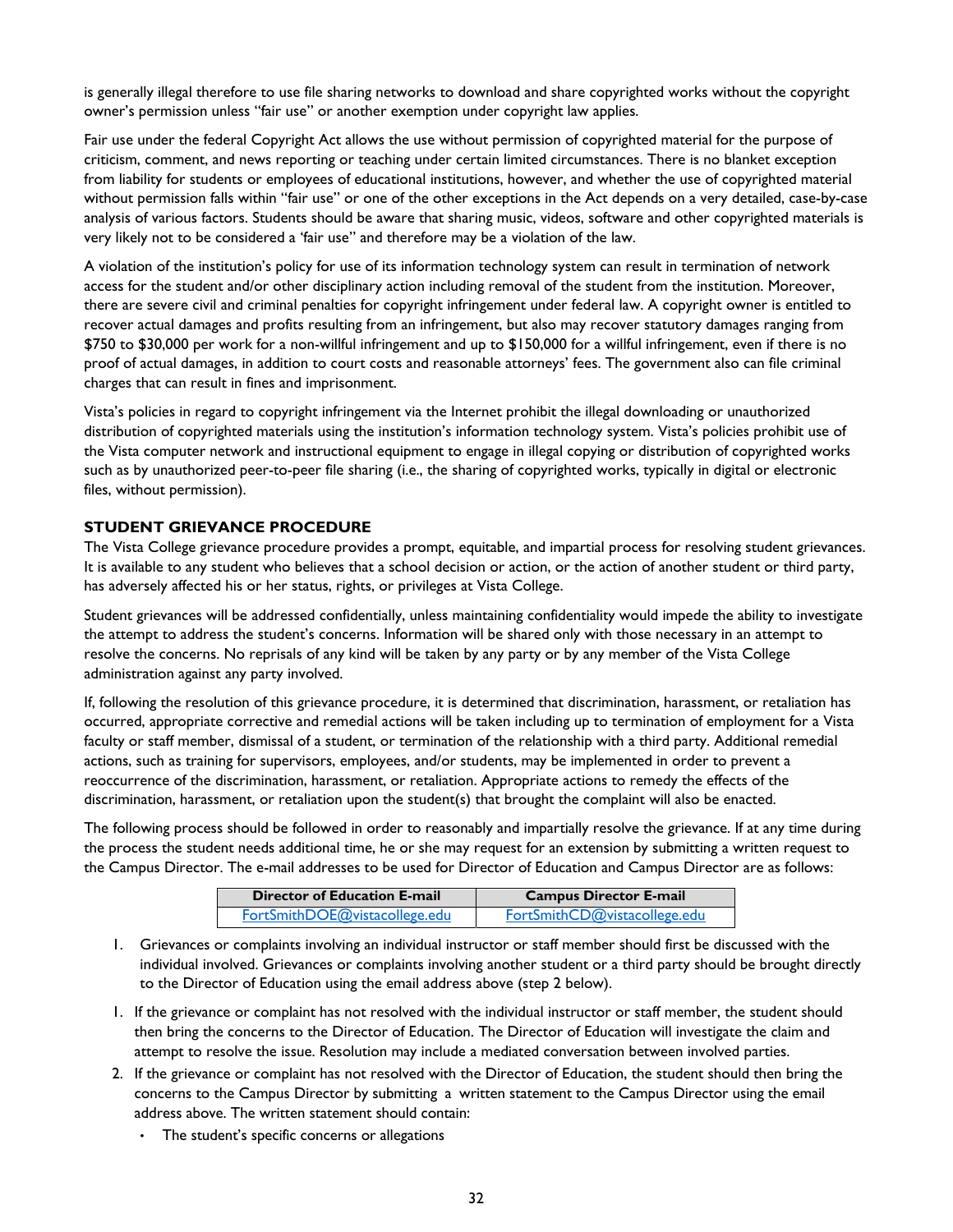- The date that the student met with the Vista faculty or staff member as outlined in Step 1 above (if applicable)
- The outcome of the meeting with the Vista faculty or staff member as outlined in Step 1 above (if applicable)
- The date that the student met with the Director of Education as outlined in Step 2 above
- The outcome of the meeting with the Director of Education or staff member as outlined in Step 2 above
- The outcome that the student seeks

The Campus Director will:

- Hold a preliminary meeting with the student to discuss the grievance within five (5) calendar days of the receipt of the written statement
- Conduct an investigation, which will include a hearing to give all parties involved an opportunity to present evidence and provide statements relevant to the matter
- The hearing will take place within seven (7) calendar days of the receipt of the written statement from the student

The Campus Director will provide his decision in writing within five (5) calendar days after the hearing. The decision will provide the Campus Director's findings, conclusions, and reasoning. A written copy of the decision will be provided to the student in person or by email. The student's original written complaint and the Campus Director's decision will be retained in the relevant files of all parties involved (faculty files for faculty and academic files for students).

If, following the completion of Step 3, a student remains unsatisfied with the outcome, the student may direct unresolved issues to:

#### compliance@vistacollege.edu

Education Futures Group Attn: Compliance 300 N. Coit Rd,, Suite 1400 Richardson, TX 75080 (972) 733-3431

#### **The student may also contact:**

The Council on Occupational Education 7840 Roswell Road Building 300, Suite 325 Atlanta, GA 30350 (800) 917-2081

#### **A student in a degree, diploma or certificate program may also file a complaint with:**

ICAC Coordinator Arkansas Department of Higher Education 114 East Capitol Little Rock, AR 72201 Information on filing a complaint with ADHE can be found on ADHE's website at http://www.adhe.edu/Pages/home.aspx

#### **Arizona students in all programs may files a complaint with:**

Arizona State Board for Private Postsecondary Education 1740 W. Adams Street #3008 Phoenix, AZ 85007 (602) 542-5709 https://ppse.az.gov/complaint

#### **Colorado students in all programs may files a complaint with:**

Colorado Department of Higher Education 1600 Broadway, Suite 2200 Denver, CO 80202 P: (303) 862-3001 F: (303) 996-1329 http://highered.colorado.gov/Academics/Complaints/

#### **Florida students in all programs may files a complaint with:**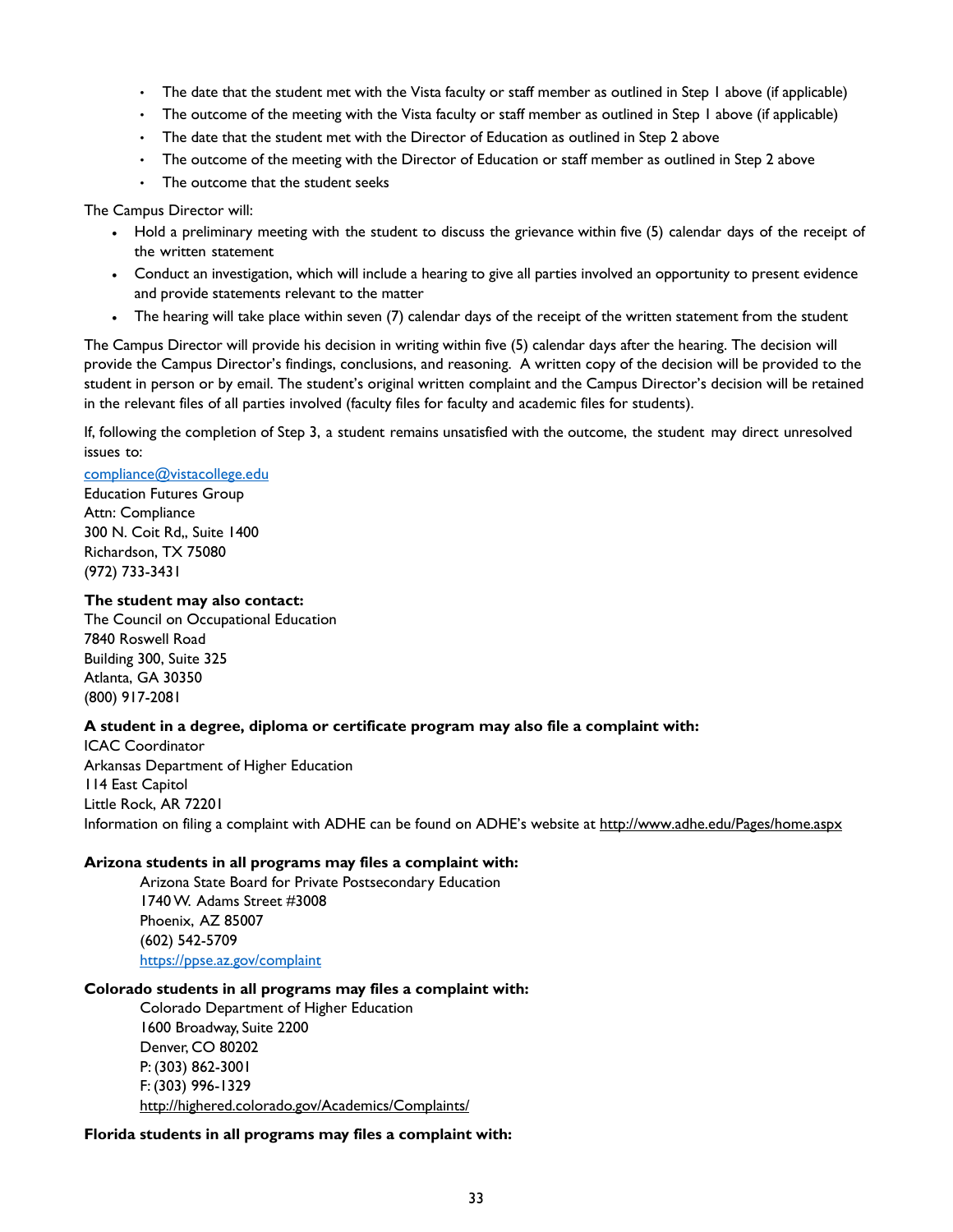Commission for Independent Education 325 W. Gaines Street, Suite 1414 Tallahassee, FL. 32399-0400 Email: cieinfo@fldoe.org Fax: (850) 245-3238 http://www.fldoe.org/policy/cie/file-a-complaint.stml

## **Hawaii students in all programs may files a complaint with:**

State of Hawaii, Office of Consumer Protection Department of Commerce and Consumer Affairs 235 South Beretania Street, Room 801 Honolulu, Hawaii 96813-2419 P: (808) 586-2630 F: (808) 586-2640 http://cca.hawaii.gov/ocp/consumer-complaint/

#### **Idaho students in all programs may files a complaint with:**

Idaho State Board of Education Attn: State Coordinator for Private Colleges and Proprietary Schools 650 West State Street P.O. Box 83720 Boise, ID 83720-0037 P: (208) 334-2270 F: (208) 334-2632 board@osbe.idaho.gov https://boardofed.idaho.gov/higher-education-private/private-colleges-degree-granting/student-complaintprocedures/

#### **Illinois students in all programs may files a complaint with:**

Illinois Board of Higher Education 1 N. Old State Capitol Plaza, Suite 333 Springfield, IL 62701-1377 General Information: info@ibhe.org Institutional Complaint Hotline: (217) 557-7359 http://complaints.ibhe.org/

#### **Kansas students in all programs may files a complaint with:**

Kansas Board of Regents 1000 SW Jackson Street, Suite 520 Topeka, KS 66612-1368 (785) 430-4240 http://www.kansasregents.org/academic\_affairs/private\_out\_of\_state/complaint\_process

#### **Kentucky students in all programs may files a complaint with:**

CPE Consumer Complaint Council on Postsecondary Education 1024 Capital Center Drive, Suite 320 Frankfort, KY 40601 cpeconsumercomplaint@ky.gov http://cpe.ky.gov/campuses/consumer\_complaint.html

#### **Louisiana students in all programs may files a complaint with:**

Louisiana Board of Regents PO Box 3677 Baton Rouge, LA 70821-3677 (225) 342-4253 http://www.regents.la.gov/assets/docs/2014/07/StudentComplaintProcedure.pdf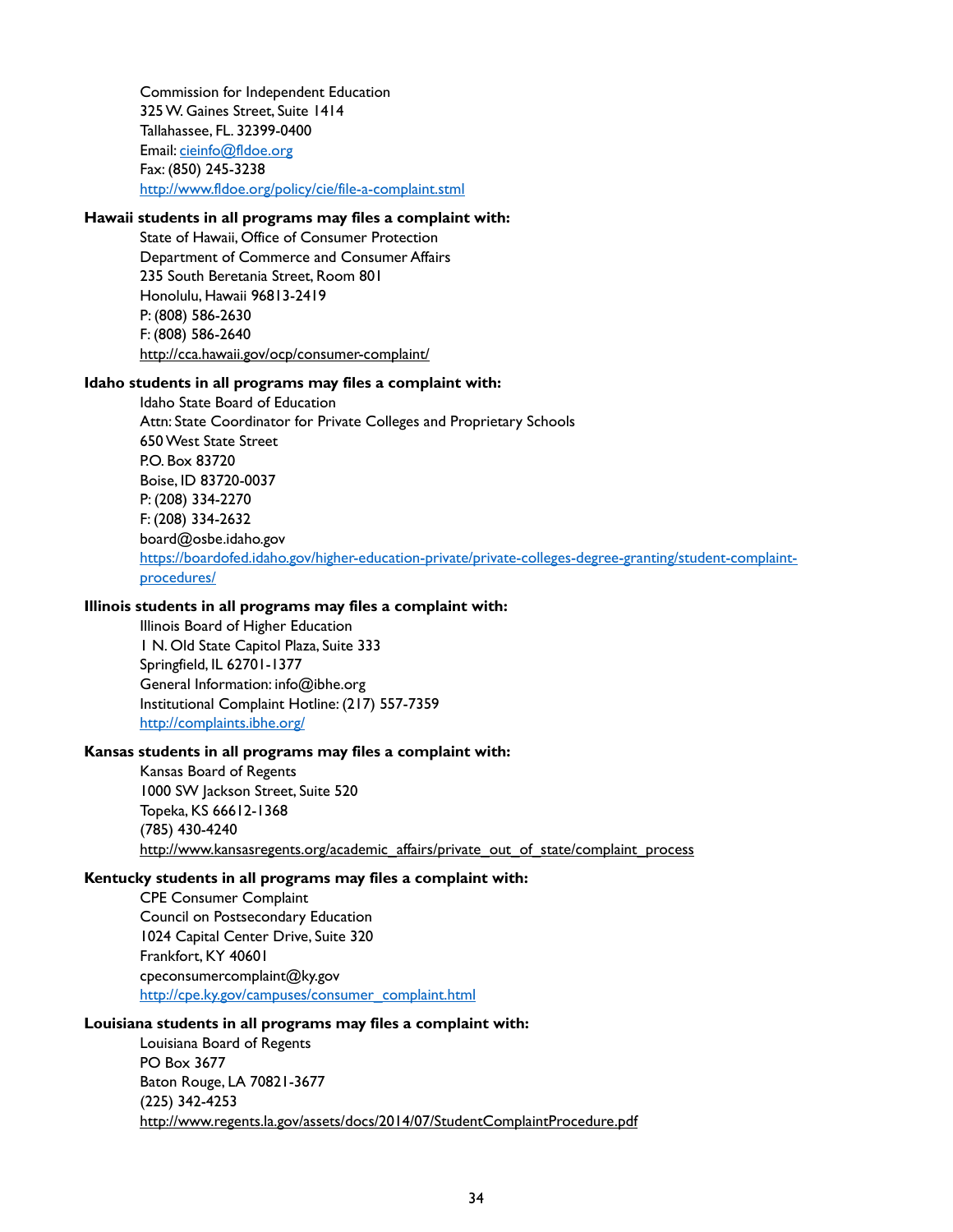#### **Maine students in all programs may files a complaint with:**

Maine Department of Education 23 State House Station Augusta, ME 04333-0023 Courtney.B.Baehr@maine.gov.

#### **Massachusetts students in all programs may files a complaint with:**

Massachusetts Department of Education One Ashburton Place, Rm. 1401 Boston, MA 02108 (617) 994-6950 https://www.mass.edu/forstufam/complaints/complaintform.asp

#### **Nebraska students in all programs may files a complaint with:**

Nebraska Coordinating Commission for Postsecondary Education PO Box 95005 Lincoln, NE 68509-5005 (402) 471-4825 https://ccpe.nebraska.gov/student-complaints-against-postsecondary-institutions

#### **Nevada students in all programs may files a complaint with:**

Nevada Commission on Postsecondary Education 8778 South Maryland Parkway, Suite 115 Las Vegas, Nevada 89123 (702) 486-7330 http://cpe.nv.gov/Students/Students\_Home/

#### **New Mexico students in all programs may file with:**

New Mexico Higher Education Department (NMHED) 2044 Galisteo Street Santa Fe, NM 87505 Phone: (505) 476-8442 https://hed.state.nm.us/students-parents/student-complaints

#### **North Carolina students in all programs may files a complaint with:**

Office of Proprietary Schools 200 W. Jones Street Mailing Address: 5001 Mail Service Center Raleigh, NC 27699-5001 P: (919) 807-7061 F: (919) 807-7169 https://www.nccommunitycolleges.edu/sites/default/files/basic-page-file-uploads/proprietaryschools/complaint\_procedures\_-arial.pdf

#### **Ohio students in all programs may files a complaint with:**

Ohio State Board of Career Colleges and Schools 30 East Broad Street, Suite 2481 Columbus, Ohio 43215-31414 P: (614) 466-2752 or (877) 275-4219 F: (614) 466-2219 E-mail: bpsr@scr.state.oh.us https://scr.ohio.gov/ConsumerInformation/FilingaComplaint.aspx

#### **Oklahoma students in all programs may files a complaint with:**

State of Oklahoma, Board of Private Vocational Schools 3700 N.W. Classen Boulevard, Suite 250 Oklahoma City, OK 73118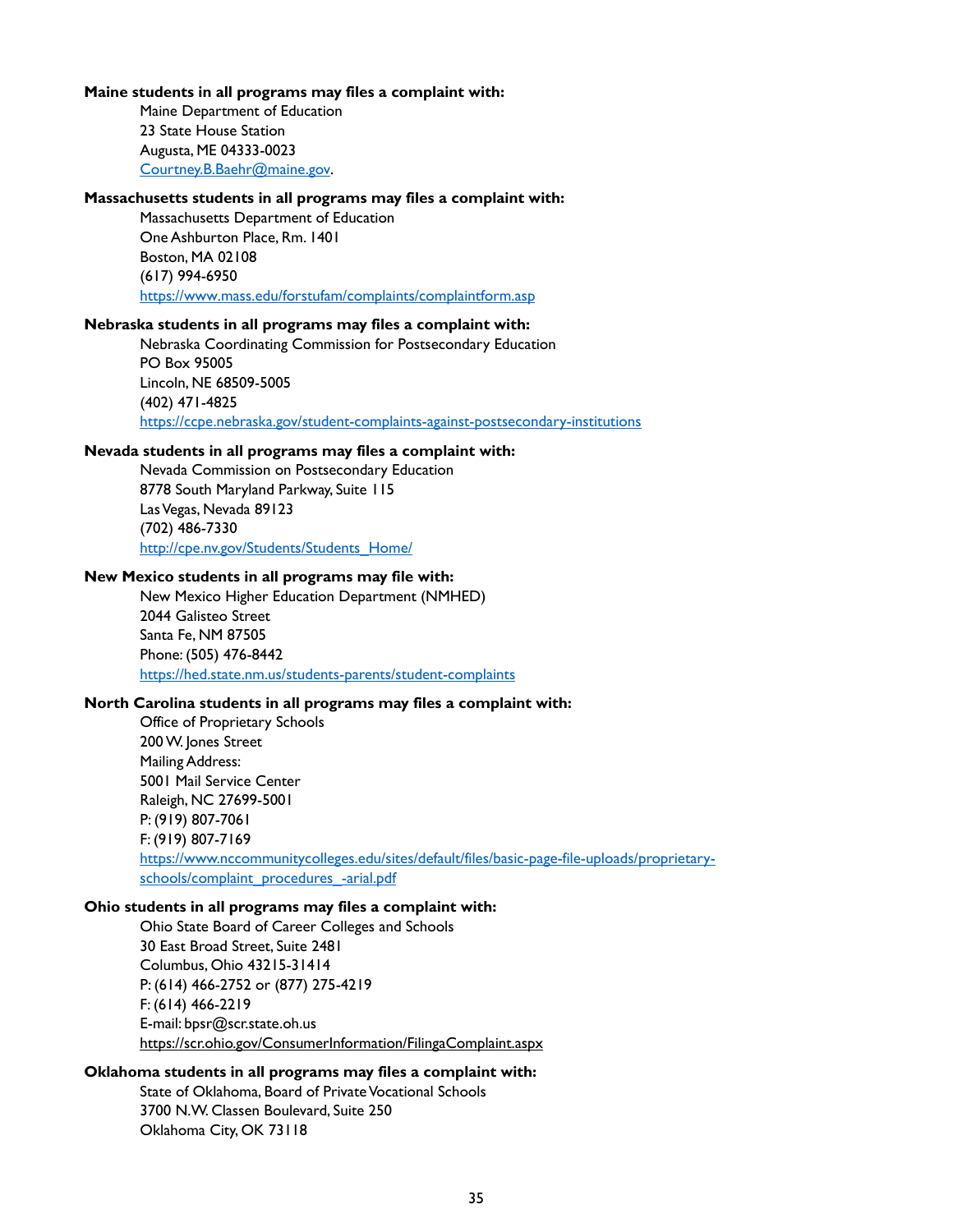(405) 528-3370 http://obpvs.ok.gov/students#complaints

#### **South Carolina students in all programs may files a complaint with:**

South Carolina Commission on Higher Education 1122 Lady Street, Suite 300 Columbia, SC 29201 (803) 737-2260 http://www.che.sc.gov/ http://www.che.sc.gov/CHE\_Docs/academicaffairs/license/Complaint\_Procedures\_and\_Form.pdf

#### **South Dakota students in all programs may files a complaint with:**

South Dakota Boards of Regents 306 E. Capitol Avenue, Suite 200 Pierre, SD 57501 info@sdbor.edu (605) 773-3455 https://www.sdbor.edu/Pages/default.aspx

#### **Tennessee students in all programs may files a complaint with:**

Tennessee Higher Education Commission 312 Rosa Parks Ave, 9th Floor Nashville, TN 37243 (615) 741-3605 https://www.tn.gov/content/tn/thec/bureaus/student-aid-and-compliance/postsecondary-stateauthorization/request-for-complaint-review.html

#### **Vermont students in all programs may files a complaint with:**

Vermont Agency of Education 219 North Main Street, Suite 402 Barre, VT 05641 (802) 479-1030 aoe.edinfo@vermont.gov https://education.vermont.gov/documents/postsecondary-program-complaint-resolution

#### **Virginia students in all programs may files a complaint with:**

State Council of Higher Education for Virginia 101 N. 14th Street, 10th Floor James Monroe Building Richmond, VA 23219 (804) 225-2600 communications@schev.edu http://www.schev.edu/index/students-and-parents/resources/student-complaints

#### **Washington students in all programs may files a complaint with:**

Washington Student Achievement Council 917 Lakeridge Way SW Olympia, WA 98502 (360) 753-7800 Info@wsac.wa.gov https://wsac.wa.gov/student-complaints

#### **West Virginia students in all programs may files a complaint with:**

West Virginia Higher Education Policy Commission 1018 Kanawha Boulevard East, Suite 700 Charleston, WV 25301 http://www.wvhepc.edu/wp-content/uploads/2015/01/Complaint-Form2.pdf YEAR or 304-558-0265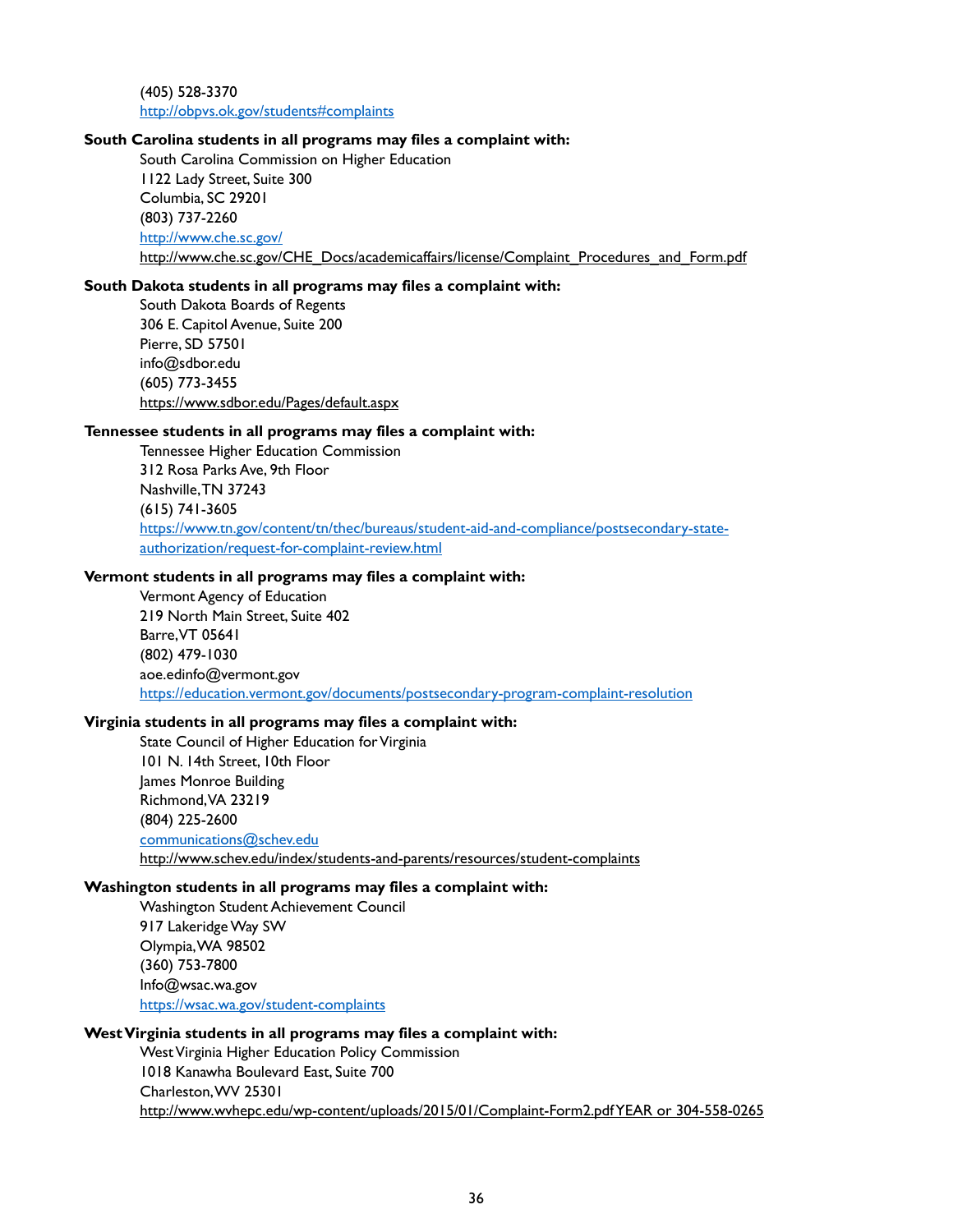## **PROGRAMS OF STUDY - DIPLOMA AND CERTIFICATE**

The following programs of study are approved and regulated by the Arkansas Department of Higher Education, 423 Main Street, Suite 400, Little Rock, AR 72201. Programs are accredited by the Council on Occupational Education (www.council.org), 7840 Roswell Rd., Bldg. 300, Ste. 325, Atlanta, Georgia 30350, (800) 917-2081.

> Dental Assistant (Traditional) Heating, Ventilation, & Air Conditioning (HVAC) (Traditional) Industrial Maintenance Technician (Traditional) Information Technology (IT) (Distance Education) Information Technology (IT) (Traditional) Medical Assisting (Distance Education) Medical Assisting (Traditional)

Credit hours for certificate, associate, or diploma programs are converted using the following method:

- One quarter credit is awarded for each 10 clock hours of lecture
- One quarter credit is awarded for each 20 clock hours of laboratory
- One quarter credit is awarded for each 30 clock hours of externship

Effective 2011: To meet regulated clock hour to credit hour conversion requirements enforced by the Department of Education effective July 1, 2011, "out of class work" has been incorporated into courses offered for each program. Please refer to course syllabi for "out of class work" assignment details.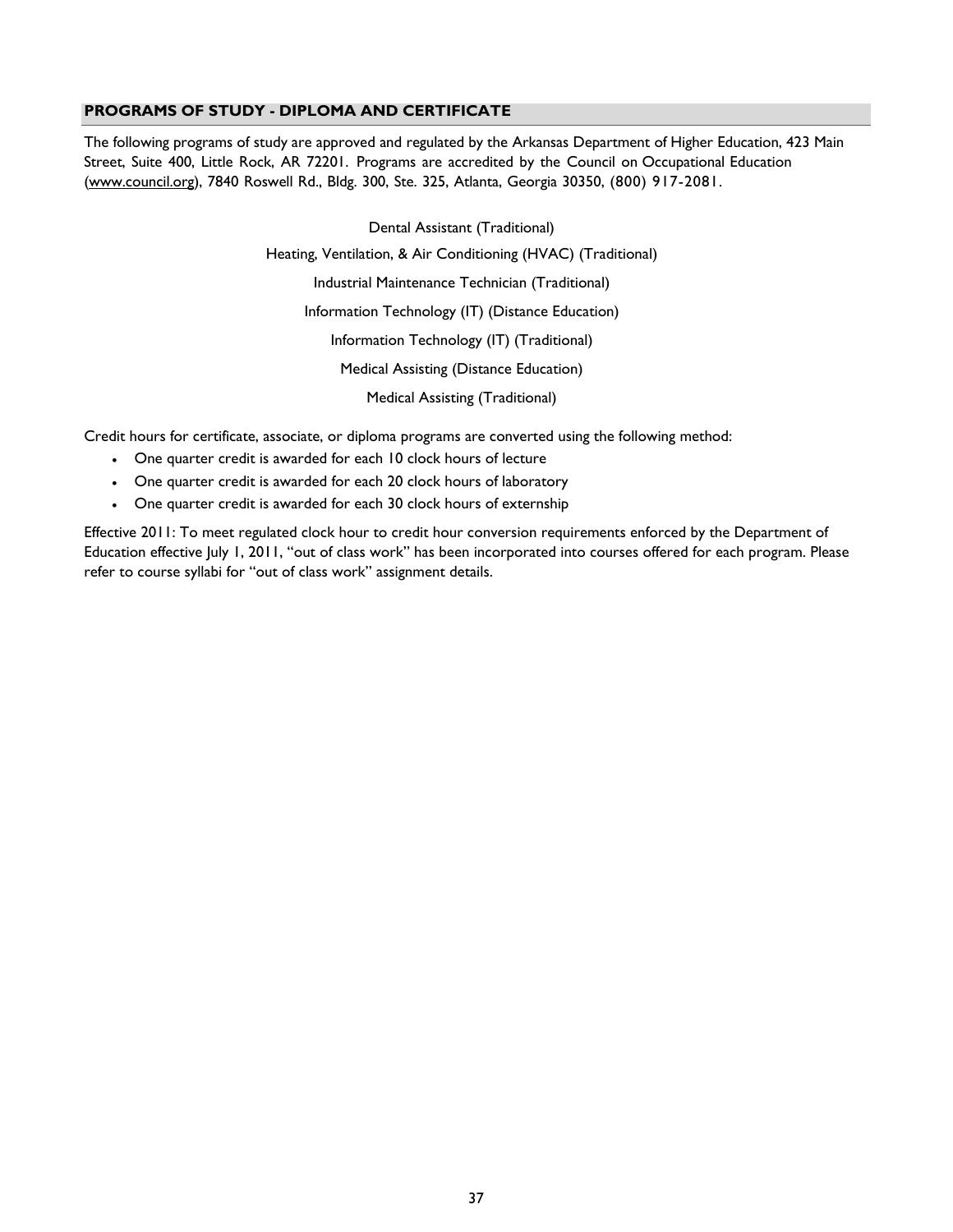## **DENTAL ASSISTANT (Traditional)**

The Dental Assistant program is designed to prepare students to function effectively as integral members of dental health teams. Students are given instruction in performing chair-side assisting procedures, patient care, tray preparation for specific procedures, and maintaining accurate patient and dental charting records. The program includes instruction in rubber dam and matrix band applications, dental material manipulation and applications, patient education, post-operative instructions, coronal polishing, fluoride applications, and infection control procedures. Additionally, job-seeking techniques and interpersonal skills are also addressed. Graduates of the Dental Assistant program may seek employment in dental offices or related business. Upon completion of the program, a diploma is awarded.

Potential job titles: Bilingual Dental Assistant, Chairside Assistant, Dental Assistant, Dental Front Desk, Sterilization Technician, Insurance and Billing Coordinator, Lead Dental Assistant, Patient Coordinator, Patient Services Representative.

| Course<br><b>Number</b> | <b>Course Title</b>                | Theory/Lab/Extern Hours | <b>Quarter Credit Hours</b> |
|-------------------------|------------------------------------|-------------------------|-----------------------------|
| <b>DA100</b>            | Introduction to Dentistry          | 60/30/00                | 7.5                         |
| DA <sub>101</sub>       | <b>Dental Sciences</b>             | 90/00/00                | 9.0                         |
| <b>DA102</b>            | <b>Practical Infection Control</b> | 30/60/00                | 6.0                         |
| <b>DA103</b>            | <b>Dental Materials</b>            | 30/60/00                | 6.0                         |
| <b>DA104</b>            | Preventive Dentistry*              | 30/60/00                | 6.0                         |
| <b>DA105</b>            | Dental Radiography*                | 30/60/00                | 6.0                         |
| <b>DA106</b>            | Dental Office Management*          | 30/60/00                | 6.0                         |
| <b>DA107</b>            | Dental Procedures*                 | 00/90/00                | 4.5                         |
| <b>DA211</b>            | Dental Assistant Externship*       | 00/00/180               | 6.0                         |
|                         | <b>TOTALS</b>                      | 300/420/180             | 57.0                        |

#### **Total Clock Hours: 900**

#### **Estimated Completion Time: 45 Weeks**

\*Indicates prerequisites exist. Students must complete prerequisite courses prior to entry into this course. \*DA211 – All courses must be completed before beginning externship.

#### **HEATING, VENTILATION, & AIR CONDITIONING (HVAC) (Traditional)**

The Heating, Ventilation, and Air Conditioning (HVAC) program is designed to train students in the installation, servicing and maintenance of a wide variety of refrigeration, heating, and air conditioning equipment. A graduate of this program may seek employment with HVAC dealerships, HVAC installation and service vendors, HVAC manufacturing companies, or as maintenance workers. Upon completion of the program, a Diploma is awarded.

Potential job titles: A/C General Maintenance Technician, AC Installer, AC Technician, Air Handler Tester, Assembler, Assistant Maintenance Technician, Braze Operator, Commercial Refrigeration Technician, Refrigeration Technician, Field Technician, General HVAC Maintenance, HVAC Laborer, HVAC Assembler, HVAC Sales, HVAC Sheet Metal Installer/Helper.

| Course<br><b>Number</b> | <b>Course Title</b>                     | Theory/Lab/Extern Hours | <b>Ouarter Credit Hours</b> |
|-------------------------|-----------------------------------------|-------------------------|-----------------------------|
| CFT100                  | <b>Basic Craft Skills</b>               | 45/45/00                | 6.5                         |
| HVA101                  | Introduction to HVAC <sup>*</sup>       | 45/45/00                | 6.5                         |
| <b>HVA102</b>           | Principles of Electricity*              | 45/45/00                | 6.5                         |
| <b>HVA103</b>           | Brazing, Soldering, and Piping*         | 45/45/00                | 6.5                         |
| HVA <sub>104</sub>      | Duct Systems*                           | 45/45/00                | 6.5                         |
| HVA <sub>105</sub>      | Air Conditioning*                       | 45/45/00                | 6.5                         |
| <b>HVA106</b>           | $Heating*$                              | 45/45/00                | 6.5                         |
| HVA107                  | Commercial HVAC*                        | 45/45/00                | 6.5                         |
| HVA108                  | Commercial Refrigeration*               | 45/45/00                | 6.5                         |
| <b>HVA201</b>           | Supervisory Skills and Crew Leadership* | 45/45/00                | 6.5                         |
|                         | <b>TOTALS</b>                           | 450/450/00              | 65.0                        |

#### **Total Clock Hours: 900**

#### **Estimated Completion Time: 50 Weeks**

\*Indicates prerequisites exist. Students must complete prerequisite courses prior to entry into this course.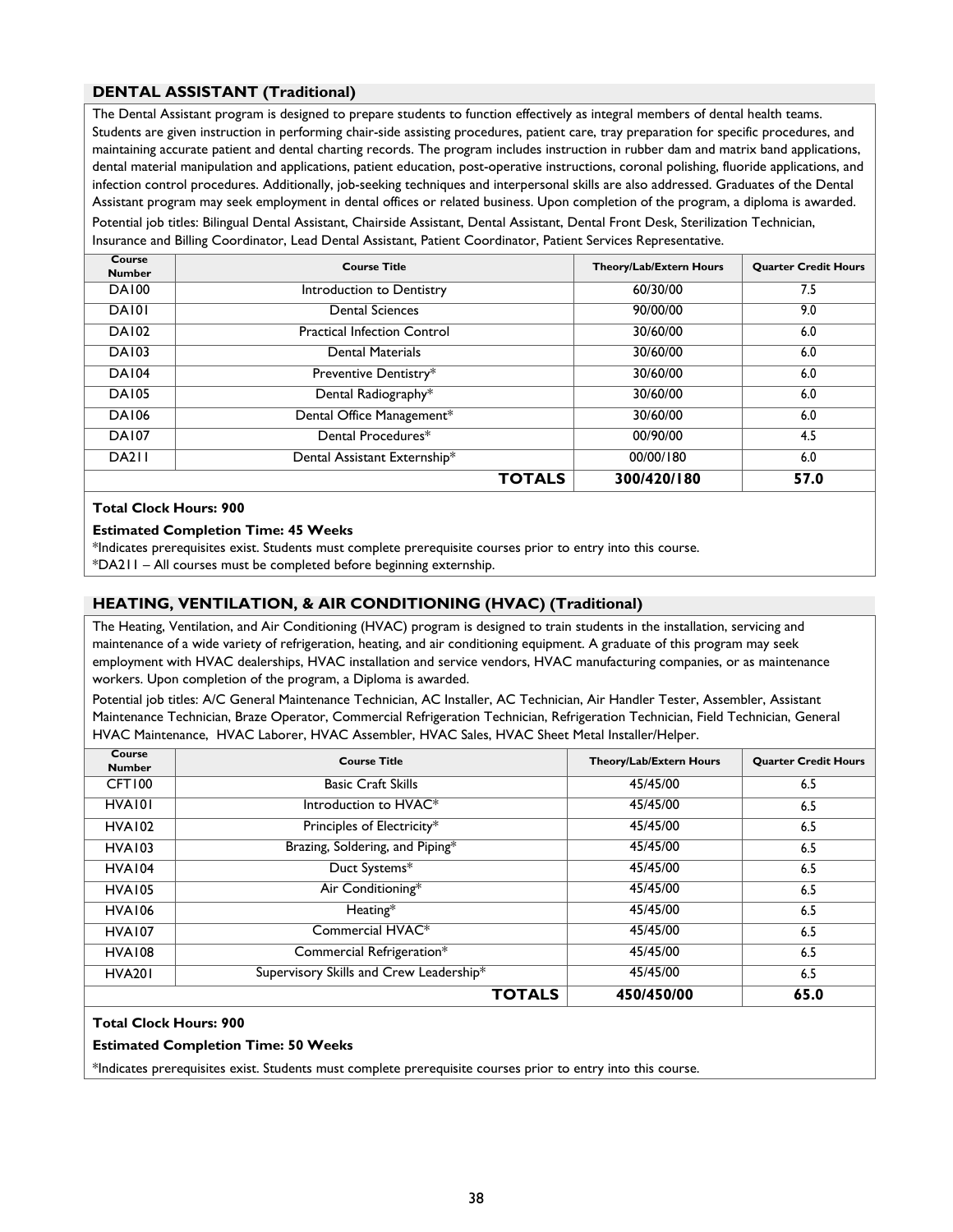### **INDUSTRIAL MAINTENANCE TECHNICIAN (Traditional)**

The Industrial Maintenance Technician program is designed to provide students with a foundation in industrial plant and production machinery installation, maintenance, repair, and fabrication. Areas of study include the mechanics of machines used in businesses, trade math and blueprint reading, layout, piping, tubing, hydraulics/pneumatics, lubrication principles and analysis, diagnostics, troubleshooting, and repair of industrial machinery, and preventive, predictive, and precision maintenance. Students will learn the safe use of rigging techniques, how to function as a safe and productive part of the maintenance team, and supervisory skills and crew leadership, including types of machines, such as pumps, valves, hydraulic/pneumatic, and bulk material handling. Graduates of this program are prepared to seek employment in entry-level industrial maintenance settings. Upon completion of the program, a Diploma is awarded.

Potential job titles: Maintenance Mechanic, Facilities Maintenance, Maintenance Technician, Machinery Maintenance, Maintenance Worker, Machine Adjuster and Calibration Technician.

| Course<br><b>Number</b> | <b>Course Title</b>                         | Theory/Lab/Extern Hours | <b>Quarter Credit Hours</b> |
|-------------------------|---------------------------------------------|-------------------------|-----------------------------|
| CFT100                  | <b>Basic Craft Skills</b>                   | 45/45/00                | 6.5                         |
| <b>IMM101</b>           | Industrial Mechanics Tools and Techniques*  | 45/45/00                | 6.5                         |
| <b>IMM102</b>           | Trade Math, Drawings, and Diagrams*         | 45/45/00                | 6.5                         |
| <b>IMM103</b>           | Lubrication Principles and Analysis*        | 45/45/00                | 6.5                         |
| <b>IMM104</b>           | Layout, Piping, and Plates*                 | 45/45/00                | 6.5                         |
| <b>IMM105</b>           | Hydraulics*                                 | 45/45/00                | 6.5                         |
| <b>IMM106</b>           | Heat and Pneumatic Systems *                | 45/45/00                | 6.5                         |
| <b>IMM107</b>           | Alignment*                                  | 45/45/00                | 6.5                         |
| <b>IMM108</b>           | Troubleshooting and Preventive Maintenance* | 45/45/00                | 6.5                         |
| <b>IMM109</b>           | Supervisory Skills and Crew Leadership*     | 45/45/00                | 6.5                         |
|                         | <b>TOTALS</b>                               | 450/450/00              | 65.0                        |

#### **Total Clock Hours: 900**

#### **Estimated Completion Time: 50 Weeks**

\*Indicates prerequisites exist. Students must complete prerequisite courses prior to entry into this course.

#### **INFORMATION TECHNOLOGY (IT) (Distance Education)**

The Information Technology diploma program is designed to prepare students for entry level employment in the IT field. This program version is taught through online learning with the exception of one on-site laboratory course. Students will be required to attend scheduled online lectures as well as complete self-directed independent online exercises. The program prepares students with the skills and knowledge needed to set-up, maintain, troubleshoot, and repair computers and small computer networks. Graduates will leave the program with the hands-on experience, customer service skills, and eligibility to sit for the CompTiA+ & Network+ certifications expected by today's employers. Upon completion of this program, a diploma is awarded.

Program Objectives – Students will be provided training to:

- Prepare for the CompTIA A+ and CompTIA Network+ certifications.
- Build a personal computer using appropriately identified tools and procedures.
- Demonstrate the traits of professionalism and appropriate communication associated with the profession.
- Identify and appropriately utilize preventive maintenance products, tools, safety procedures, and precautions.
- Recognize and describe the functions of basic components in a structured cabling system.
- Demonstrate an understanding of the purpose and properties of routers and switches.
- Plan and install a network.
- Describe the functions of key members of the transmission control protocol/Internet protocol ("TCP/IP") protocol suite.
- Create configuration management documentation and describe how it simplifies managing and upgrading a network and prevents errors.
- Using appropriate tools monitor the network to identify performance and connectivity issues.
- Operate Windows Server 2016/R2 in a networked environment.
- Demonstrate fundamental understanding of computer and network security.

Potential job titles: Help Desk Analyst, Customer Support Representative, Technical Support Specialist, Network Installer, Field Service Technician.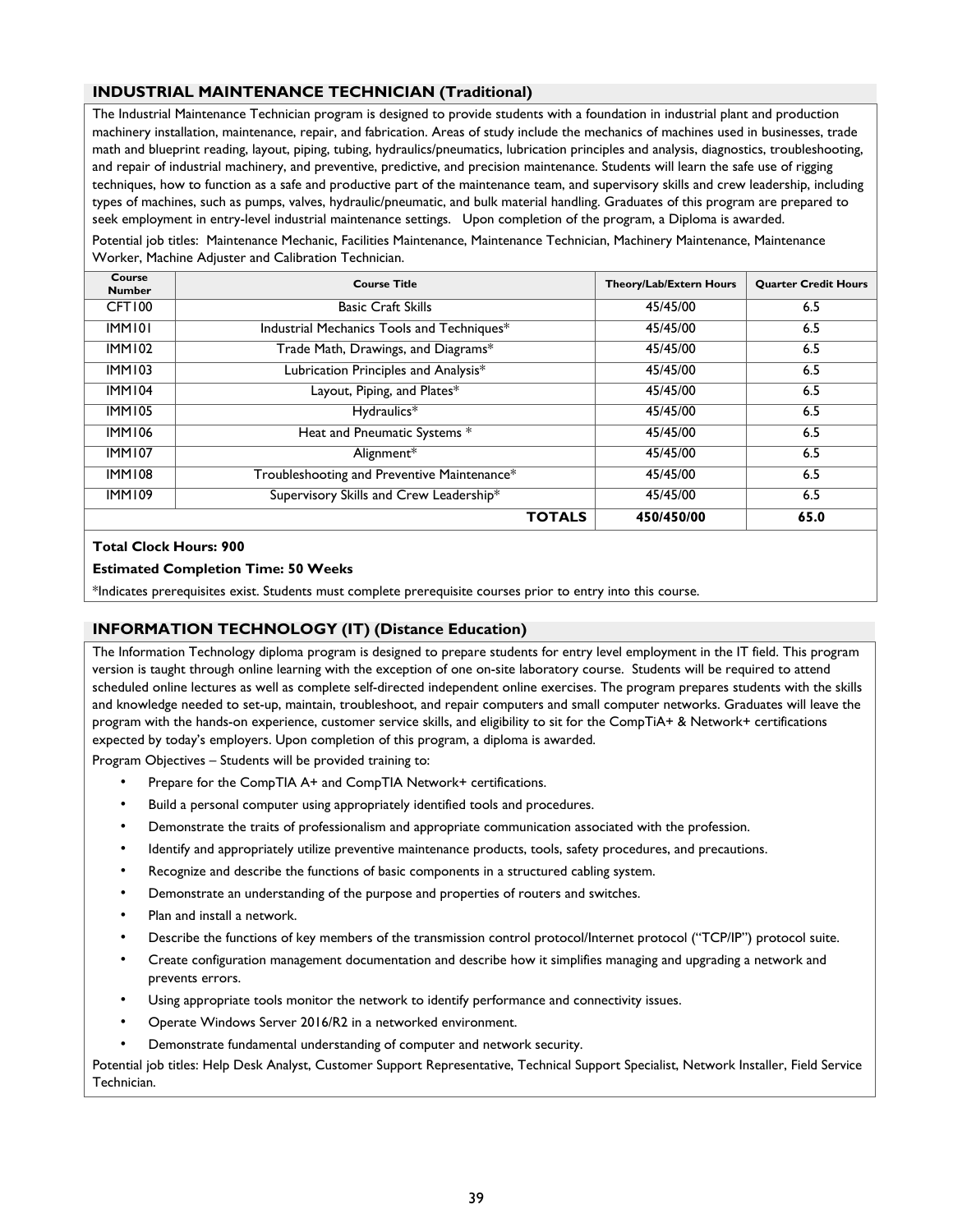|                         |                                     |                                     |         | <b>Campus Hours</b> |                       | <b>Online Hours</b>        |                            |                                   |
|-------------------------|-------------------------------------|-------------------------------------|---------|---------------------|-----------------------|----------------------------|----------------------------|-----------------------------------|
| Course<br><b>Number</b> | <b>Course Title</b>                 | Total<br>Theory/Lab<br><b>Hours</b> | Lecture | 육                   | Synchronous<br>ecture | Asynchronous<br>Activities | ctivities<br>⋖<br>de<br>La | Quarter<br>Credit<br><b>Hours</b> |
| INT100DE                | <b>Computer Hardware Essentials</b> | 45/45                               |         | 45                  | 20                    | 25                         | $\mathbf{0}$               | 6.5                               |
| INTI0IDE                | <b>Computer Software Essentials</b> | 45/45                               |         |                     | 20                    | 25                         | 45                         | 6.5                               |
| INT102DE                | <b>Windows Fundamentals</b>         | 45/45                               |         |                     | 20                    | 25                         | 45                         | 6.5                               |
| INT103DE                | Introduction to Networking          | 45/45                               |         |                     | 20                    | 25                         | 45                         | 6.5                               |
| INT104DE                | Network Security Fundamentals       | 45/45                               |         |                     | 20                    | 25                         | 45                         | 6.5                               |
| INT105DE                | Network Analysis and Design         | 45/45                               |         |                     | 20                    | 25                         | 45                         | 6.5                               |
| INT106DE                | Server Administration               | 45/45                               |         |                     | 20                    | 25                         | 45                         | 6.5                               |
| INT107DE                | Linux                               | 45/45                               |         |                     | 20                    | 25                         | 45                         | 6.5                               |
|                         | TOTALS                              | 360/360                             | 0       | 45                  | 60                    | 200                        | 315                        | 52.0                              |

#### **Total Clock Hours: 720**

#### **Estimated Completion Time: 40 Weeks**

\*Indicates prerequisites exist. Students must complete prerequisite courses prior to entry into this course.

#### **INFORMATION TECHNOLOGY (IT) (Traditional)**

The Information Technology diploma program is designed to prepare students for entry level employment in the IT field. The program prepares students with the skills and knowledge needed to set-up, maintain, troubleshoot, and repair computers and small computer networks. Graduates will leave the program with the hands-on experience, customer service skills, and eligibility to sit for the CompTIA A+ & Network+ certifications expected by today's employers. Upon completion of this program a Diploma is awarded.

Potential job titles: Help Desk Analyst, Customer Support Representative, Technical Support Specialist, Network Installer, Field Service Technician.

| Course<br><b>Number</b> | <b>Course Title</b>            | Theory/Lab/Extern Hours | <b>Ouarter Credit Hours</b> |
|-------------------------|--------------------------------|-------------------------|-----------------------------|
| <b>INT100</b>           | Computer Hardware Essentials   | 45/45/00                | 6.5                         |
| INTI01                  | Computer Software Essentials*  | 45/45/00                | 6.5                         |
| $\overline{INT}$ 102    | Windows Fundamentals*          | 45/45/00                | 6.5                         |
| <b>INT103</b>           | Introduction to Networking*    | 45/45/00                | 6.5                         |
| <b>INT104</b>           | Network Security Fundamentals* | 45/45/00                | 6.5                         |
| <b>INT105</b>           | Network Analysis and Design*   | 45/45/00                | 6.5                         |
| <b>INT106</b>           | Server Administration*         | 45/45/00                | 6.5                         |
| <b>INT107</b>           | $Linux*$                       | 45/45/00                | 6.5                         |
|                         | <b>TOTALS</b>                  | 360/360/00              | 52.0                        |

#### **Total Clock Hours: 720**

#### **Estimated Completion Time: 40 Weeks**

\*Indicates prerequisites exist. Students must complete prerequisite courses prior to entry into this course.

#### **MEDICAL ASSISTING (Distance Education)**

The Medical Assisting diploma program is designed to provide students with an understanding of the medical office environment and administering to the needs of both patients and doctors. This program version is a combination of online learning and on-site laboratory learning. Students will be required to attend scheduled online lectures as well as complete self-directed independent online exercises. The majority of the externship experience will be completed at an appropriate facility. Students will have opportunities to study and learn about administrative, clinical, and laboratory procedures; phlebotomy; EKG procedures; medical terminology; anatomy and physiology; record keeping; insurance billing; and pharmacology. Job-seeking techniques and interpersonal skills are also addressed. Graduates of the Medical Assisting program may seek employment in doctors' offices, hospitals, and related businesses. Upon completion of the program, a diploma is awarded.

Program Objectives – Students will be provided training to:

- Perform initial examinations of patients; take vitals; assisting in procedures; administer medication; perform CPR and first aid.
- Discuss and demonstrate professionalism in the healthcare professional role.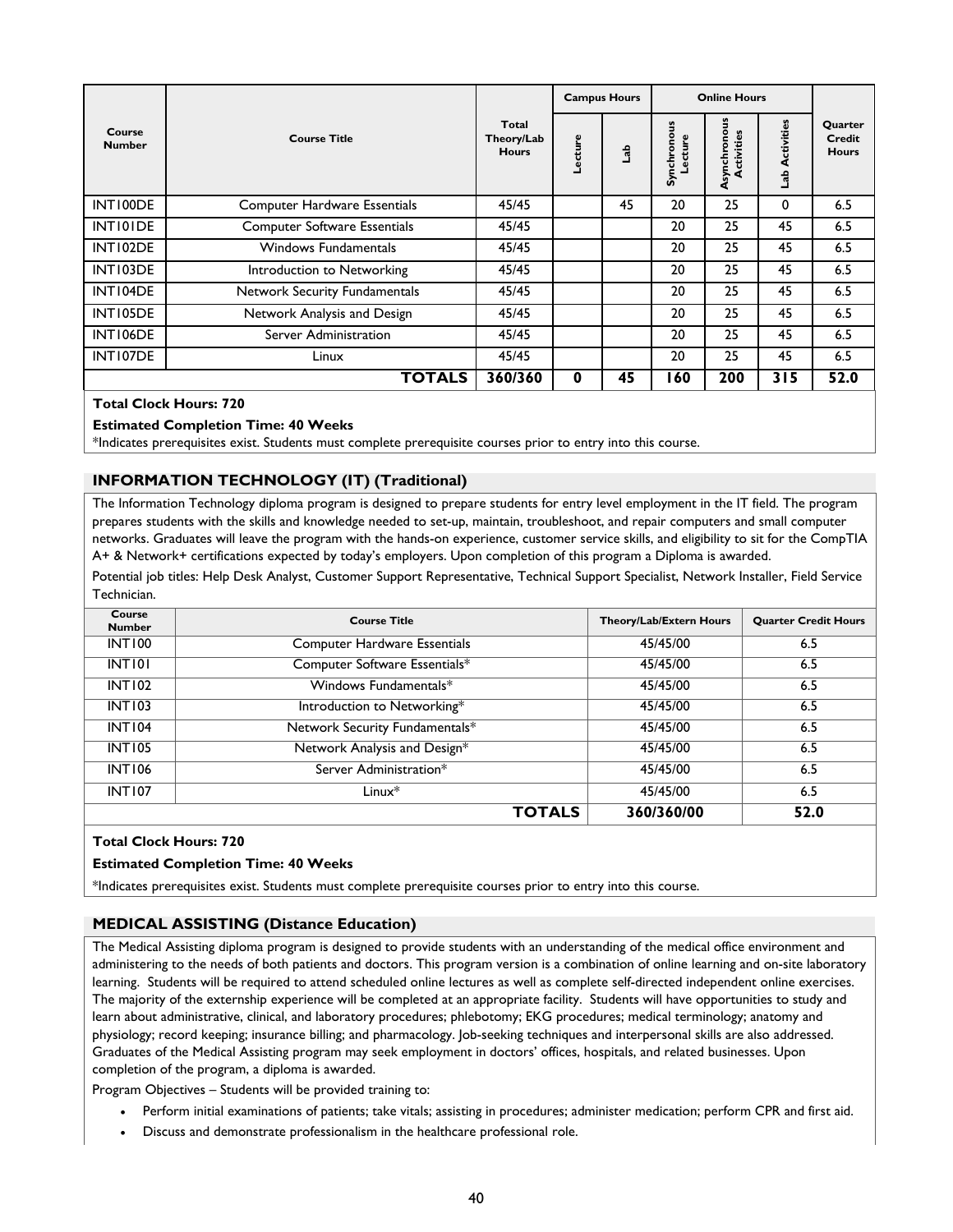- Identify and describe structural organization, function, and common pathology of the human body.
- Apply the use of medical terminology for proper documentation, communication, and patient education.
- Identify and describe the relationship and impact on the human body with medications used for treatment, including desired effects, side effects, and adverse reactions.
- Identify measurement systems, conversions, abbreviations, and symbols utilized in calculating medication dosages and demonstrate basic pharmacology math computations.
- Discuss legal scope of practice including all levels of governmental legislation and regulation, including confidentiality, U.S. Food and Drug Administration, U.S. Drug Enforcement Agency, Occupational Safety and Health Administration (OSHA), Center for Disease Control, and the Health Insurance Portability and Accountability Act (HIPAA).
- Describe and utilize personal protective equipment, material data safety sheets, body mechanics, ergonomics, signs, symbols, labels and proper response to hazardous material disposal and standard safety precautions when performing fundamental procedures of a medical assistant.
- Discuss the importance of safety precautions and appropriate responses with explanation of process to follow if an error is made in patient care.
- Perform front office, back office, and general administrative skills, including procedural and diagnostic coding.
- Provide professional written, verbal and non-verbal communication with patients and other healthcare professionals.
- Maintain medical legal and ethical considerations for Patient's Bill of Rights, HIPAA, OSHA, Joint Commission, Clinical Laboratory Improvement Amendments (CLIA) laboratory testing, chain of custody protocols, and emergency response.

Potential job titles: Medical Assistant, Medical Receptionist, Office Assistant - Medical, Clinic Research Assistant, Clinical Assistant, Clinical Support Coordinator, Front Desk Medical Assistant, Laboratory Assistant, Medical Back Office Clerk, and Patient Service Specialist.

|                         |                                                |                                                | <b>Campus Hours</b> |     |                        |                            | <b>Online Hours</b>                             |                                |                                                 |
|-------------------------|------------------------------------------------|------------------------------------------------|---------------------|-----|------------------------|----------------------------|-------------------------------------------------|--------------------------------|-------------------------------------------------|
| Course<br><b>Number</b> | <b>Course Title</b>                            | Total<br>Theory / Lab /<br><b>Extern Hours</b> | -ecture             | dab | Synchronous<br>Lecture | Asynchronous<br>Activities | deT<br>Activities<br>$\mathbf{v}$<br>Synchronou | Asynchronous<br>Lab Activities | <b>Ouarter</b><br><b>Credit</b><br><b>Hours</b> |
| AHP100DE                | <b>Medical Terminology</b>                     | 45/45/00                                       |                     |     | 20                     | 25                         | 20                                              | 25                             | 6.5                                             |
| AHP101DE                | Anatomy and Physiology                         | 45/45/00                                       |                     |     | 20                     | 25                         | 20                                              | 25                             | 6.5                                             |
| MAS100DE                | Introduction to Medical Assisting              | 45/45/00                                       |                     | 45  | 20                     | 25                         |                                                 |                                | 6.5                                             |
| MAS201DE                | Cardiopulmonary Procedures*                    | 45/45/00                                       |                     | 45  | 20                     | 25                         |                                                 |                                | 6.5                                             |
| MAS202DE                | <b>Body Control and Balance</b><br>Procedures* | 45/45/00                                       |                     | 45  | 20                     | 25                         |                                                 |                                | 6.5                                             |
| MAS203DE                | Nutrition and Wellness Procedures*             | 45/45/00                                       |                     | 45  | 20                     | 25                         |                                                 |                                | 6.5                                             |
| MAS204DE                | Human Life Cycle Procedures*                   | 45/45/00                                       |                     | 45  | 20                     | 25                         |                                                 |                                | 6.5                                             |
| MAS300DE                | Medical Assisting Capstone*                    | 45/45/00                                       |                     | 45  | 20                     | 25                         |                                                 |                                | 6.5                                             |
| <b>MAS350</b>           | Medical Assisting Externship*                  | 10/00/170                                      | 10                  |     |                        |                            |                                                 |                                | 6.5                                             |
|                         | <b>TOTALS</b>                                  | 370/360/170                                    | 10                  | 270 | 160                    | 200                        | 40                                              | 50                             | 58.0**                                          |

## **Total Clock Hours: 900**

#### **Estimated Completion Time: 45 Weeks**

\*Indicates prerequisites exist. Students must complete prerequisite courses prior to entry into this course.

MAS350 – All courses must be completed prior to externship.

\*\*Total Quarter Credit Hours have been rounded down to the nearest whole number.

#### **MEDICAL ASSISTING (Traditional)**

The Medical Assisting diploma program is designed to provide students with an understanding of the medical office environment and administering to the needs of both patients and doctors. Students will have opportunities to study and learn about administrative, clinical, and laboratory procedures; phlebotomy; EKG procedures; medical terminology; anatomy and physiology; record keeping; insurance billing; and pharmacology. Job-seeking techniques and interpersonal skills are also addressed. Graduates of the Medical Assisting program may seek employment in doctors' offices, hospitals, and related businesses. Upon completion of the program, a Diploma is awarded.

Potential job titles: , Medical Assistant, Medical Receptionist, Office Assistant - Medical, Clinic Research Assistant, Clinical Assistant, Clinical Support Coordinator, Front Desk Medical Assistant, Laboratory Assistant, Medical Back Office Clerk, Patient Service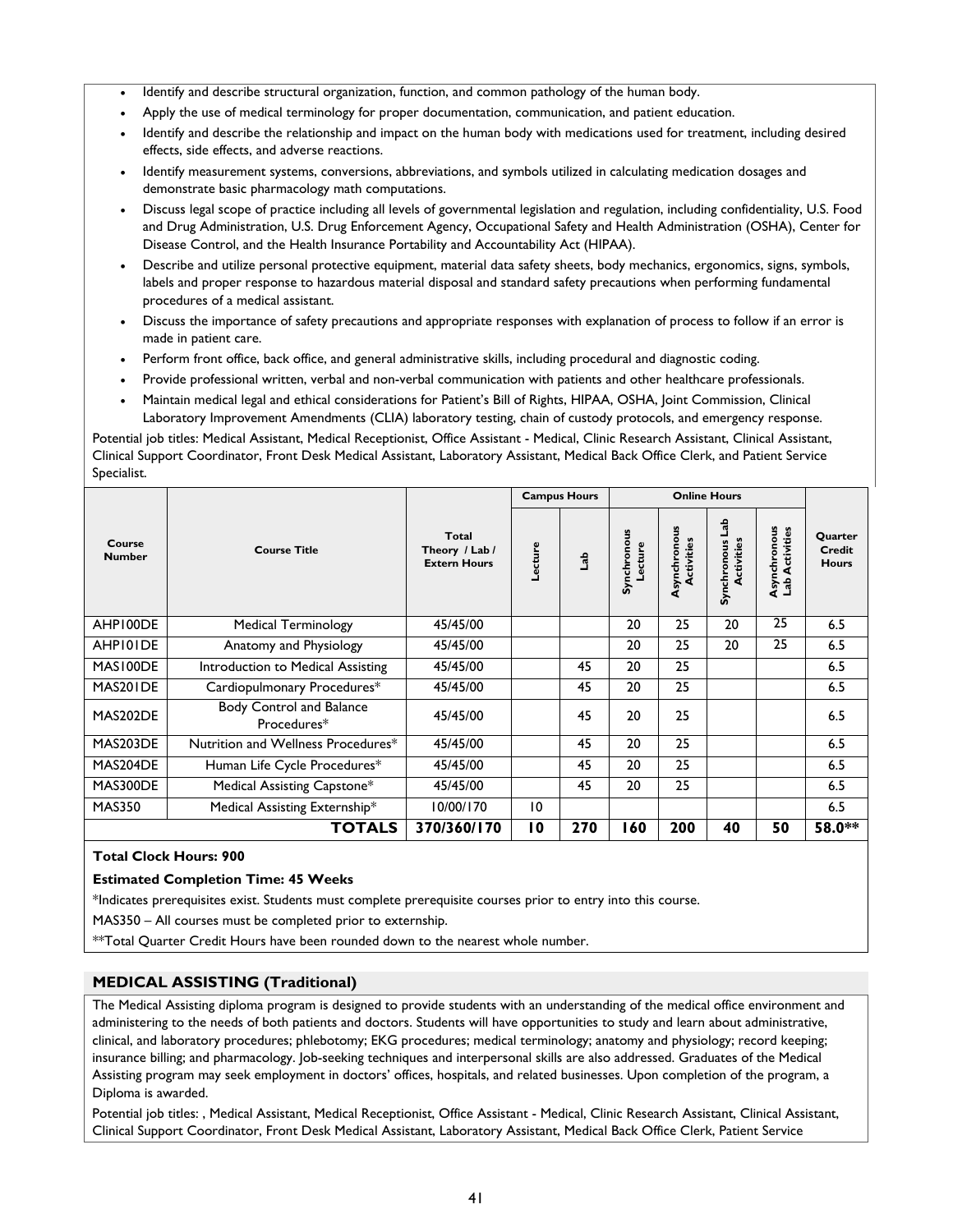| Specialist.             |                                      |                         |                             |
|-------------------------|--------------------------------------|-------------------------|-----------------------------|
| Course<br><b>Number</b> | <b>Course Title</b>                  | Theory/Lab/Extern Hours | <b>Quarter Credit Hours</b> |
| AHP100                  | <b>Medical Terminology</b>           | 45/45/00                | 6.5                         |
| AHP101                  | Anatomy and Physiology               | 45/45/00                | 6.5                         |
| MAS100                  | Introduction to Medical Assisting    | 45/45/00                | 6.5                         |
| MAS <sub>20</sub> 1     | Cardiopulmonary Procedures*          | 45/45/00                | 6.5                         |
| <b>MAS202</b>           | Body Control and Balance Procedures* | 45/45/00                | 6.5                         |
| <b>MAS203</b>           | Nutrition and Wellness Procedures*   | 45/45/00                | 6.5                         |
| <b>MAS204</b>           | Human Life Cycle Procedures*         | 45/45/00                | 6.5                         |
| <b>MAS300</b>           | Medical Assisting Capstone*          | 45/45/00                | 6.5                         |
| <b>MAS350</b>           | Medical Assisting Externship*        | 10/00/170               | 6.5                         |
|                         | <b>TOTALS</b>                        | 370/360/170             | 58.0**                      |

#### **Total Clock Hours: 900**

#### **Estimated Completion Time: 45 Weeks**

\*Indicates prerequisites exist. Students must complete prerequisite courses prior to entry into this course.

MAS350 – All courses must be completed prior to externship.

\*\*Total Quarter Credit Hours have been rounded down to the nearest whole number.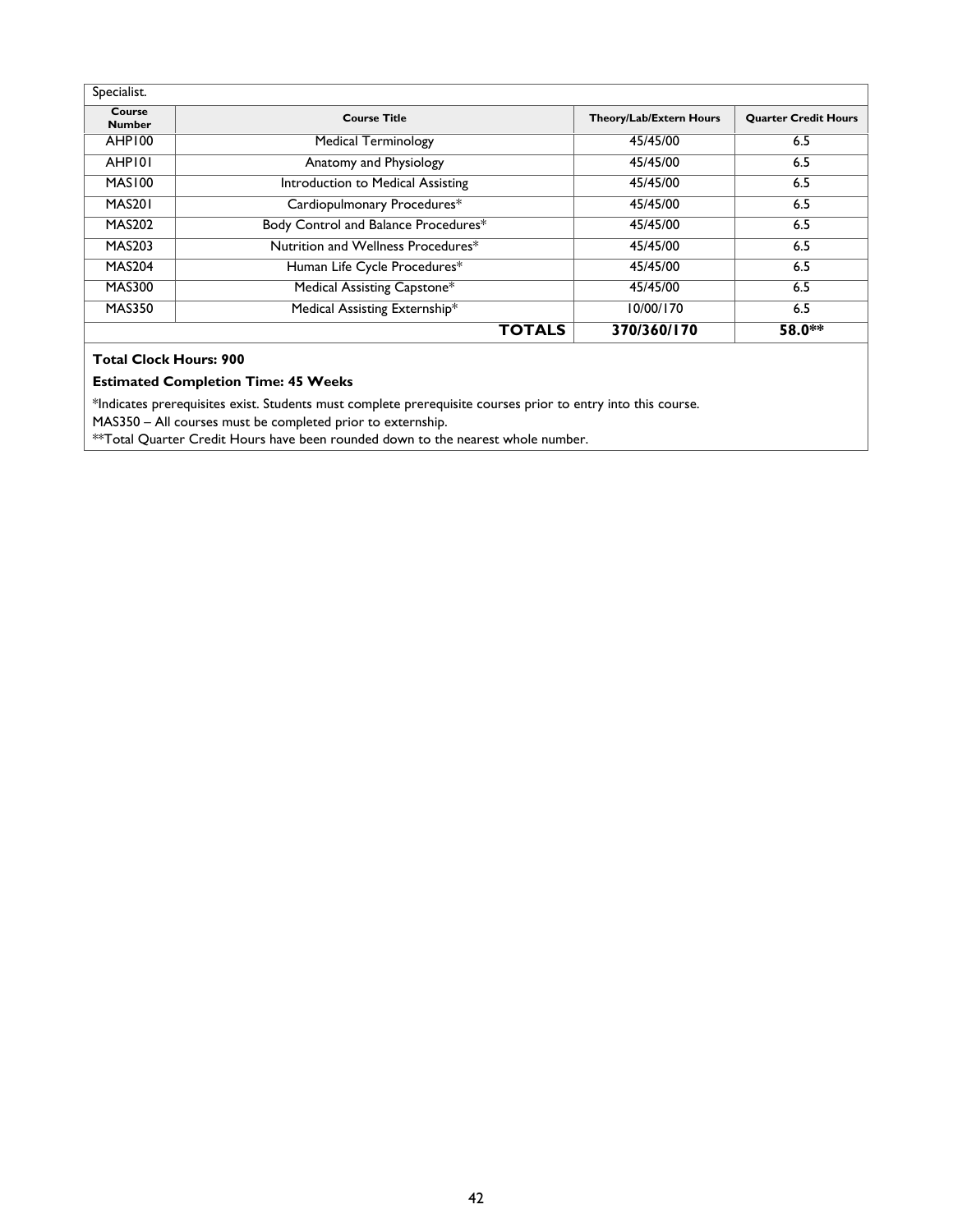## **PROGRAMS OF STUDY – ASSOCIATE OF APPLIED SCIENCE DEGREE**

The following program of study is approved and regulated by the Arkansas Department of Higher Education, 423 Main Street, Suite 400, Little Rock, AR 72201. Programs are accredited by the Council on Occupational Education (www.council.org), 7840 Roswell Rd., Bldg. 300, Ste. 325, Atlanta, Georgia 30350, (800) 917-2081.

Associate of Applied Science in Business Administration (Distance Education)

Associate of Applied Science in Business Administration (Traditional)

Credit hours for certificate, associate, or diploma programs are converted using the following method:

- One quarter credit is awarded for each 10 clock hours of lecture
- One quarter credit is awarded for each 20 clock hours of laboratory
- One quarter credit is awarded for each 30 clock hours of externship

Effective 2011: To meet regulated clock hour to credit hour conversion requirements enforced by the Department of Education effective July 1, 2011, "out of class work" has been incorporated into courses offered for each program. Please refer to course syllabi for "out of class work" assignment details.

#### **ASSOCIATE OF APPLIED SCIENCE IN BUSINESS ADMINISTRATION (Distance Education)**

The Associate of Applied Science in Business Administration program is designed to provide students an opportunity to build on the knowledge, skills, competencies, and training from the diploma program, and to gain further experience in automated systems used in the business environment, work with human resources concepts, and explore entrepreneurship. This program version is 100% online learning. Students will be required to attend scheduled online lectures as well as complete self-directed independent online exercises. Graduates may seek employment in offices, government agencies, or other business-related environments, such as retail and hospitality settings. Upon completion of the program, an Associate of Applied Science is awarded.

Program Objectives – Students will be provided training to:

- Effectively utilize concepts, terminology, principles, theories, and issues that relate to the field of business.
- Integrate behavioral and system approaches into the traditional analysis of business.
- Demonstrate the ability to communicate effectively.
- Perform basic accounting equations, debits and credits, and analyzing transactions using T-accounts, recording and posting transactions adjustments, closing entries, and post-closing trial balances.
- Prepare financial statements, including Income Statements, Statements of Owners Equity, and Balance Sheets.
- Identify the various types of laws, such as Constitutional law, statutes, torts, criminal laws, and contract laws.
- Demonstrate an understanding of the role of law in business and society, including government regulations, consumer protection, environmental laws, worker health and safety, and employment discrimination.
- Review and identify business trends and events that will change the future business world.
- Use information systems to solve problems and make better business decisions.
- Utilize accounting software to record financial transactions, generate and analyze accounting reports, and produce financial statements.
- Demonstrate advanced accounting concepts.
- Perform financial accounting.
- Demonstrate an understanding of supply chain, communication, and inventory management.
- Forecast the financial activity within a company.
- Demonstrate a comprehension of issues and regulations that relate to the field of Human Resources.
- Interpret mathematical models and employ strategies to find solutions to problems.
- Communicate through well-supported oral and written arguments.

Potential job titles: Account Representative, Team Lead, Manager-in-Training, Assistant Manager, Bookkeeper, Front Office, Office Associate, or the student may choose to start a business.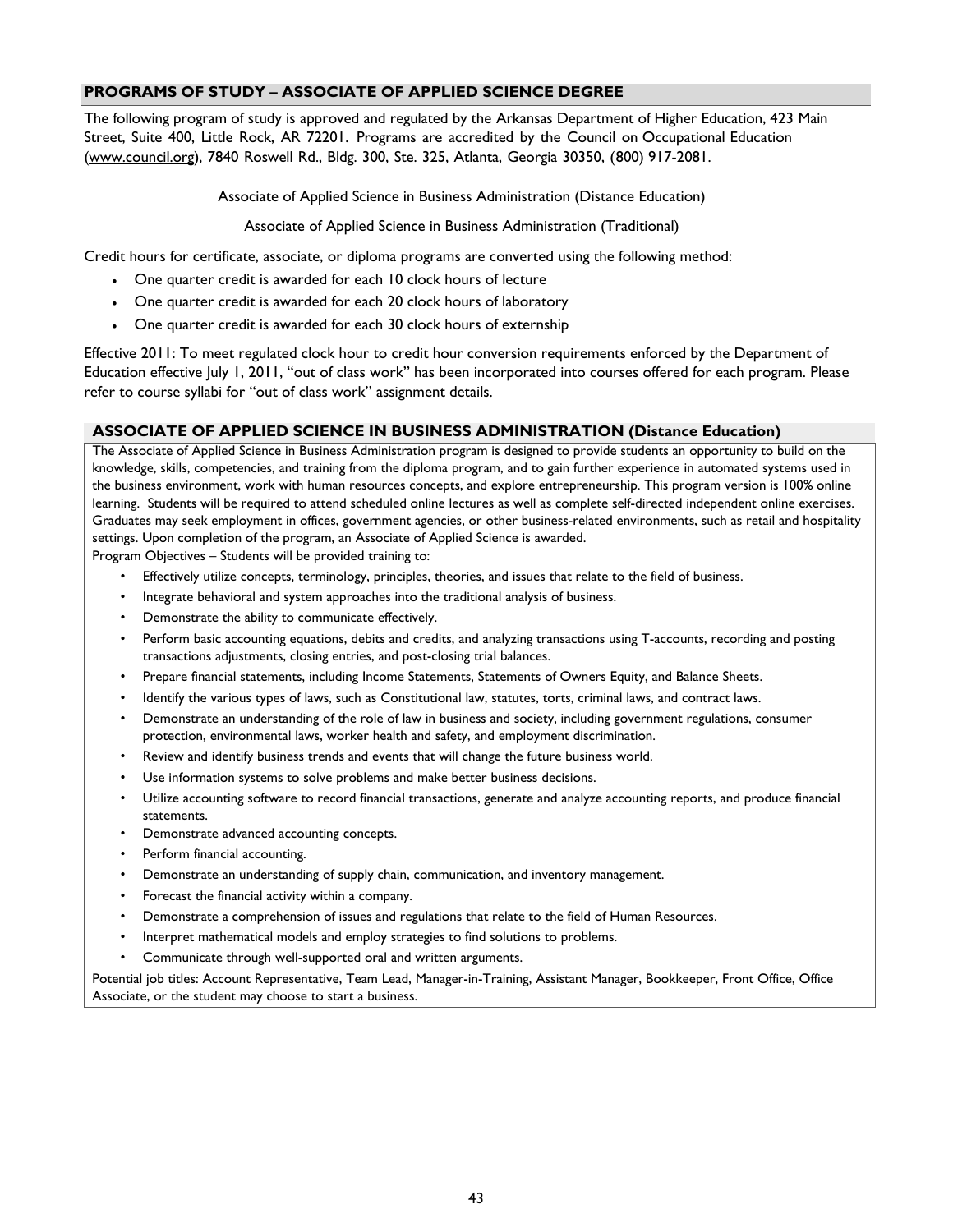|                                                               |                                              |                                       |                    |                                          | <b>Online Hours</b> |                  |                                   |
|---------------------------------------------------------------|----------------------------------------------|---------------------------------------|--------------------|------------------------------------------|---------------------|------------------|-----------------------------------|
| Course<br><b>Number</b>                                       | <b>Course Title</b>                          | Total<br>Theory / Lab<br><b>Hours</b> | Synchronous Theory | <b>Theory Activities</b><br>Asynchronous | dab<br>Synchronous  | Asynchronous Lab | Quarter<br>Credit<br><b>Hours</b> |
| BUS100DE                                                      | <b>Business Fundamentals</b>                 | 45/45                                 | 20                 | 25                                       | 20                  | 25               | 6.5                               |
| <b>BUSIOIDE</b>                                               | <b>Computer Applications</b>                 | 45/45                                 | 20                 | 25                                       | 20                  | 25               | 6.5                               |
| BUS102DE                                                      | <b>Business Communications</b>               | 45/45                                 | 20                 | 25                                       | 20                  | 25               | 6.5                               |
| BUS103DE                                                      | <b>Customer Service</b>                      | 45/45                                 | 20                 | 25                                       | 20                  | 25               | 6.5                               |
| BUS104DE                                                      | Management                                   | 45/45                                 | 20                 | 25                                       | 20                  | 25               | 6.5                               |
| BUS105DE                                                      | Marketing                                    | 45/45                                 | 20                 | 25                                       | 20                  | 25               | 6.5                               |
| BUS106DE                                                      | <b>Business Law</b>                          | 45/45                                 | 20                 | 25                                       | 20                  | 25               | 6.5                               |
| BUS107DE                                                      | Accounting                                   | 45/45                                 | 20                 | 25                                       | 20                  | 25               | 6.5                               |
| BUS208DE                                                      | <b>Business Computer Information Systems</b> | 45/45                                 | 20                 | 25                                       | 20                  | 25               | 6.5                               |
| BUS209DE                                                      | Human Resources                              | 45/45                                 | 20                 | 25                                       | 20                  | 25               | 6.5                               |
| BUS210DE                                                      | Advanced and Computerized Accounting         | 45/45                                 | 20                 | 25                                       | 20                  | 25               | 6.5                               |
| BUS211DE                                                      | Small Business and Entrepreneurship          | 45/45                                 | 20                 | 25                                       | 20                  | 25               | 6.5                               |
| <b>GE201DE</b>                                                | Introduction to College Mathematics          | 90/00                                 | 45                 | 45                                       |                     |                  | 9.0                               |
| <b>GE203DE</b>                                                | Introduction to Psychology                   | 45/00                                 | 20                 | 25                                       |                     |                  | 4.5                               |
| <b>GE206DE</b>                                                | English Composition I                        | 45/00                                 | 20                 | 25                                       |                     |                  | 4.5                               |
| <b>GE207DE</b>                                                | English Composition II                       | 45/00                                 | 20                 | 25                                       |                     |                  | 4.5                               |
| <b>GE232DE</b>                                                | Survey of the Sciences                       | 45/00                                 | 20                 | 25                                       |                     |                  | 4.5                               |
| 810/540<br>240<br>300<br>105.0<br><b>TOTALS</b><br>365<br>445 |                                              |                                       |                    |                                          |                     |                  |                                   |

## **Total Clock Hours: 1350**

#### **Estimated Completion Time: 75 Weeks**

\*Indicates prerequisites exist. Students must complete prerequisite courses prior to entry into this course

## **ASSOCIATE OF APPLIED SCIENCE IN BUSINESS ADMINISTRATION (Traditional)**

The Associate of Applied Science in Business Administration program provides students an opportunity to build on the knowledge, skills, competencies, and training from the diploma program, and to gain further experience in automated systems used in the business environment, work with human resources concepts, and explore entrepreneurship. Graduates may seek employment in offices, government agencies, or other business-related environments, such as retail and hospitality settings. Upon completion of the program, an Associate of Applied Science is awarded.

Potential job titles: Account Representative, Team Lead, Manager-in-Training, Assistant Manager, Bookkeeper, Front Office, Office Associate, or the student may choose to start a business.

| Course<br><b>Number</b> | <b>Course Title</b>                           | Theory/Lab/Extern Hours | <b>Quarter Credit Hours</b> |
|-------------------------|-----------------------------------------------|-------------------------|-----------------------------|
| <b>BUS100</b>           | <b>Business Fundamentals</b>                  | 45/45/00                | 6.5                         |
| <b>BUSIOI</b>           | <b>Computer Applications</b>                  | 45/45/00                | 6.5                         |
| <b>BUS102</b>           | <b>Business Communications</b>                | 45/45/00                | 6.5                         |
| <b>BUS103</b>           | <b>Customer Service</b>                       | 45/45/00                | 6.5                         |
| <b>BUS104</b>           | Management*                                   | 45/45/00                | 6.5                         |
| <b>BUS105</b>           | Marketing*                                    | 45/45/00                | 6.5                         |
| <b>BUS106</b>           | Business Law*                                 | 45/45/00                | 6.5                         |
| <b>BUS107</b>           | Accounting*                                   | 45/45/00                | 6.5                         |
| <b>BUS208</b>           | <b>Business Computer Information Systems*</b> | 45/45/00                | 6.5                         |
| <b>BUS209</b>           | Human Resources*                              | 45/45/00                | 6.5                         |
| <b>BUS210</b>           | Computerized Accounting*                      | 45/45/00                | 6.5                         |
| BUS211                  | Small Business and Entrepreneurship*          | 45/45/00                | 6.5                         |
| GE201                   | Introduction to College Mathematics           | 90/00/00                | 9.0                         |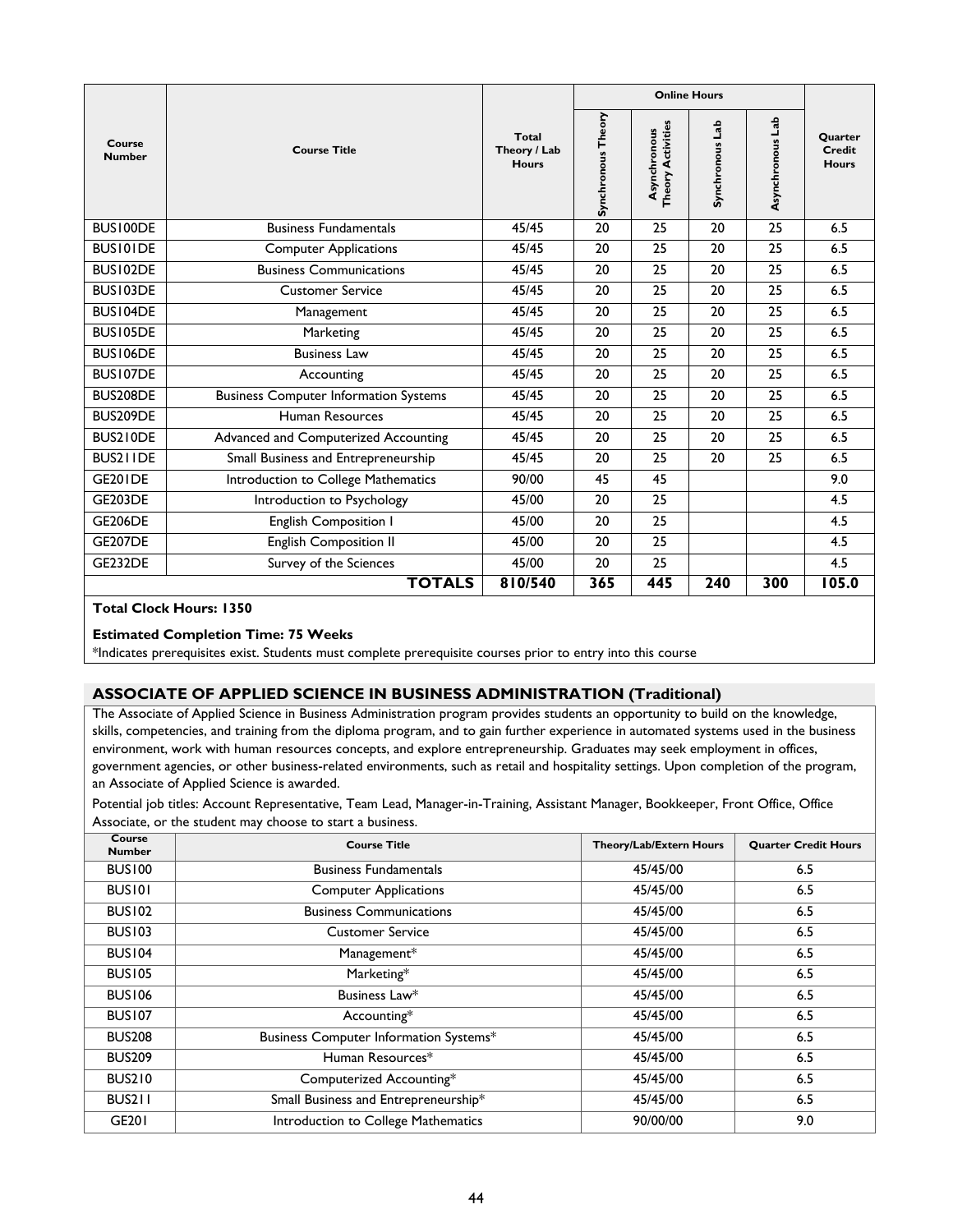| GE203 | Introduction to Psychology          | 45/00/00   | 4.5   |
|-------|-------------------------------------|------------|-------|
| GE206 | <b>English Composition I</b>        | 45/00/00   | 4.5   |
| GE207 | English Composition II <sup>*</sup> | 45/00/00   | 4.5   |
| GE232 | Survey of the Sciences              | 45/00/00   | 4.5   |
|       | <b>TOTALS</b>                       | 810/540/00 | 105.0 |

#### **Total Clock Hours: 1350**

#### **Estimated Completion Time: 75 Weeks**

\*Indicates prerequisites exist. Students must complete prerequisite courses prior to entry into this course.

## **PROGRAMS IN TEACHOUT – ASSOCIATE DEGREE**

#### **ASSOCIATE OF APPLIED SCIENCE IN BUSINESS ADMINISTRATION (Teachout effective July 2, 2019)**

The Associate of Applied Science in Business Administration program provides students an opportunity to acquire knowledge, skills, competencies, and training for careers as entry-level managers. Students learn the functions of management, planning, organizing, leading, and controlling. Also, students become familiar with different types of management styles, human resource management, and production and operations management. Graduates may seek entry-level employment in offices, government agencies, and businessrelated environments such as retail and hospitality settings. Upon completion of the program, students will receive an Associate of Applied Science degree.

Potential job titles: Account Representative, Team Lead, Manager-In-Training, Assistant Manager, Bookkeeper, Front Office, Office Associate, Quality Analyst.

| Course<br><b>Number</b> | <b>Course Title</b>                       | <b>Theory/Lab/Extern Hours</b> | <b>Ouarter Credit Hours</b> |
|-------------------------|-------------------------------------------|--------------------------------|-----------------------------|
| <b>BA100</b>            | <b>Business I</b>                         | 90/00/00                       | 9.0                         |
| <b>BA101</b>            | Management                                | 90/00/00                       | 9.0                         |
| <b>BA102</b>            | Accounting                                | 90/00/00                       | 9.0                         |
| <b>BA103</b>            | <b>Business Law</b>                       | 90/00/00                       | 9.0                         |
| <b>BA104</b>            | Business II <sup>*</sup>                  | 90/00/00                       | 5.5                         |
| <b>BA105</b>            | Computerized Accounting Systems *         | 20/70/00                       | 9.0                         |
| <b>BA106</b>            | Economics <sup>*</sup>                    | 90/00/00                       | 9.0                         |
| <b>BA107</b>            | Business Computer Information Systems *   | 70/20/00                       | 8.0                         |
| <b>BA208</b>            | Human Resources Management *              | 90/00/00                       | 9.0                         |
| <b>BA209</b>            | Production and Operations Management *    | 90/00/00                       | 9.0                         |
| <b>BA210</b>            | Strategic Management and Implementation * | 90/00/00                       | 9.0                         |
| GE201                   | Introduction to College Mathematics       | 90/00/00                       | 9.0                         |
| GE202                   | Introduction to Computer Science          | 45/00/00                       | 4.5                         |
| GE203                   | Introduction to Psychology                | 45/00/00                       | 4.5                         |
| GE206                   | English Composition I                     | 45/00/00                       | 4.5                         |
| GE207                   | English Composition II *                  | 45/00/00                       | 4.5                         |
|                         | <b>TOTALS</b>                             | 1170/90/00                     | 121.0**                     |

#### **Total Clock Hours: 1260**

#### **Estimated Completion Time: 70 Weeks**

\*Indicates prerequisites exist. Students must complete prerequisite courses prior to entry into this course. \*\*Total Quarter Credit Hours have been rounded down to the nearest whole number.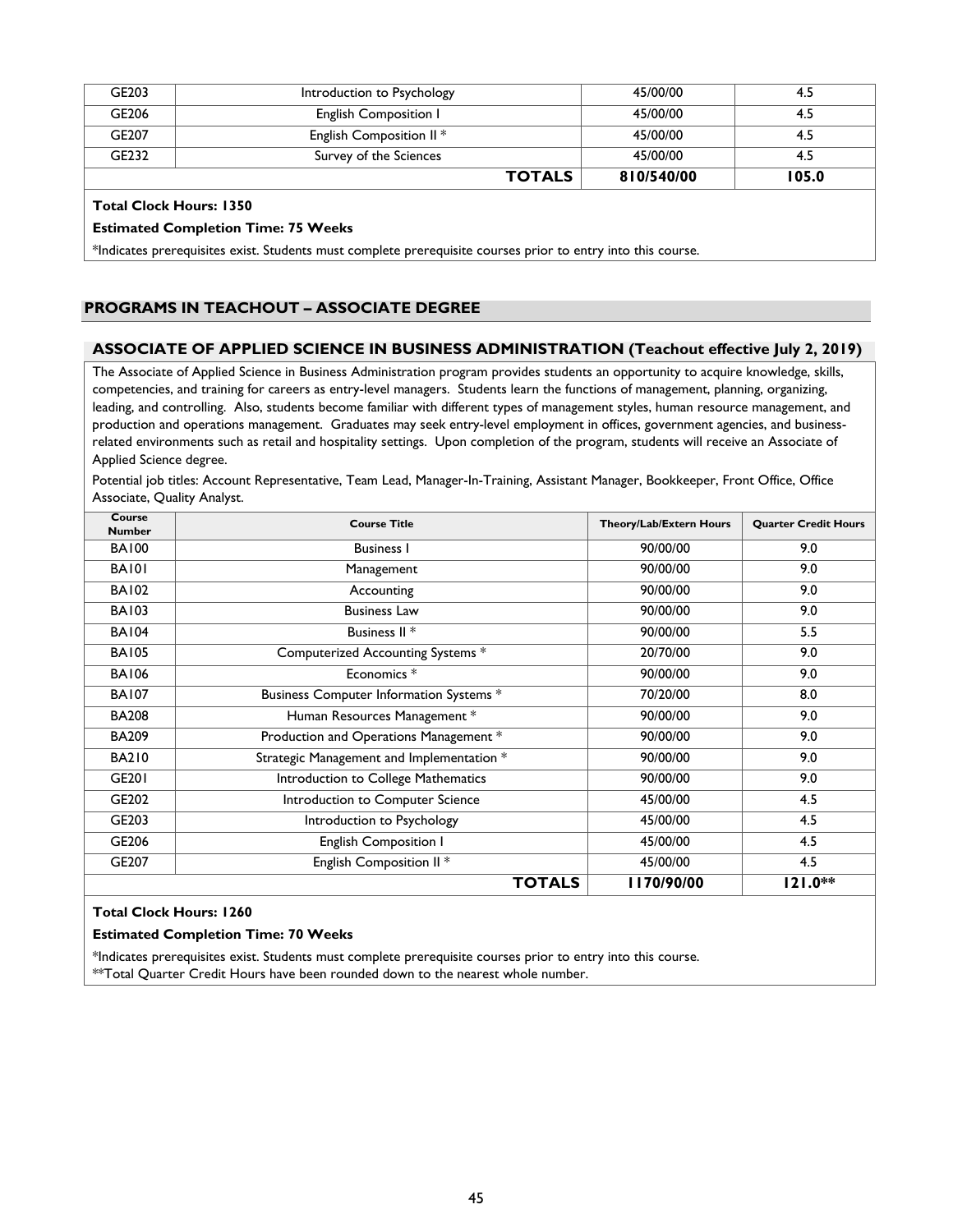#### **COURSE DESCRIPTIONS**

## **AHP100 MEDICAL TERMINOLOGY CONTACT HOURS: THEORY – 45 LAB – 45 (90 HOURS) TOTAL QUARTER CREDIT HOURS: 6.5 PREREQUISITES: NONE**

This course introduces students to the medical terminology, symbols, and application of the language of the medical and healthcare fields. Terms are covered as they relate to body structure, function, and disease, with the main focus being placed on the medical vocabulary and construction of terms using word roots, prefixes, and suffixes.

## **AHP101 ANATOMY & PHYSIOLOGY CONTACT HOURS: THEORY – 45 LAB – 45 (90 HOURS) TOTAL QUARTER CREDIT HOURS: 6.5 PREREQUISITES: NONE**

Upon completion of the course students will have acquired an overview of the anatomical structures and physiology of the human body. Each body system is discussed in terms of major anatomical structures and functions including how each system participates in homeostasis of the body. In addition, the course covers selected major pathologies, diagnostic procedures, and treatment methods.

## **AHP100DE MEDICAL TERMINOLOGY CONTACT HOURS: THEORY – 45 LAB – 45 (90 HOURS) TOTAL QUARTER CREDIT HOURS: 6.5 PREREQUISITES: NONE**

This course introduces students to the medical terminology, symbols, and application of the language of the medical and healthcare fields. Terms are covered as they relate to body structure, function, and disease, with the main focus being placed on the medical vocabulary and construction of terms using word roots, prefixes, and suffixes. This course is taught via distance education.

## **AHP101DE ANATOMY & PHYSIOLOGY CONTACT HOURS: THEORY – 45 LAB – 45 (90 HOURS) TOTAL QUARTER CREDIT HOURS: 6.5 PREREQUISITES: NONE**

Upon completion of the course students will have acquired an overview of the anatomical structures and physiology of the human body. Each body system is discussed in terms of major anatomical structures and functions including how each system participates in homeostasis of the body. In addition, the course covers selected major pathologies, diagnostic procedures, and treatment methods. This course is taught via distance education.

## **BUS100 BUSINESS FUNDAMENTALS (Effective July 1, 2019) CONTACT HOURS: THEORY – 45 LAB – 45 (90 HOURS) TOTAL QUARTER CREDIT HOURS: 6.5 PREREQUISITES: NONE**

This course explores fundamental processes of global business. Topics include: risk and profit in the business environment; economics, ethics, and social responsibility; organizational structure, management, and leadership; human resources; marketing; and managing financial resources.

## **BUS101 COMPUTER APPLICATIONS (Effective July 1, 2019) CONTACT HOURS: THEORY – 45 LAB – 45 (90 HOURS) TOTAL QUARTER CREDIT HOURS: 6.5 PREREQUISITES: NONE**

This course focuses on Microsoft® Office applications and how they are used in business. Topics include: business documents, tables, graphics, and templates; spreadsheets, worksheets, and data; using formulas and functions; charts and tables; databases and tables; creating, editing, and delivering presentations.

## **BUS102 BUSINESS COMMUNICATIONS (Effective July 1, 2019) CONTACT HOURS: THEORY – 45 LAB – 45 (90 HOURS)**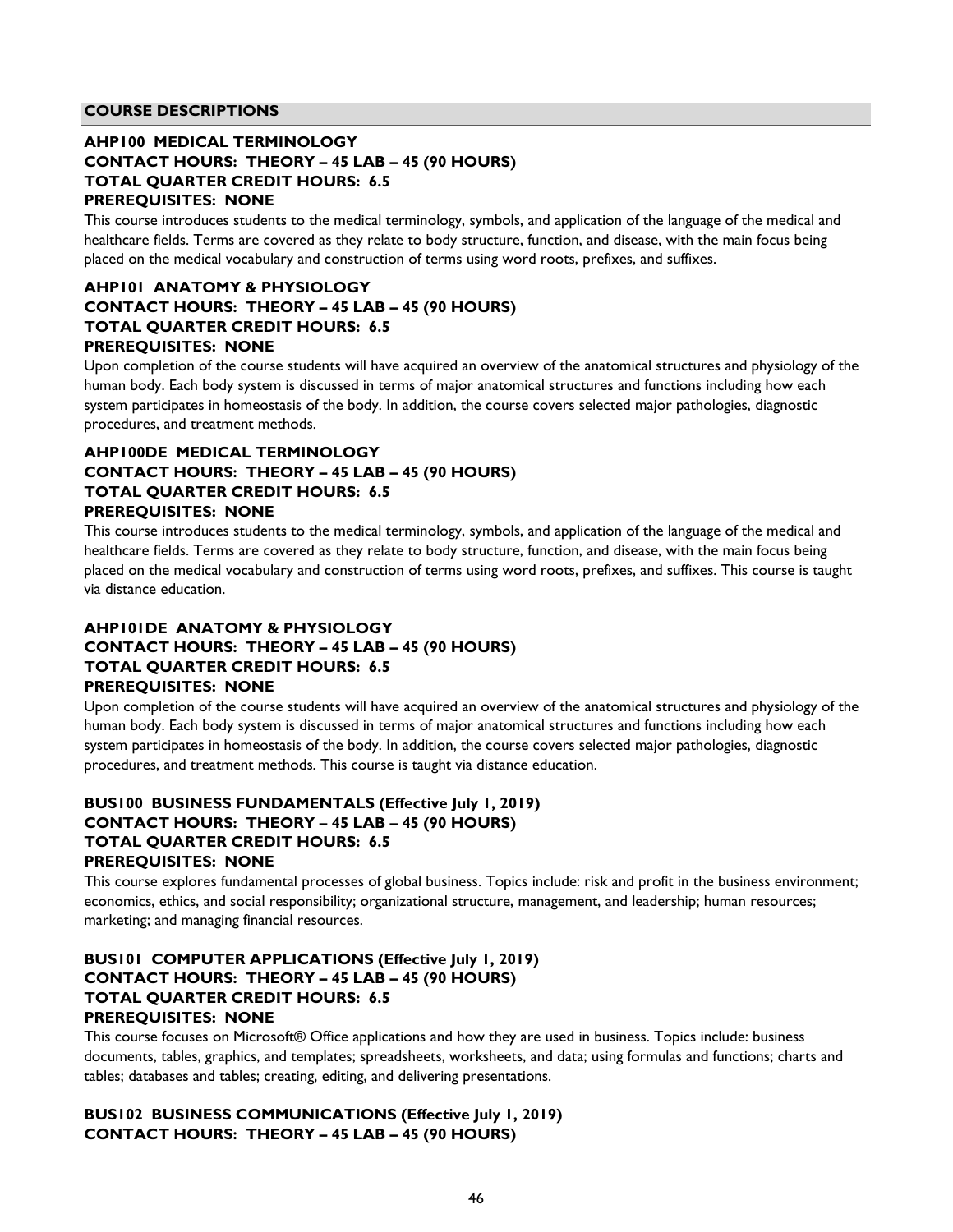## **TOTAL QUARTER CREDIT HOURS: 6.5 PREREQUISITES: NONE**

This course is the study of communications in a business environment. Topics include: establishing credibility; interpersonal and team communication; difficult conversations and communicating across cultures; effectiveness and readability; communication tools and social media; types of business messages; and reports and presentations.

## **BUS103 CUSTOMER SERVICE (Effective July 1, 2019) CONTACT HOURS: THEORY – 45 LAB – 45 (90 HOURS) TOTAL QUARTER CREDIT HOURS: 6.5 PREREQUISITES: NONE**

This course explores skills, behavior, and culture of customer service. Topics include: Verbal and nonverbal communication skills, listening, service breakdowns and recovery, maintaining relationships, and retaining customers.

## **BUS104 MANAGEMENT (Effective July 1, 2019) CONTACT HOURS: THEORY – 45 LAB – 45 (90 HOURS) TOTAL QUARTER CREDIT HOURS: 6.5 PREREQUISITES: BUS100, BUS101, BUS102, BUS103**

This course introduces management principles in an organizational environment. Topics include: the evolution of management; culture, ethics, and corporate responsibility; planning and decision making; human resources, diversity, and inclusion; leadership, motivation, communication, and teamwork; and innovation and change.

## **BUS105 MARKETING (Effective July 1, 2019) CONTACT HOURS: THEORY – 45 LAB – 45 (90 HOURS) TOTAL QUARTER CREDIT HOURS: 6.5 PREREQUISITES: BUS100, BUS101, BUS102, BUS103**

This course is an overview of marketing in business. Topics include: marketing strategies and plans; social and mobile marketing; analyzing the marketplace; consumer, business-to-business, and global marketing; products, branding, packaging, and services; establishing value; supply chain management; retail and multichannel marketing; marketing communications, advertising, promotion, public relations, and sales.

## **BUS106 BUSINESS LAW (Effective July 1, 2019) CONTACT HOURS: THEORY – 45 LAB – 45 (90 HOURS) TOTAL QUARTER CREDIT HOURS: 6.5 PREREQUISITES: BUS100, BUS101, BUS102, BUS103**

This course examines the legal environment in business, focusing on legal and ethical issues. Topics include: administrative law; constitutional law; criminal law and business; tort law; real, personal, and intellectual property; contract law; domestic and international sales law; negotiable instruments and banking; agency; business organizations; and government regulation.

## **BUS107 ACCOUNTING (Effective July 1, 2019) CONTACT HOURS: THEORY – 45 LAB – 45 (90 HOURS) TOTAL QUARTER CREDIT HOURS: 6.5 PREREQUISITES: BUS100, BUS101, BUS102, BUS103**

This course involves accounting principles and introduces topics such as: business transactions and T accounts; general journal and general ledger; closing entries and trial balance; accounts receivable and accounts payable; cash and banking procedures; payroll; accruals and deferrals; and financial statements.

# **BUS208 BUSINESS COMPUTER INFORMATION SYSTEMS (Effective July 1, 2019) CONTACT HOURS: THEORY – 45 LAB – 45 (90 HOURS) TOTAL QUARTER CREDIT HOURS: 6.5**

## **PREREQUISITES: BUS100, BUS101, BUS102, BUS103, BUS104, BUS105, BUS106, BUS107**

This course is the study of business computer information system. Topics include: how organizations use information; databases; networking; business information systems; information systems management; information security; enterprise resource planning; business intelligence; and common business computer hardware, operating systems, and application software.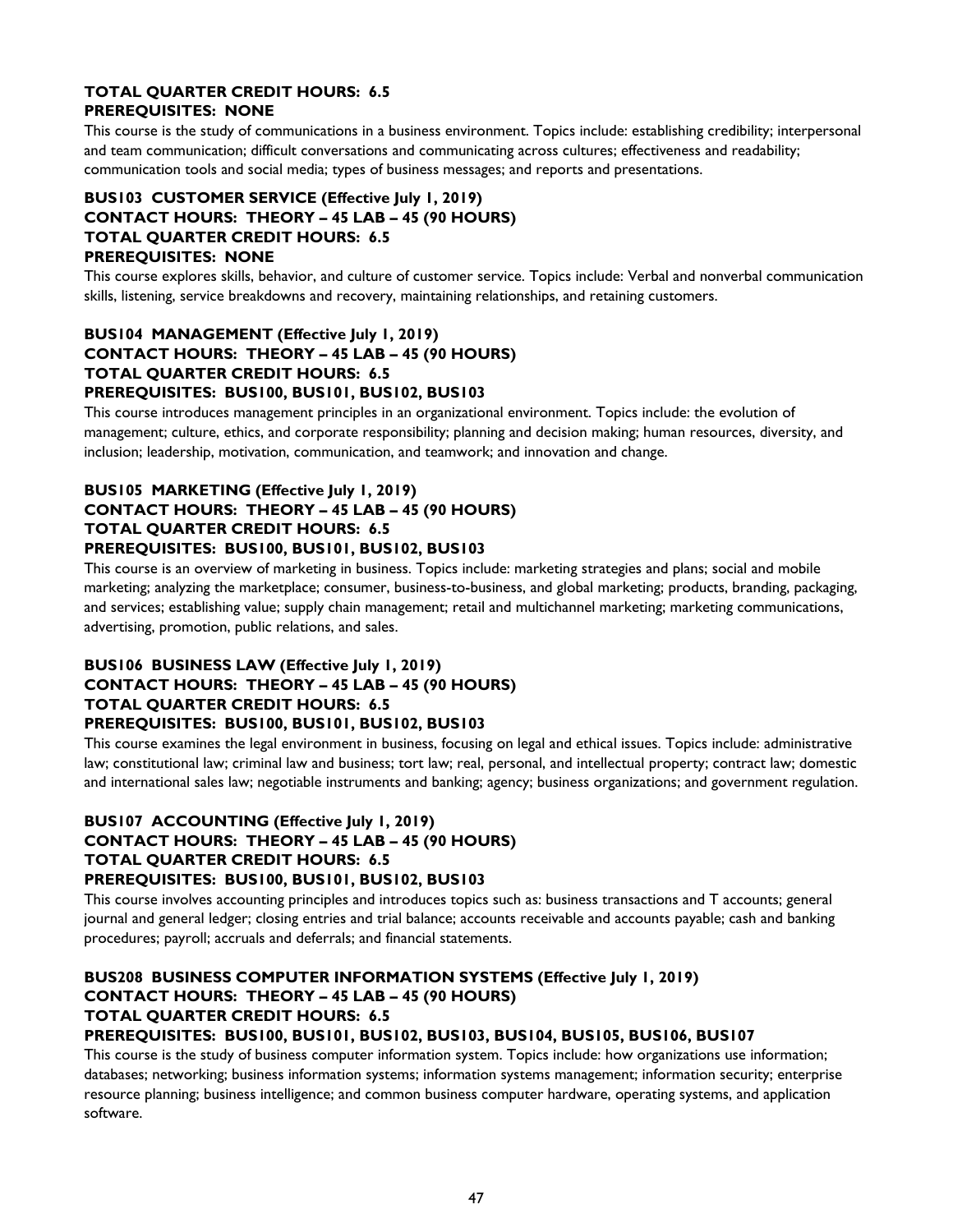## **BUS209 HUMAN RESOURCES (Effective July 1, 2019) CONTACT HOURS: THEORY – 45 LAB – 45 (90 HOURS) TOTAL QUARTER CREDIT HOURS: 6.5**

## **PREREQUISITES: BUS100, BUS101, BUS102, BUS103, BUS104, BUS105, BUS106, BUS107**

This course focuses on the various aspects of human resources. Topics include: environmental forces, importance of human resources, roles and responsibilities, economic recovery, availability of new technologies, laws, human resources plan, selection and screening process, training systems, development of employees, assessing and improving performance, rewarding and compensating, collective bargaining, labor relations, and human resources on a global basis.

## **BUS210 COMPUTERIZED ACCOUNTING (Effective July 1, 2019) CONTACT HOURS: THEORY – 45 LAB – 45 (90 HOURS) TOTAL QUARTER CREDIT HOURS: 6.5 PREREQUISITES: BUS100, BUS101, BUS102, BUS103, BUS104, BUS105, BUS106, BUS107**

This course examines advanced topics in accounting. It begins with a look at accounting principles and reporting standards, then explores accounting for accounts receivable and uncollectible accounts; notes payable and receivable; merchandise inventory; and property, plant, and equipment. Other topics include accounting for partnerships and corporations; financial statement analysis; systems of cost accounting;. The course also provides an overview of the functionality of integrated accounting software systems (specifically, QuickBooks Online), including step-by-step entry guidelines for financial transactions, generation and analysis of accounting reports, and production of financial statements.

## **BUS211 SMALL BUSINESS MANAGEMENT AND ENTREPRENEURSHIP (Effective July 1, 2019) CONTACT HOURS: THEORY – 45 LAB – 45 (90 HOURS) TOTAL QUARTER CREDIT HOURS: 6.5**

## **PREREQUISITES: BUS100, BUS101, BUS102, BUS103, BUS104, BUS105, BUS106, BUS107**

This course takes a practical approach to small business and entrepreneurship. Topics include conceiving, planning, organizing, and managing a small business.

## **BUS100DE BUSINESS FUNDAMENTALS CONTACT HOURS: THEORY – 45 LAB – 45 (90 HOURS) TOTAL QUARTER CREDIT HOURS: 6.5 PREREQUISITES: NONE**

This course explores fundamental processes of global business. Topics include: risk and profit in the business environment; economics, ethics, and social responsibility; organizational structure, management, and leadership; human resources; marketing; and managing financial resources.

## **BUS101DE COMPUTER APPLICATIONS CONTACT HOURS: THEORY – 45 LAB – 45 (90 HOURS) TOTAL QUARTER CREDIT HOURS: 6.5 PREREQUISITES: NONE**

This course focuses on Microsoft® Office applications and how they are used in business. Topics include: business documents, tables, graphics, and templates; spreadsheets, worksheets, and data; using formulas and functions; charts and tables; data relationships and queries; creating, editing, and delivering presentations.

## **BUS102DE BUSINESS COMMUNICATIONS CONTACT HOURS: THEORY – 45 LAB – 45 (90 HOURS) TOTAL QUARTER CREDIT HOURS: 6.5 PREREQUISITES: NONE**

This course is the study of communications in a business environment. Topics include: establishing credibility; interpersonal and team communication; difficult conversations and communicating across cultures; effectiveness and readability; communication tools and social media; types of business messages; and reports and presentations.

## **BUS103DE CUSTOMER SERVICE CONTACT HOURS: THEORY – 45 LAB – 45 (90 HOURS) TOTAL QUARTER CREDIT HOURS: 6.5**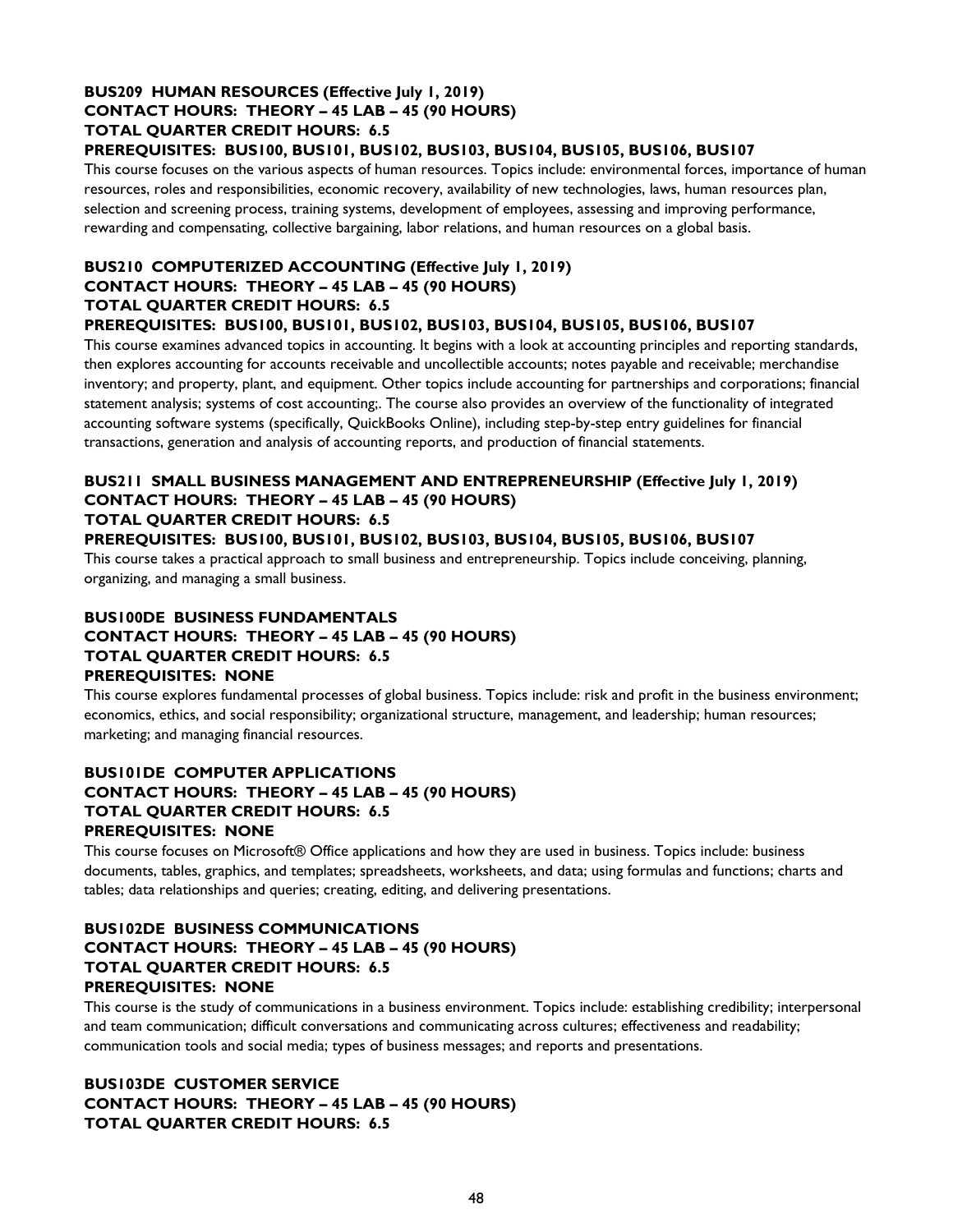### **PREREQUISITES: NONE**

This course explores skills, behavior, and culture of customer service. Topics include: Verbal and nonverbal communication skills, listening, service breakdowns and recovery, maintaining relationships, and retaining customers.

## **BUS104DE MANAGEMENT CONTACT HOURS: THEORY – 45 LAB – 45 (90 HOURS) TOTAL QUARTER CREDIT HOURS: 6.5 PREREQUISITES: BUS100(DE), BUS101(DE), BUS102(DE), BUS103(DE)**

This course introduces management principles in an organizational environment. Topics include: the evolution of management; culture, ethics, and corporate responsibility; planning and decision making; human resources, diversity, and inclusion; leadership, motivation, communication, and teamwork; and innovation and change.

## **BUS105DE MARKETING CONTACT HOURS: THEORY – 45 LAB – 45 (90 HOURS) TOTAL QUARTER CREDIT HOURS: 6.5 PREREQUISITES: BUS100(DE), BUS10(DE)1, BUS102(DE), BUS103(DE)**

This course is an overview of marketing in business. Topics include: marketing strategies and plans; social and mobile marketing; analyzing the marketplace; consumer, business-to-business, and global marketing; products, branding, packaging, and services; establishing value; supply chain management; retail and multichannel marketing; marketing communications, advertising, promotion, public relations, and sales.

## **BUS106DE BUSINESS LAW CONTACT HOURS: THEORY – 45 LAB – 45 (90 HOURS) TOTAL QUARTER CREDIT HOURS: 6.5 PREREQUISITES: BUS100(DE), BUS101(DE), BUS102(DE), BUS103(DE)**

This course examines the legal environment in business, focusing on legal and ethical issues. Topics include: administrative law; constitutional law; criminal law and business; tort law; real, personal, and intellectual property; contract law; domestic and international sales law; negotiable instruments and banking; agency; business organizations; and government regulation.

## **BUS107DE ACCOUNTING**

## **CONTACT HOURS: THEORY – 45 LAB – 45 (90 HOURS) TOTAL QUARTER CREDIT HOURS: 6.5 PREREQUISITES: BUS100(DE), BUS101(DE), BUS102(DE), BUS103(DE)**

This course involves accounting principles and introduces topics such as: business transactions and T accounts; general journal and general ledger; closing entries and trial balance; accounts receivable and accounts payable; cash and banking procedures; payroll; accruals and deferrals; and financial statements.

## **BUS208DE BUSINESS COMPUTER INFORMATION SYSTEMS CONTACT HOURS: THEORY – 45 LAB – 45 (90 HOURS) TOTAL QUARTER CREDIT HOURS: 6.5 PREREQUISITES: BUS100(DE), BUS101(DE), BUS102(DE), BUS103(DE), BUS104(DE), BUS105(DE), BUS106(DE), BUS107(DE)**

This course is the study of business computer information system. Topics include: how organizations use information; databases; networking; business information systems; information systems management; information security; enterprise resource planning; business intelligence; and common business computer hardware, operating systems, and application software.

## **BUS209DE HUMAN RESOURCES CONTACT HOURS: THEORY – 45 LAB – 45 (90 HOURS) TOTAL QUARTER CREDIT HOURS: 6.5 PREREQUISITES: BUS100(DE), BUS101(DE), BUS102(DE), BUS103(DE), BUS104(DE), BUS105(DE), BUS106(DE), BUS107(DE)**

This course focuses on the various aspects of human resources. Topics include: environmental forces, importance of human resources, roles and responsibilities, economic recovery, availability of new technologies, laws, human resources plan,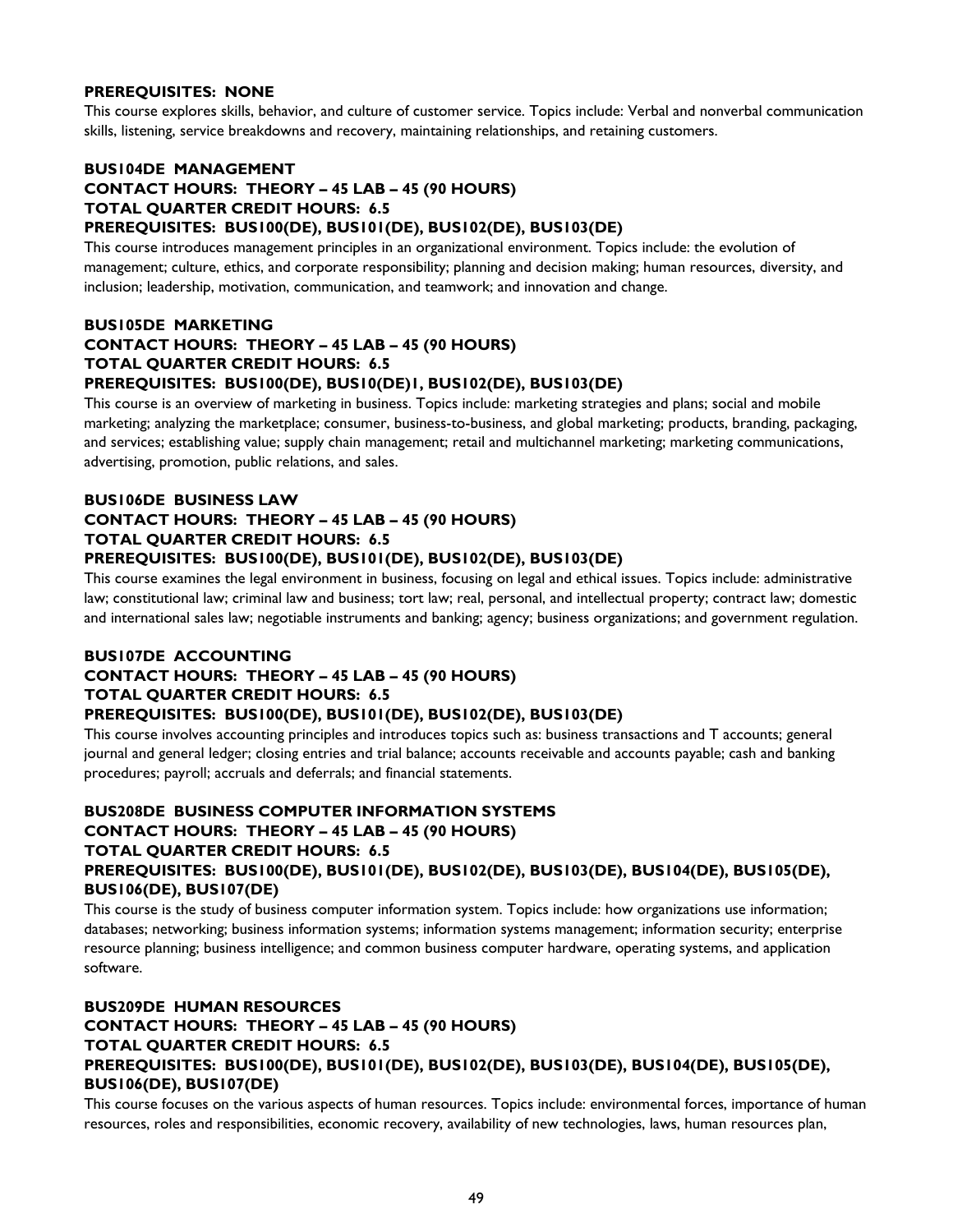selection and screening process, training systems, development of employees, assessing and improving performance, rewarding and compensating, collective bargaining, labor relations, and human resources on a global basis.

## **BUS210DE COMPUTERIZED ACCOUNTING CONTACT HOURS: THEORY – 45 LAB – 45 (90 HOURS) TOTAL QUARTER CREDIT HOURS: 6.5 PREREQUISITES: BUS100(DE), BUS101(DE), BUS102(DE), BUS103(DE), BUS104(DE), BUS105(DE), BUS106(DE), BUS107(DE)**

This course examines advanced topics in accounting. It begins with a look at accounting principles and reporting standards, then explores accounting for accounts receivable and uncollectible accounts; notes payable and receivable; merchandise inventory; and property, plant, and equipment. Other topics include accounting for partnerships and corporations; financial statement analysis; systems of cost accounting. The course also provides an overview of the functionality of integrated accounting software systems (specifically, QuickBooks Online), including step-by-step entry guidelines for financial transactions, generation and analysis of accounting reports, and production of financial statements.

## **BUS211DE SMALL BUSINESS MANAGEMENT AND ENTREPRENEURSHIP CONTACT HOURS: THEORY – 45 LAB – 45 (90 HOURS) TOTAL QUARTER CREDIT HOURS: 6.5 PREREQUISITES: BUS100(DE), BUS101(DE), BUS102(DE), BUS103(DE), BUS104(DE), BUS105(DE), BUS106(DE), BUS107(DE)**

This course takes a practical approach to small business and entrepreneurship. Topics include conceiving, planning, organizing, and managing a small business.

## **CFT100 BASIC CRAFT SKILLS CONTACT HOURS: THEORY - 45 LAB - 45 (90 HOURS) TOTAL QUARTER CREDITS: 6.5 PREREQUISITES: NONE**

This course introduces students to basic craft skills including the proper use of hand tools, power tools, and rigging. Students will receive instruction on handling techniques for hazardous and non-hazardous construction materials, basic skills in drawing and reading blue prints, and working in confined spaces. In addition, students review basic mathematical functions, communication, and job readiness skills.

## **DA100 INTRODUCTION TO DENTISTRY CONTACT HOURS: THEORY - 60 LAB - 30 (90 HOURS) TOTAL QUARTER CREDIT HOURS: 7.5 PREREQUISITES: NONE**

Students are instructed in the history, ethics, legalities, duties and responsibilities of the dental health team; knowledge of professional organizations; and proper conduct and grooming of the dental assistant. Additionally, students will be exposed to the basic theories of psychology which enable the dental assistant to gain a better understanding of the dental patient and dental health staff.

## **DA101 DENTAL SCIENCES CONTACT HOURS: THEORY - 90 LAB - 0 (90 HOURS) TOTAL QUARTER CREDIT HOURS: 9.0 PREREQUISITES: NONE**

Students receive instruction in general anatomy and physiology principles of all body systems. The anatomy of the head and neck, as well as the face and oral cavity will be covered in depth. Oral embryology and histology as well as the formation of teeth are discussed. Methods of dental charting and common oral diseases will be covered.

## **DA102 PRACTICAL INFECTION CONTROL CONTACT HOURS: THEORY -3 0 LAB - 60 (90 HOURS) TOTAL QUARTER CREDIT HOURS: 6.0 PREREQUISITES: NONE**

Students will be instructed in the basic concepts of microbiology and the relevance of sterilization. OSHA Regulations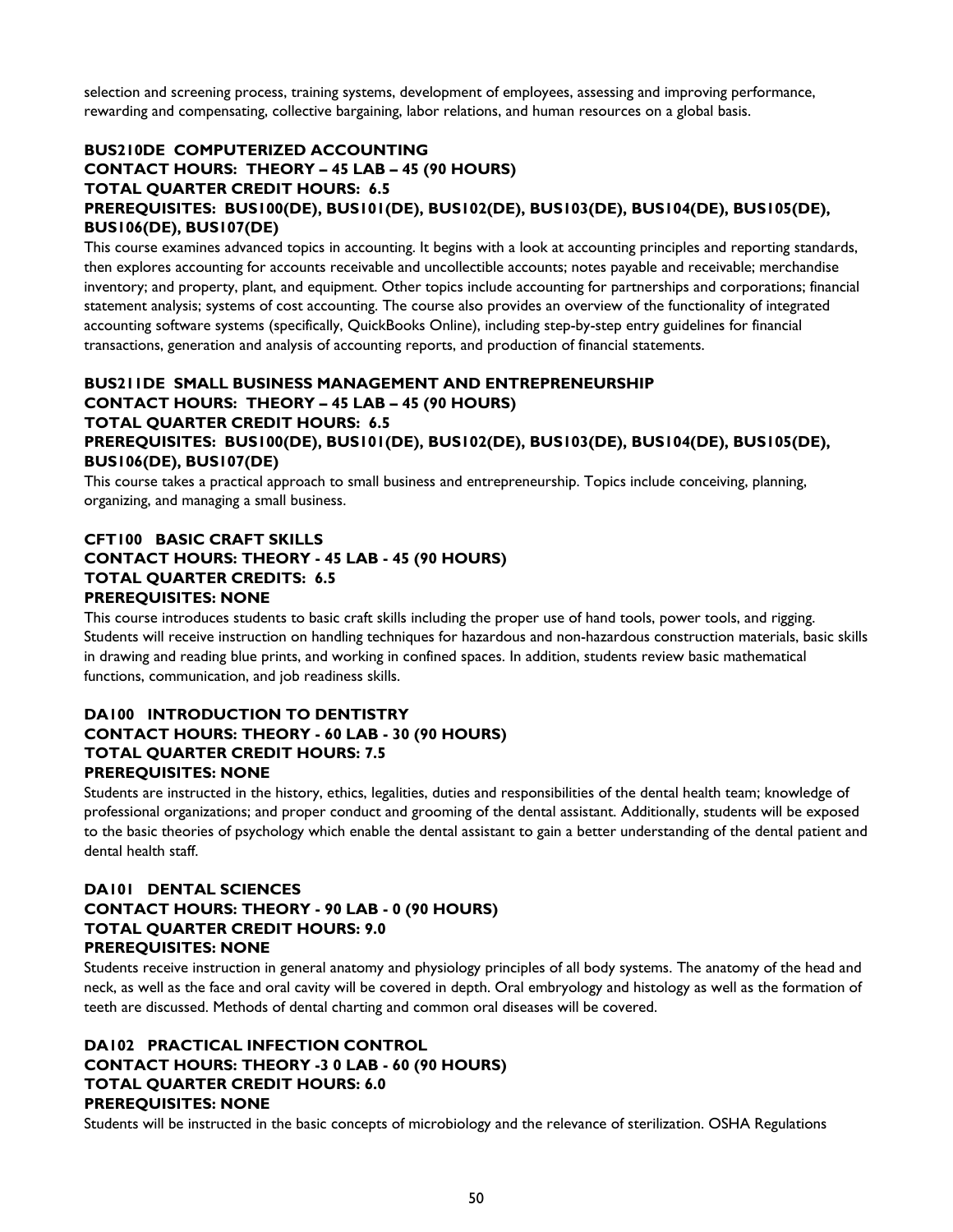(including the hazard communication standard and how compliance is accomplished) will also be emphasized.

## **DA103 DENTAL MATERIALS CONTACT HOURS: THEORY - 30 LAB - 60 (90 HOURS) TOTAL QUARTER CREDIT HOURS: 6.0 PREREQUISITES: NONE**

Students will be instructed in the fundamentals and properties of various dental materials such as irreversible hydrocolloid impression materials and dental cements, and manipulation of gypsum products, discuss final impressions for crown and bridge along with other cosmetic reconstructive procedures. The student will be exposed to the proper uses, applications and the safe handling procedures according to OSHA compliance and the FDA for dental amalgam, and composites, cements, bases and liners.

## **DA104 PREVENTIVE DENTISTRY CONTACT HOURS: THEORY-30 LAB-60 (90 HOURS) TOTAL QUARTER CREDIT HOURS: 6.0 PREREQUISITES: DA100-DA103**

Students will be instructed in Philosophy of Preventive Dentistry. The course provides students with the knowledge necessary to understand the importance of oral health, identifying dental caries, methods for caries intervention, identifying periodontal disease, preventative dental techniques, nutrition, and oral pathology.

## **DA105 DENTAL RADIOGRAPHY CONTACT HOURS: THEORY - 30 LAB - 60 (90 HOURS) TOTAL QUARTER CREDIT HOURS: 6.0 PREREQUISITES: DA100-DA103**

Students will be instructed in dental radiology, radiographic equipment and safety protocol, dental film processing, radiographic techniques, legal issues, quality control, infection control, and the foundations of extra-oral and intra-oral radiology.

## **DA106 DENTAL OFFICE MANAGEMENT CONTACT HOURS: THEORY - 30 LAB - 60 (90 HOURS) TOTAL QUARTER CREDIT HOURS: 6.0 PREREQUISITES: DA100-DA103**

Students will be instructed in telephone etiquette and communication, guidelines for better interpersonal relations, methods for effective appointment control, dental bookkeeping systems and practices, business writing and techniques for collecting.

## **DA107 DENTAL PROCEDURES CONTACT HOURS: THEORY - 0 LAB - 90 (90 HOURS) TOTAL QUARTER CREDIT HOURS: 4.5 PREREQUISITES: DA100-DA103;**

This course is an introduction to dental operative procedures, charting, instrumentation, infection control, care and maintenance of equipment and utilization of dental materials. The student will become familiar with the function and use of various instruments and accessories used in the dental office.

## **DA211 DENTAL ASSISTANT EXTERNSHIP CONTACT HOURS: THEORY - 0 LAB - 0 EXTERNSHIP -180(180 HOURS) TOTAL QUARTER CREDIT HOURS: 6.0 PREREQUISITES: DA104-DA107**

Students learn from hands-on dental assisting experiences in clinical, laboratory, and administrative duties. The externship is completed in a dental office, under the direct supervision of a licensed dentist. The externship program has been designed to provide the student with supervised practical work experience. Externship is for students who have completed classroom training and is a requirement for graduation.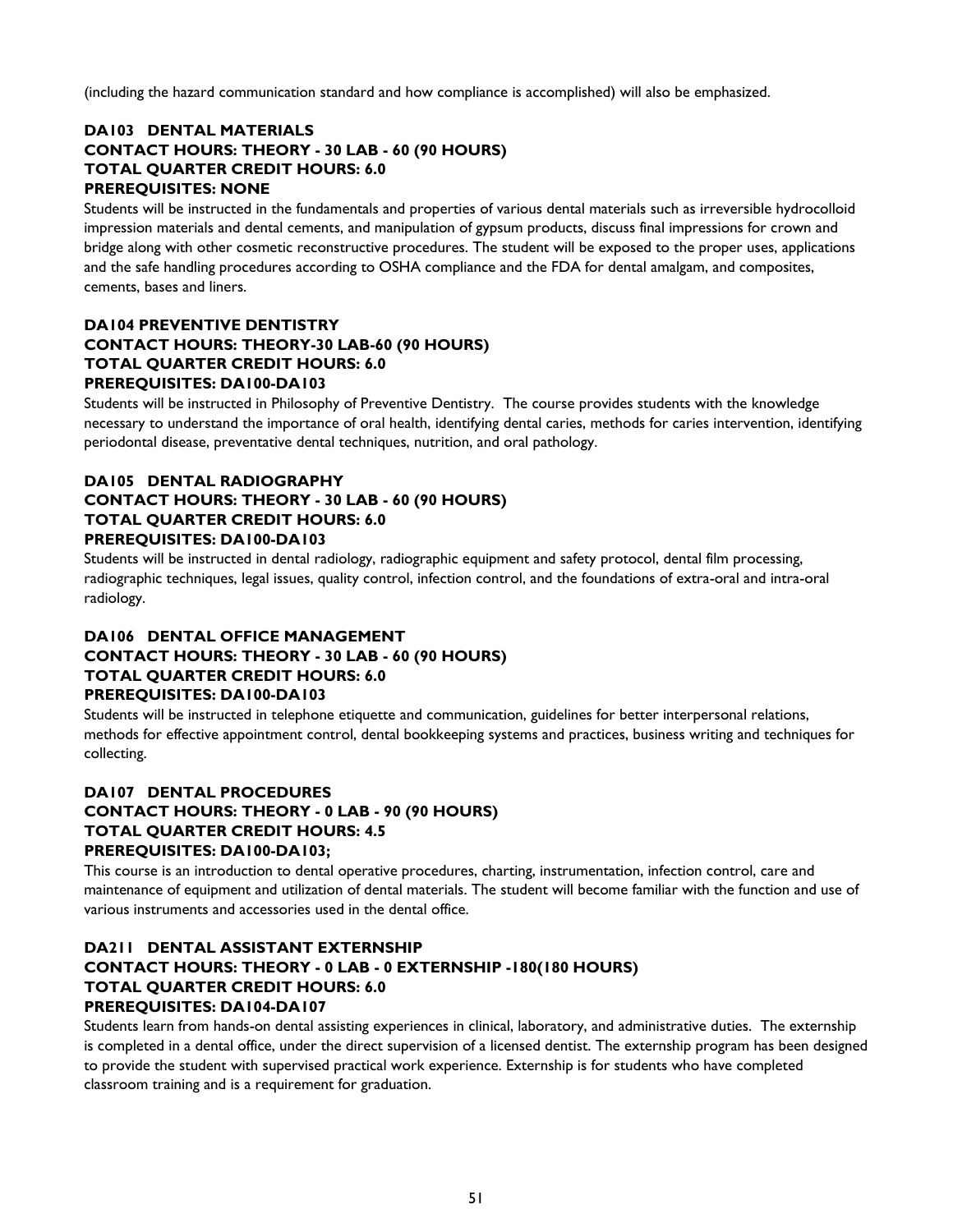## **GE201 INTRODUCTION TO COLLEGE MATHEMATICS CONTACT HOURS: THEORY- 90 LAB - 0 (90 HOURS) TOTAL QUARTER CREDIT HOURS: 9.0 PREREQUISITES: NONE**

Introduction to College Mathematics covers basic math topics such as solving for whole numbers and equations,

understanding proper and improper fractions, converting decimals and figuring percentages. Other topics covered include calculating simple interest, annuities, loan amortization, checkbook reconciliation, and business statistical problems such as mean, median and mode.

## **GE202 INTRODUCTION TO COMPUTER SCIENCE CONTACT HOURS**: **THEORY- 45 LAB - 0 (45 HOURS) TOTAL QUARTER CREDIT HOURS: 4.5 PREREQUISITES: NONE**

This course introduces various information and communications technologies and explains how information systems are used to solve problems.

## **GE203 INTRODUCTION TO PSYCHOLOGY CONTACT HOURS: THEORY- 45 LAB - 0 (45 HOURS) TOTAL QUARTER CREDIT HOURS: 4.5 PREREQUISITES: NONE**

This course includes the study of the theories and concepts of psychology including the scope of psychology, biological foundations and the brain, sensation, perception, motivation, personality, learning/memory, emotion, states of consciousness, personality theories, cognition, life-span development, and applied psychology.

## **GE206 ENGLISH COMPOSITION I CONTACT HOURS: THEORY- 45 LAB - 0 (45 HOURS) TOTAL QUARTER CREDIT HOURS: 4.5 PREREQUISITES: NONE**

This course develops written communication skills with an emphasis on understanding the writing process, analyzing readings, and practicing writing for personal and professional applications.

## **GE207 ENGLISH COMPOSITION II CONTACT HOURS: THEORY- 45 LAB - 0 (45 HOURS) TOTAL QUARTER CREDIT HOURS: 4.5 PREREQUISITES: GE206**

This course builds on lessons learned in English Composition I. In addition to reviewing the writing process, students are introduced to research techniques, citation techniques, documentation formats and critical analysis of written topics.

## **GE232 SURVEY OF THE SCIENCES (Effective July 1, 2019) CONTACT HOURS: THEORY - 45 LAB - 0 (45 HOURS) TOTAL QUARTER CREDIT HOURS: 4.5 PREREQUISITES: NONE**

The methods of rational inquiry and problem solving for the sciences are covered within this course. Students will explore and analyze selected topics from physics, chemistry, biology, astronomy and earth science.

## **GE201DE INTRODUCTION TO COLLEGE MATHEMATICS CONTACT HOURS: THEORY- 90 LAB - 0 (90 HOURS) TOTAL QUARTER CREDIT HOURS: 9.0 PREREQUISITES: NONE**

Introduction to College Mathematics covers basic math topics such as solving for whole numbers and equations, understanding proper and improper fractions, converting decimals and figuring percentages. Other topics covered include calculating simple interest, annuities, loan amortization, checkbook reconciliation, and business statistical problems such as mean, median and mode.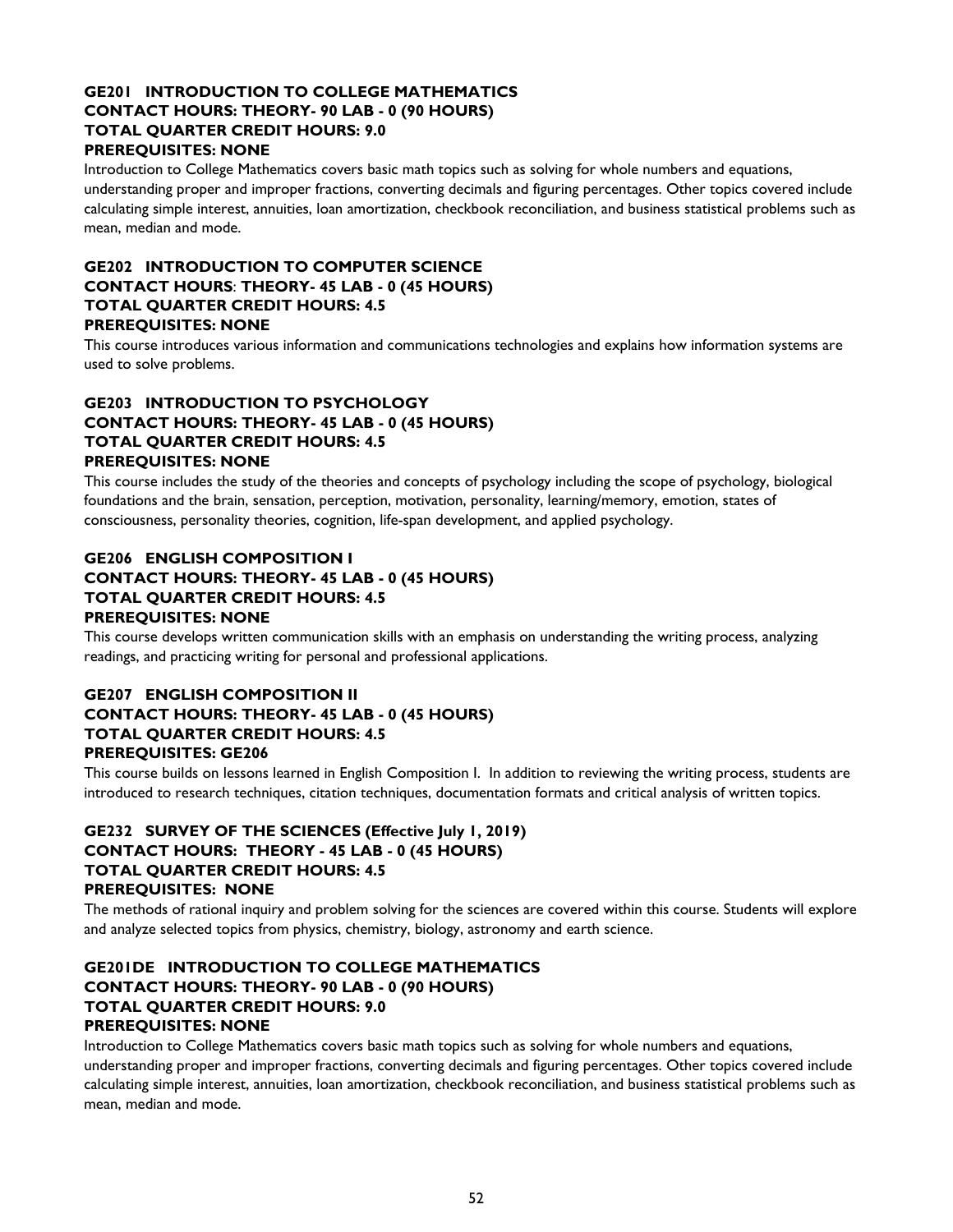## **GE202DE INTRODUCTION TO COMPUTER SCIENCE CONTACT HOURS**: **THEORY- 45 LAB - 0 (45 HOURS) TOTAL QUARTER CREDIT HOURS: 4.5 PREREQUISITES: NONE**

This course introduces various information and communications technologies and explains how information systems are used to solve problems.

## **GE203DE INTRODUCTION TO PSYCHOLOGY CONTACT HOURS: THEORY- 45 LAB - 0 (45 HOURS) TOTAL QUARTER CREDIT HOURS: 4.5 PREREQUISITES: NONE**

This course includes the study of the theories and concepts of psychology including the scope of psychology, biological foundations and the brain, sensation, perception, motivation, personality, learning/memory, emotion, states of consciousness, personality theories, cognition, life-span development, and applied psychology.

## **GE206DE ENGLISH COMPOSITION I CONTACT HOURS: THEORY- 45 LAB - 0 (45 HOURS) TOTAL QUARTER CREDIT HOURS: 4.5 PREREQUISITES: NONE**

This course develops written communication skills with an emphasis on understanding the writing process, analyzing readings, and practicing writing for personal and professional applications.

## **GE207DE ENGLISH COMPOSITION II CONTACT HOURS: THEORY - 45 LAB - 0 (45 HOURS) TOTAL QUARTER CREDIT HOURS: 4.5 PREREQUISITES: GE206(DE)**

This course builds on lessons learned in English Composition I. In addition to reviewing the writing process, students are introduced to research techniques, citation techniques, documentation formats and critical analysis of written topics.

## **GE232DE SURVEY OF THE SCIENCES CONTACT HOURS: THEORY - 45 LAB - 0 (45 HOURS) TOTAL QUARTER CREDIT HOURS: 4.5 PREREQUISITES: NONE**

The methods of rational inquiry and problem solving for the sciences are covered within this course. Students will explore and analyze selected topics from physics, chemistry, biology, astronomy and earth science.

## **HVA101 INTRODUCTION TO HVAC CONTACT HOURS**: **THEORY - 45 LAB - 45 (90 HOURS) TOTAL QUARTER CREDIT HOURS: 6.5 PREREQUISITES: CFT100**

Students will be instructed in the fundamental theories, knowledge and skills pertaining to the HVAC trade.

## **HVA102 PRINCIPLES OF ELECTRICITY CONTACT HOURS: THEORY - 45 LAB - 45 (90 HOURS) TOTAL QUARTER CREDIT HOURS: 6.5 PREREQUISITES: CFT100**

Students will be introduced to the concept of power generation and distribution, common electrical components, AC and DC circuits, and reading and interpreting wiring diagrams.

**HVA103 BRAZING, SOLDERING and PIPING CONTACT HOURS: THEORY - 45 LAB - 45 (90 HOURS) TOTAL QUARTER CREDIT HOURS: 6.5 PREREQUISITES: CFT100**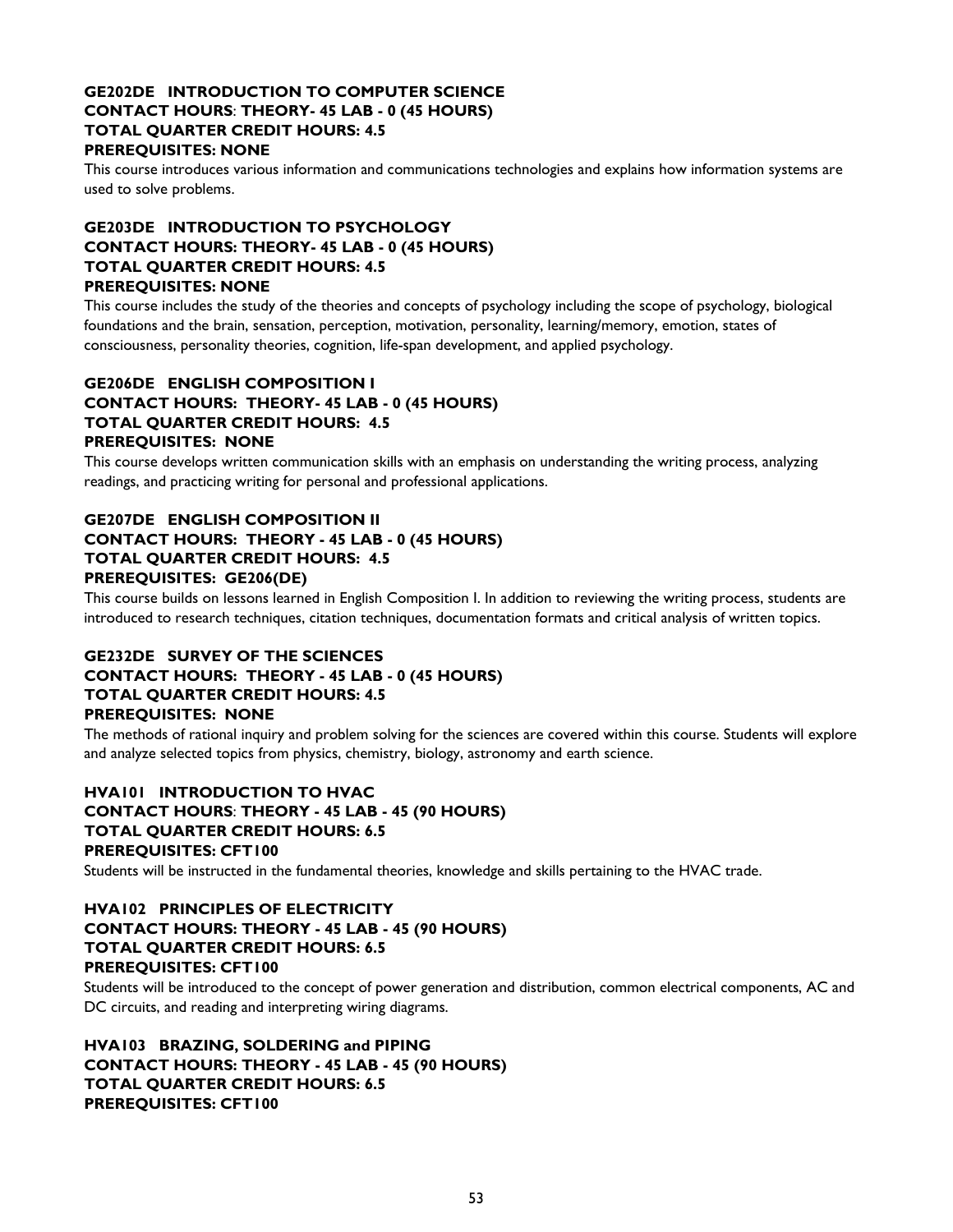Students will be introduced to types and sizes of tubing, the purposes of tubing and piping, tubing insulation, cutting tubing, bending tubing, heat sources for soldering and brazing, brazing techniques, soldering techniques, make flare joints, swaging techniques, general safety practices and tools and equipment.

## **HVA104 DUCT SYSTEMS CONTACT HOURS: THEORY- 45 LAB - 45 (90 HOURS) TOTAL QUARTER CREDIT HOURS: 6.5 PREREQUISITES: CFT100**

Students will be introduced to plenum systems, duct system standards, duct materials, galvanized-steel duct, fiberglass duct, combination duct systems and air distribution and balance. An introduction to zoning will also be covered.

## **HVA105 AIR CONDITIONING CONTACT HOURS: THEORY- 45 LAB - 45 (90 HOURS) TOTAL QUARTER CREDIT HOURS: 6.5 PREREQUISITES: CFT100, HVA101-HVA104**

Students will be introduced to refrigeration systems applied to air conditioning, air distribution and balance, installation, controls, typical operating conditions, and troubleshooting. Additional topics include compressors, refrigerant and oils, leak detection, evacuation, recovery, and charging.

# **HVA106 HEATING**

## **CONTACT HOURS: THEORY - 45 LAB - 45 (90 HOURS) TOTAL QUARTER CREDIT HOURS: 6.5 PREREQUISITES: CFT100, HVA101-HVA104**

Students will be introduced to gas-fired forced-hot-air furnaces, other types of furnaces, multi-purposes of multi-positional gas fuels, manifold pressures, oil heat, oil-fired forced-warm air furnaces, hydronic heat, indoor air quality, electric heat, and troubleshooting.

## **HVA107 COMMERCIAL HVAC CONTACT HOURS: THEORY - 45 LAB - 45 (90 HOURS) TOTAL QUARTER CREDIT HOURS: 6.5 PREREQUISITES: CFT100, HVA101-HVA104**

Students will be introduced to high-pressure, low-pressure, and absorption chilled-water systems; cooling towers and pumps and operation; maintenance; and troubleshooting of chilled- water air-conditioning systems.

## **HVA108 COMMERICAL REFRIGERATION CONTACT HOURS: THEORY - 45 LAB - 45 (90 HOURS) TOTAL QUARTER CREDIT HOURS: 6.5 PREQUISITES: CFT100, HVA101-HVA104**

Students will be introduced to the evaporator and the refrigeration system, condensers, compressors, expansion devices, special refrigeration system components, application of refrigeration systems, commercial ice machines and troubleshooting, and typical operating conditions for commercial refrigeration.

## **HVA201 SUPERVISORY SKILLS AND CREW LEADERSHIP CONTACT HOURS: THEORY- 45 LAB - 45 (90 HOURS) TOTAL QUARTER CREDIT HOURS: 6.5 PREREQUISITES: CFT100, HVA101-HVA104**

This course introduces students to human resource criteria, concepts, and skills for craftspeople in leadership roles. Topics include leadership styles, communication, delegating, problem solving, job-site safety, project planning, scheduling, and estimating. Students will also study green topics as they relate to HVAC.

**IMM101 INDUSTRIAL MECHANICS TOOLS AND TECHNIQUES CONTACT HOURS: THEORY-45 LAB-45 (90 HOURS) TOTAL QUARTER CREDIT HOURS: 6.5 PREREQUISITES: CFT100**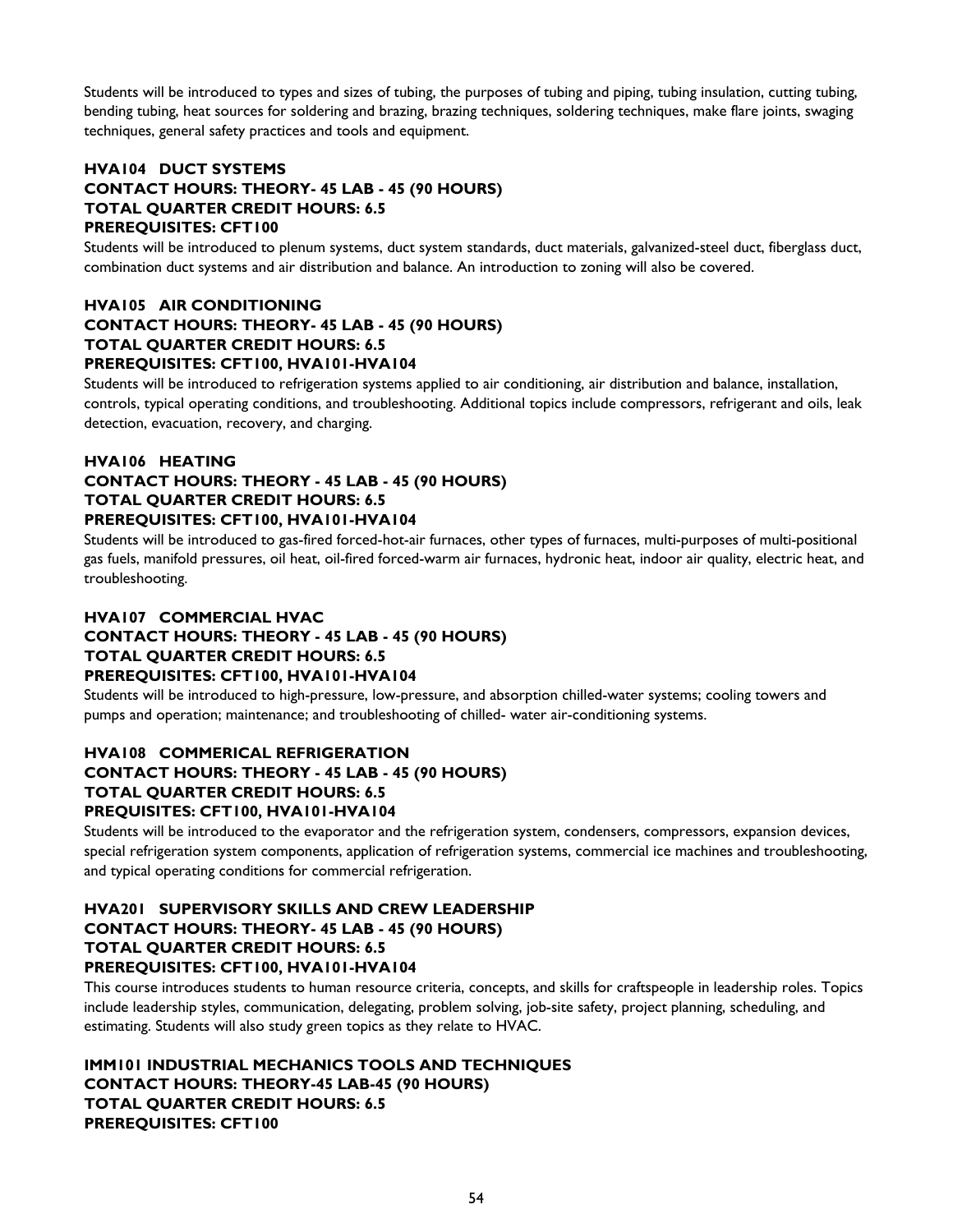This course provides an orientation to industrial mechanics and introduces basic terminology, hand tools, pneumatic and electric power tools, powder actuated tools, and measuring tools used in industrial maintenance. Students will examine equipment, test instruments, hardware and systems, safety requirements, cutting, installation, materials handling, rigging, packing, procedures and methods of operation used in industrial maintenance.

## **IMM102 TRADE MATH, DRAWINGS, AND DIAGRAMS CONTACT HOURS: THEORY-45 LAB-45 (90 HOURS) TOTAL QUARTER CREDIT HOURS: 6.5 PREREQUISITES: CFT100**

This course is the study of specific mathematical principles used in industrial mechanics, such as ratios, proportions, algebra, area, volume, circumference, and the Pythagorean Theorem. In addition, students will read and interpret plot plans, structural drawings, elevation drawings, as-built drawings, equipment drawings, P&IDs, isometric drawings, basic circuit diagrams, and detail sheets.

## **IMM103 LUBRICATION PRINCIPLES AND ANLYSIS CONTACT HOURS: THEORY-45 LAB-45 (90 HOURS) TOTAL QUARTER CREDIT HOURS: 6.5 PREREQUISITES: CFT100**

This course examines the basics of lubrication and how it is used in industry. Students will learn classifications of lubricants, selection criteria, safety and storage of lubricants, additives, lubrication equipment, and lubricating charts. The course will also introduce concepts, function, terminology, and installation procedures for bearings, couplings, and mechanical seals.

## **IMM104 LAYOUT, PIPING, AND PLATES CONTACT HOURS: THEORY-45 LAB-45 (90 HOURS) TOTAL QUARTER CREDIT HOURS: 6.5 PREREQUISITES: CFT100**

This course focuses on methods and tools used to lay out baselines, components and functions of piping systems, piping practices, and tube work. Students will learn how to set baseplates, pre-alignment, leveling, precision measuring tools, and basic plumbing.

## **IMM105 HYDRAULICS CONTACT HOURS: THEORY-45 LAB-45 (90 HOURS) TOTAL QUARTER CREDIT HOURS: 6.5 PREREQUISITES: CFT100**

This course explores the fundamentals of fluid power, hydraulic transmission of force and energy, types and properties of hydraulic fluids, pumps, drivers, valves, hydraulic symbols and prints, and hydrostatic and pneumatic testing. Students will learn about steam systems and distillation towers and vessels.

## **IMM106 HEAT AND PNEUMATIC SYSTEMS CONTACT HOURS: THEORY-45 LAB-45 (90 HOURS) TOTAL QUARTER CREDIT HOURS: 6.5 PREREQUISITES: CFT100**

Students will continue to build upon the foundations of Industrial Mechanics Tools and Techniques with emphasis on heat systems, compressors, and pneumatic systems, and installation and maintenance of drive belts and chain drives. The course also includes the basics of the refrigeration cycle and preparation for the EPA608 certification.

## **IMM107 ALIGNMENT CONTACT HOURS: THEORY-45 LAB-45 (90 HOURS) TOTAL QUARTER CREDIT HOURS: 6.5 PREREQUISITES: CFT100**

This course involves the study of alignment and motor controllers. Topics include types of misalignment, conventional alignment, reverse alignment techniques, principles of laser alignment, control circuits, variable frequency drives, and motor troubleshooting.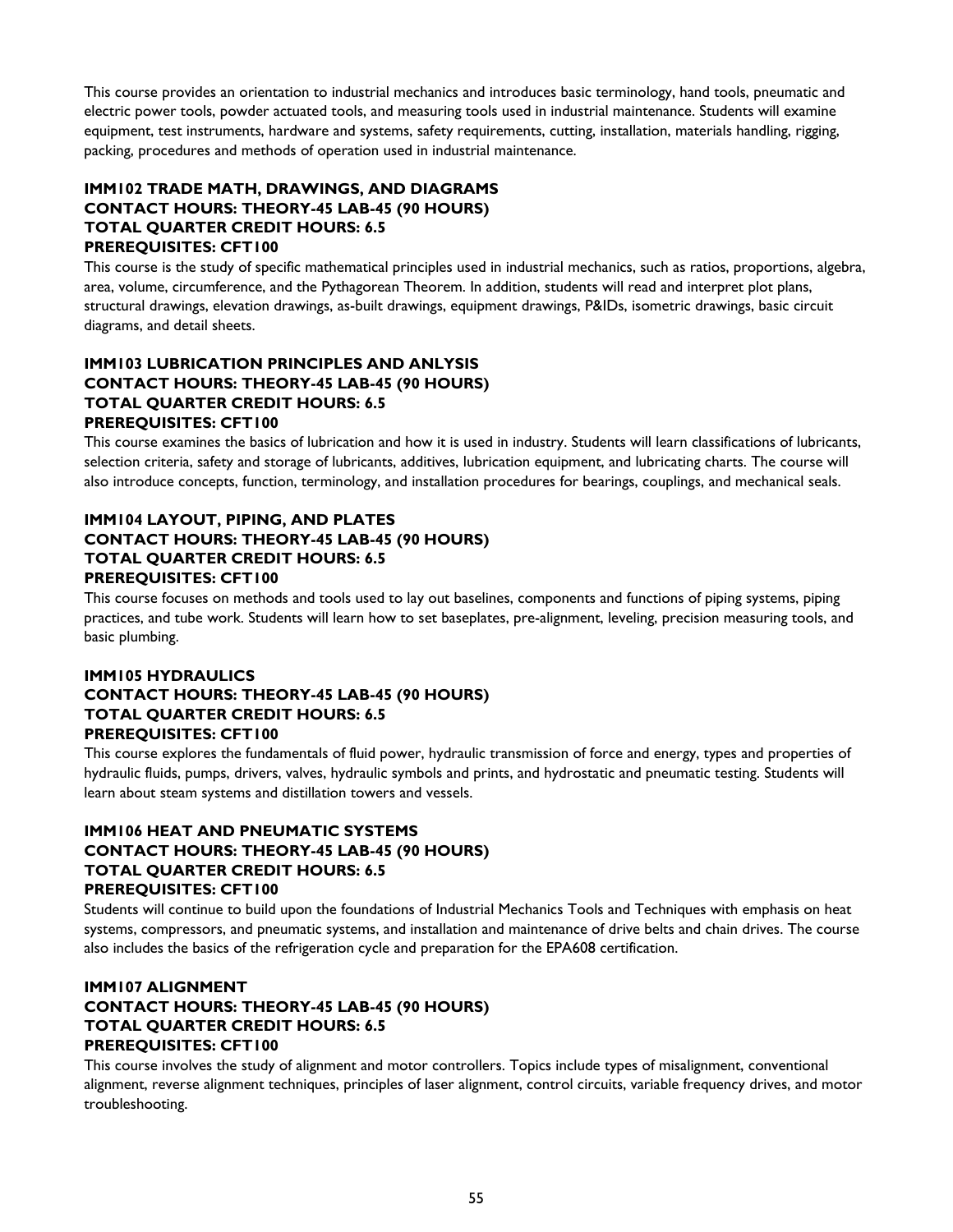## **IMM108 TROUBLESHOOTING AND PREVENTIVE MAINTENANCE CONTACT HOURS: THEORY-45 LAB-45 (90 HOURS) TOTAL QUARTER CREDIT HOURS: 6.5 PREREQUISITES: CFT100**

In this course, students will learn how to develop and administer maintenance programs, preventive and predictive maintenance, non-destructive and pressure testing, lubricant analysis, and acoustic, infrared, and vibration testing. Topics include troubleshooting and repairing pumps, gearboxes, and conveyors. Students will also be introduced to the basics of reactor and refinery processes.

## **IMM109 SUPERVISORY SKILLS AND CREW LEADERSHIP CONTACT HOURS: THEORY-45 LAB-45 (90 HOURS) TOTAL QUARTER CREDIT HOURS: 6.5 PREREQUISITES: CFT100**

This course introduces students to human resource criteria, concepts, and skills for craftspersons in leadership roles. Topics include leadership styles, communication, delegating, problem solving, job-site safety, project planning, scheduling, and estimating. Students will participate in a project to develop and plan administration of an industrial maintenance program. Topics also include introduction to Programmable Logic Controllers (PLC), and forklift operation.

## **INT100 COMPUTER HARDWARE ESSENTIALS CONTACT HOURS: THEORY - 45 LAB - 45 (90 HOURS) TOTAL QUARTER CREDIT HOURS: 6.5 PREREQUISITES: NONE**

In Computer Hardware Essentials, the student will study to develop a working knowledge of the parts of a computer utilizing a hands-on approach to the material. The course covers computer components, installation, configurations, maintenance and troubleshooting of computer hardware, peripherals, and laptops. Computer safety will also be discussed. Students will have the opportunity to build their own personal computer. Upon the completion of IT100 and IT101, students will be eligible to sit for CompTIA A+ certification.

## **INT101 COMPUTER SOFTWARE ESSENTIALS CONTACT HOURS: THEORY - 45 LAB - 45 (90 HOURS) TOTAL QUARTER CREDIT HOURS: 6.5 PREREQUISITES: INT100**

In Computer Software Essentials, the student will be exposed to the fundamental concepts and gain the hands-on, real world experience necessary to support software, operating systems, basic security, and virtual aspects of computer maintenance and repair. The student will practice the application of proper troubleshooting theory and procedure. Upon the completion of IT101 and IT100, students will be eligible to sit for CompTIA A+ certification.

## **INT102 WINDOWS FUNDAMENTALS CONTACT HOURS: THEORY - 45 LAB - 45 (90 HOURS) TOTAL QUARTER CREDIT HOURS: 6.5 PREREQUISITES: INT100**

In Windows Fundamentals, the student will be instructed in the key features of Windows operating systems. The goal is for each student to develop a working knowledge of management of a Windows OS, and its file systems, directories, and interfaces. Troubleshooting, customization, deployment, monitoring, and task management will also be covered.

## **INT103 INTRODUCTION TO NETWORKING CONTACT HOURS: THEORY– 45 LAB - 45 (90 HOURS) TOTAL QUARTER CREDIT HOURS: 6.5 PREREQUISITES: INT100**

Introduction to Networking course is based on the CompTIA Network+ and portions of the Cisco Certified Network Administrator (CCNA) certification exams. The course provides an introduction to networking and the Internet using tools and hardware commonly found in home and small business environments. The goal is to teach fundamental concepts and provide the hands-on, real world experience necessary to help the student understand and support basic network infrastructure and devices. Additionally, the course covers all physical aspects of installing network system components and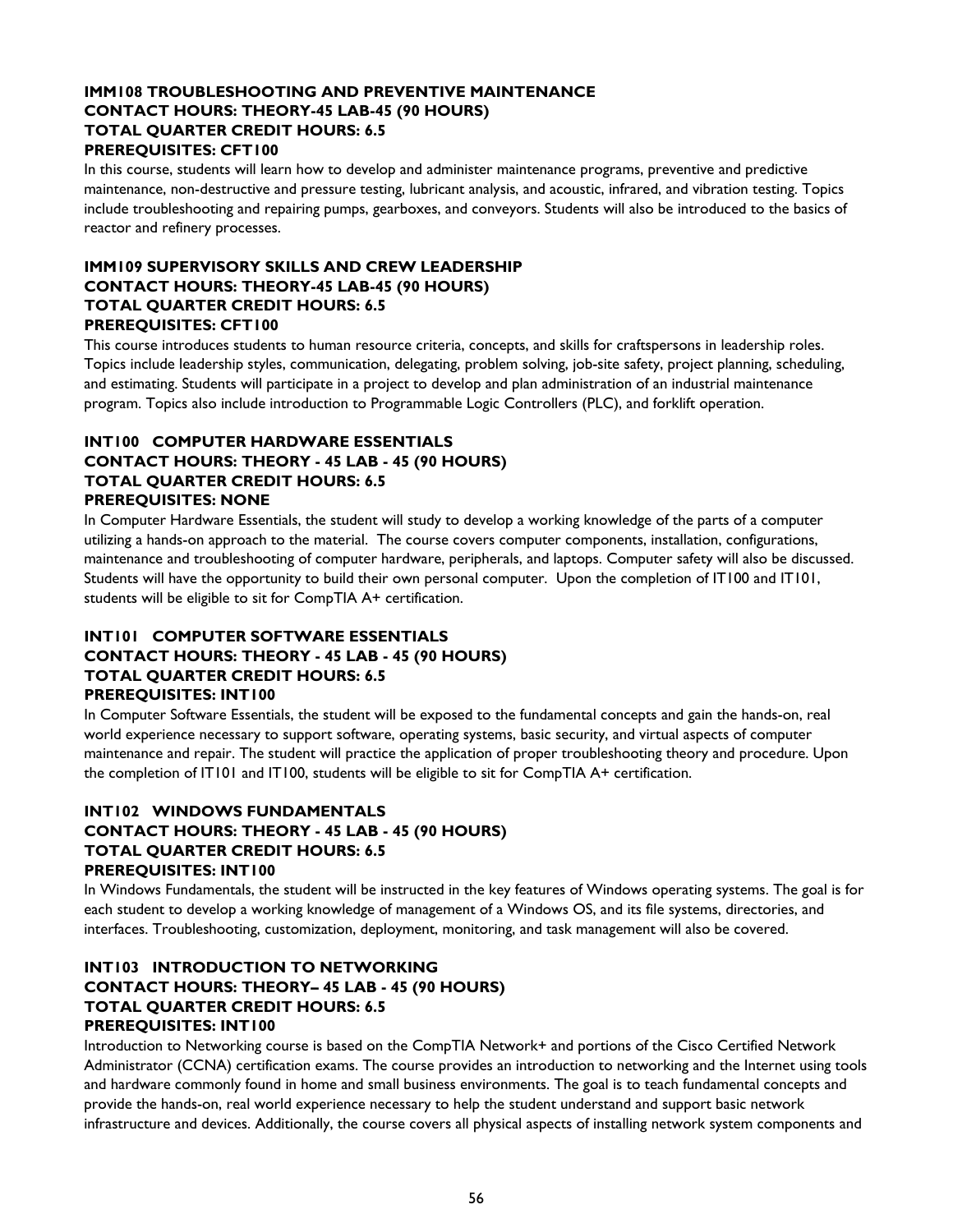cabling. Upon the completion of IT103 AND IT105, the student will be eligible to sit for the CompTIA Network+ certification.

## **INT104 NETWORK SECURITY FUNDAMENTALS CONTACT HOURS: THEORY - 45 LAB - 45 (90 HOURS) TOTAL QUARTER CREDIT HOURS: 6.5 PREREQUISITES: INT100-INT103**

In Network Security Fundamentals, the student will be given an opportunity to learn about security components, protocols, common vulnerabilities and defenses, and virtualization, as well as topics of increasing importance in the industry as a whole. Data and host security, as well as wireless security and virtualization, will be covered. This course allows the student to plan, administer, and evaluate workstation and network security as a part of the course.

## **INT105 NETWORK ANALYSIS AND DESIGN CONTACT HOURS: THEORY - 45 LAB - 45 (90 HOURS) TOTAL QUARTER CREDIT HOURS: 9.0 PREREQUISITES: INT100-INT103**

Network Analysis and Design expands upon the concepts presented in IT103 by delving into more advanced networking topics including routing and remote access, addressing, and security. Network monitoring and troubleshooting are taught in context. By the end of the course, the student will be eligible to sit for the CompTIA Network+ certification exam.

## **INT106 SERVER ADMINISTRATION CONTACT HOURS: THEORY - 45 LAB - 45 (90 HOURS) TOTAL QUARTER CREDIT HOURS: 6.5 PREREQUISITES: INT100-INT103**

In the Server Administration course the student will practice configuring, managing, and troubleshooting networking features and services in a Windows Server environment. The goal of the course is for the student to gain knowledge of server networking, domain name systems, Active Directory, and other services associated with Windows Server network infrastructure. By the end of the course, the student should be able to complete a server virtualization setup.

## **INT107 LINUX CONTACT HOURS: THEORY - 45 LAB - 45 (90 HOURS) TOTAL QUARTER CREDIT HOURS: 6.5 PREREQUISITES: INT100, INT101, INT102, INT103**

Linux Essentials provides an introduction to the Linux operating system and covers both fundamental concepts and realworld applications necessary to understand and support the different Linux distributions for desktops and servers. Portions of the course map to the objectives of the CompTIA Linux+ certification exam.

## **INT100DE COMPUTER HARDWARE ESSENTIALS CONTACT HOURS: THEORY - 45 LAB - 45 (90 HOURS) TOTAL QUARTER CREDIT HOURS: 6.5 PREREQUISITES: NONE**

In Computer Hardware Essentials, students will study to develop a working knowledge of the parts of a computer utilizing a hands-on approach to the material. The course covers computer components, installation, configurations, maintenance and troubleshooting of computer hardware, peripherals, and laptops. Computer safety and cabling will also be discussed. Students will have the opportunity to build their own personal computer. Upon the completion of INT100 and INT101, students will be eligible to sit for CompTIA A+ certification.

## **INT101DE COMPUTER SOFTWARE ESSENTIALS CONTACT HOURS: THEORY - 45 LAB - 45 (90 HOURS) TOTAL QUARTER CREDIT HOURS: 6.5 PREREQUISITES: INT100**

In Computer Software Essentials, the student will be exposed to the fundamental concepts and gain the hands-on, real world experience necessary to support software, operating systems, basic security, and virtual aspects of computer maintenance and repair. The student will practice the application of proper troubleshooting theory and procedure. Upon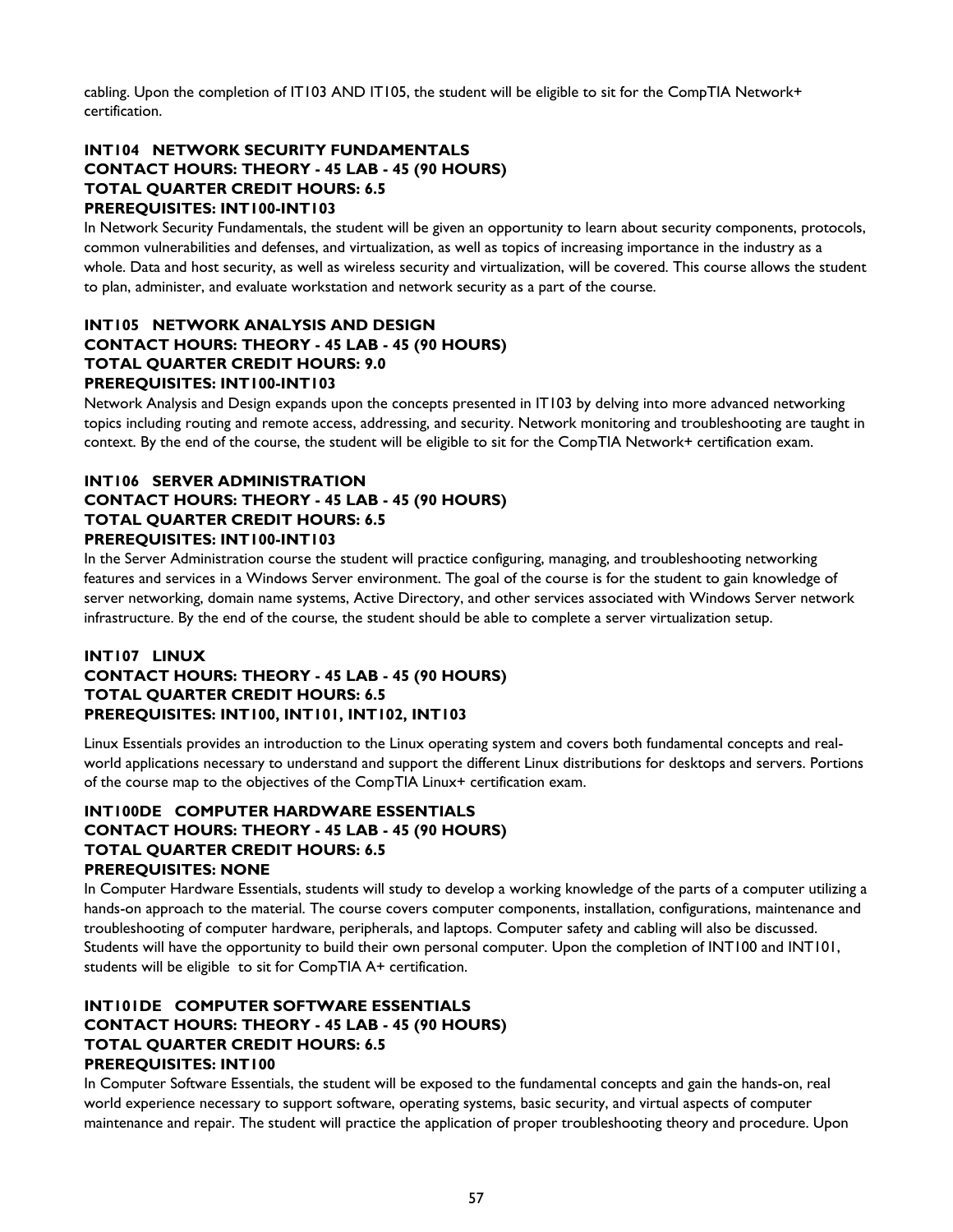the completion of INT101 and INT100, students will be eligible to sit for the CompTIA A+ certification.

## **INT102DE WINDOWS FUNDAMENTALS CONTACT HOURS: THEORY - 45 LAB - 45 (90 HOURS) TOTAL QUARTER CREDIT HOURS: 6.5 PREREQUISITES: INT100(DE)**

In Windows Fundamentals, the student will be instructed in the key features of Windows operating systems. The goal is for each student to develop a working knowledge of management of a Windows OS, and its file systems, directories, and interfaces. Troubleshooting, customization, deployment, monitoring, and task management will also be covered.

## **INT103DE INTRODUCTION TO NETWORKING CONTACT HOURS: THEORY– 45 LAB - 45 (90 HOURS) TOTAL QUARTER CREDIT HOURS: 6.5 PREREQUISITES: INT100(DE)**

Introduction to Networking is based on the CompTIA Network+ and portions of the Cisco Certified Network Administrator (CCNA) certification exams. The course provides an introduction to networking and the Internet using tools and hardware commonly found in home and small business environments. The goal is to teach fundamental concepts and provide the hands-on, real world experience necessary to help the student understand and support basic network infrastructure and devices. Additionally, the course covers the physical aspects of installing network system components and cabling. Upon the completion of INT103 AND INT105, the student will be eligible to sit for the CompTIA Network+ certification.

## **INT104DE NETWORK SECURITY FUNDAMENTALS CONTACT HOURS: THEORY - 45 LAB - 45 (90 HOURS) TOTAL QUARTER CREDIT HOURS: 6.5 PREREQUISITES: INT100(DE)-INT103(DE)**

In Network Security Fundamentals, the student will be given an opportunity to learn about security components, protocols, common vulnerabilities, and defenses, as well as topics of increasing importance in the industry as a whole. Data and host security, as well as wireless security and virtualization, will be covered. This course allows the student to plan, administer, and evaluate workstation and network security as a part of the course.

## **INT105DE NETWORK ANALYSIS AND DESIGN CONTACT HOURS: THEORY - 45 LAB - 45 (90 HOURS) TOTAL QUARTER CREDIT HOURS: 9.0 PREREQUISITES: INT100(DE)-INT103(DE)**

Network Analysis and Design expands upon the concepts presented in INT103 by delving into more advanced networking topics including routing and remote access, addressing, and security. Network monitoring and troubleshooting are taught in context. By the end of the course, the student will be eligible to sit for the CompTIA Network+ certification exam.

## **INT106DE SERVER ADMINISTRATION**

## **CONTACT HOURS: THEORY - 45 LAB - 45 (90 HOURS) TOTAL QUARTER CREDIT HOURS: 6.5 PREREQUISITES: INT100(DE)-INT103(DE)**

In the Server Administration course, the student will practice configuring, managing, and troubleshooting networking features and services in a Windows server environment. The goal of the course is for the student to gain knowledge of server networking, domain name systems, Active Directory, and other services associated with a Windows server network infrastructure. By the end of the course, the student should be able to complete a server virtualization setup.

**INT107DE LINUX CONTACT HOURS: THEORY - 45 LAB - 45 (90 HOURS) TOTAL QUARTER CREDIT HOURS: 6.5 PREREQUISITES: INT100(DE), INT101(DE), INT102(DE), INT103(DE)**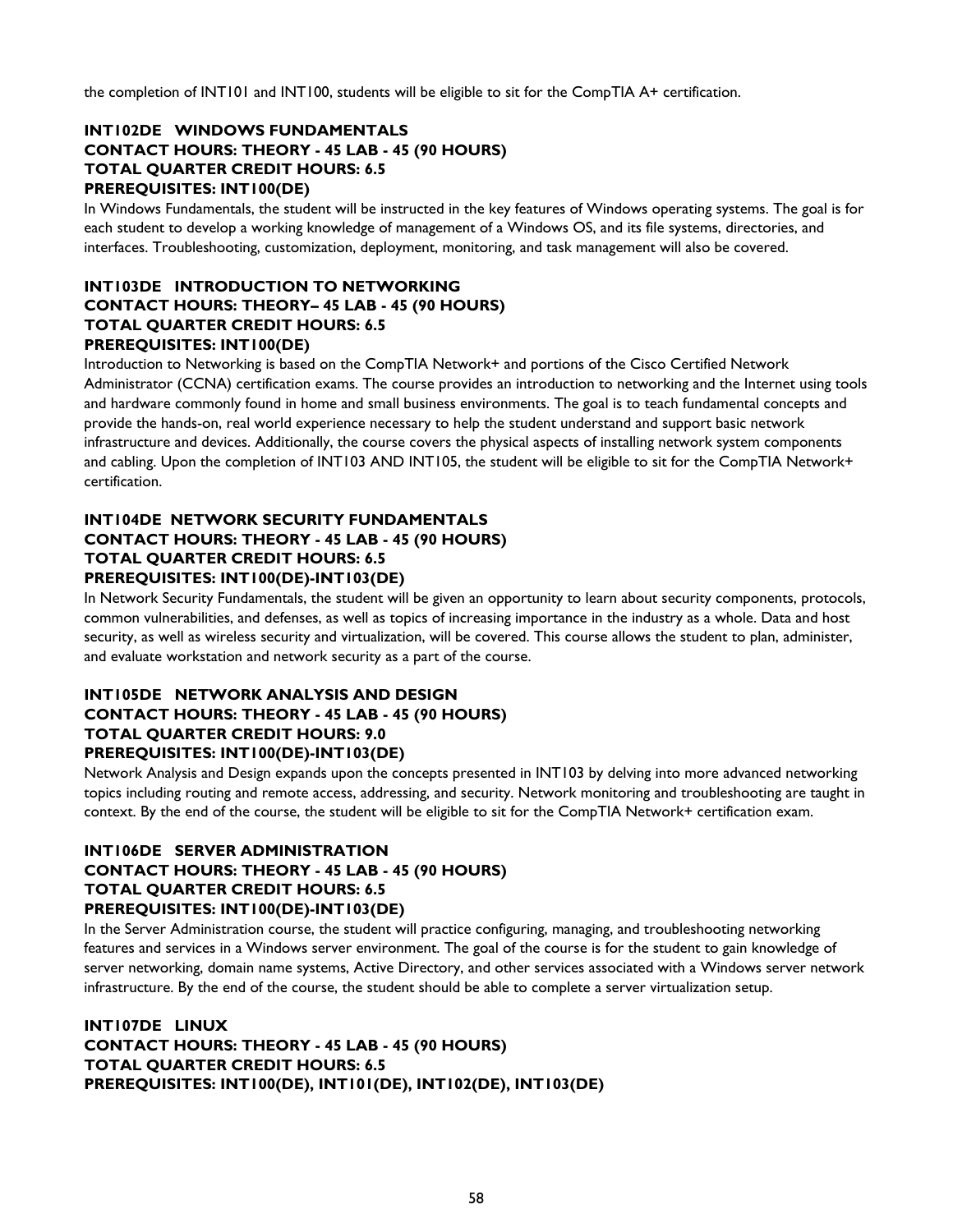Linux Essentials provides an introduction to the Linux operating system and covers both fundamental concepts and realworld applications necessary to understand and support the different Linux distributions for desktops and servers. Portions of the course map to the objectives of the CompTIA Linux+ certification exam.

## **MAS100 INTRODUCTION TO MEDICAL ASSISTING (Effective July 1, 2019) CONTACT HOURS: THEORY - 45 LAB - 45 (90 HOURS) TOTAL QUARTER CREDIT HOURS: 6.5 PREREQUISITES: NONE**

This prerequisite course orients students to the fundamental clinical and administrative procedures of a Medical Assistant. Foundational recall and introductory application of common skills performed by medical assistants will be introduced.

# **MAS201 CARDIOPULMONARY PROCEDURES (Effective July 1, 2019) CONTACT HOURS: THEORY - 45 LAB - 45 (90 HOURS) TOTAL QUARTER CREDIT HOURS: 6.5**

## **PREREQUISITES: AHP100, AHP101, MAS100**

This course applies the fundamental clinical, laboratory, and administrative skills of a medical assistant in conjunction with the commonly performed patient care practices found in cardiology, pulmonary, phlebotomy, and hematology specialties. Topics include pharmacology, dosage calculations, medical administration, communication, patient care, medical records documentation, safety, and professionalism. Both administrative and clinical skills according to national competencies as they relate are included.

## **MAS202 BODY CONTROL AND BALANCE PROCEDURES (Effective July 1, 2019) CONTACT HOURS: THEORY - 45 LAB - 45 (90 HOURS) TOTAL QUARTER CREDIT HOURS: 6.5**

## **PREREQUISITES: AHP100, AHP101, MAS100**

This course applies the fundamental clinical, laboratory, and administrative skills of a medical assistant in conjunction with the commonly performed patient care practices found in cardiology, pulmonary, phlebotomy, and hematology specialties. Topics include pharmacology, dosage calculations, medical administration, communication, patient care, medical records documentation, safety, and professionalism. Both administrative and clinical skills according to national competencies as they relate are included.

## **MAS203 NUTRITION AND WELLNESS PROCEDURES (Effective July 1, 2019) CONTACT HOURS: THEORY - 45 LAB - 45 (90 HOURS) TOTAL QUARTER CREDIT HOURS: 6.5 PREREQUISITES: AHP100, AHP101, MAS100**

This course applies the fundamental clinical, laboratory, and administrative skills of a medical assistant in conjunction with the commonly performed patient care practices found in gastroenterology, urology, urinalysis, nutrition and wellness, and dermatology specialties. Topics include pharmacology, dosage calculations, medical administration, communication, patient care, medical records documentation, safety, and professionalism. Both administrative and clinical skills according to national competencies as they relate are included.

## **MAS204 HUMAN LIFE CYCLE PROCEDURES (Effective July 1, 2019) CONTACT HOURS: THEORY - 45 LAB - 45 (90 HOURS) TOTAL QUARTER CREDIT HOURS: 6.5 PREREQUISITES: AHP100, AHP101, MAS100**

This course applies the fundamental clinical, laboratory, and administrative skills of a medical assistant in conjunction with the commonly performed patient care practices found in obstetrics & gynecology, pediatrics, geriatrics, and orthopedics specialties. Topics include pharmacology, dosage calculations, medical administration, communication, patient care, medical records documentation, safety, and professionalism. Both administrative and clinical skills according to national competencies as they relate are included.

## **MAS300 MEDICAL ASSISTING CAPSTONE (Effective July 1, 2019) CONTACT HOURS: THEORY - 45 LAB - 45 (90 HOURS) TOTAL QUARTER CREDIT HOURS: 6.5**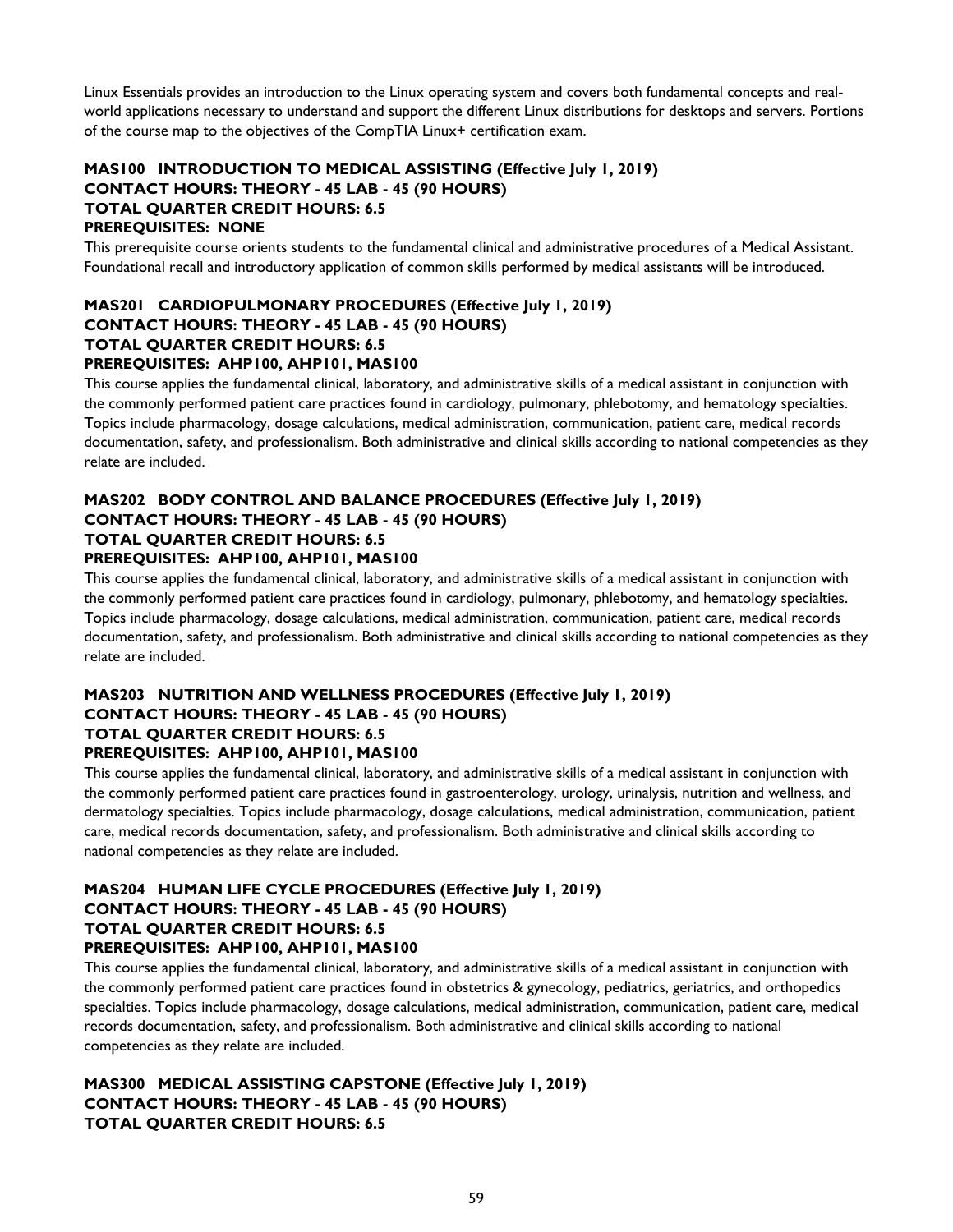#### **PREREQUISITES: AHP100, AHP101, MAS100, MAS201, MAS202, MAS203, MAS204**

Students prepare for entering the professional workforce by demonstration of competencies related to administrative and clinical skills through application, analysis, and evaluation of procedures used in a variety of healthcare settings.

# **MAS350 MEDICAL ASSISTING EXTERNSHIP (Effective July 1, 2019) CONTACT HOURS: THEORY - 10 LAB – 0 EXTERNSHIP 170 (180 HOURS) TOTAL QUARTER CREDIT HOURS: 6.5**

## **PREREQUISITES: AHP100, AHP101, MAS100, MAS201, MAS202, MAS203, MAS204, MAS300**

This course is designed to provide the student hands-on experience in the field working as an extern in a healthcare facility. Professionalism in dress, behavior, and attitude are presented throughout the program.

## **MAS100DE INTRODUCTION TO MEDICAL ASSISTING CONTACT HOURS: THEORY - 45 LAB - 45 (90 HOURS) TOTAL QUARTER CREDIT HOURS: 6.5 PREREQUISITES: NONE**

This prerequisite course orients students to the fundamental clinical and administrative procedures of a Medical Assistant. Foundational recall and introductory application of common skills performed by medical assistants will be introduced. This course is taught via distance education.

## **MAS201DE CARDIOPULMONARY PROCEDURES CONTACT HOURS: THEORY - 45 LAB - 45 (90 HOURS) TOTAL QUARTER CREDIT HOURS: 6.5 PREREQUISITES: AHP100, AHP101, MAS100**

This course applies the fundamental clinical, laboratory, and administrative skills of a medical assistant in conjunction with the commonly performed patient care practices found in cardiology, pulmonary, phlebotomy, and hematology specialties. Topics include pharmacology, dosage calculations, medical administration, communication, patient care, medical records documentation, safety, and professionalism. Both administrative and clinical skills according to national competencies as they relate are included. This course is taught via distance education.

## **MAS202DE BODY CONTROL AND BALANCE PROCEDURES CONTACT HOURS: THEORY - 45 LAB - 45 (90 HOURS) TOTAL QUARTER CREDIT HOURS: 6.5 PREREQUISITES: AHP100, AHP101, MAS100**

This course applies the fundamental clinical, laboratory, and administrative skills of a medical assistant in conjunction with the commonly performed patient care practices found in neurology, endocrinology, ophthalmology, otolaryngology, microbiology, and immunology specialties. Topics include pharmacology, dosage calculations, medical administration, communication, patient care, medical records documentation, safety, and professionalism. Both administrative and clinical skills according to national competencies as they relate are included. This course is taught via distance education.

## **MAS203DE NUTRITION AND WELLNESS PROCEDURES CONTACT HOURS: THEORY - 45 LAB - 45 (90 HOURS) TOTAL QUARTER CREDIT HOURS: 6.5 PREREQUISITES: AHP100, AHP101, MAS100**

This course applies the fundamental clinical, laboratory, and administrative skills of a medical assistant in conjunction with the commonly performed patient care practices found in gastroenterology, urology, urinalysis, nutrition and wellness, and dermatology specialties. Topics include pharmacology, dosage calculations, medical administration, communication, patient care, medical records documentation, safety, and professionalism. Both administrative and clinical skills according to national competencies as they relate are included. This course is taught via distance education.

**MAS204DE HUMAN LIFE CYCLE PROCEDURES CONTACT HOURS: THEORY - 45 LAB - 45 (90 HOURS) TOTAL QUARTER CREDIT HOURS: 6.5 PREREQUISITES: AHP100, AHP101, MAS100**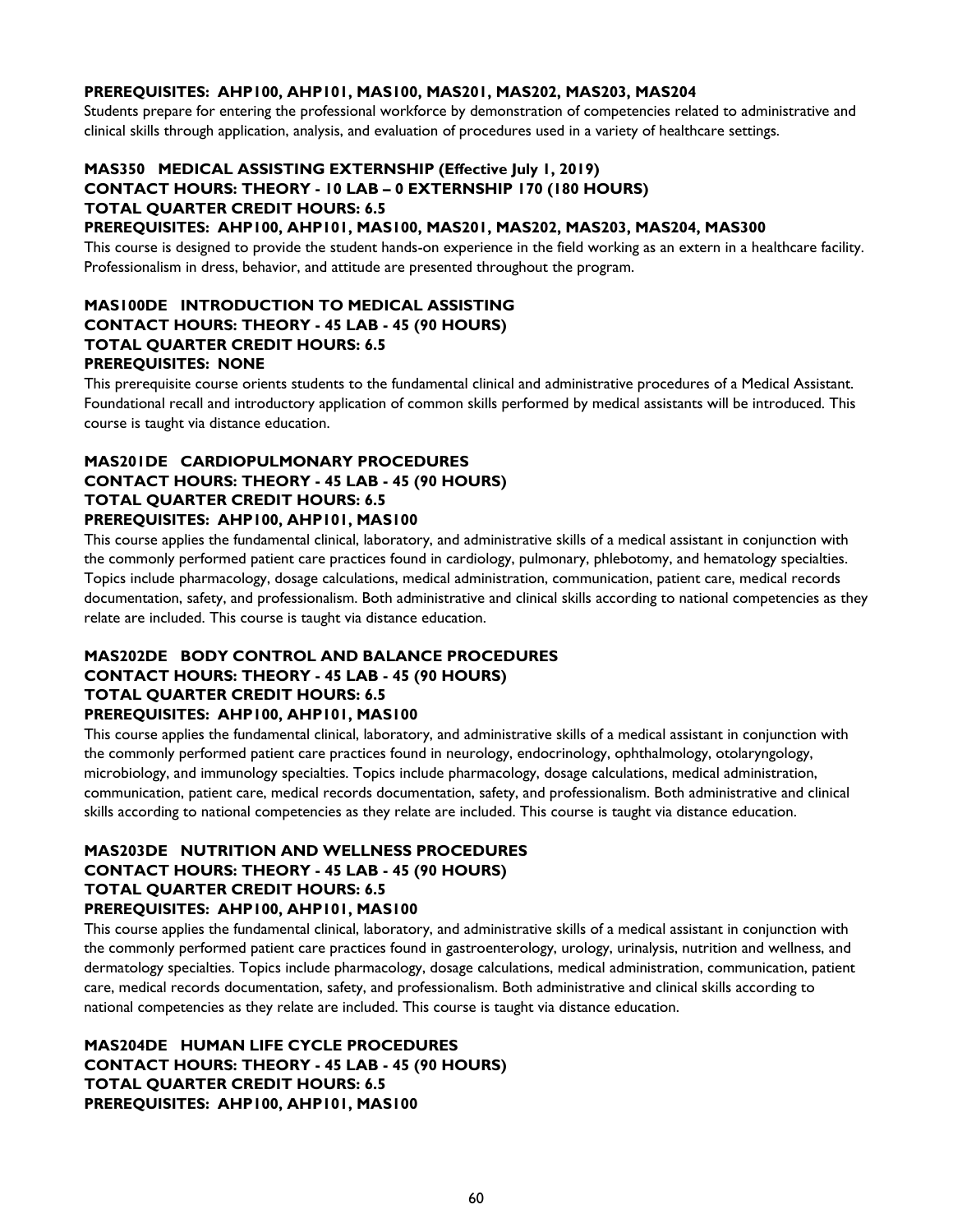This course applies the fundamental clinical, laboratory, and administrative skills of a medical assistant in conjunction with the commonly performed patient care practices found in obstetrics & gynecology, pediatrics, geriatrics, and orthopedics specialties. Topics include pharmacology, dosage calculations, medical administration, communication, patient care, medical records documentation, safety, and professionalism. Both administrative and clinical skills according to national competencies as they relate are included. This course is taught via distance education.

## **MAS300DE MEDICAL ASSISTING CAPSTONE CONTACT HOURS: THEORY - 45 LAB - 45 (90 HOURS) TOTAL QUARTER CREDIT HOURS: 6.5 PREREQUISITES: AHP100, AHP101, MAS100, MAS201, MAS202, MAS203, MAS204**

Students prepare for entering the professional workforce by demonstration of competencies related to administrative and clinical skills through application, analysis, and evaluation of procedures used in a variety of healthcare settings. This course

# is taught via distance education.

## **COURSES IN TEACHOUT PROGRAMS**

## **BA100 BUSINESS I CONTACT HOURS: THEORY - 90 LAB - 0 (90 HOURS) TOTAL QUARTER CREDIT HOURS: 9.0 PREREQUISITES: NONE**

Business I is comprised of an overview of the nature of business including the goal of business and the study of economic systems. Students are introduced to major aspects of the business environment.

## **BA101 MANAGEMENT CONTACT HOURS: THEORY – 90 LAB – 0 (90 HOURS) TOTAL QUARTER CREDIT HOURS: 9.0 PREREQUISITES: NONE**

Management covers the concepts, terminology, principles, theories, and issues that relate to field of management. The course provides students with an overview of introductory management and organization of functions. Students are instructed in integrate behavioral and system approaches into the traditional analysis of business. Students are exposed to decision making and planning strategies while developing leadership skills.

## **BA102 ACCOUNTING CONTACT HOURS: THEORY – 90 LAB – 0 (90 HOURS) TOTAL QUARTER CREDIT HOURS: 9.0 PREREQUISITES: NONE**

This course covers basic accounting principles, the basic accounting equation, debits and credits, and analyzing transactions using T-accounts. It focuses on the completion of the accounting cycle and covers recording and posting transactions using journals and ledgers, adjustments, closing entries, and post-closing trial balances. This course provides the tools for the preparation of financial statements including Income Statements, Statements of Owners Equity and Balance Sheets.

## **BA103 BUSINESS LAW CONTACT HOURS: THEORY – 90 LAB – 0 (90 HOURS) TOTAL QUARTER CREDIT HOURS: 9.0 PREREQUISITES: NONE**

Business Law includes an overview of the types of laws such as Constitutional law, statutes, torts, criminal and contract law, and emphasizes the role of law in business and society including government regulations, consumer protection, environmental laws, worker health and safety, employment discrimination and other laws effecting business. Students are informed about the legal system as it relates to business.

**BA104 BUSINESS II CONTACT HOURS: THEORY – 90 LAB – 0 (90 HOURS) TOTAL QUARTER CREDIT HOURS: 9.0 PREREQUISITES: BA100-BA103**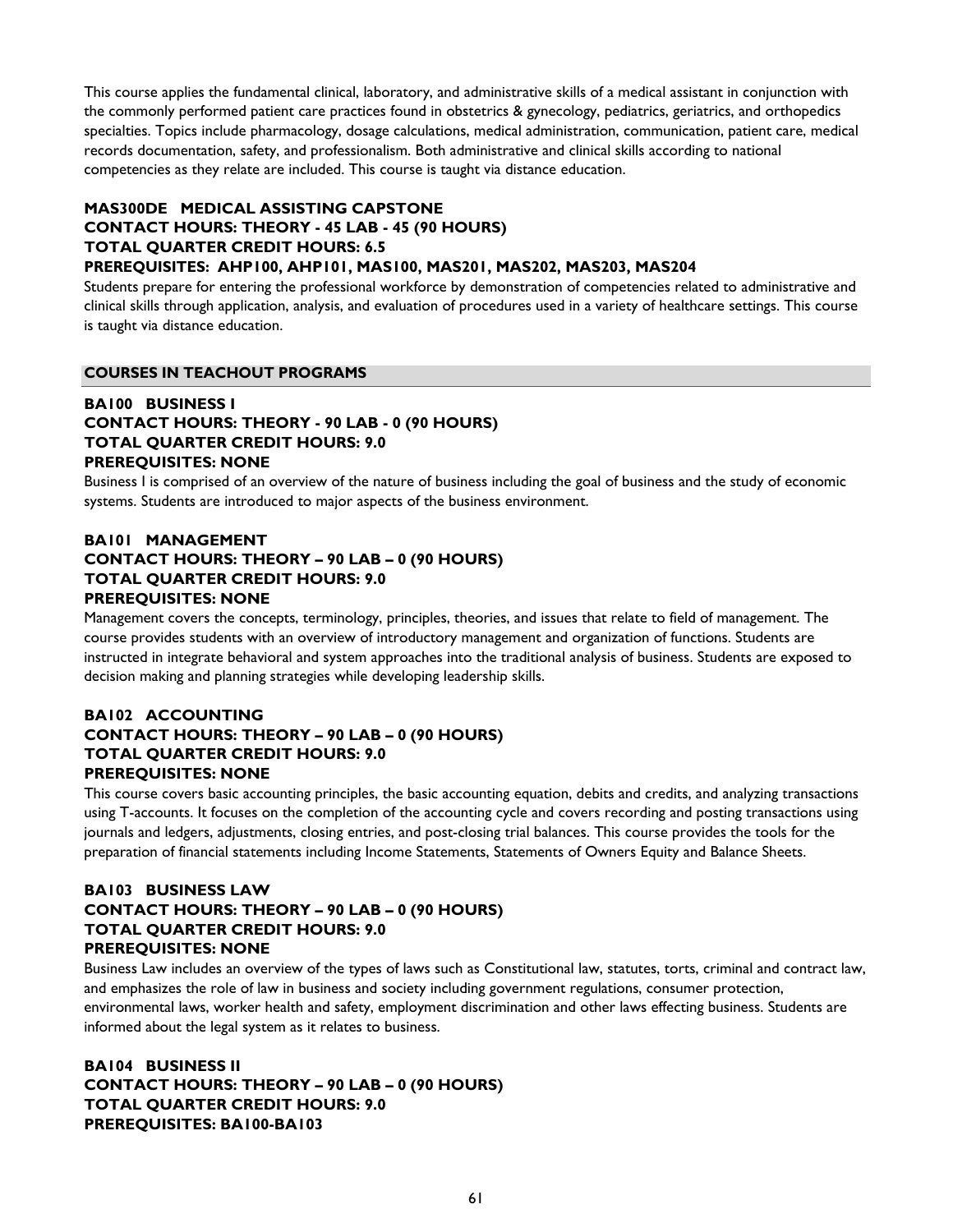Business II includes introductions to human relations, human resources, marketing, accounting, financial analysis and the financial system. Students also review and discuss business trends and events that will change the future business world.

## **BA105 COMPUTERIZED ACCOUNTING SYSTEMS CONTACT HOURS: THEORY – 20 LAB – 70 (90 HOURS) TOTAL QUARTER CREDIT HOURS: 5.5 PREREQUISITES: BA100-BA103**

This course is an overview of the functionality of integrated accounting software systems. Topics include step-by-step entry guidelines for financial transactions, generation and analysis of accounting reports, and production of financial statements.

## **BA106 ECONOMICS CONTACT HOURS: THEORY – 90 LAB – 0 (90 HOURS) TOTAL QUARTER CREDIT HOURS: 9.0 PREREQUISITES: BA100 – BA103**

The course is designed to acquaint students with the workings of the economy. Students learn processes involving the economic systems, markets and completion, money and banking, production, income, and employment, economic activities and policies, and international economics.

## **BA107 BUSINESS COMPUTER INFORMATION SYSTEMS CONTACT HOURS: THEORY – 70 LAB – 0 (90 HOURS) TOTAL QUARTER HOURS: 8.0 PREREQUISITES: BA100 – BA103**

Business Computer Information Systems is designed to provide students with an understanding how information systems may be used to solve problems and make better business decisions. The role of information services in management, including current professional practices and methodologies, is covered. Emphasis is on the managerial and strategic aspects of information technology.

## **BA208 HUMAN RESOURCES MANAGEMENT CONTACT HOURS: THEORY – 90 LAB – 0 (90 HOURS) TOTAL QUARTER CREDIT HOURS: 9.0 PREREQUISITES: BA104-BA107**

Human Resource Management covers the concepts, terminology, principles, theories, issues and regulations that relate to the field of Human Resources.

## **BA209 PRODUCTION AND OPERATIONS MANAGEMENT CONTACT HOURS: THEORY - 90 LAB - 0 (90 HOURS) TOTAL QUARTER CREDIT HOURS: 9.0 PREREQUISITES: BA104-BA107**

Production and Operations Management incorporates engineered information driven activities of the supply chain such as communication, inventory management, warehousing, transportation, facility location, product service and support. With advances in technology and communications, the activities have been significantly altered and a need for analysis in a competitive environment focusing on supply chain management and manufacturing for competitive advantage has been developed. This becomes even more important due to product life cycles shrinking and competition becoming more intense.

## **BA210 STRATEGIC MANAGEMENT AND IMPLEMENTATION CONTACT HOURS: THEORY - 90 LAB - 0 (90 HOURS) TOTAL QUARTER CREDIT HOURS: 9.0 PREREQUISITES: BA104-BA107**

The main objective of the course is to understand the functions and methods of strategic management. The subject matter focuses on business strategy, strategic objectives, strategic diagnosis, monitoring, and forecasting.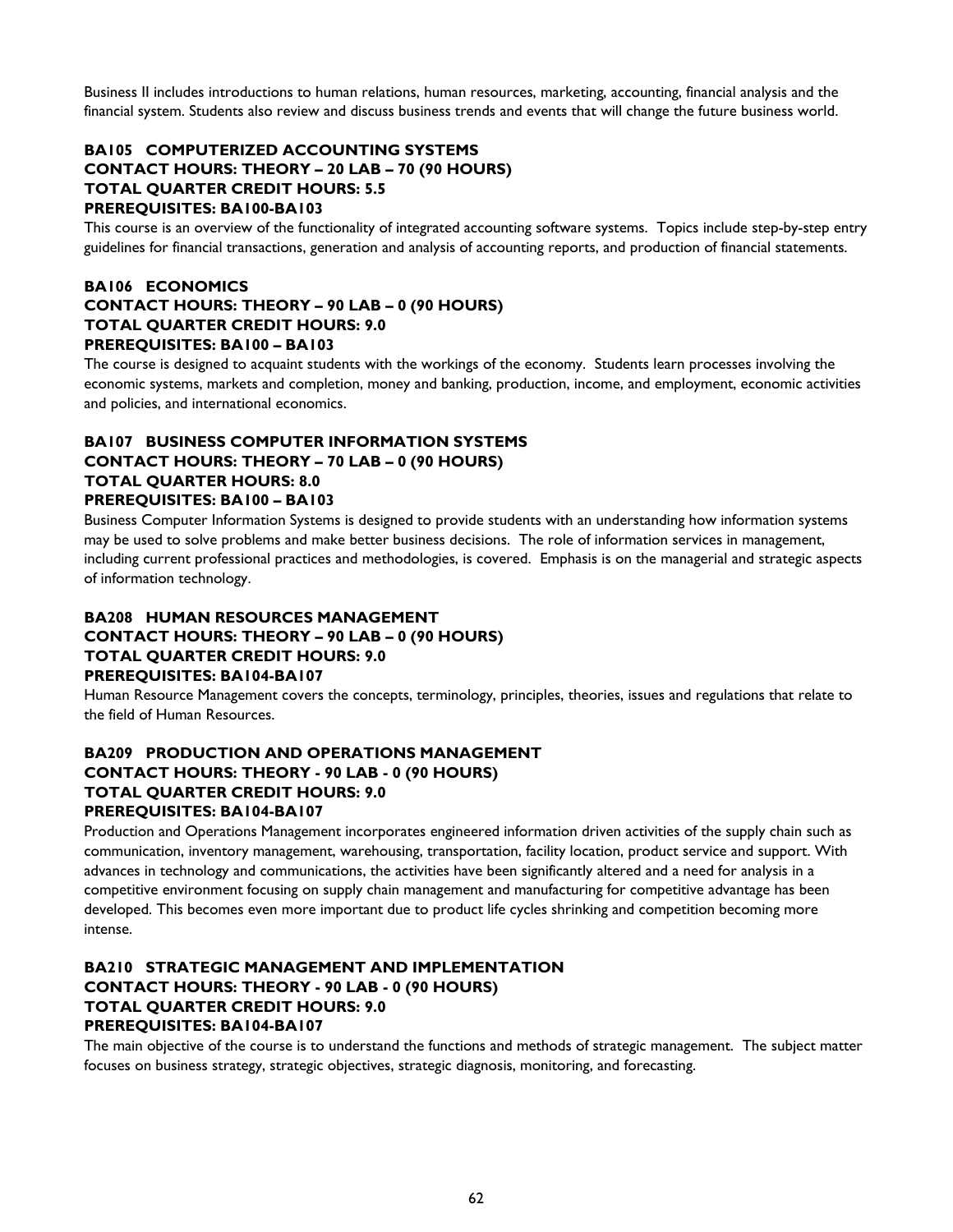**Vista College** maintains compliance with the following: Title IV (of the Higher Education Act), Title IX (of the Education Amendments of 1972), The Equal Credit Opportunity Act (Discrimination in Lending), the Age Discrimination Act and the Americans with Disabilities Act.

## **AMERICAN WITH DISABILITIES ACT (ADA) AND SECTION 504**

Vista is committed to providing full academic access to all qualified students, including those with disabilities. For ADA and Section 504 considerations, a disability is a physical or mental impairment that substantially limits one or more major life activities, a record of a physical or mental impairment that substantially limited one or more major life activities, or a condition which causes an individual to be regarded as having an impairment, whether they have the impairment or not. If a student wishes to have accommodations during the program, it is the student's responsibility to request accommodations using the ADA/Section 504 Accommodation Request Form. The student will complete the form, include medical documentation no older than two years old, and submit to the Campus Director.

The Accommodations Review Committee will consider the following factors when making the determination regarding appropriate accommodations and/or auxiliary aids/services:

- The nature and extent of the limitations resulting from the disability;
- Accommodations and/or auxiliary aids/services that have worked for the student in the past;
- Whether the requested accommodations and/or auxiliary aids/services would allow the student to effectively access and participate in the course/program; and
- Whether the requested accommodations and/or auxiliary aids/services would alter the essential requirements of the course/program.

Vista will provide reasonable accommodations and/or auxiliary aids/services to qualified students with identified physical or mental limitations, although the student is not required to accept some or all accommodations provided. Requests for accommodations and/or auxiliary aids/services are considered on a case-by-case basis, and will vary depending on the individual's circumstances.

Questions regarding ADA/Section 504 accommodations should be directed to:

**ADA/Section 504 Coordinator:**  Jody Cohen Senior Vice President of Compliance Education Futures Group, LLC (972)733-3431 Compliance@vistacollege.edu

## **NON-DISCRIMINATION POLICY - AFFIRMATIVE ACTION STATEMENT**

Vista does not deny admission or discriminate on the basis of race, color, sex, age, religion, creed, disability, national origin, veteran's status, or sexual orientation. Vista does not make pre-admission assumptions or inquiries regarding an individual's disability.

Vista admits students of any race, color, national and ethnic origin or other protected characteristics to all rights, privileges, programs and activities generally made available to students, and is non-discriminatory in its administration of educational policies, scholarship and loan programs, and other school-administered programs.

In addition, the institution complies with the Civil Rights Act of 1964, related Executive orders 11246 and 11375, Title IX of the Education Amendments Act of 1972, Sections 503 and 504 of the Rehabilitation Act of 1973, Section 402 of the Vietnam Era Veterans Readjustment Assistance Act, the Americans with Disabilities Act of 1990, and all applicable state civil rights laws.

Questions regarding the ADA or Section 504 should be directed to:

## **ADA/Section 504 Coordinator**

Jody Cohen Senior Vice President of Compliance Education Futures Group, LLC (972)733-3431 Compliance@vistacollege.edu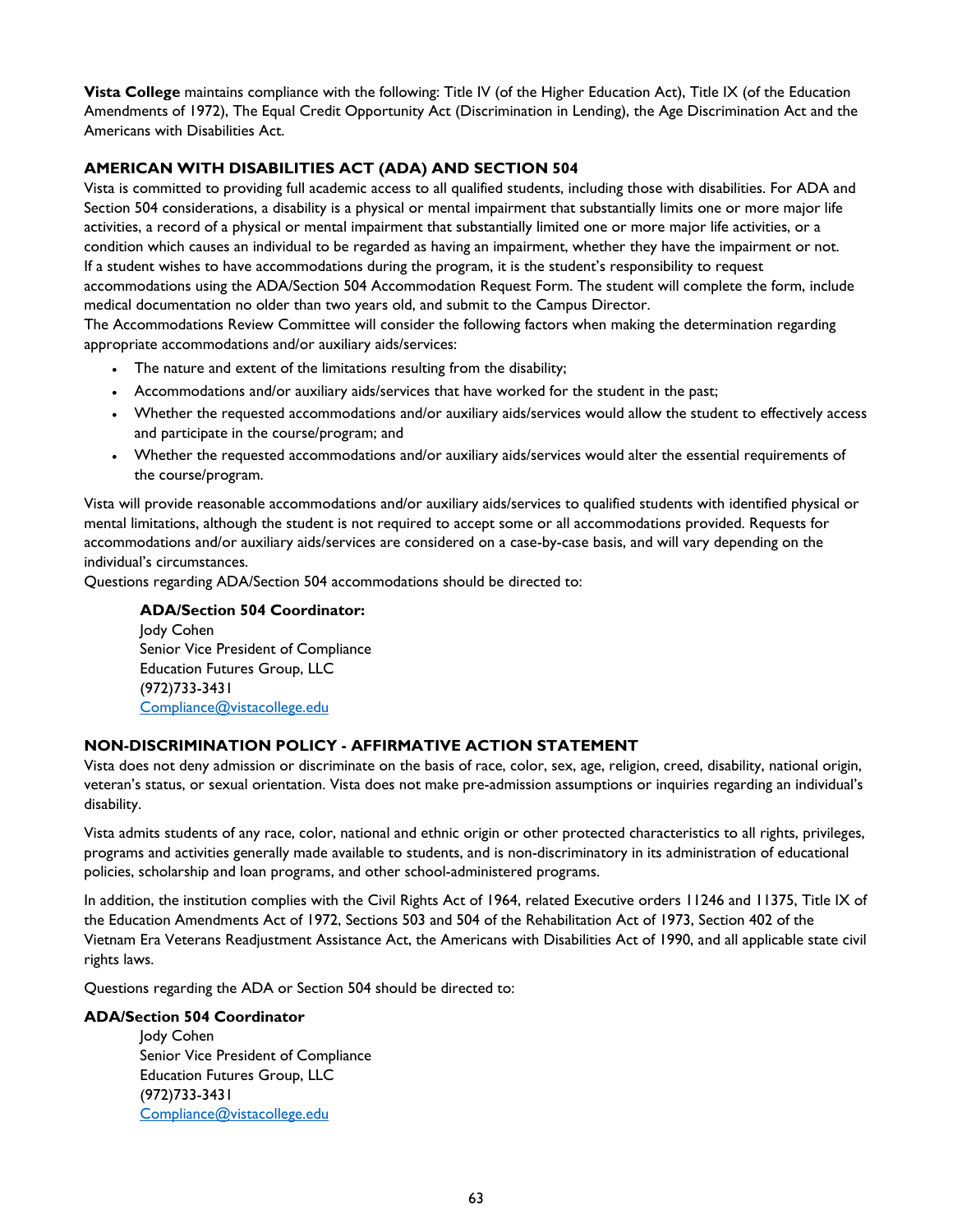## **DRUG & ALCOHOL-FREE SCHOOLS**

All campuses are designated as drug and alcohol free. Upon enrollment, the campus will provide each student the Vista College Policy on Alcohol and Drugs containing information on the penalties associated with drug related offenses. The possession, sale, furnishing, or use of alcohol or controlled substances on campus is prohibited. Students will be held accountable for the use of alcoholic beverages or controlled substances on Vista College or externship property, including the purchase, consumption, possession, furnishing, or sale of such items. The National Minimum Drinking Age Act of 1984 required all states to raise their minimum purchase and public possession of alcohol to age 21. The possession, sale, manufacture or distribution of any controlled substance is illegal under both state and federal laws.

In compliance with the Drug Free Schools and Communities Act of 1989, Vista College provides the following information regarding the use of illicit drugs and the abuse of alcohol in its Policy on Alcohol and Drugs:

- 1. Vista College Disciplinary Action
- 2. Applicable Local, State, and Federal Laws
- 3. Health Risks Associated with the Use of Drugs and Abuse of Alcohol; and
- 4. Drug/Alcohol Counseling and Rehabilitation Programs.

A student that violates the Vista College prohibition on controlled substances or alcohol is subject to disciplinary action up to and including immediate suspension or dismissal from Vista College, and legal implications including criminal prosecution, fine and/or imprisonment. Students dismissed for misconduct will be advised by the Campus Director. Readmission is subject to the Campus Director's approval.

## **ARBITRATION AND CLASS ACTION WAIVER DISCLOSURE**

Vista College requires each student to agree to a pre-dispute arbitration agreement and a class action waiver as a condition of enrollment ("Arbitration Agreement"). The Arbitration Agreement does not, in any way, limit, relinquish, or waive a student's ability to pursue filing a borrower defense claim, pursuant to 34 C.F.R. § 685.206(e) at any time. The Arbitration Agreement does not require that the student participate in arbitration or any internal dispute resolution process offered by the College prior to filing a borrower defense to repayment application with the U.S. Department of Education pursuant to 34 C.F.R. § 685.206(e). Any arbitration, required by the Arbitration Agreement, tolls (pauses) the limitations period for filing a borrower defense to repayment application pursuant to 34 C.F.R. § 685.206(e)(6)(ii) for the length of time that the arbitration proceeding is under way. Any questions about the Arbitration Agreement or a dispute relating to a student's Title IV Federal student loans or to the provision of educational services for which the loans were provided should be directed to compliance@vistacollege.edu.

#### **DISTANCE EDUCATION IDENTITY VERIFICATION AND PRIVACY**

All instructors and students are assigned a user ID in the Canvas Learning Management System (LMS), and each will create an alphanumeric password that that will be a unique identifier in the distance learning environment. The purpose of this identification is to enable the security of data processing in maintaining student records.

This combination of user ID and password identifies faculty and students to the system on each subsequent course visit. In order to maintain a secure distance learning environment, users will:

- Accept responsibility for the security of their personal passwords.
- Maintain student information separate from others within the LMS and protected from outside intruders.
- Protect faculty information from student views within the LMS and from outside intruders.
- Take reasonable steps to protect the password when using public computers.
- Disclose a password compromise to college staff as soon as possible.

**In addition to these requirements, online faculty and staff shall maintain familiarity with FERPA regulations and may not disclose confidential student information in an unauthorized manner. All student information in the LMS is confidential and access is granted to a limited number of administrators only.RECORD RETENTION AND MAINTENANCE** 

Admissions material submitted to the College become property of the College. Originals, except for diplomas or foreign transcripts, will not be returned to the student. An admission file will be considered complete if the material required for enrollment has been received. In accordance with Vista College policy, admissions applications and supporting documentation for students who applied, but did not start, will be retained for a period of one year. Transcripts are kept indefinitely.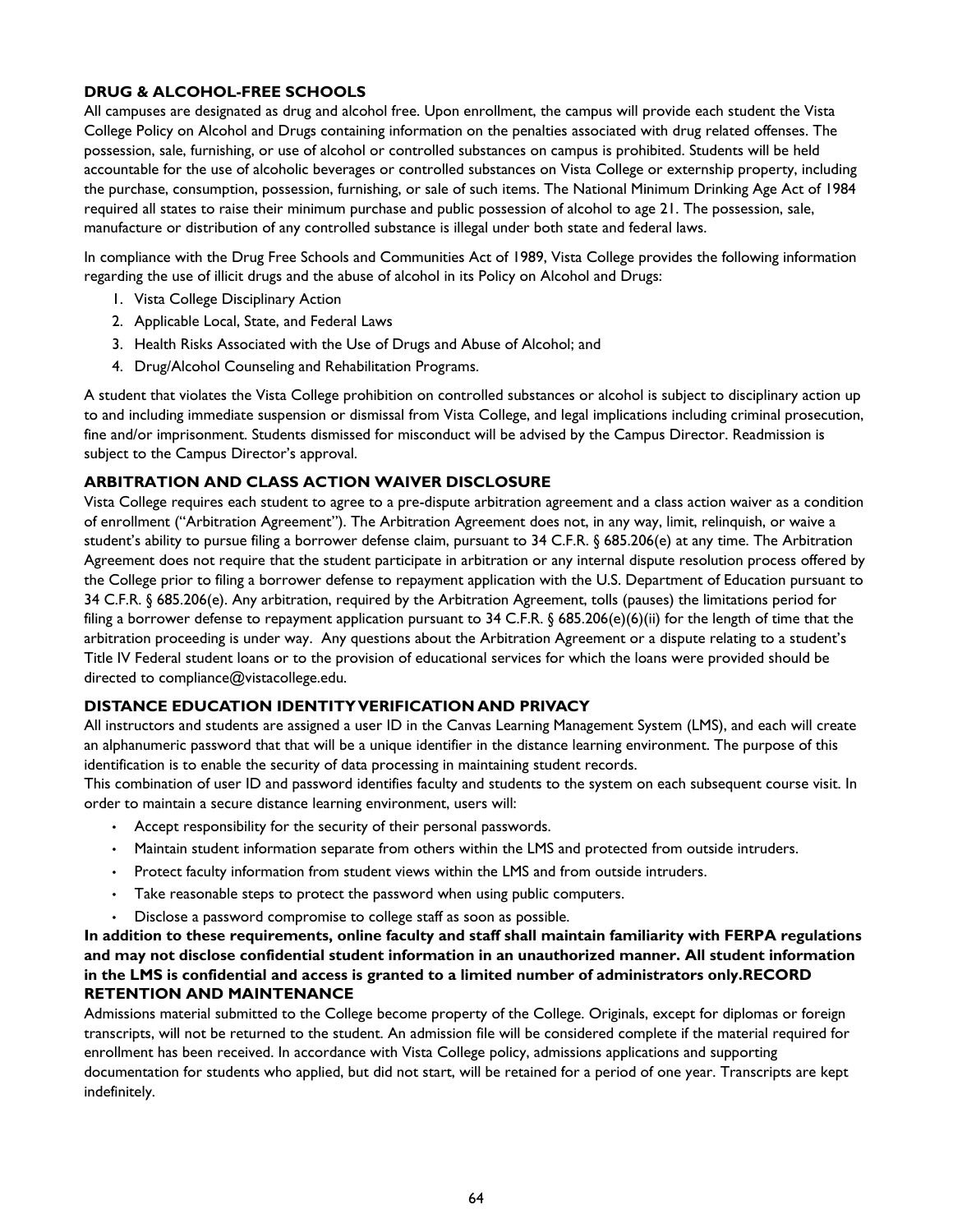In accordance with provisions of the Family Educational Rights and Privacy Act (FERPA) of 1974, as amended, third party access to records or copies of the documents therein, will not be permitted without written consent of the student. Validation of written consent will be required prior to release of information in the record. A reasonable period (not to exceed 5 business days) may take place before records are available.

## **RECORDS AND THE FAMILY EDUCATIONAL RIGHTS AND PRIVACY ACT 1974**

In compliance with FERPA and the Buckley Amendment, Vista College gives notice that the following types of directory information may be released to the general public and agencies without the written consent of the student:

- Student name
- Dates of attendance
- Major field of study and awards, degree earned

Students currently enrolled may request all or part of their director information be withheld from the public by filing a written request with the Registrar. Such a request will remain in effect during the enrollment period unless the student requests its removal in writing.

Students must authorize release of any additional information pertaining to student records in writing, except as authorized under the law. Such exceptions include, but are not limited to agencies duly conducting authorized audits of school records, compliance with legally authorized court orders, and cooperation with law enforcement officials in official investigations. Students have a right to inspect and review upon written request to the campus. In addition, the student has the right to request an amendment of the education records including information that the student believes is inaccurate, misleading, or otherwise in violation of the student's privacy rights under FERPA.

## **CAMPUS SECURITY ACT**

In accordance with the Jeanne Clery Disclosure of Campus Security Policy and Campus Crime Statistics Act of 1990 (the "Clery Act"), Vista College publishes an Annual Security Report ("ASR"). The ASR contains information and crime statistics for the previous three calendar years regarding crimes that occurred on campus and on public property within, or immediately adjacent and accessible to the campus. The report also contains information regarding campus security and personal safety topics such as crime prevention, fire safety, crime reporting policies, the Policy on Alcohol and drugs, and other information related to safety and security.

A copy of the ASR is available to students and on Vista's website: https://www.vistacollege.edu/campus-safety/

## **CAMPUS SEX CRIMES PREVENTION ACT**

The Campus Sex Crimes Prevention Act requires institutions of higher education to issue a statement advising the campus community where to obtain law enforcement agency information provided by a state regarding registered sex offenders. Information may be requested from the Department of Public Safety about convicted sex crime offenders. The website is located at https://www.ark.org/offender-search/index.php. This is the official internet source for public record information on sex offender registrations in the state of Arkansas.

The Campus Sex Crimes Prevention Act also requires that sex offenders who are required to register in the state to provide notice of each institution of higher education in the state at which the offender is employed, enrolled, or carries on a vocation. Vista College recognizes that it is the responsibility of local law enforcement officials to notify the community of potential public danger. Therefore, Vista College does not disseminate sex offender registry information to students. Vista College will work closely with local law enforcement officials to determine when and under what circumstances local law enforcement officials will notify the community about the presence of a registered sex offender.

#### **SEXUAL HARASSMENT**

Vista is committed to maintaining a learning environment that is free from inappropriate conduct based on sex. It is Vista's policy to provide an educational and working environment for its students and staff that is free from sexual harassment. Sexual harassment will not be tolerated, and individuals who engage in such conduct will be subject to disciplinary action. Any student who thinks that he or she has been subjected to sexual harassment misconduct by another student, member of the faculty or staff, or a campus visitor or contractor, is encouraged to immediately file a complaint through the Title IX process.

Sexual Harassment is conduct on the basis of sex that satisfies one or more of the following: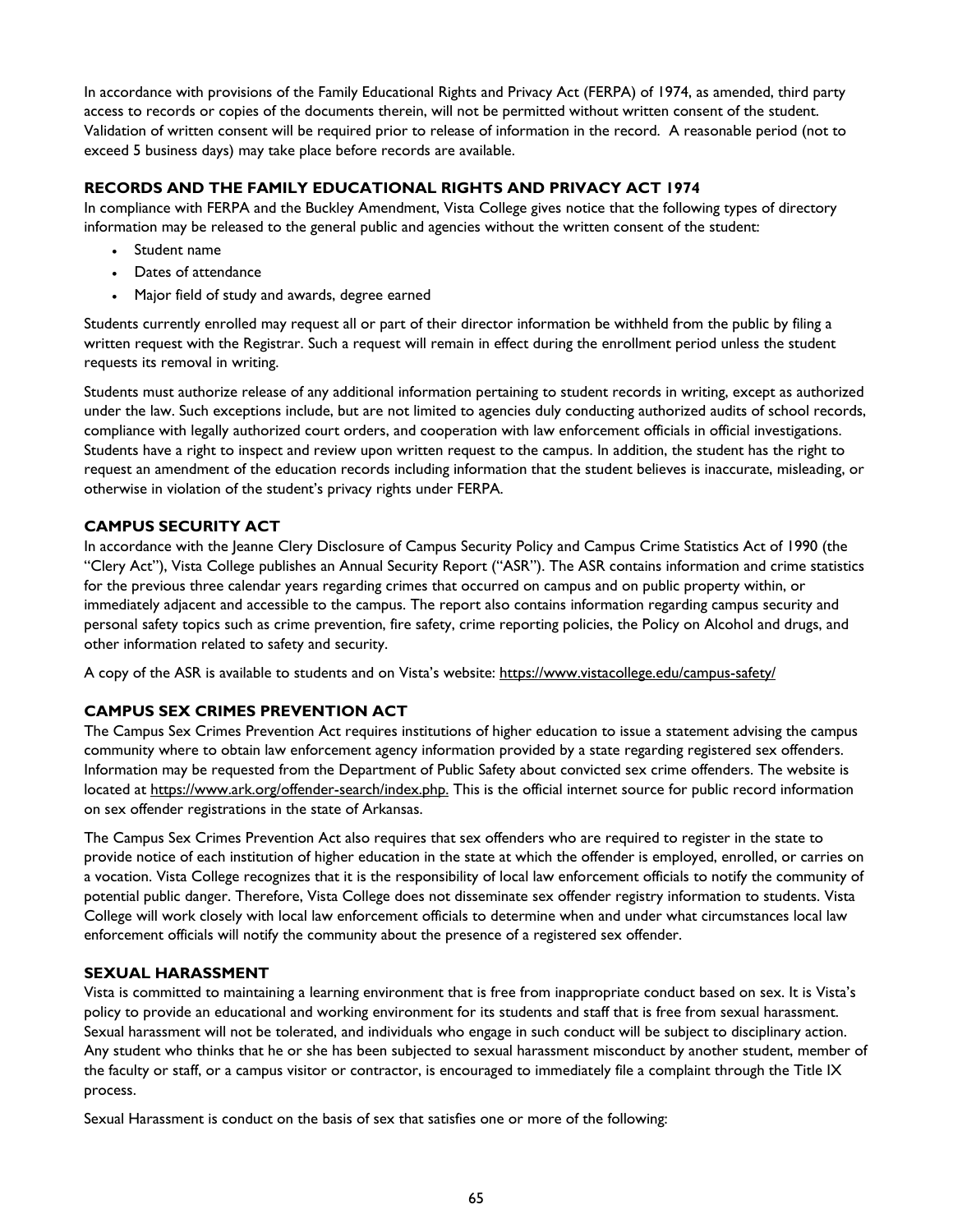- Unwelcome conduct determined by a reasonable person to be so severe, pervasive, and objectionably offensive that it effectively denies a person equal access to a Vista education program or activity;
- An employee of the school conditioning the provision of an aid, benefit, or service of Vista on an individual's participation in unwelcome sexual conduct; or
- Sexual assault (including fondling, incest, rape, or statutory rape), dating violence, domestic violence, or stalking as those terms are defined in the Violence Against Women Act (VAWA).

## **TITLE IX REGULATIONS**

If you are the victim of sexual harassment, you have the option to file a complaint with the Vista's Title IX Coordinator if the harassment involves a student or employee, visitor, or contractor of the College.

A Formal Complaint is made by the written submission of complete documentation of an alleged sexual harassment incident(s) to the Title IX Coordinator.

Documentation must include:

- Date(s) and time(s) of the alleged incident(s);
- Location and names of individuals involved in the alleged incident(s);
- Specific details of what happened and resulting effects related to the incident(s);
- Names of any witnesses to alleged incident(s);
- Any action taken following the incident(s);
- A physical or digital signature of the Complainant. A Formal Complaint may not be filed anonymously. The grievance process requires that the Complainant's identity must be disclosed to the Respondent.

#### **Title IX Coordinator**

The person with authority to oversee the grievance process and ensure that equitable, non-biased treatment of all parties. The Title IX Coordinator must not have a conflict of interest or bias toward either the Complainant or the Respondent.

| <b>Title IX Coordinator for Students</b>              | Title IX Coordinator for Employees, Visitors, and     |
|-------------------------------------------------------|-------------------------------------------------------|
| Guides complaints of sexual harassment involving only | <b>Contractors</b>                                    |
| students                                              | Guides complaints of sexual harassment involving non- |
| lustin Gobert                                         | students                                              |
| Senior Director of Compliance                         | Sabrina Burreal                                       |
| <b>Education Futures Group, LLC</b>                   | Vice President of Human Resources                     |
| 300 N. Coit Rd, Suite 1400                            | <b>Education Futures Group, LLC</b>                   |
| Richardson, TX 75080                                  | 300 N. Coit Rd, Suite 1400                            |
| 972-733-343, ext. 1712                                | Richardson, TX 75080                                  |
| igobert@vistacollege.edu                              | 972-733-343, ext. 1723                                |
|                                                       | sburreal@vistacollege.edu                             |

A copy of the full Vista Title IX Policy can be found at https://www.vistacollege.edu/non-discrimination-title-ix/ Students may also contact the U.S. Department of Education, Office for Civil Rights to complain of a sex discrimination or sexual harassment including sexual violence; see:

https://www.hhs.gov/civil-rights/filing-a-complaint/complaint-process/index.html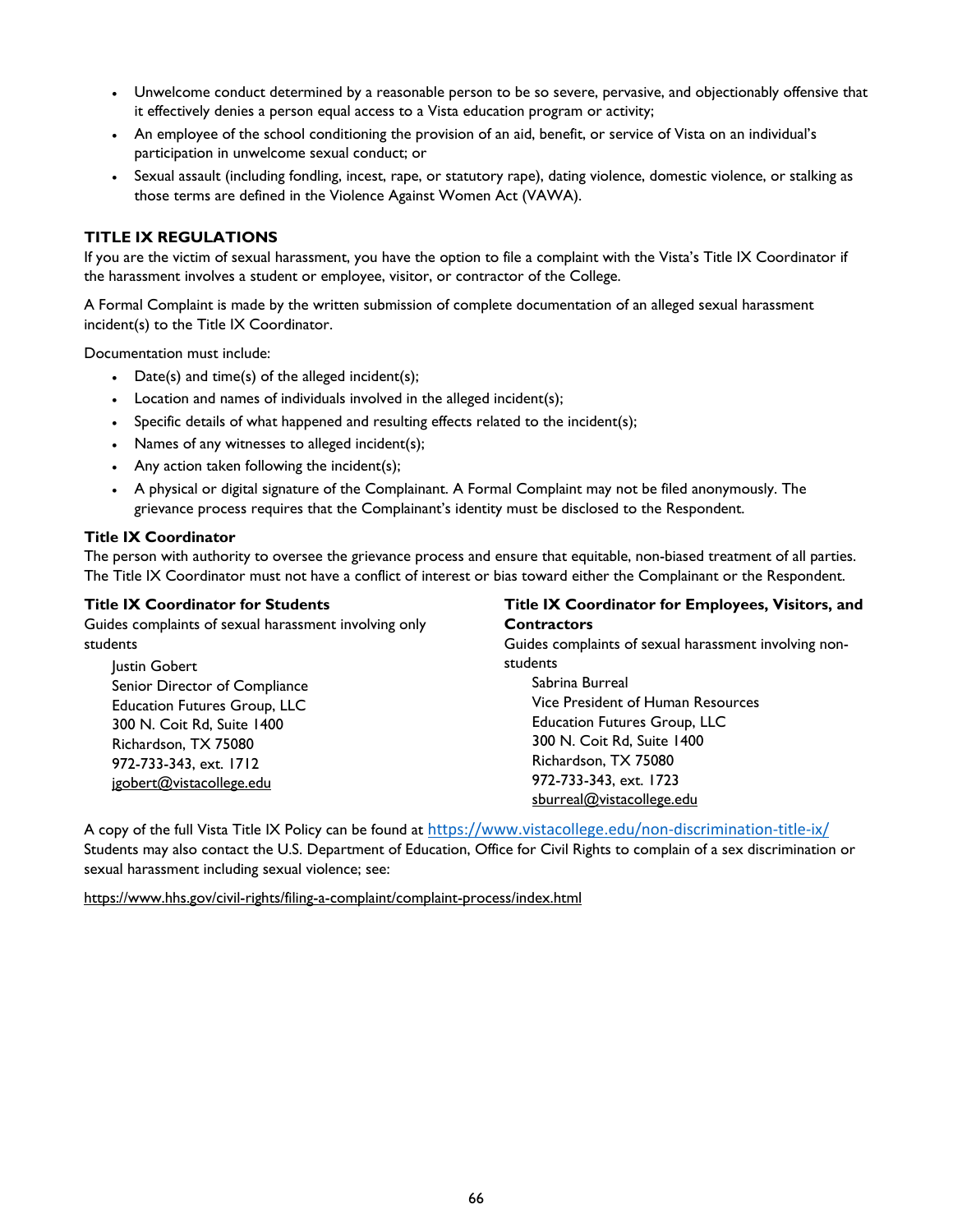#### **COLLEGE GOVERNANCE**

Vista College and its subsidiaries are owned by Education Futures Management, Co.

#### **BOARD OF DIRECTORS**

Mr. Jim Tolbert Chief Executive Officer

Mr. Louis Kenter Chairman

Mr. Michael P. McInerney Vice President and Secretary

#### **CORPORATE OFFICERS**

Mr. Louis Kenter Chairman

Mr. Timothy Armstrong Senior Vice President of Operations

Andrew Gray Chief Financial Officer and Assistant Secretary

Mr. Jim Tolbert Chief Executive Officer

Mr. Michael P. McInerney Vice President and Secretary

#### **CAMPUS DIRECTOR**

lay Edmonson Fort Smith (Branch Campus)

#### **CAMPUS FACULTY & STAFF**

A comprehensive listing of all campus faculty and staff members can be found in this catalog's supplement, Volume 4, effective July 1, 2021.

#### **HISTORY OF THE SCHOOL**

Computer Career Center was established in El Paso, Texas, on October 14, 1985. The school was first located at the El Paso Community College, Rio Grande Campus, and provided training to JPTA (Job Training Partnership Act) students through a joint effort with the El Paso Community College and the Upper Rio Grande Private Industry Council (URGPIC). The school moved to a new location at 8201 Lockheed, El Paso, Texas 79925 on June 20, 1986. L & W Chayes Enterprises, Inc., d/b/a/ Computer Career Center became the successor of interest to existing contracts from Control Data Multiskill Center in El Paso.

On April 1, 1993, Computer Career Center's main campus relocated to its present location at 6101 Montana, EL Paso, Texas 79925. The main campus provides occupational education to west Texas and southern New Mexico. The main campus is located at 6101 Montana Avenue in El Paso, Texas and shares over 34,000 square feet between two buildings. The facilities consist of multiple lecture rooms, medical and dental laboratories, computer labs, media center/library, administrative offices and conference rooms.

Computer Career Center, LP purchased Computer Career Center on June 1, 2006. Computer Career Center, LP is part of Education Futures Group, LLC. A Prospect Partners LLC portfolio company.

Computer Career Center opened a New Mexico campus at 850 N. Telshor, Suite F&G, Las Cruces, New Mexico, 88011 in the spring of 2007. The facility occupies 36,902 square feet of space and consists of multiple lecture rooms, medical and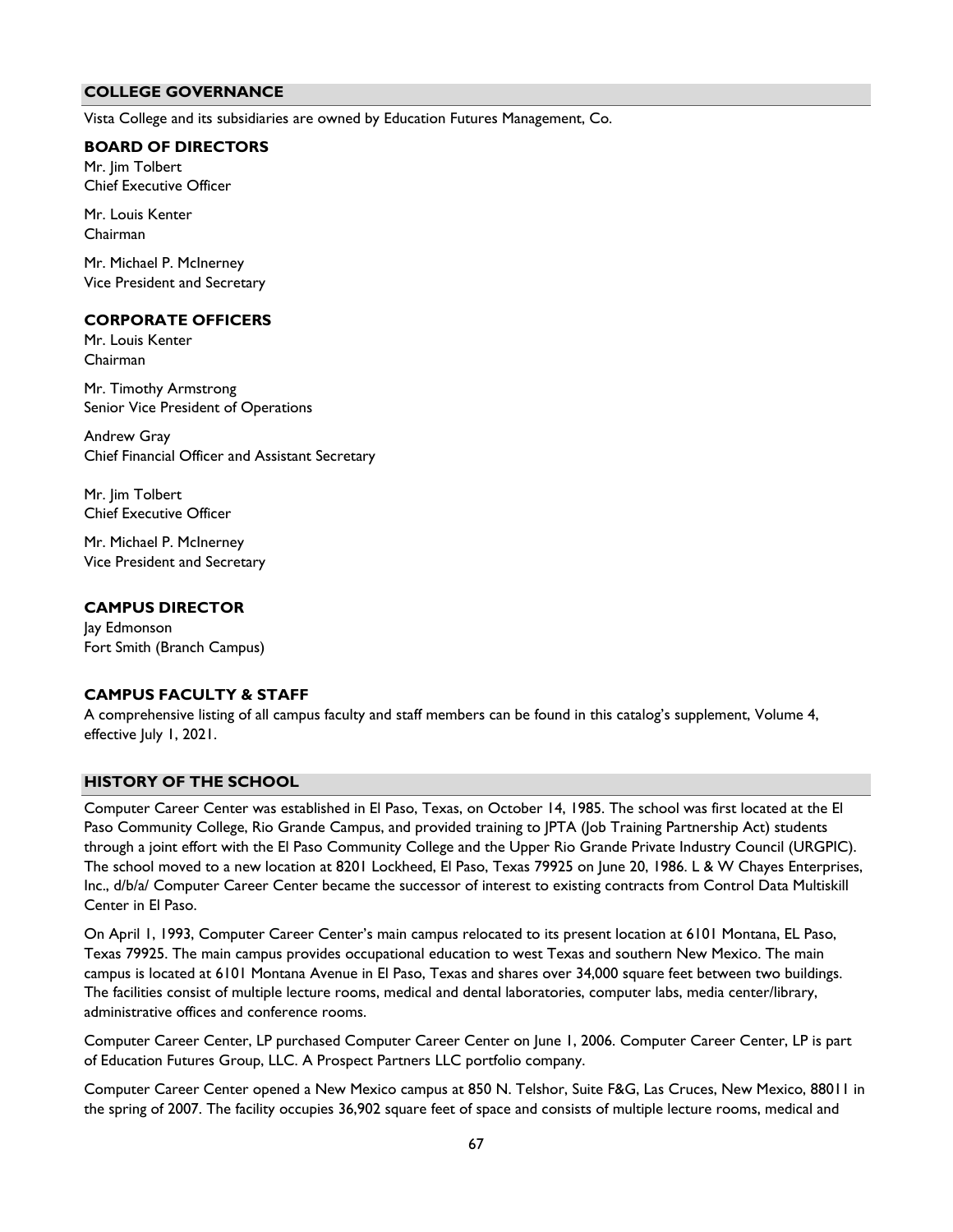dental laboratories, computer labs, media center/library, administrative offices and conference rooms. The rooms are modern, well-equipped and provide adequate space for the approved programs.

Computer Career Center, LP purchased Texas Computer Training Institute (TCTI) on August 2007. In 2008, the school officially changed the name to TCTI to Computer Career Center. In 2009, Computer Career Center changed its name to Computer Career Center, a Division of Vista College.

Computer Career Center opened an extension campus at 5919 Brook Hollow, El Paso, Texas, 79925 in February 2010. The Computer Career Center Extension campus teaches programs in allied health and business. With over 35,000 square feet of space, the Brook Hollow location offers multiple classrooms, computer labs, medical and dental labs, media center/library, administrative offices, as well as houses the skilled trades programs. In 2016, an additional extension campus was opened at 5929 Brook Hollow, El Paso, Texas. The square footage of that location is 8,250 square feet. The total square footage of all the facilities in El Paso is approximately 77,250.

Computer Career Center opened a Beaumont, Texas campus in December 2010. The facility, located at 3871 Stagg Drive, occupies 38.750 square feet of space and consists of administrative offices, multiple classrooms, medical labs, computer labs, and designated areas for massage rooms.

Vista College opened a Longview, Texas campus in September 2011. The Longview, Texas branch campus occupies 35,900 square feet of space. The facility utilizes current industry equipment found in medical and dental labs, computer labs, as well as multiple classrooms, media/library, and administrative offices. Space is also available for expansion and additional programs.

A campus in Killeen, Texas opened January 2013. The branch campus, located at 1001 S. Fort Hood Street in Killeen, Texas, began offering classes in January 2013. Occupying approximately 15,000 square feet of space, the facility consists of administrative offices, multiple classrooms, medical labs, computer labs, media/library, and adequate space for the cosmetology program. Space is also available for additional programs and future expansion plans.

A campus in College Station, Texas opened March 2014. The branch campus located at 2704 Texas Avenue South, College Station, Texas began offering classes April 2014. The school offers specialized vocational training and occupational education. Occupying approximately 18,680 square feet of space, the facility consists of administrative offices, multiple classrooms, medical labs, computer labs, and media center/library. Space is also available for additional programs and future expansion plans.

Vista College opened a campus at 1200 S. Waldron Road in Fort Smith, Arkansas in January, 2016. This facility occupies 25,800 square feet of space and consists of multiple lecture rooms, medical and dental laboratories, computer labs, media center/library, administrative offices and a conference room. The rooms are modern, well-equipped and provide adequate space for the approved programs.

Vista College graduates are awarded certificates, diplomas, or associate degrees, according to program. Curricula are reviewed and developed through an Occupational Advisory Committee whose members represent business, industry, and education. A Financial Aid Department, a Placement Department, and an Admissions Department, along with the Academic Department, help students achieve their career goals.

Vista College is chartered by the State of Texas as a private education corporation and approved by the Texas Workforce Commission, Career Schools and Colleges, 101 East 15<sup>th</sup> Street, Austin, Texas 78778-001, (512)936-3100. Computer Career Center, a Division of Vista College is approved and regulated by the State of New Mexico Higher Education Department, 2044 Galisteo Street, Suite 4 Santa Fe, NM 87505-2100, (505) 476-6548. The Associate of Applied Science degrees are approved and regulated by the Texas Higher Education Coordinating Board, 1200 East Anderson Lane, Austin, Texas 78752, (512) 427-6101 and the Council on Occupational Education, 7840 Roswell Road, Building 300, Suite 325, Atlanta, Georgia 30350, (770) 396-3898. The Ft. Smith campus is approved and regulated by the State of Arkansas Higher Education Department, 423 Main Street, Suite 400, Little Rock, Arkansas 72201, (501) 371-2000.

Vista College is accredited by the Council on Occupational Education, 7840 Roswell Road, Building 300, Suite 325, Atlanta, Georgia 30350, (770) 396-3898.